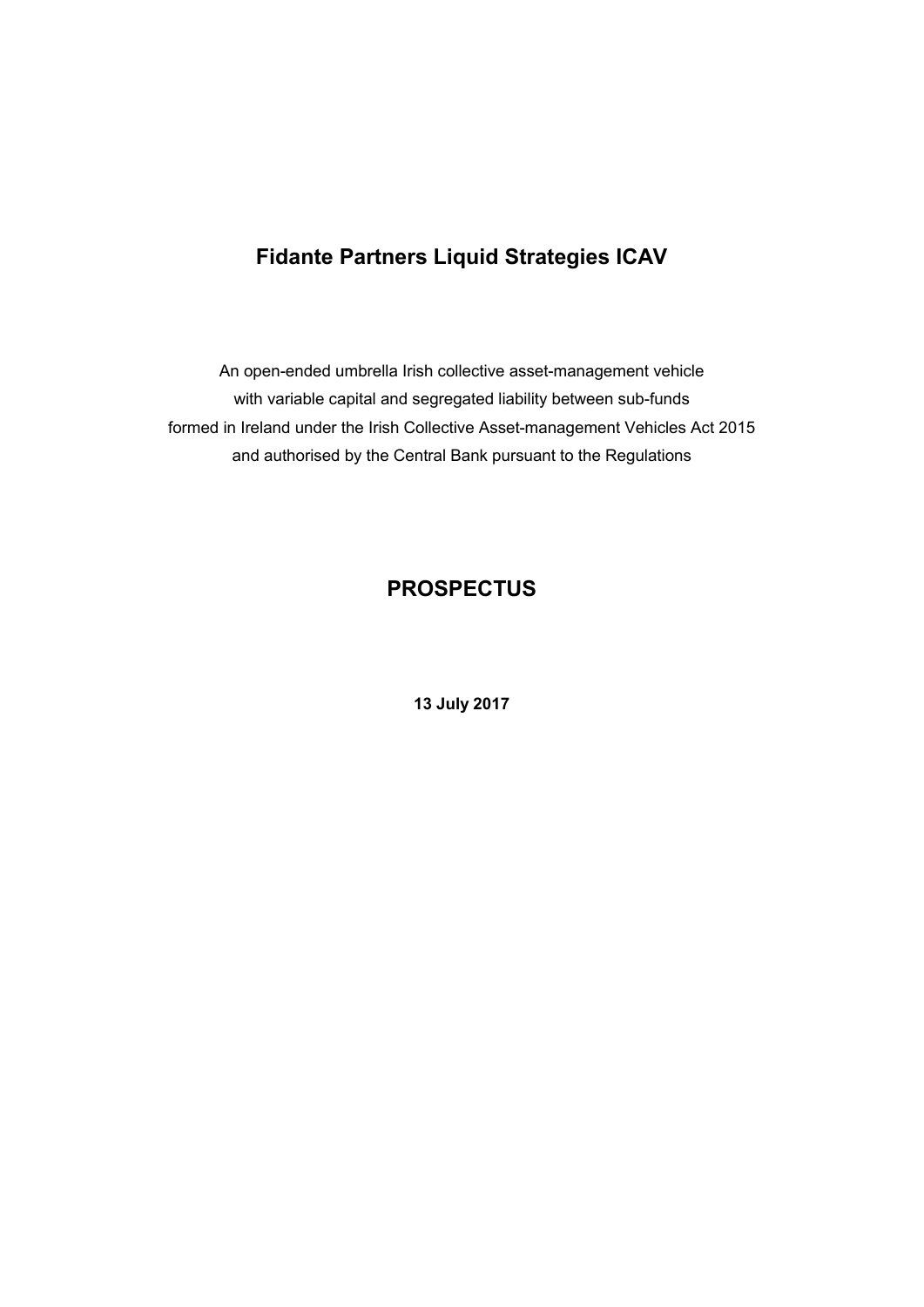# **Table of Contents**

| 1                                                                                                     |  |  |  |
|-------------------------------------------------------------------------------------------------------|--|--|--|
| $\overline{2}$                                                                                        |  |  |  |
| 3                                                                                                     |  |  |  |
| 4                                                                                                     |  |  |  |
| 5                                                                                                     |  |  |  |
| 6                                                                                                     |  |  |  |
| $\overline{7}$                                                                                        |  |  |  |
| 8                                                                                                     |  |  |  |
| 9                                                                                                     |  |  |  |
| 10                                                                                                    |  |  |  |
| Appendix I Investment Restrictions Applicable to the Funds under the Regulations 65                   |  |  |  |
|                                                                                                       |  |  |  |
|                                                                                                       |  |  |  |
| Appendix IV List of delegates and sub-delegates of the Depositary as at the date of this Prospectus92 |  |  |  |
|                                                                                                       |  |  |  |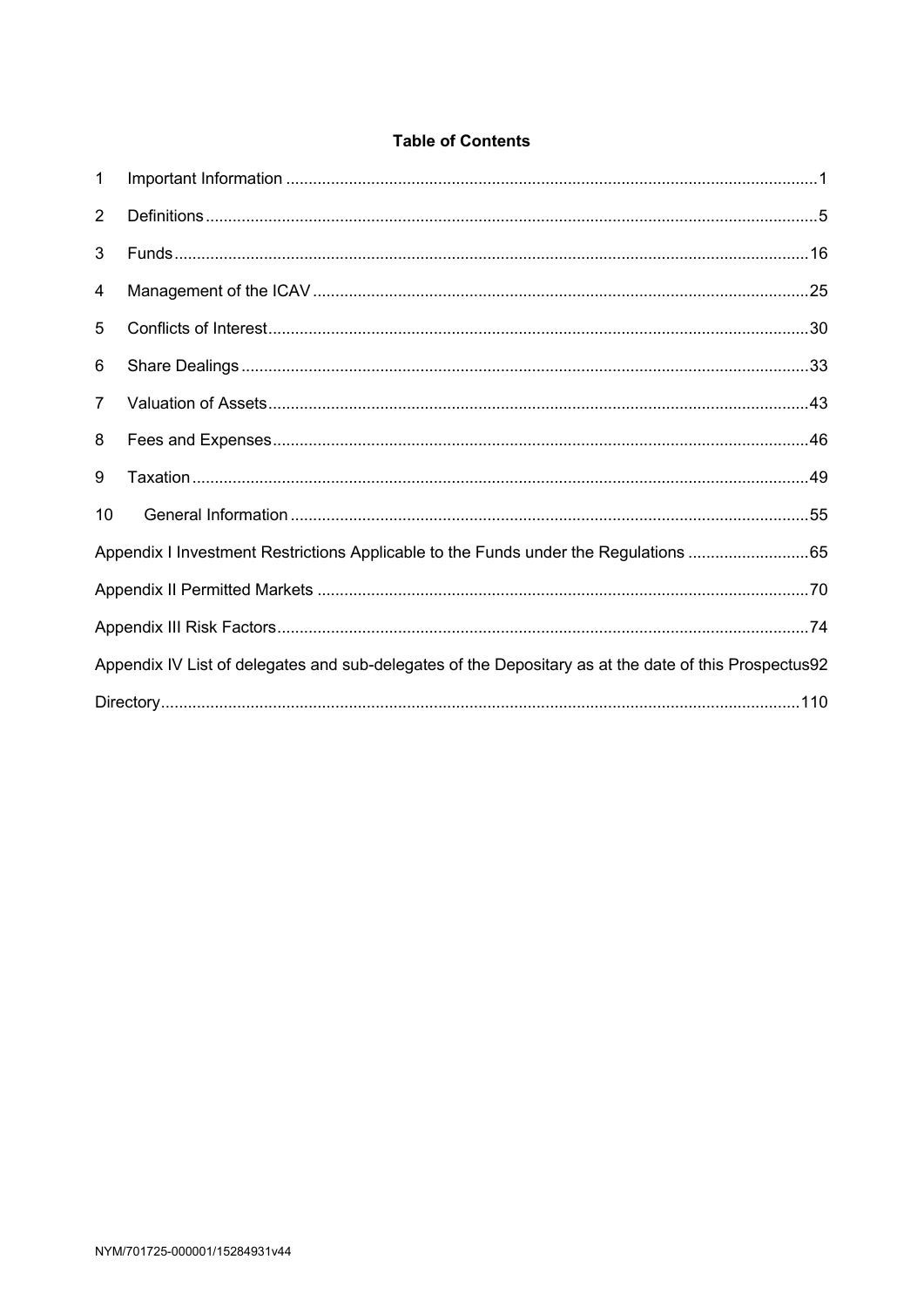#### **1 Important Information**

1.1 **Reliance on this Prospectus and KIID access**

**In deciding whether to invest in the ICAV, investors should rely on information in this Prospectus, the relevant KIID and the relevant Fund's most recent annual and/or semiannual reports.**

**Each Class that is available for subscription will have a KIID issued in accordance with the Central Bank Rules. Prospective investors should consider the KIID for the relevant Class prior to subscribing for Shares in that Class in order to assist them in making an informed investment decision. While some Classes are described in the Supplement for the relevant Fund as available, these Classes may not currently be offered for subscription and in the event that a KIID may not be available. Prospective investors should contact the Distributor directly to determine whether the relevant Class is available for subscription.** 

**Each Fund must calculate and disclose in the relevant KIID a Synthetic Risk and Reward Indicator (**"**SRRI**"**) in accordance with the methodology prescribed in the European Securities and Markets Authority's (**"**ESMA**"**) Guidelines on the Methodology for the Calculation of the SRRI. The SRRI will correspond to a number designed to rank the relevant Fund over a scale from 1 to 7, according to its increasing level of volatility/risk-reward profile.**

**Because the Prospectus and KIID may be updated from time to time, investors should make sure they have the most recent versions.**

**Any information or representation not expressly contained in this Prospectus, or given or made by any broker, salesperson or other person should be regarded as unauthorised by the ICAV and should accordingly not be relied upon.** 

**Statements made in this Prospectus are based on the law and practice in force in the Republic of Ireland at the date of this Prospectus, which may be subject to change. Neither the delivery of this Prospectus nor the offer, issue or sale of Shares in any Fund of the ICAV shall under any circumstances constitute a representation that the affairs of the ICAV or any Fund have not changed since the date hereof. This Prospectus will be updated to take into account material changes from time to time and any such amendments will be notified in advance to and cleared by the Central Bank.**

**Investors should not treat the contents of this Prospectus as advice relating to legal, taxation, investment or other matters. If you are in any doubt about the contents of this Prospectus, the risks involved in investing in the ICAV or the suitability for you of investing in the ICAV, you should consult your stockbroker, bank manager, solicitor, accountant or other independent financial adviser.** 

#### 1.2 **Central Bank Authorisation**

**The ICAV is both authorised and supervised by the Central Bank. The authorisation of the ICAV by the Central Bank shall not constitute a warranty as to the performance of the ICAV and the Central Bank shall not be liable for the performance or default of any Fund of the ICAV. The authorisation of the ICAV is not an endorsement or guarantee of the ICAV by the Central Bank nor is the Central Bank responsible for the contents of this Prospectus.** 

#### 1.3 **Segregated Liability**

The ICAV has segregated liability between its Funds and accordingly any liability incurred on behalf of or attributable to any Fund shall be discharged solely out of the assets of that Fund.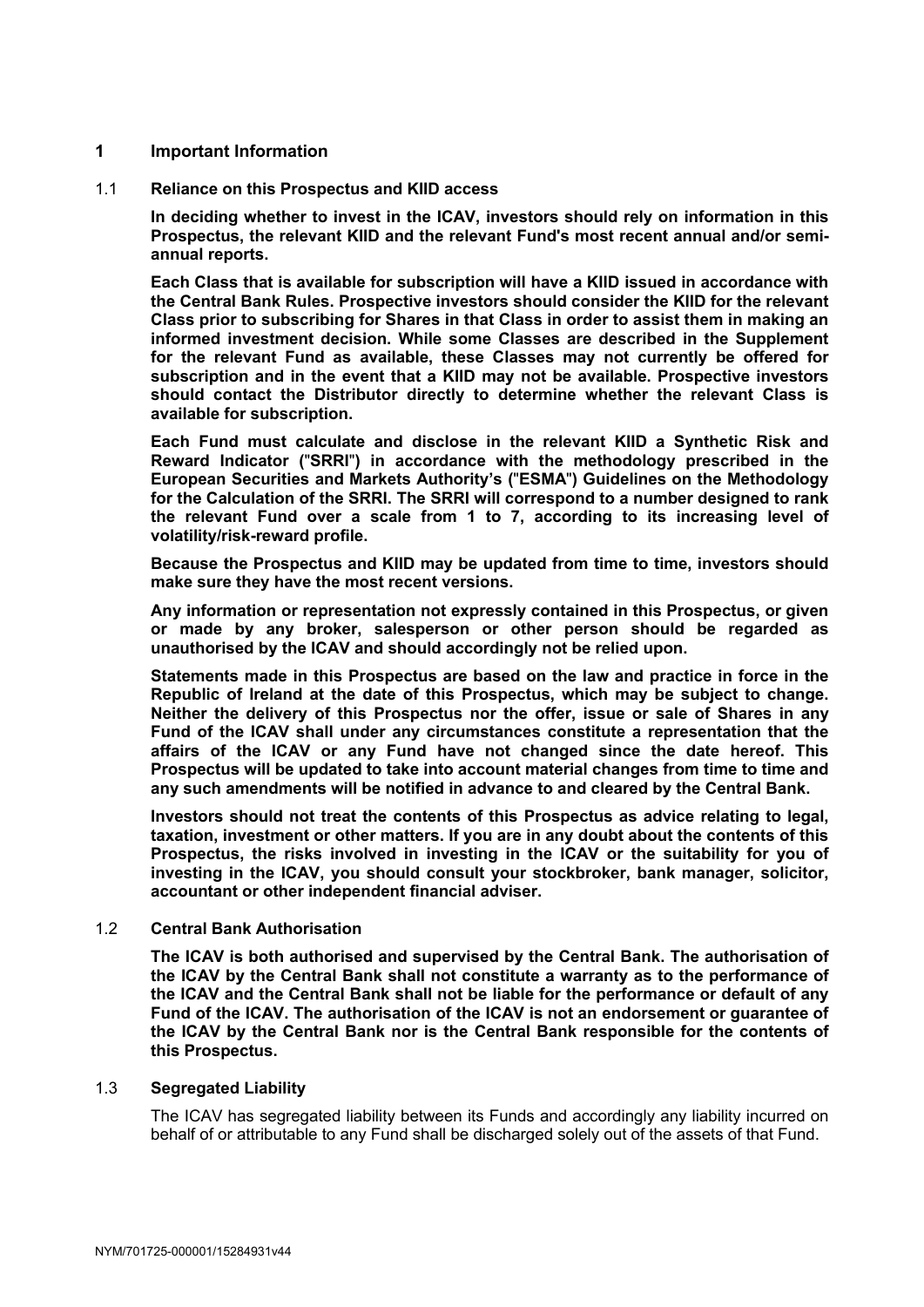# 1.4 **Responsibility**

To the best of the knowledge and belief of the Directors (whose names appear under the heading "Management of the ICAV – Directors" below and who have taken reasonable care to confirm that such is the case) the information contained in this Prospectus is in accordance with the facts and does not in the Directors' judgment omit anything likely to materially affect the import of such information. The Directors accept responsibility for the information contained in this Prospectus accordingly.

# 1.5 **Prospectus/Supplements**

This Prospectus describes the ICAV. The ICAV issues Supplements to this Prospectus relating to each Fund. A separate Supplement will be issued at the time of establishment of each Fund. Each Supplement forms part of and should be read in the context of and in conjunction with this Prospectus.

This Prospectus may only be issued with one or more Supplements, each containing information in relation to a particular Fund. Details relating to Classes may be dealt with in the relevant Supplement for the particular Fund or in a separate Class Supplement for each Class.

# 1.6 **Restrictions on Distribution and Sale of Shares**

The distribution of this Prospectus and the offering of Shares may be restricted in certain jurisdictions. This Prospectus does not constitute an offer or solicitation in any jurisdiction in which such offer or solicitation is not authorised or the person receiving the offer or solicitation may not lawfully so receive it. It is the responsibility of any person in possession of this Prospectus and of any person wishing to apply for Shares to inform himself of and to observe all applicable laws and regulations of the countries of his nationality, residence, ordinary residence or domicile.

The ICAV may reject any application in whole or in part without giving any reason for such rejection in which event, subject to applicable law, the subscription monies or any balance thereof will be returned without interest, expenses or compensation to the applicant by transfer to the applicant's designated account or by post at the applicant's risk. For further details, please refer to the section of this Prospectus entitled "Share Dealings; Ownership Restrictions."

# United States of America

None of the Shares have been, nor will be, registered under the United States Securities Act of 1933, as amended (the "**1933 Act**") and, except in a transaction which does not violate the 1933 Act or any other applicable United States securities laws (including without limitation any applicable law of any of the States of the United States), none of the Shares may be directly or indirectly offered or sold in the United States of America, or any of its territories or possessions or areas subject to its jurisdiction, or to or for the benefit of a U.S. Person. Neither the ICAV nor any Fund will be registered under the United States Investment Company Act of 1940, as amended.

Notwithstanding the foregoing prohibition on offers and sales in the United States or to or for the benefit of U.S. Persons, the ICAV may make a private placement of its Shares to a limited number and/or certain categories of U.S. Persons.

# 1.7 **Translations**

This Prospectus and any Supplement may be translated into other languages. Any such translation shall only contain the same information and have the same meanings as the English language document. To the extent that there is any inconsistency between the English language document and the document in another language, the English language document shall prevail except to the extent (but only to the extent) required by the laws of any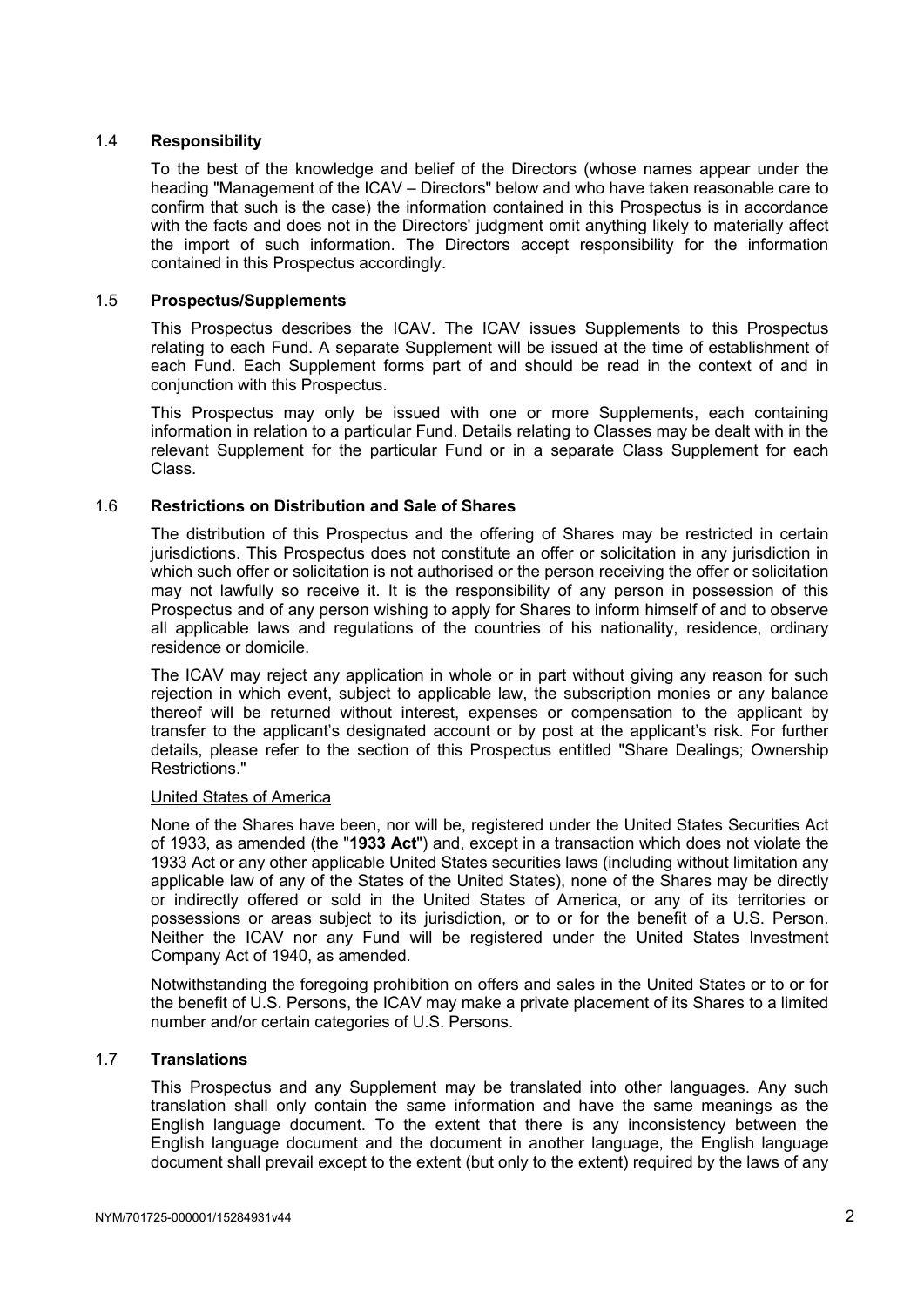jurisdiction where the Shares are sold so that in an action based upon disclosure in a document of a language other than English, the language of the document on which such action is based shall prevail.

#### 1.8 **Risk Factors**

Investors should read and consider Appendix III to this Prospectus (entitled "**Risk Factors**") before investing in the ICAV.

#### 1.9 **Suitability of Investment**

**As the price of Shares in each Fund may fall as well as rise, the ICAV shall not be a suitable investment for an investor who cannot sustain a loss on his investment. A typical investor will be seeking to achieve a return on his investment in the medium to long term. As the target investor profile may also be dependent on specific elements relating to a particular Fund, further details in relation to the profile of a typical investor may be set out in the Supplement for the relevant Fund.** 

#### 1.10 **Dividends out of Capital**

Where provided for in the relevant Supplement, dividends may be declared out of the capital of the relevant Fund in order to preserve cash flow to Shareholders. In any such cases, there is a greater risk that capital may be eroded and distribution will be achieved by foregoing the potential for future capital growth of your investment. This cycle may continue until all capital is depleted.

In any such case, distributions out of capital may have different tax consequences to distributions of income and it is recommended that you seek appropriate advice in this regard.

#### 1.11 **Fees and Expenses out of Capital**

Where provided for in the relevant Supplement, fees and expenses may be paid out of the capital of the relevant Fund in order to preserve cash flow to Shareholders. In any such cases, there is a greater risk that capital may be eroded foregoing the potential for future capital growth of your investment. This cycle may continue until all capital is depleted.

# 1.12 **Redemption Charge and Anti-Dilution Levy**

**The Directors may levy a Redemption Charge of up to 3% of the Net Asset Value per Share. Details of any such charge with respect to one or more Funds will be set out in the relevant Supplement.**

**An Anti-Dilution Levy may be imposed by the Directors in the case of net subscriptions and/or net redemptions on a transaction basis as a percentage adjustment (to be communicated to the Administrator) on the value of the relevant subscription/redemption calculated for the purposes of determining a subscription price or Redemption Price to reflect the impact of dealing costs and/or market prices relating to the acquisition or disposal of assets and to preserve the value of the underlying assets of the relevant Fund where the Directors consider such a provision to be in the best interests of the Fund.**

**The difference at any one time between the subscription price (to which may be added a Preliminary Charge) and the Redemption Price (from which may be deducted a Redemption Charge) and the possible imposition of an Anti-Dilution Levy means that an investment should be viewed as medium to long-term.** 

#### 1.13 **Pricing Errors**

It is possible that errors may be made in the calculation of the Net Asset Value. In determining whether compensation will be payable to a Fund and/or individual Shareholders as a result of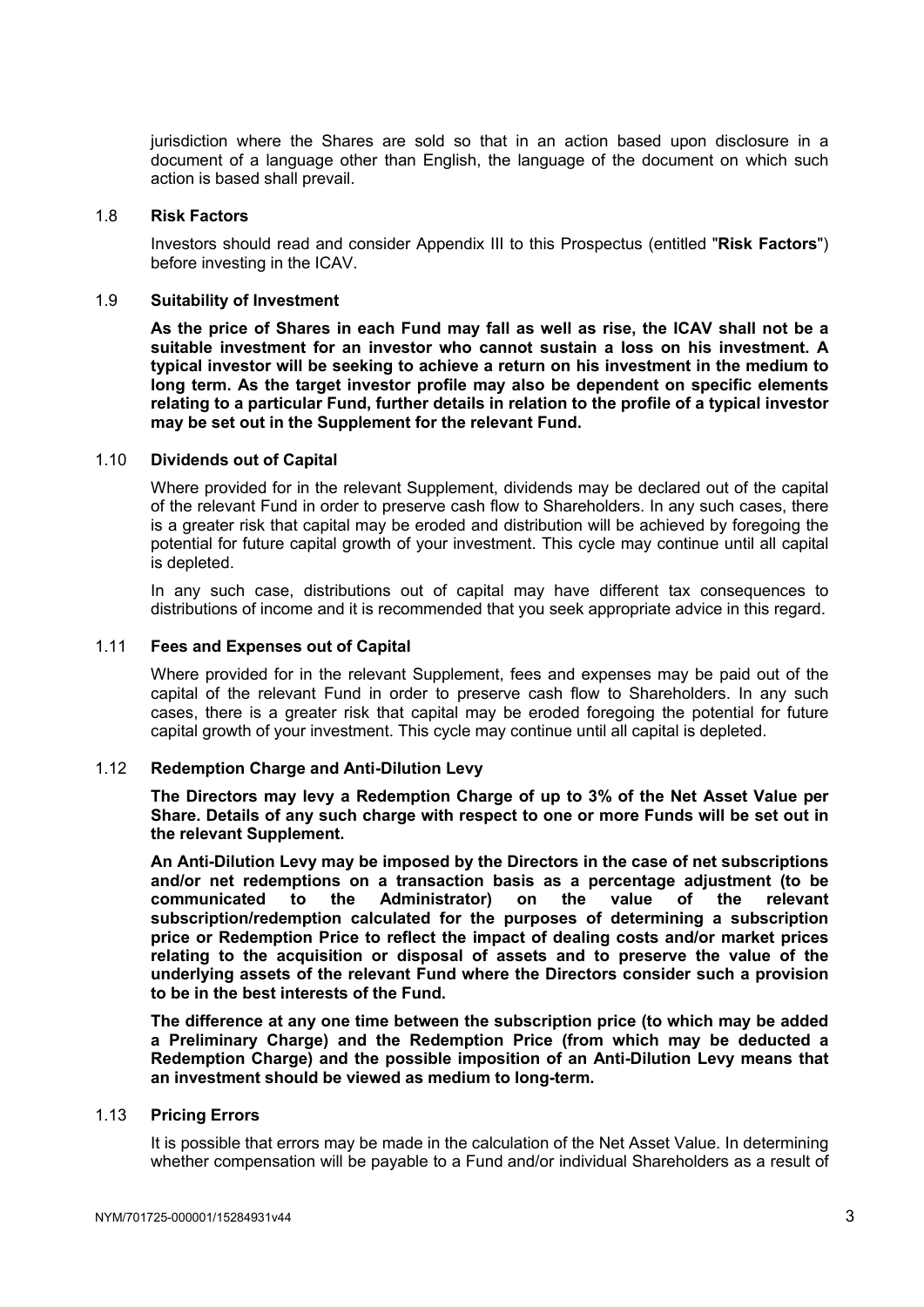such errors, the ICAV will have regard to the guidelines in this regard issued by the Irish Funds Industry Association. These guidelines apply a materiality threshold to the level of the pricing error for the purposes of determining whether compensation should be considered, and the guidelines also set out guidance on circumstances where a pricing error does not merit compensation. In this context, the materiality threshold currently applied by the ICAV is 0.5% of Net Asset Value, which reflects, in the opinion of the Directors, general market practice at the date of this Prospectus. As such, and subject on each occasion to the approval of the Depositary, who in accordance with the requirements of the Central Bank is ultimately responsible for determining materiality, compensation will generally not be payable for errors where the effect on the relevant Fund's Net Asset Value is below the materiality threshold. There may however be circumstances when the Directors or the Depositary consider it appropriate for compensation to be paid notwithstanding that the impact of the error was below the materiality threshold. Conversely, in the case of errors above the materiality threshold, where there is fault on the part of the ICAV or its service providers, compensation will generally be payable, with any decision not to pay compensation in such circumstances requiring the approval of the Directors and also the Depositary. The Central Bank has not set any requirements in this regard and the Central Bank's approval of this Prospectus should not be interpreted as an endorsement of what is a market practice, rather than a legislative or regulatory requirement.

#### 1.14 **Governing Law**

This Prospectus and any non-contractual obligations arising out of or in connection with it shall be governed by and construed in accordance with Irish law. With respect to any suit, action or proceedings relating to any dispute arising out of or in connection with this Prospectus (including any non-contractual obligations arising out of or in connection with it), each party irrevocably submits to the jurisdiction of the Irish courts.

#### 1.15 **Headings and Numbering**

The headings and numbering of sections of this Prospectus are for convenience of reference only and shall not affect the meaning or interpretation of this Prospectus in any way.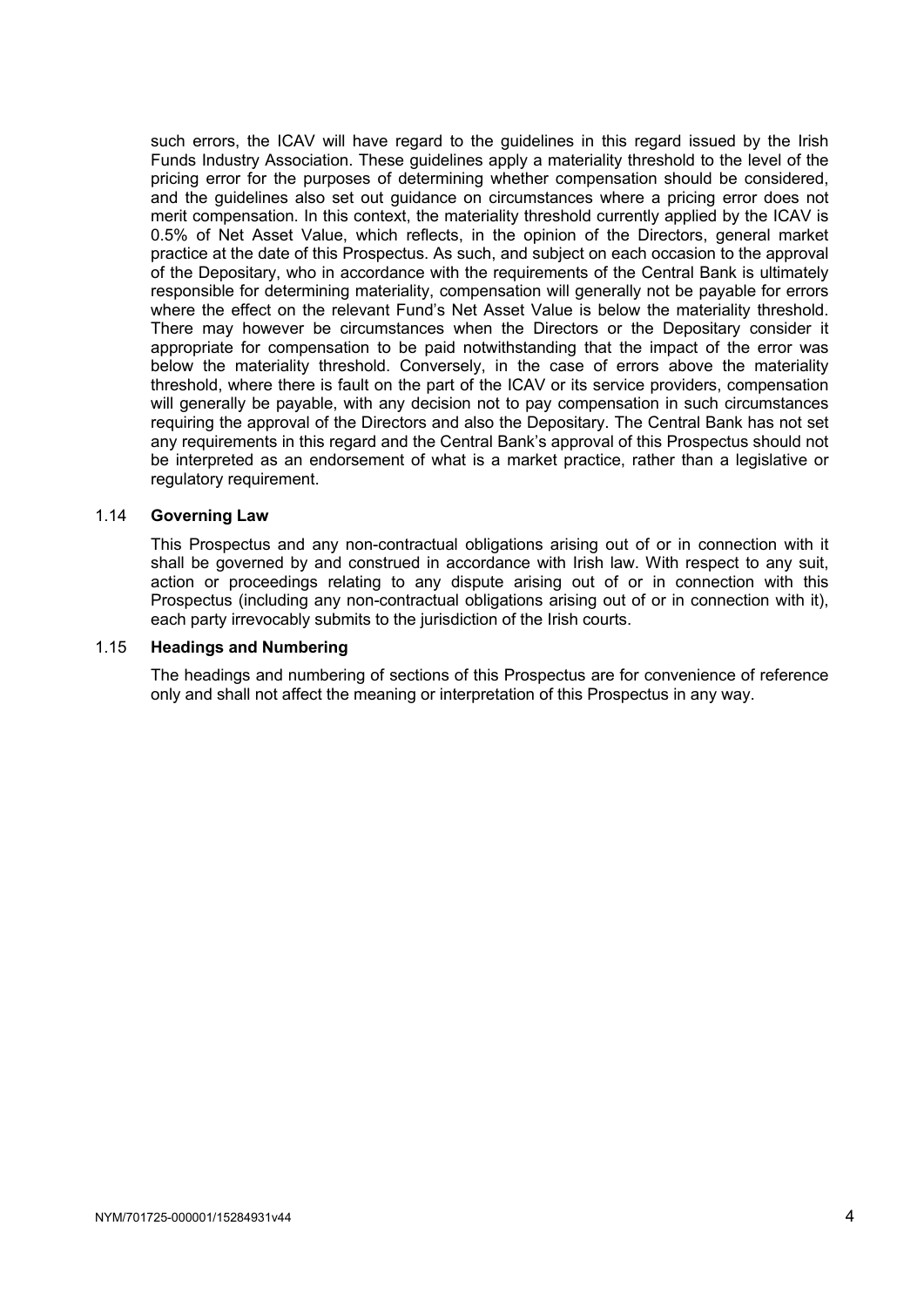# **2 Definitions**

"**Accounting Period**" means a period ending on 31 December of each year or such other date as the Directors may from time to time decide with the prior approval of the Central Bank;

"**Administration Agreement**" means the agreement made between the ICAV and the Administrator dated 19 June 2015 as may be amended or supplemented from time to time in accordance with the requirements of the Central Bank pursuant to which the latter was appointed as administrator of the ICAV;

- "**Administrator**" means J.P. Morgan Administration Services (Ireland) Limited or any successor thereto duly appointed in accordance with the requirements of the Central Bank as the administrator to the ICAV;
- "**Anti-Dilution Levy**" means an adjustment made on a transaction basis in the case of net subscriptions and/or net redemptions as a percentage adjustment (to be communicated to the Administrator) on the value of the relevant subscription/ redemption calculated for the purposes of determining a subscription price or Redemption Price to reflect the impact of dealing costs relating to the acquisition or disposal of assets and to preserve the value of the underlying assets of the relevant Fund;
- "**Application Form**" means any application form to be completed by subscribers for Shares as prescribed by the ICAV from time to time;
- "**Base Currency**" means, in relation to any Fund, such currency as is specified as such in the Supplement for the relevant Fund;
- "**Business Day**" means, in relation to any Fund, each day as is specified as such in the Supplement for the relevant Fund;
- "**Central Bank**" means the Central Bank of Ireland or any successor regulatory authority with responsibility for authorising and supervising the ICAV;
- "**Central Bank Regulations**" means the Central Bank (Supervision and Enforcement) Act 2013 (Section 48(1)) (Undertakings For Collective Investment in Transferable Securities) Regulations 2015 as may be amended, supplemented, consolidated, substituted in any form or otherwise modified from time to time;
- "**Central Bank Rules**" means the Central Bank Regulations and any other statutory instrument, regulations, rules, conditions, notices, requirements or guidance of the Central Bank issued from time to time applicable to the ICAV pursuant to the Regulations;
- "**CIS**" means an open-ended collective investment scheme within the meaning of Regulation 68(1)(e) of the Regulations and which is prohibited from investing more than 10% of its net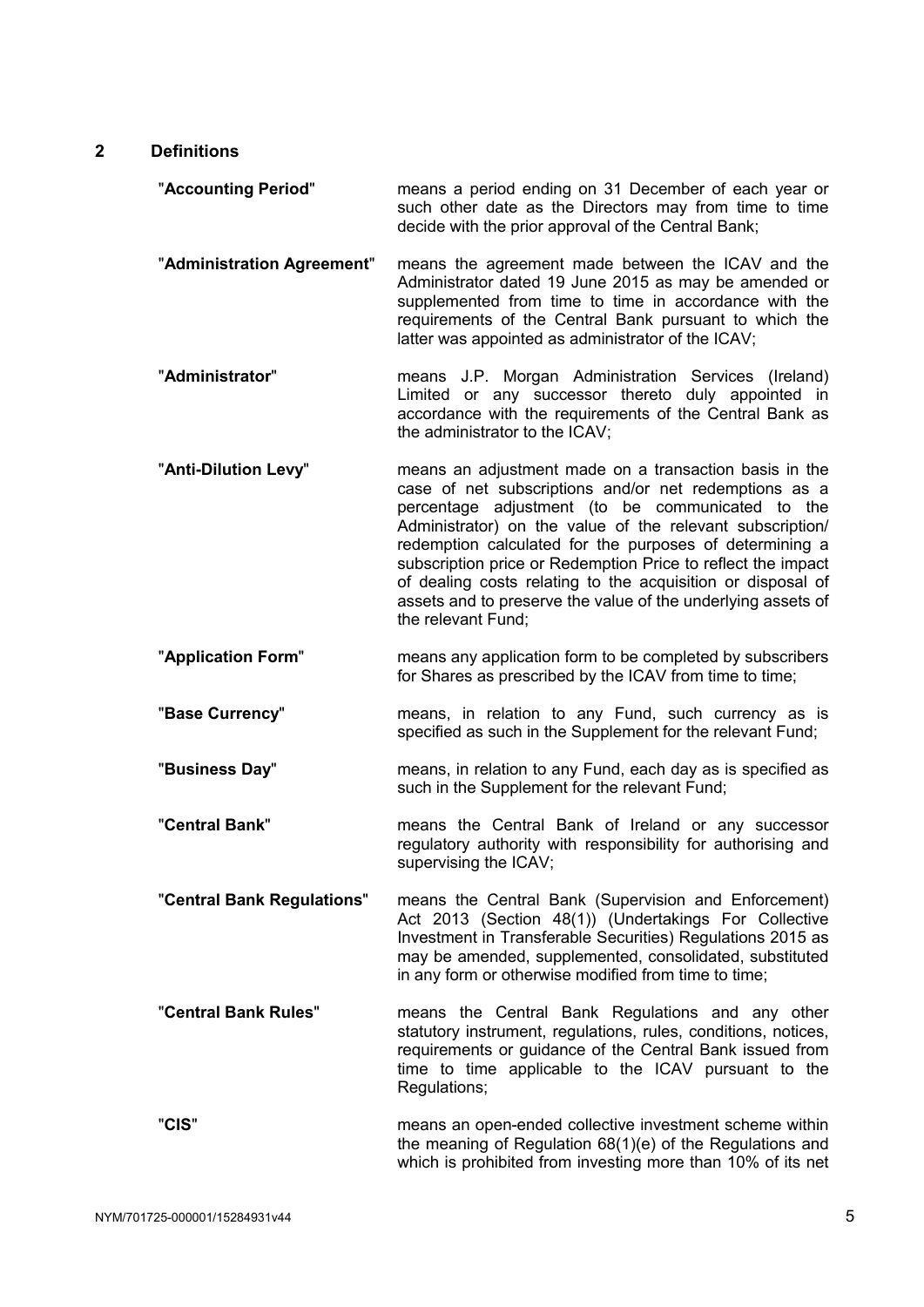assets in other such collective investment schemes;

- "**Class(-es)**" means the class or classes of Shares (if any) relating to a Fund (each of which may have specific features with respect to preliminary, exchange, redemption or contingent deferred sales charge, minimum subscription amount, dividend policy, voting rights, service provider fees or other specific features). The details applicable to each Class will be described in the relevant Supplement;
- "**Country Supplement**" means a supplement to this Prospectus, issued from time to time, specifying certain information pertaining to the offer of Shares of the ICAV or a Fund or Class in a particular jurisdiction or jurisdictions;
- "**CRS**" means the Standard for Automatic Exchange of Financial Account Information approved on 15 July 2014 by the Council of the Organisation for Economic Cooperation and Development, also known as the Common Reporting Standard, and any bilateral or multilateral competent authority agreements, intergovernmental agreements and treaties, laws, regulations, official guidance or other instrument facilitating the implementation thereof and any law implementing the Common Reporting Standard;
- "**Dealing Day**" means, in respect of each Fund, each Business Day on which subscriptions for, redemptions of and exchanges of relevant Shares can be made by the ICAV as specified in the Supplement for the relevant Fund and/or such other Dealing Days as the Directors shall determine and notify to Shareholders in advance, provided that there shall be at least two Dealing Days in each Month occurring at regular intervals;
- "**Dealing Deadline**" means, in relation to any application for subscription, redemption or exchange of Shares of a Fund, the day and time specified in the Supplement for the relevant Fund by which such application must be received by the Administrator on behalf of the ICAV in order for the subscription, redemption or exchange of Shares of the Fund to be made by the ICAV on the relevant Dealing Day;
- "**Depositary**" means J.P. Morgan Bank (Ireland) plc or any successor thereto duly appointed with the prior approval of the Central Bank as the depositary of the ICAV in accordance with UCITS Requirements;
- "**Depositary Agreement**"means the agreement made between the ICAV and the Depositary dated 13 October 2016 as may be amended or supplemented from time to time in accordance with the requirements of the Central Bank, pursuant to which the latter was appointed depositary of the ICAV;
- "**Directors**" mean the directors of the ICAV or any duly authorised committee or delegate thereof, each a Director;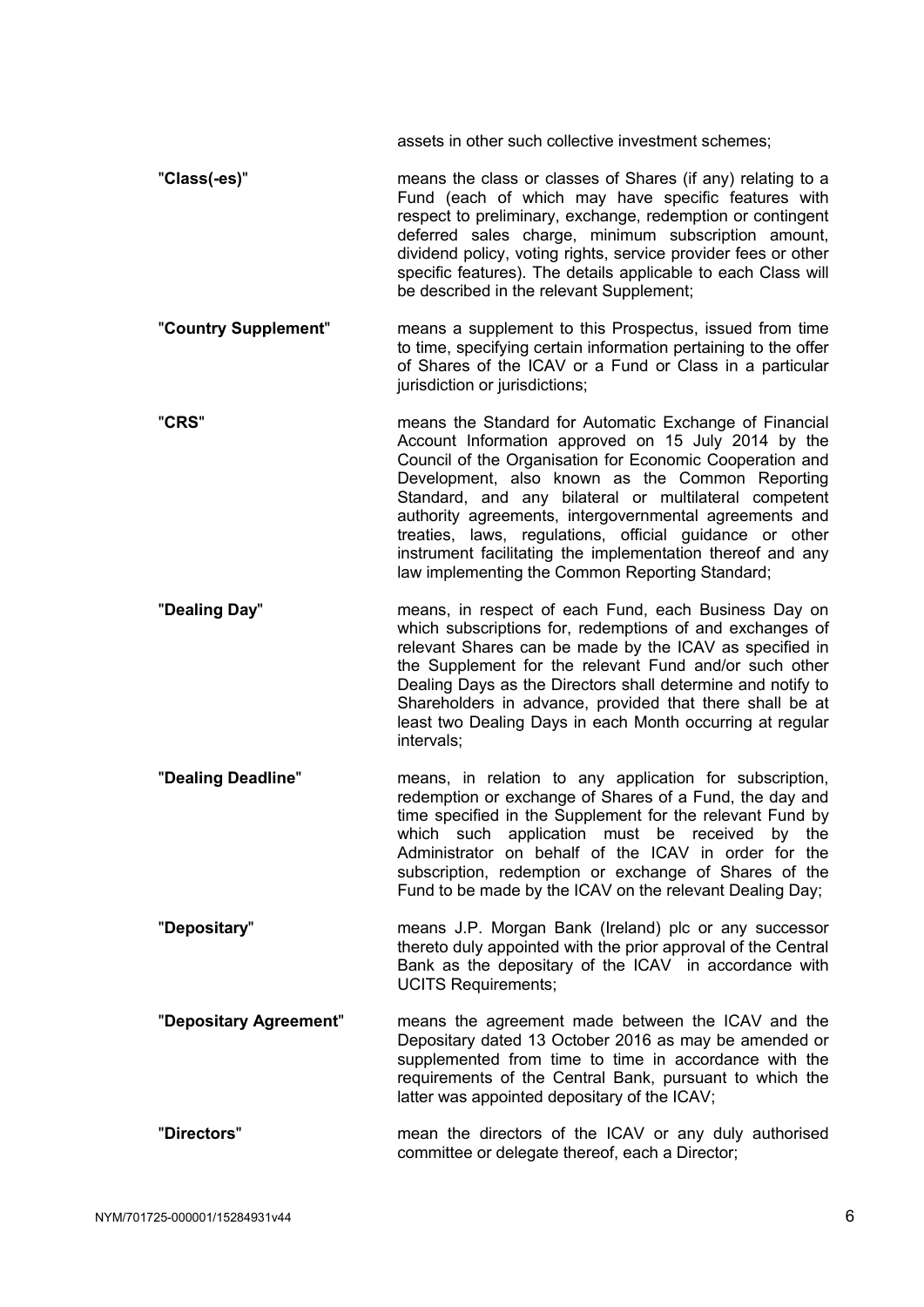- "**Distribution Agreement**" means the agreement made between the ICAV and Fidante Partners (Guernsey) Limited dated 19 June 2015 (as novated by way of a novation agreement dated 25 October 2016, effective 23:59pm (Irish time) on 25 October 2016 to Fidante Partners Europe Limited ) as may be amended or supplemented from time to time in accordance with the requirements of the Central Bank pursuant to which the Distributor was appointed distributor of the ICAV;
- "**Distributor**" means, unless specifically stated otherwise in the Supplement for the relevant Fund, Fidante Partners Europe Limited or any successor thereto duly appointed in accordance with the requirements of the Central Bank as a distributor to the ICAV;
- "**EEA Member States**" means the member states of the European Economic Area, the current members at the date of this Prospectus being the EU Member States, Iceland, Liechtenstein and Norway;
- **Eligible Counterparty** means a counterparty to OTC derivatives with which a Fund may trade and belonging to one of the categories approved by the Central Bank which at the date of this Prospectus comprise the following:
	- (i) a Relevant Institution;
	- (iii) an investment firm, authorised in accordance with the Markets in Financial Instruments Directive in an EEA Member State; or
	- (iii) a group company of an entity issued with a bank holding company licence from the Federal Reserve of the United States of America where that group company is subject to bank holding company consolidated supervision by that Federal Reserve;
- "**EU Member States**" means the member states of the European Union;
- "**Euro**" **or** "**€**" means the lawful currency of the participating EU Member States which have adopted the single currency in accordance with the EC Treaty of Rome dated 25th March 1957 as amended;
- "**Exchange Charge**" means the charge, if any, payable on the exchange of Shares as is specified in the Supplement for the relevant Fund;

"**Exempt Irish Shareholder**" means

- (a) a qualifying management company within the meaning of section 739B(1) TCA;
- (b) a specified company within the meaning of section 734(1) TCA;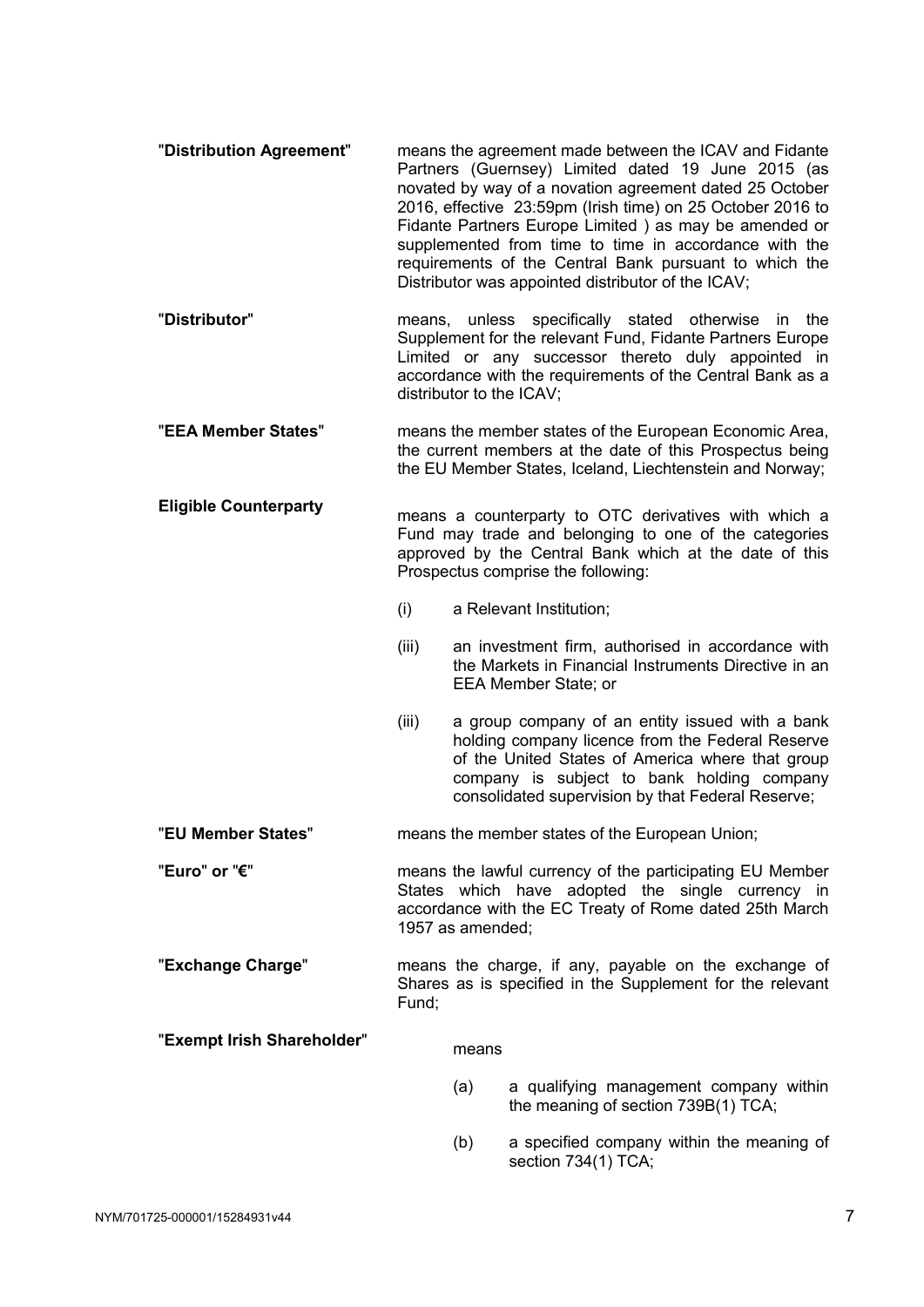- (c) an investment undertaking within the meaning of section 739B(1) TCA;
- (d) an investment limited partnership within the meaning of section 739J TCA;
- (e) a pension scheme which is an exempt approved scheme within the meaning of section 774 TCA, or a retirement annuity contract or a trust scheme to which section 784 or 785 TCA applies;
- (f) a company carrying on life business within the meaning of section 706 TCA;
- (g) a special investment scheme within the meaning of section 737 TCA;
- (h) a unit trust to which section 731(5)(a) TCA applies;
- (i) a charity being a person referred to in section 739D(6)(f)(i) TCA;
- (j) a person who is entitled to exemption from income tax and capital gains tax by virtue of section 784A(2) TCA and the Shares held are assets of an approved retirement fund or an approved minimum retirement fund;
- (k) a qualifying fund manager within the meaning of section 784A TCA or a qualifying savings manager within the meaning of section 848B TCA, in respect of Shares which are assets of a special savings incentive account within the meaning of section 848C TCA;
- (l) a person who is entitled to exemption from income tax and capital gains tax by virtue of section 787I TCA and the Shares held are assets of a personal retirement savings account as defined in section 787A TCA;
- (m) the National Pensions Reserve Fund Commission;
- (n) the National Asset Management Agency;
- (o) the Courts Service;
- (p) a credit union within the meaning of section 2 of the Credit Union Act 1997;
- (q) an Irish resident company, within the charge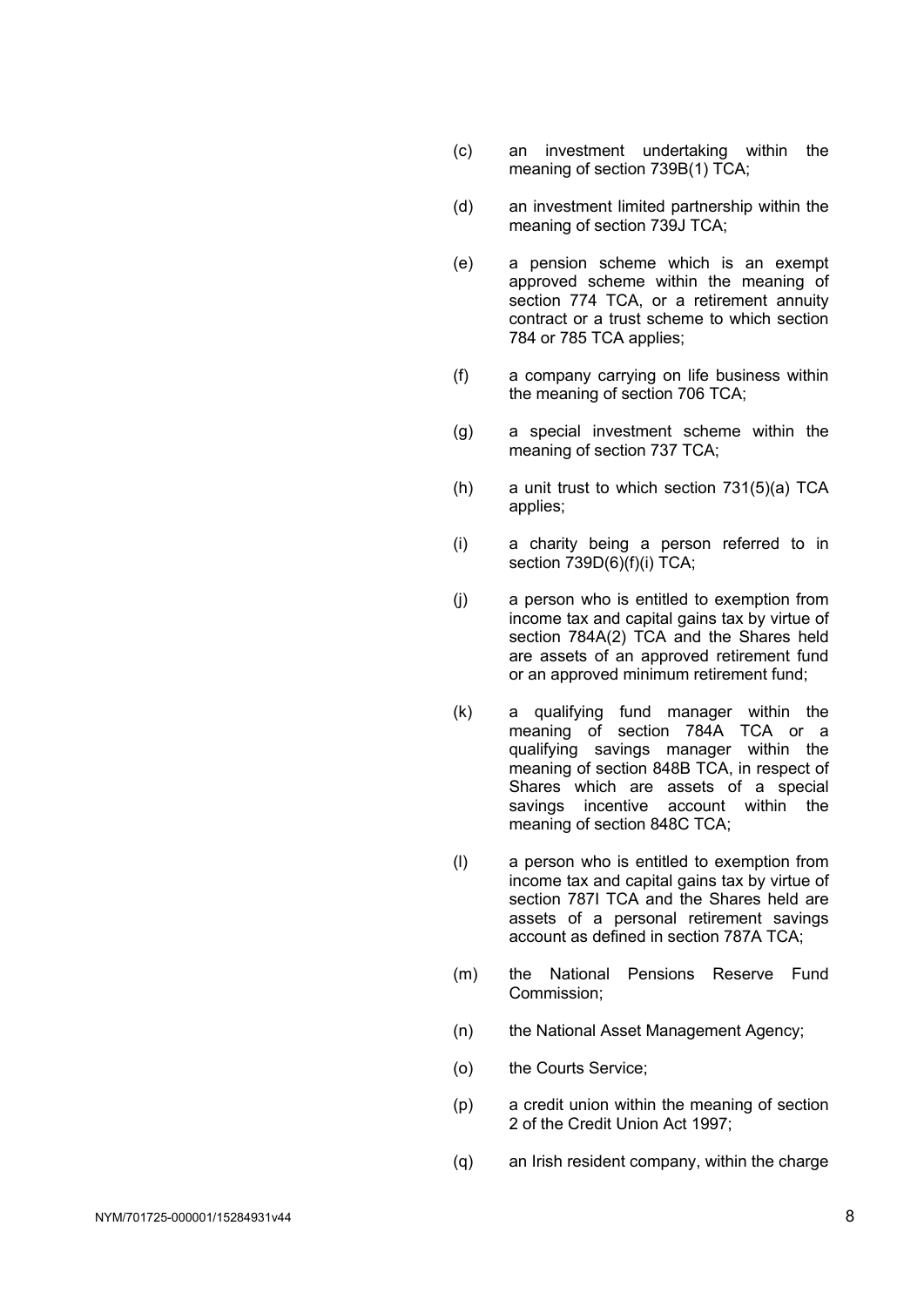to corporation tax under Section 739G(2) TCA, but only where the fund is a money market fund;

(r) a company which is within the charge to corporation tax in accordance with section 110(2) TCA in respect of payments made to it by the ICAV; and

(s) any other person as may be approved by the Directors from time to time provided the holding of Shares by such person does not result in a potential liability to tax arising to the ICAV in respect of that Shareholder under Part 27, Chapter 1A TCA;

and where necessary the ICAV is in possession of a Relevant Declaration in respect of that Shareholder;

"**Extraordinary Expenses**" means the extraordinary expenses defined as such in the section headed "Fees and Expenses";

"**FATCA**" means:

(a) sections 1471 to 1474 of the U.S. Internal Revenue Code or any associated regulations or other official guidance;

(b) any intergovernmental agreement, treaty, regulation, guidance or other agreement between the Government of Ireland (or any Irish government body) and the US, UK or any other jurisdiction (including any government bodies in such jurisdiction), entered into in order to comply with, facilitate, supplement, implement or give effect to the legislation, regulations or guidance described in paragraph (a) above; and

(c) any legislation, regulations or guidance in Ireland that give effect to the matters outlined in the preceding paragraphs;

| "FDI"           | means a financial derivative instrument (including an OTC<br>derivative);                                                                                                                                |
|-----------------|----------------------------------------------------------------------------------------------------------------------------------------------------------------------------------------------------------|
| "Fidante Group" | means the Platform Manager, each of its respective<br>affiliates and each of their respective shareholders,<br>members, partners, affiliates, directors or employees and<br>their legal representatives; |
| "Fund"          | means a sub-fund of the ICAV the proceeds of issue of                                                                                                                                                    |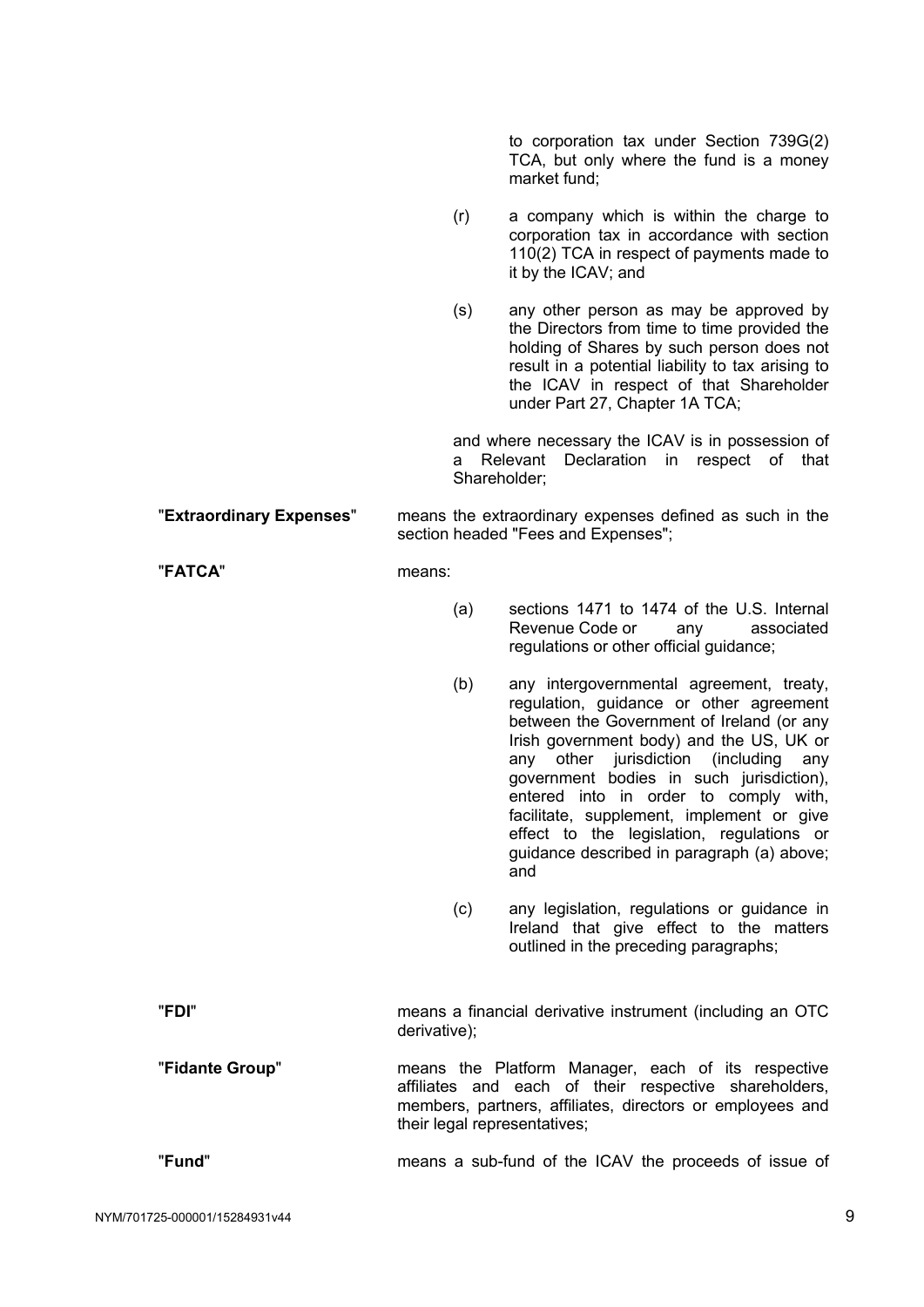which are pooled separately in a segregated portfolio of assets and invested in accordance with the investment objective and policies applicable to such sub-fund and which is established by the ICAV from time to time with the prior approval of the Central Bank;

- "**ICAV**" means Fidante Partners Liquid Strategies ICAV;
- "**ICAV Act**" means the Irish Collective Asset-management Vehicles Act 2015 including any regulations made thereunder by ministerial order and any conditions that may from time to time be imposed thereunder by the Central Bank whether by notice or otherwise affecting the ICAV;
- "**Initial Issue Price**" means the price (excluding any Preliminary Charge) per Share at which Shares are initially offered in a Fund during the Initial Offer Period as specified in the Supplement for the relevant Fund;
- "**Initial Offer Period**" means the period during which Shares in a Fund are initially offered at the Initial Issue Price as specified in the Supplement for the relevant Fund;
- "**Instrument of Incorporation**" means the instrument of incorporation of the ICAV as amended from time to time in accordance with the requirements of the Central Bank;
- "**Investment Account**" means (i) a separate temporary investment account or (ii) a separate disinvestment account as described in further detail under "**Subscription for Shares**";
- "**Investment Grade**" means rating awarded to high quality corporate and government securities that are judged likely to meet their payment obligations by Standard & Poor's (i.e. rated at least BBB-) or Moody's (i.e. rated at least Baa3); or if unrated determined by the relevant Investment Manager to be of comparable quality;
- "**Investment Management**  means the agreement made between the ICAV, and the **Agreement**" relevant Investment Manager as specified in the Supplement for the relevant Fund as may be amended or supplemented from time to time in accordance with the requirements of the Central Bank pursuant to which the latter was appointed investment manager to the relevant Fund as specified in the Supplement;
- "**Investment Management**  means the investment management fee detailed as such in **Fee**" the section headed "Fees and Expenses";
- "**Investment Manager(s)**" means the person(s) specified in the Supplement for the relevant Fund who is/are duly appointed Investment Manager(s) to the relevant Fund with the prior approval of the Central Bank or any person or persons appointed by the ICAV as an Investment Manager in addition to or in succession to an existing Investment Manager and approved by the Central Bank to act as an investment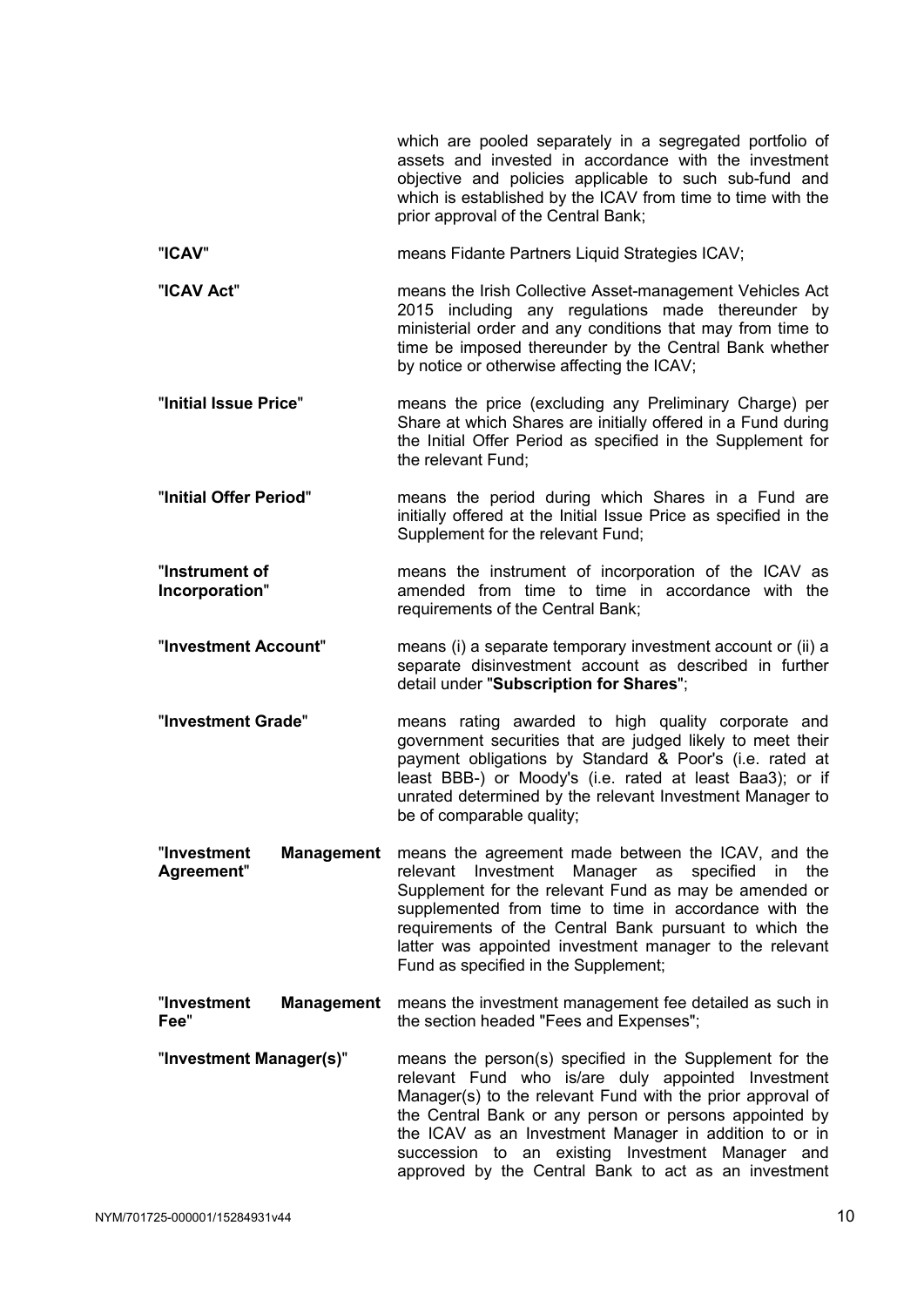manager of a Fund;

- "**Investor Money Regulations**" means the Central Bank (Supervision and Enforcement) Act 2013 (Section 48(1)) Investor Money Regulations 2015 for Fund Service Providers, as may be amended from time to time;
- "**Irish Resident**" means any person resident in Ireland or ordinarily resident in Ireland other than an Exempt Irish Shareholder;
- "**KIID**" means the key investor information document;
- "**Minimum Additional Investment Amount**" means such minimum cash amount or minimum number of Shares as the case may be (if any) as the Directors may from time to time require to be invested in any Fund by each Shareholder (after investing the Minimum Initial Investment Amount) and as such is specified in the Supplement for the relevant Fund;
- "**Minimum Fund Size**" means such amount (if any) as the Directors may consider for each Fund and as set out in the Supplement for the relevant Fund;
- "**Minimum Initial Investment Amount**" means such minimum initial cash amount or minimum number of Shares as the case may be (if any) as the Directors may from time to time require to be invested by each Shareholder as its initial investment for Shares of each Class in a Fund either during the Initial Offer Period or on any subsequent Dealing Day and as such is specified in the Supplement for the relevant Fund;
- "**Minimum Redemption Amount**" means such minimum number or minimum value of Shares of any Class as the case may be (if any) which may be redeemed at any time by the ICAV and as such is specified in the Supplement for the relevant Fund;
- "**Minimum Share Class Size**" means such amount (if any) as the Directors may consider for each Share Class and as set out in the Supplement for the relevant Fund;
- "**Minimum Shareholding**" means such minimum number or minimum value of Shares of any Class as the case may be (if any) which must be held at any time by a Shareholder which shall be equal to or greater than at all times the Minimum Redemption Amount and as such is specified in the Supplement for the relevant Class of Shares within a Fund;
- "**Money Market Instruments**" means instruments normally dealt in on the money markets which are liquid, and have a value which can be accurately determined at any time;
- "**Month**" means a calendar month;
- "**Net Asset Value**" means, in respect of the assets and liabilities of a Fund, a Class or the Shares representing interests in a Fund, the amount determined in accordance with the principles set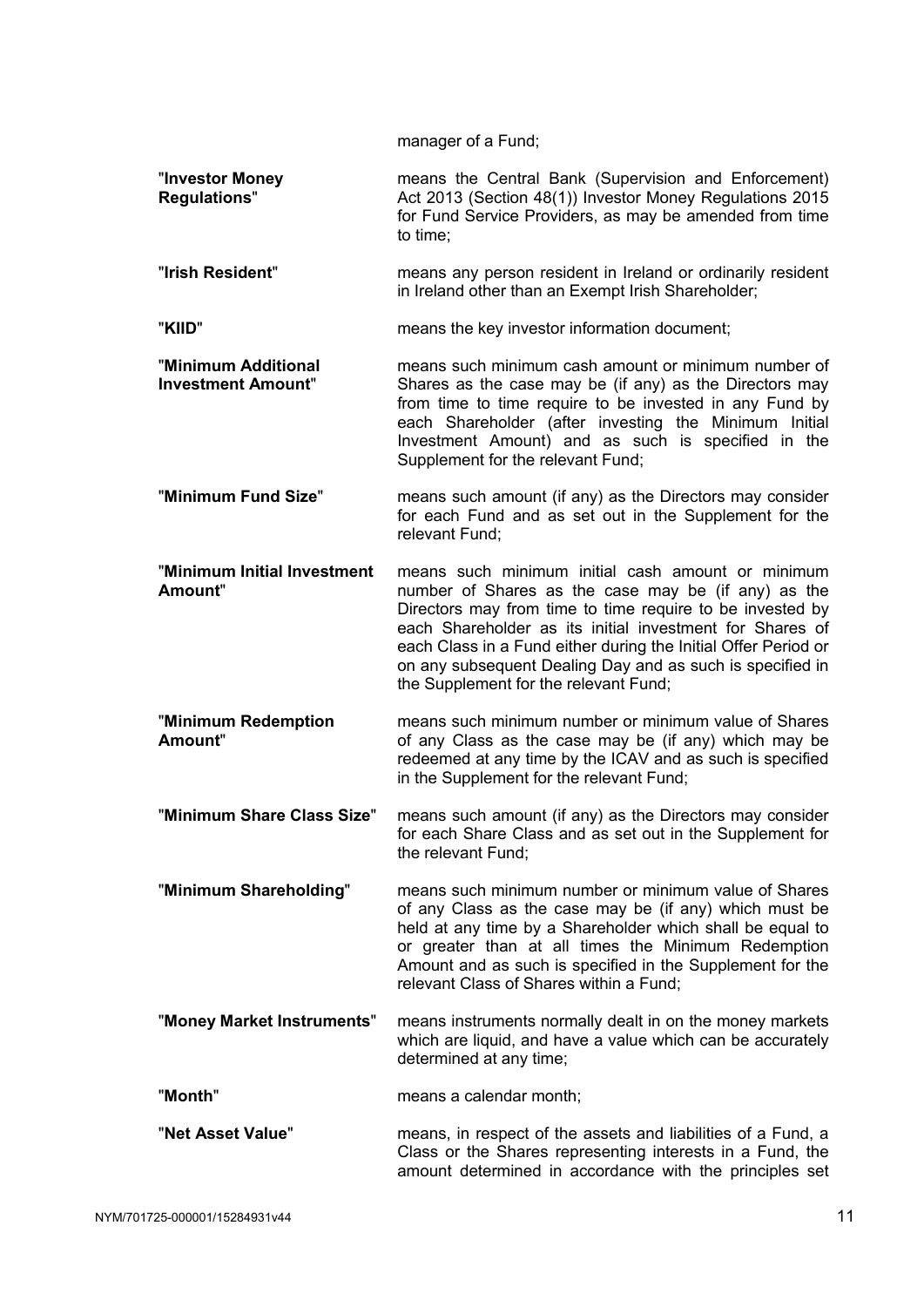out in the "Valuation of Assets/Calculation of Net Asset Value" section below as the Net Asset Value of the Fund, the Net Asset Value per Class or the Net Asset Value per Share (as appropriate);

- "**OECD**" means the Organisation for Economic Co-operation and Development;
- "**Ordinarily Resident in Ireland**" means an individual who has been resident in Ireland for three consecutive tax years (who thus becomes ordinarily resident with effect from the commencement of the fourth tax year). An individual who has been ordinarily resident in Ireland ceases to be ordinarily resident at the end of the third consecutive tax year in which that individual is not resident in Ireland;
- "**OTC**" means over-the-counter and refers to derivatives negotiated between two counterparties;
- "**Paying Agent**" means one or more paying agents including but not limited to representatives, distributors, correspondent banks, or centralising agents appointed by the ICAV in certain jurisdictions;
- "**Platform Manager**" means Fidante Partners Europe Limited or any successor thereto duly appointed;
- "**Platform Manager Agreement**" **Manager** means the agreement made between the ICAV and Fidante Partners (Guernsey) Limited dated 19 June 2015 (as novated by way of a novation agreement dated 25 October 2016, effective 23:59pm (Irish time) on 25 October 2016 to Fidante Partners Europe Limited ) as may be amended or supplemented from time to time in accordance with the requirements of the Central Bank pursuant to which the Platform Manager was appointed platform of the ICAV;
- "**Preliminary Charge**" means the charge, if any, payable to the Distributor (or any other appropriate party at the direction of the Directors) on subscription for Shares as described under "Share Dealings – Subscription for Shares – Subscription Price" and specified in the relevant Supplement;
- "**Prospectus**" means this prospectus issued on behalf of the ICAV as amended, supplemented or consolidated from time to time and the Supplement(s) containing information relating to a particular Fund(s);
- "**Regulations**" means the European Communities (Undertakings for Collective Investment in Transferable Securities) Regulations 2011, (S.I. No. 352 of 2011), as amended and as may be further amended, consolidated or substituted from time to time;
- "**Relevant Declaration**" means the declaration relevant to the Shareholder as set out in Schedule 2B TCA;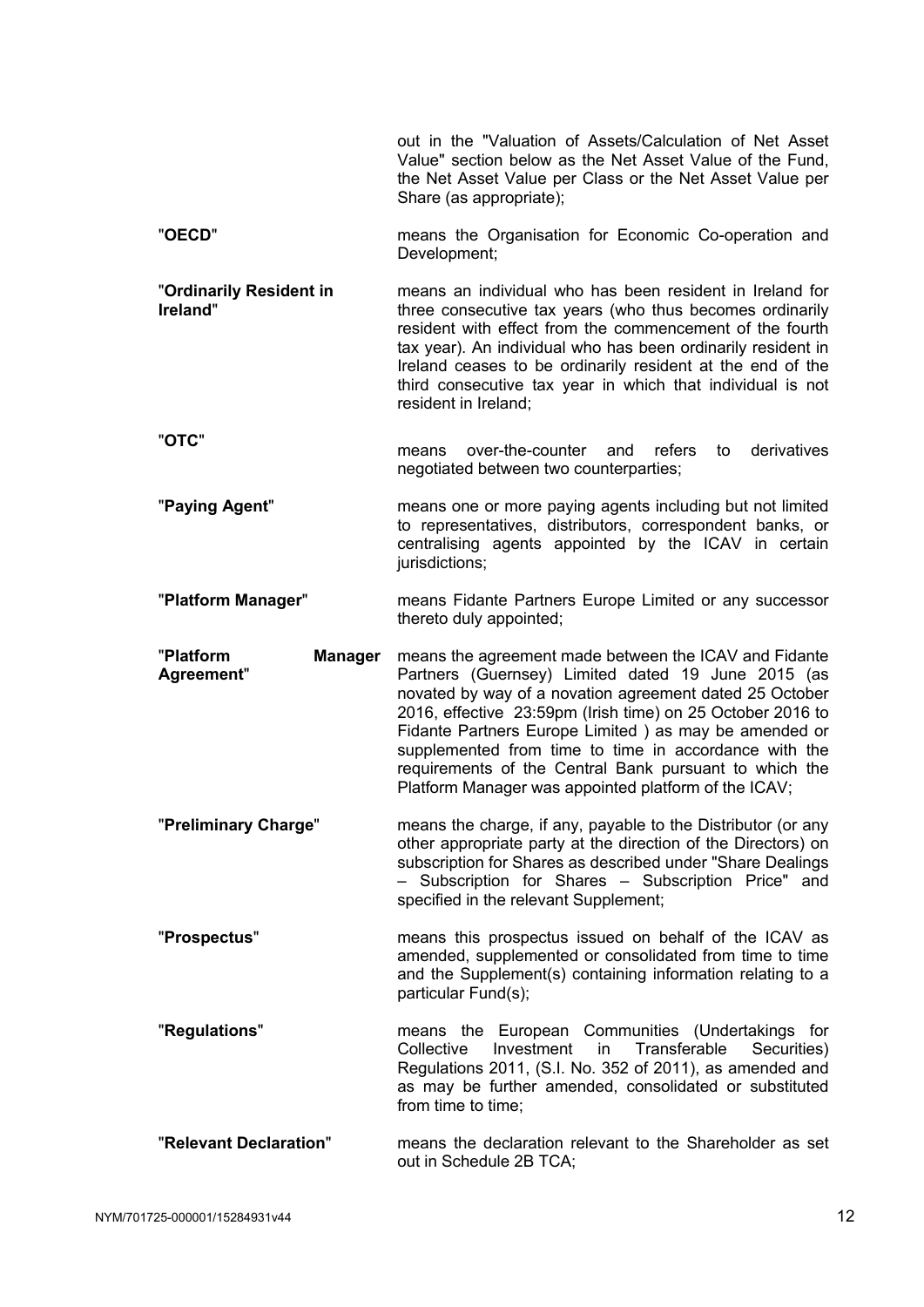- "**Relevant Institutions**" means credit institutions authorised in an EEA Member State or credit institutions authorised within a signatory state (other than an EEA Member State) to the Basle Capital Convergence Agreement of July 1988, or credit institutions authorised in Jersey, Guernsey, the Isle of Man, Australia or New Zealand;
- "**Redemption Charge**" means the charge, if any, to be paid out of the Redemption Price which Shares may be subject to, as described under "Share Dealings - Redemption of Shares" and specified in the relevant Supplement;
- "**Redemption Price**" means the price at which Shares are redeemed, as described under "Share Dealings - Redemption of Shares" and as may be specified in the relevant Supplement;
- "**Redemption Proceeds**" means the Redemption Price less any Redemption Charge and any charges, costs, expenses or taxes, as described under "Share Dealings – Redemption of Shares";
- "**Revenue Commissioners**" means the Irish Revenue Commissioners;
- "**Securities Financing Transactions**" means repurchase agreements, reverse repurchase agreements, securities lending agreements and any other transactions within the scope of SFTR that a Fund is permitted to engage in;
- "**Settlement Date**" means, in respect of receipt of monies for subscription for Shares or dispatch of monies for the redemption of Shares, the date specified in the Supplement for the relevant Fund. In the case of redemptions this date will be no more than ten Business Days after the relevant Dealing Deadline, or if later, the date of receipt of completed redemption documentation;
- "**SFT Regulations**" or "**SFTR**" means Regulation 2015/2365 of the European Parliament and of the Council of 25 November 2015 on transparency of securities financing transactions and of reuse and amending Regulation (EU) No 648/2012 as may be amended, supplemented, consolidated, substituted in any form or otherwise modified from time to time;
- "**Shares**" means the participating shares in the ICAV representing interests in a Fund and where the context so permits or requires any Class of participating shares representing interests in a Fund;
- "**Shareholders**" means persons registered as the holders of Shares in the register of shareholders for the time being kept by or on behalf of the ICAV, and each a Shareholder;
- "**State**" means the Republic of Ireland;
- "**Sub-Distributor**" means any sub-distributor appointed by the Distributor in accordance with the requirements of the Central Bank as a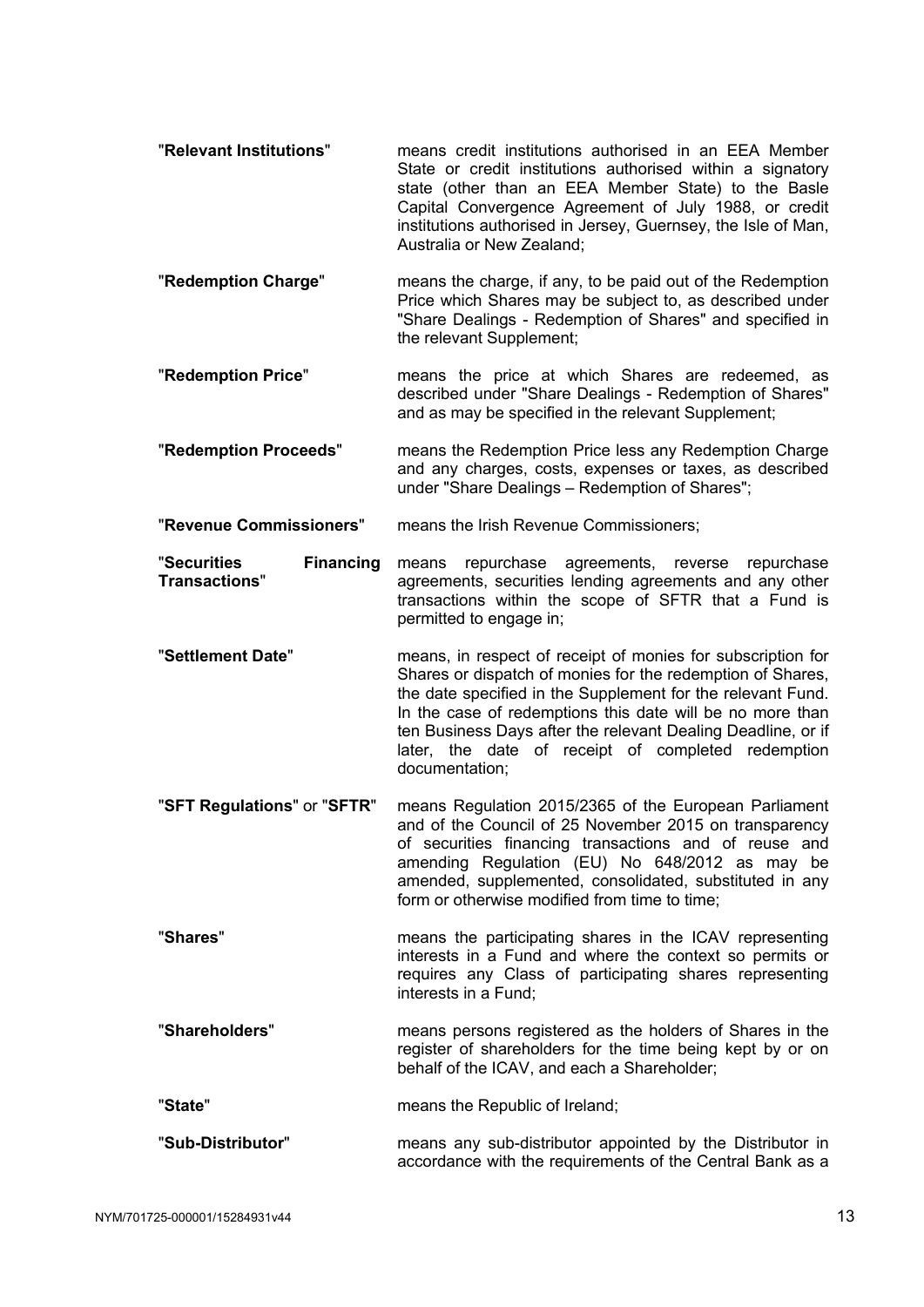sub-distributor to the ICAV;

"**Subscriptions/Redemptions Account**" means the account in the name of the ICAV through which subscription monies and Redemption Proceeds and dividend income (if any) for each Fund are channelled, the details of which are specified in the Application Form;

- "**Supplement**" means any supplement to the Prospectus issued on behalf of the ICAV specifying certain information in relation to a Fund and/or one or more Classes from time to time;
- "**TCA**" means the Irish Taxes Consolidation Act, 1997, as amended;
- "**Total Return Swap**" means a derivative (and a transaction within the scope of SFTR) whereby the total economic performance of a reference obligation is transferred from one counterparty to another counterparty;
- "**Transferable Securities**" means:
	- (a) shares in companies and other securities equivalent to shares in companies which fulfil the applicable criteria specified in Part 1 of Schedule 2 of the Regulations;
	- (b) bonds and other forms of securitised debt which fulfil the applicable criteria specified in Part 1 of Schedule 2 of the Regulations;
	- (c) other negotiable securities which carry the right to acquire any securities within (i) or (ii) above by subscription or exchange which fulfil the criteria specified in Part 1 of Schedule 2 of the Regulations; and
	- (d) securities specified for this purpose in Part 2 of Schedule 2 of the Regulations.
- "**UCITS**" means an undertaking for collective investment in Transferable Securities which is authorised under the Regulations or authorised by a competent authority in another member state of the European Union in accordance with Directive 2009/65/EC of the European Parliament and of the Council, as amended, supplemented, consolidated or otherwise modified from time to time;
- "**UCITS Requirements**" means the legislative and regulatory framework for the authorisation and supervision of UCITS, pursuant to the Regulations, in place in Ireland from time to time, whether under the terms of UCITS IV, UCITS V or otherwise;
- "**UCITS IV**" means Directive 2009/65/EC of the European Parliament and of the Council of 13 July 2009 on the coordination of laws, regulations and administrative provisions relating to undertakings for collective investment in transferable securities including any supplementing European Commission delegated regulations in force from time to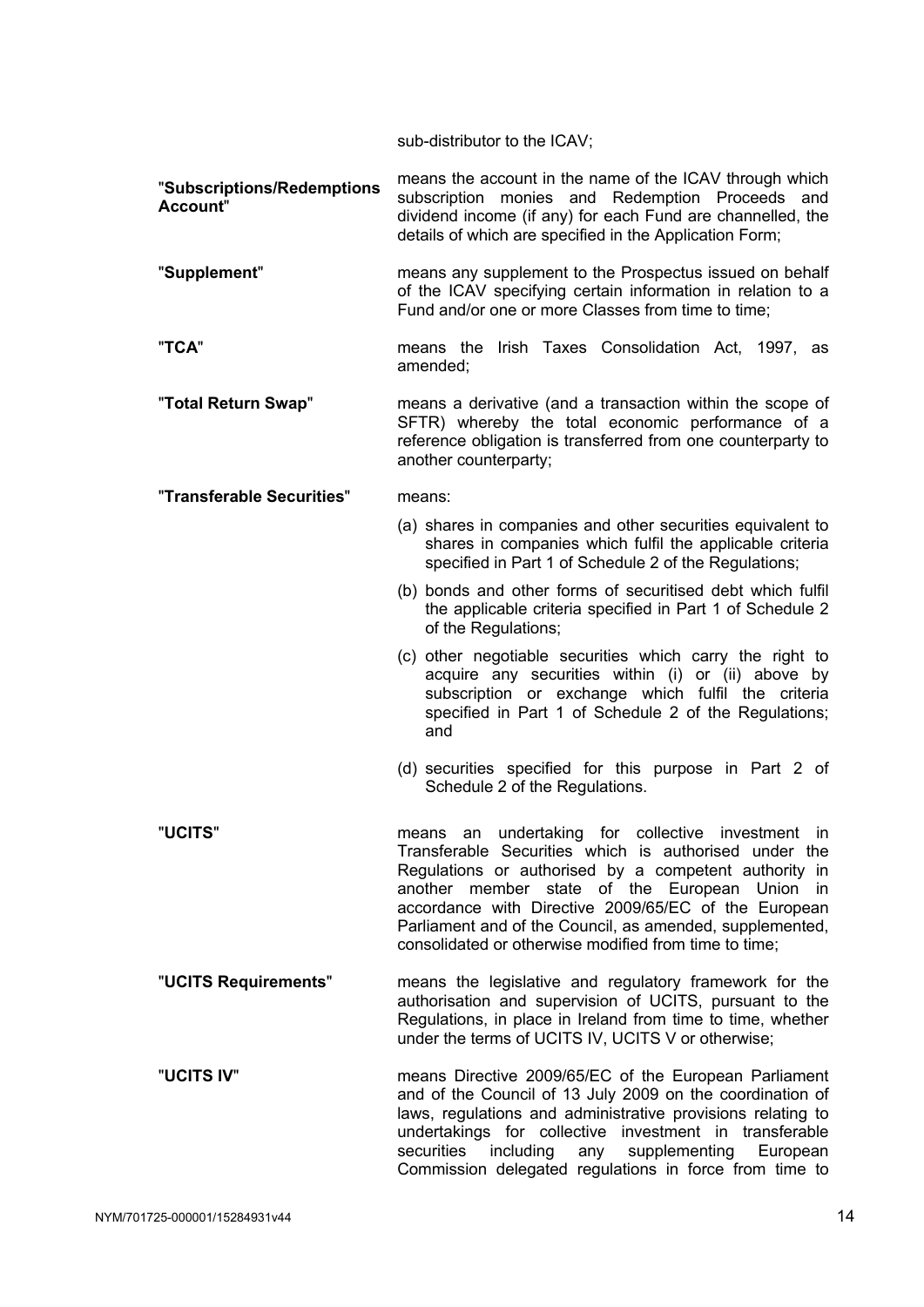time;

- "**UCITS V**" means Directive 2014/91/EU of the European Parliament and of the Council of 23 July 2014 amending Directive 2009/65/EC on the coordination of laws, regulations and administrative provisions relating to undertakings for collective investment in transferable securities as regards depositary functions, remuneration and sanctions as amended from time to time and including any supplementing European Commission delegated regulations in force from time to time;
- "**United States**" **and** "**U.S.** " means the United States of America (including the States, the District of Columbia and the Commonwealth of Puerto Rico), its territories, possessions and all other areas subject to its jurisdiction;

"**U.S. Dollars**"**,** "**Dollars**" **and**  means the lawful currency of the United States; "**\$**"

- "**U.S. Person**" means a U.S. Person as defined in Regulation S under the United States Securities Act of 1933 and CFTC Rule 4.7; and
- "**Valuation Point**" means the time at which the Net Asset Value of a Fund and the Net Asset Value per Share is determined on each Dealing Day as is specified in the Supplement for the relevant Fund.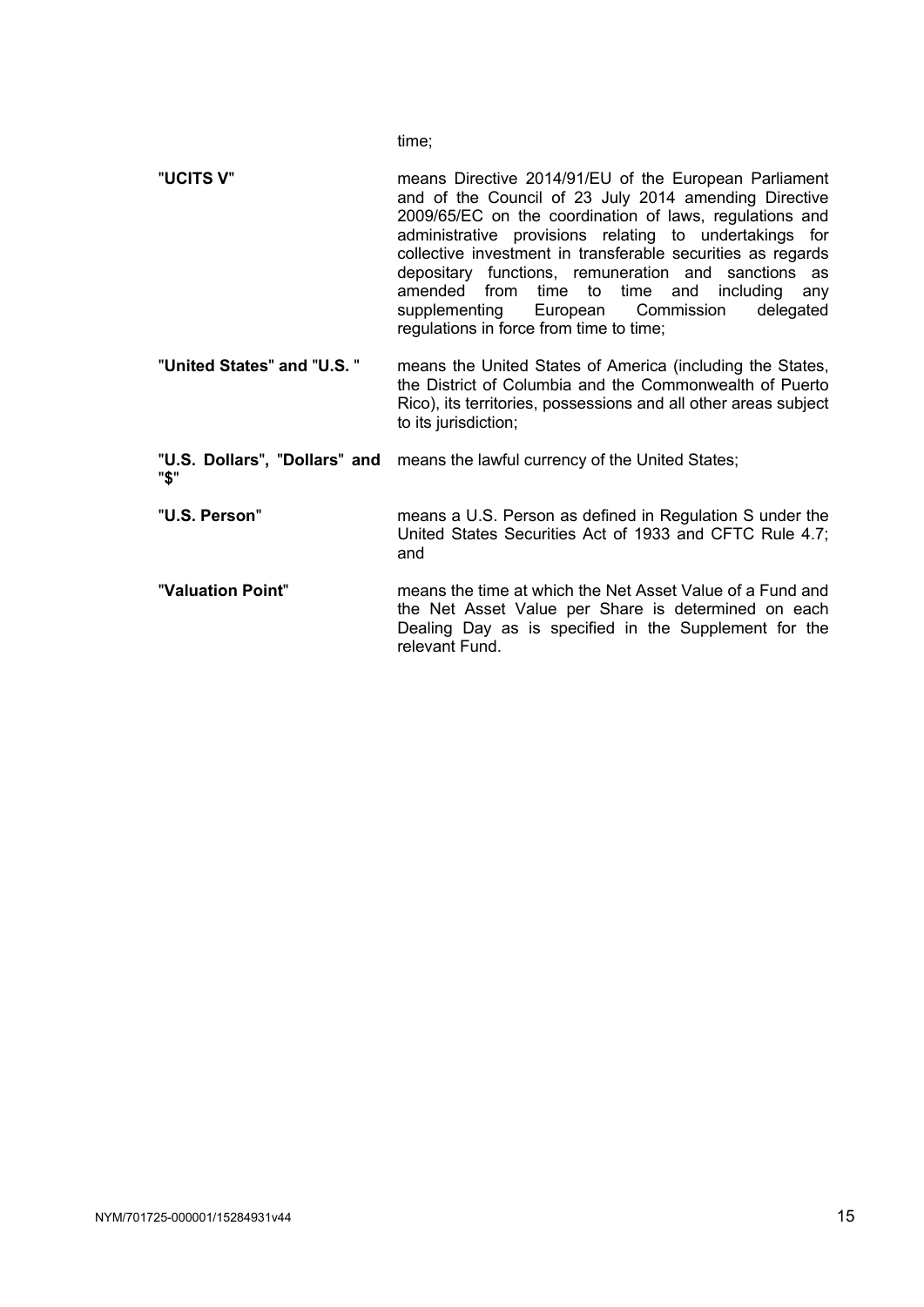# **3 Funds**

# 3.1 **Structure**

The ICAV is an open-ended umbrella Irish collective asset-management vehicle with variable capital and segregated liability between Funds registered in Ireland on 25 March 2015 pursuant to the ICAV Act with registration number C139365. The ICAV has been authorised by the Central Bank as a UCITS pursuant to the Regulations.

The ICAV is structured as an umbrella fund consisting of different Funds, each comprising one or more Classes. The assets of each Fund will be invested separately on behalf of each Fund in accordance with the investment objective and policies of each Fund. The investment objective and policies and other details in relation to each Fund are set out in the relevant Supplement. Additional Funds (in respect of which a Supplement or Supplements will be issued) may be established by the Directors from time to time with the prior approval of the Central Bank.

Shares may be issued in Classes within each Fund. Classes of Shares in each Fund may differ as to certain matters including currency of denomination, hedging strategies if any applied to the designated currency of a particular Class, dividend policy, fees and expenses charged or the Minimum Initial Investment Amount, Minimal Additional Investment Amount, Minimum Shareholding, and Minimum Redemption Amount. The Classes of Shares available for subscription shall be set out in the relevant Supplement. A separate pool of assets shall not be maintained in respect of each Class. Additional Classes, in respect of which a Supplement or Supplements will be issued, may be established by the Directors and notified to and cleared in advance with the Central Bank or otherwise must be created in accordance with the requirements of the Central Bank. Separate books and records will be maintained for each Fund but not for each Class. The Base currency of a Fund will be as set out in the relevant Supplement.

# 3.2 **Investment Objective and Policies**

The assets of each Fund will be invested separately in accordance with the investment objectives and policies of the Fund. The specific investment objective and policies of each Fund will be set out in the relevant Supplement and will be formulated by the Directors at the time of creation of the relevant Fund.

The investment objective of a Fund may not be altered, and material changes to the investment policy of a Fund may not be made, without prior approval of Shareholders on the basis of (i) a majority of votes cast at a meeting of the Shareholders of the particular Fund duly convened and held or (ii) with the prior written approval of all Shareholders of the relevant Fund. In the event of a change of the investment objective and/or a material change in the investment policy of a Fund, by way of a majority of votes cast at a meeting of the relevant Shareholders, Shareholders in the relevant Fund will be given reasonable notice of such change to enable them to redeem their Shares prior to implementation of such a change.

Pending investment of the proceeds of a placing or offer of Shares or where market or other factors so warrant, a Fund's assets may be invested in Money Market Instruments, including but not limited to, certificates of deposit, floating rate notes and fixed rate commercial paper listed or traded on permitted markets and in cash deposits.

# 3.3 **Investment Restrictions**

The investment and borrowing restrictions applying to the ICAV and each Fund are set out in Appendix I. Each of the Funds' investments will be limited to investments permitted by the Regulations. If the limits referred to in Appendix I are exceeded for reasons beyond the control of the ICAV, or as a result of the exercise of subscription rights, the ICAV shall ensure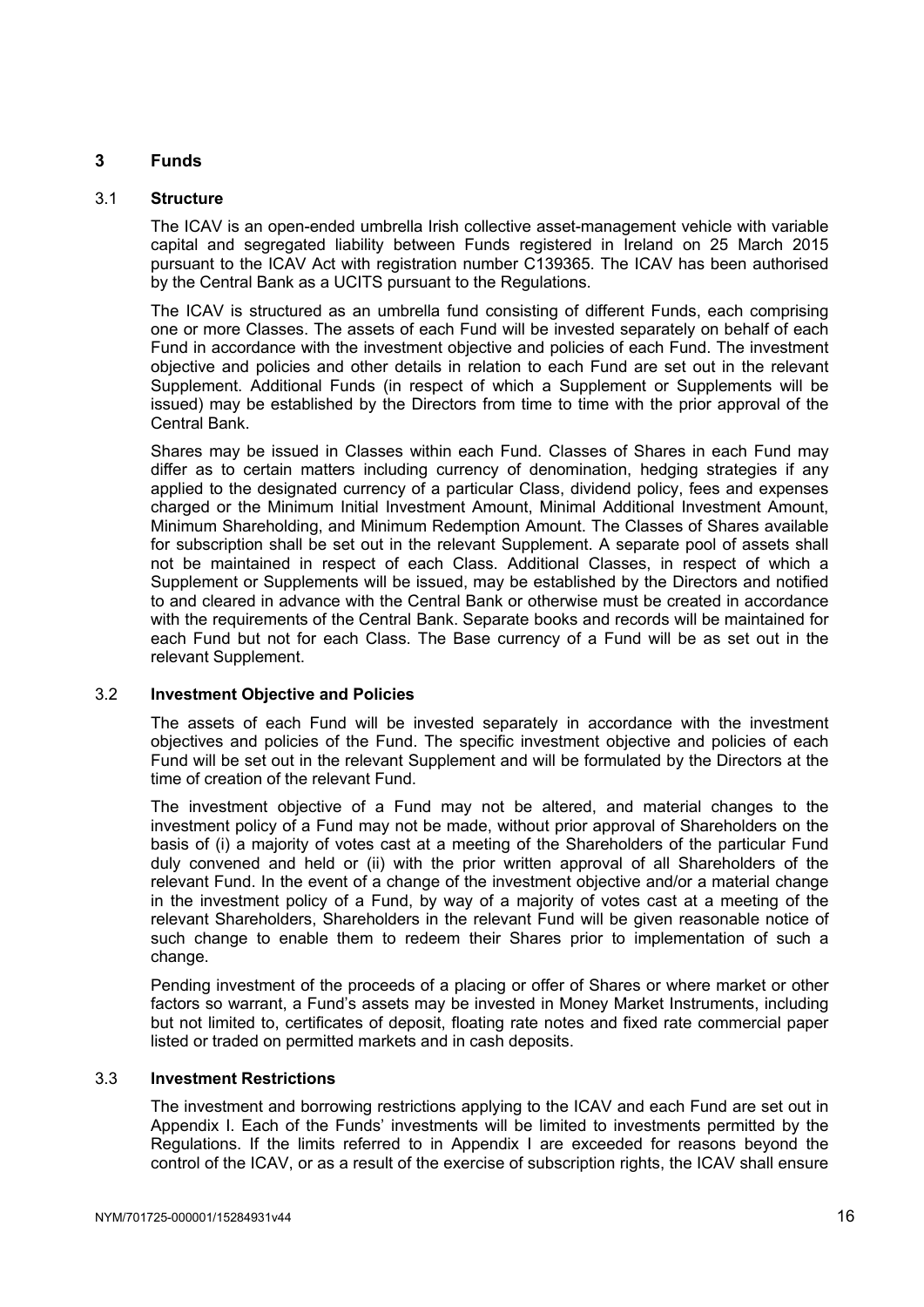that the Fund will adopt as a priority objective for its sales transactions the remedying of that situation taking due account of the interests of Shareholders. Each Fund may also hold ancillary liquid assets as further described in the relevant Supplement.

The permitted investments and investment restrictions applying to each Fund, in accordance with the Regulations and the Central Bank Rules, are set out below. The Directors may from time to time impose such further investment restrictions as shall be compatible with or in the interest of the Shareholders, in order to comply with the laws and regulations of the countries where Shares of the Fund are placed.

Additional investment restrictions in respect of any Fund may be outlined in the relevant Supplement.

With the exception of permitted investment in unlisted investments and over-the-counter FDI, investments by a Fund will be restricted to securities and FDI listed or traded on permitted markets as set out in Appendix II.

It is intended that the ICAV shall have the power (subject to the prior approval of the Central Bank) to avail itself of any change in the investment and borrowing restrictions specified in the Regulations which would permit investment by a Fund in securities, derivative instruments or in any other forms of investment in which investment is at the date of this Prospectus restricted or prohibited under the Regulations. Any changes to the investment or borrowing restrictions will be disclosed in an updated Prospectus and/or Supplement.

#### 3.4 **Borrowing Powers**

The ICAV may only borrow on a temporary basis for the account of a Fund and the aggregate amount of such borrowings may not exceed 10% of the Net Asset Value of such Fund. In accordance with the provisions of the Regulations, the ICAV may charge the assets of a Fund as security for borrowings of that Fund.

The ICAV may acquire foreign currency by means of a back-to-back loan agreement. Foreign currency obtained in this manner is not classified as borrowing for the purposes of Regulation 103(1) provided that the offsetting deposit (a) is denominated in the Base Currency and (b) equals or exceeds the value of the foreign currency loan outstanding.

# 3.5 **Cross-Investment**

Investors should note that, subject to the requirements of the Central Bank, each of the Funds may invest in the other Funds of the ICAV where such investment is appropriate to the investment objectives and policies of the relevant Fund. Any commission received by the relevant Investment Manager in respect of such investment will be paid into the assets of the relevant Fund. In addition, no Preliminary Charge, Redemption Charge or Exchange Charge may be charged on the cross-investing Fund's investment.

In order to avoid double-charging of management and/or any performance fees, any Fund that is invested in another Fund may not be charged an Investment Management Fee or performance fee in respect of that part of its assets invested in other Funds unless such investment in another Fund is made into a Class of Shares that does not attract any Investment Management Fee or performance fee. Investment may not be made by a Fund in a Fund which itself cross-invests in another Fund within the ICAV.

If a Fund invests a substantial proportion of its net assets in other UCITS or AIFs or both the maximum level of the investment management fees that may be charged to the Fund by the other UCITS or AIFs or both, as the case may be, will be set out in the relevant Supplement. Details of such fees will also be contained in the ICAV's annual report. Such fees and expenses, in the aggregate, may exceed the fees and expenses that would typically be incurred by an investor making a direct investment in an underlying fund. In addition, performance based compensation arrangements may create an incentive for the investment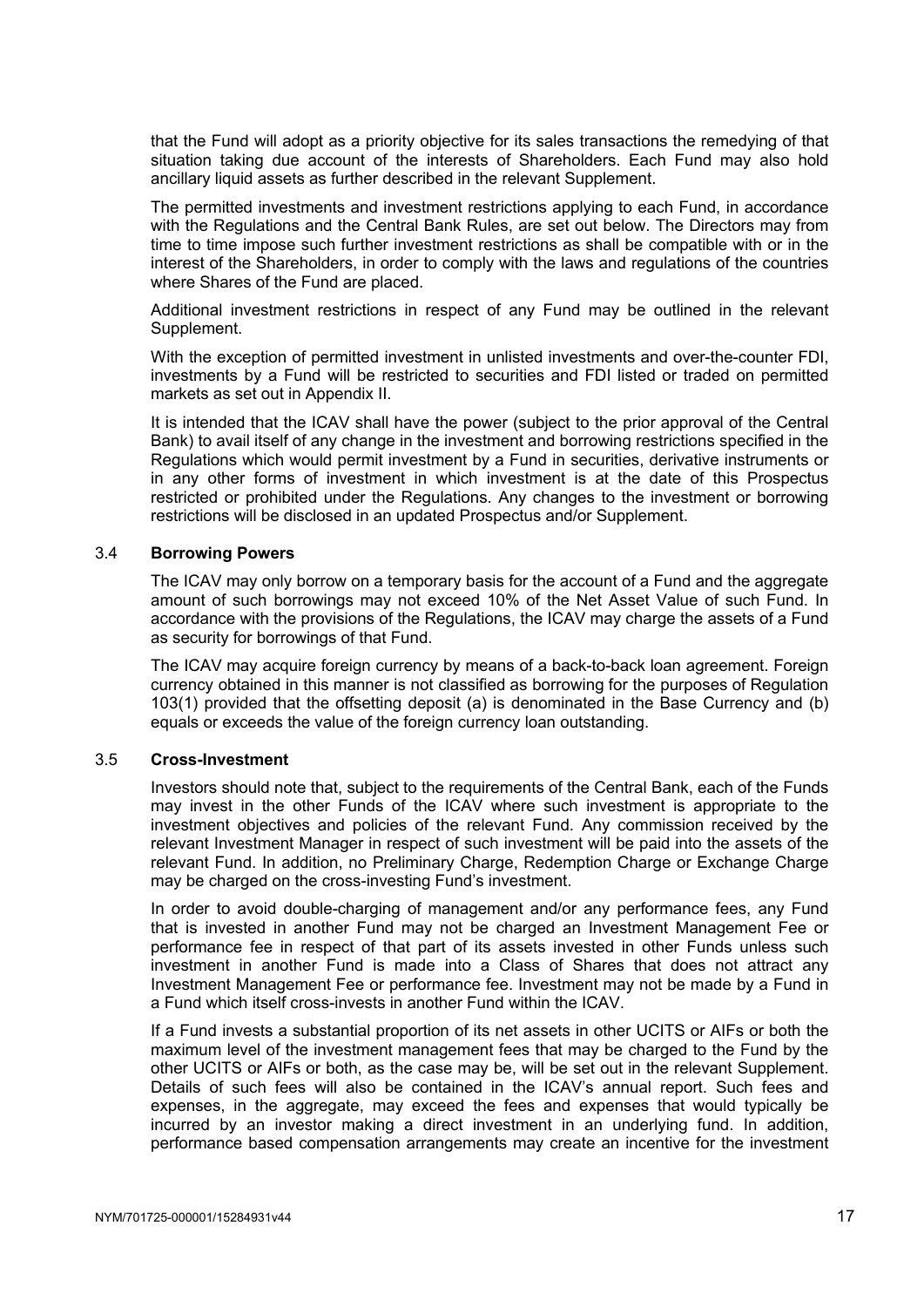managers of such underlying funds to make investments that are more risky or more speculative than would be the case if such arrangements were not in effect.

#### 3.6 **Investment through Subsidiaries**

The ICAV may from time to time (with the prior approval of and in accordance with the requirements of the Central Bank) make investments on behalf of Funds through wholly owned subsidiaries incorporated in any relevant jurisdiction. The investment objective and policy of the relevant Fund will not only be applied to the Fund but also to the wholly-owned subsidiary and the investments of the wholly-owned subsidiary will be treated as being held by the Fund. The assets and shares of any wholly-owned subsidiary will be held by the Depositary or an appointed sub-custodian.

#### 3.7 **Efficient Portfolio Management**

The ICAV on behalf of a Fund may employ techniques and instruments relating to Transferable Securities, Money Market Instruments and/or other financial instruments (including FDI) in which it invests for efficient portfolio management purposes, a list of which (if any) shall be set out in the relevant Supplement.

The ICAV may also (but is not obliged to) enter into certain currency-related transactions in order to hedge the currency exposure of a Fund where the Fund invests in assets denominated in currencies other than the Base Currency.

Use of such techniques and instruments should be in line with the best interests of Shareholders and will generally be made for one or more of the following reasons:

- (i) the reduction of risk;
- (ii) the reduction of cost; or
- (iii) the generation of additional capital or income for the relevant Fund with an appropriate level of risk, taking into account the risk profile of the Fund and the risk diversification rules set out in the Central Bank Rules.

In addition, the use of such techniques and instruments must be realised in a cost-effective way and must not result in a change to the investment objective of the Fund or add substantial supplementary risks not covered in this Prospectus. Please refer to Appendix III to this Prospectus (section entitled "**Risk Factors; Efficient Portfolio Management Risk**") for more details. The risks arising from the use of such techniques and instruments shall be adequately captured in the ICAV's risk management process.

Such techniques and instruments may include foreign exchange transactions which alter the currency characteristics of assets held by the relevant Fund.

Assets of a Fund may be denominated in a currency other than the Base Currency of the Fund and changes in the exchange rate between the Base Currency and the currency of the asset may lead to a depreciation of the value of the Fund's assets as expressed in the Base Currency. The relevant Investment Manager may seek to mitigate this exchange rate risk by using FDI.

# 3.8 **Securities Financing Transactions**

A Fund may use Securities Financing Transactions in accordance with normal market practice and subject to the requirements of the SFTR and the Central Bank Rules. Such Securities Financing Transactions may be entered into for any purpose that is consistent with the investment objective of the relevant Fund, including to generate income or profits in order to increase portfolio returns or to reduce portfolio expenses or risks.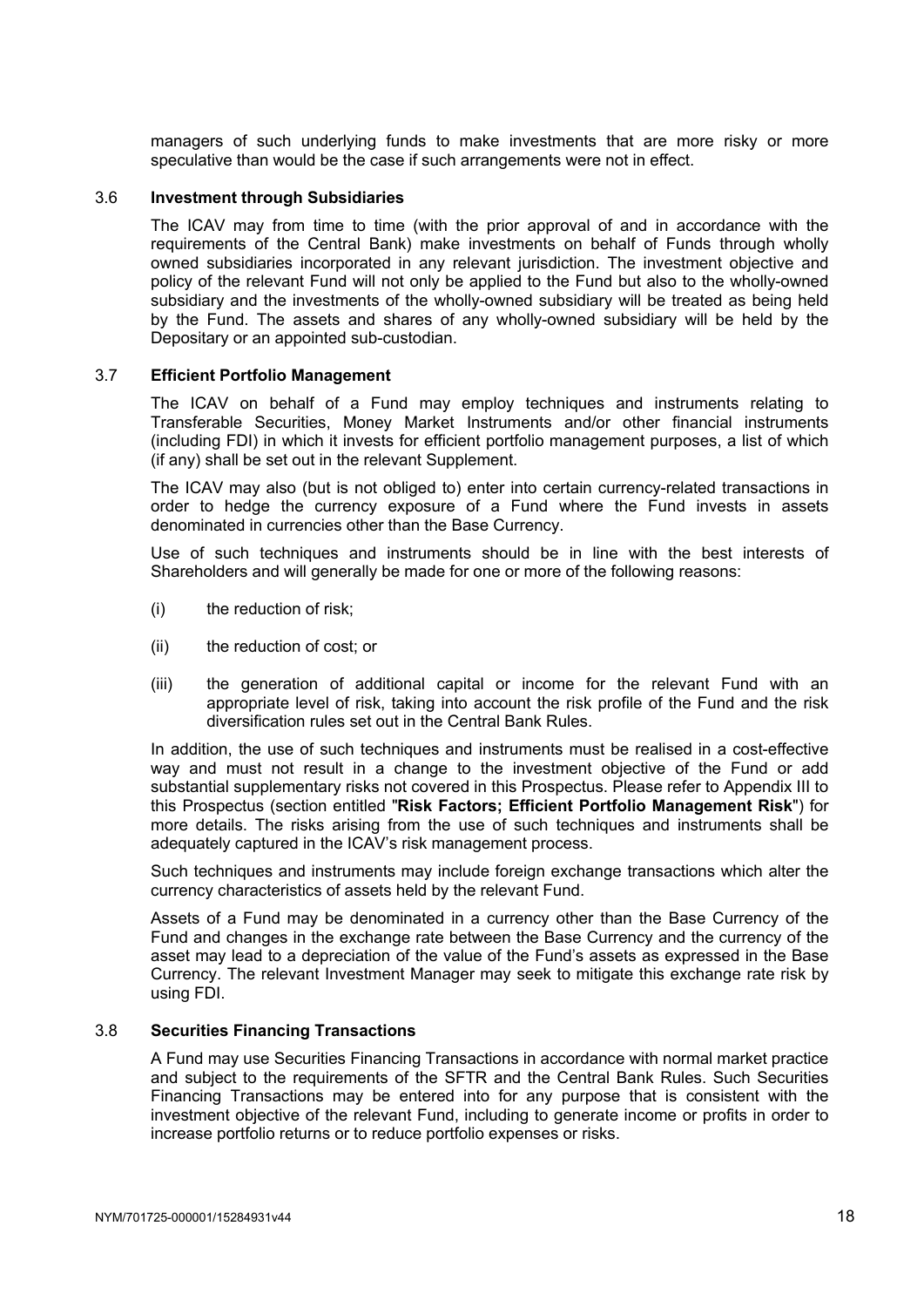Securities lending means transactions by which one party transfers securities to the other party subject to a commitment that the other party will return equivalent securities on a future date or when requested to do so by the party transferring the securities, that transaction being considered as securities lending for the party transferring the securities. Repurchase agreements are a type of securities lending transaction in which one party sells a security to the other party with a simultaneous agreement to repurchase the security at a fixed future date at a stipulated price reflecting a market rate of interest unrelated to the coupon rate of the securities. A reverse repurchase agreement is a transaction whereby a Fund purchases securities from a counterparty and simultaneously commits to resell the securities to the counterparty at an agreed upon date and price.

Any Fund that seeks to engage in securities lending should ensure that it is able at any time to recall any security that has been lent out or terminate any securities lending agreement into which it has entered.

Any Fund that enters into a reverse repurchase agreement should ensure that it is able at any time to recall the full amount of cash or to terminate the reverse repurchase agreement on either an accrued basis or a mark-to-market basis. When the cash is recallable at any time on a mark-to-market basis, the mark-to-market value of the reverse repurchase agreement should be used for the calculation of the Net Asset Value of the Fund.

A Fund that enters into a repurchase agreement should ensure that it is able at any time to recall any securities subject to the repurchase agreement or to terminate the repurchase agreement into which it has entered. Fixed-term repurchase and reverse repurchase agreements that do not exceed seven days shall be considered as arrangements on terms that allow the assets to be recalled at any time by the Fund.

All the revenues arising from Securities Financing Transactions and any other efficient portfolio management techniques shall be returned to the relevant Fund following the deduction of any direct and indirect operational costs and fees arising. Such direct and indirect operational costs and fees (which are all fully transparent), which shall not include hidden revenue, shall include fees and expenses payable to repurchase /reverse repurchase agreements counterparties and/or securities lending agents engaged by the ICAV from time to time. Such fees and expenses of any repurchase/reverse repurchase agreements counterparties and/or securities lending agents engaged by the ICAV, which will be at normal commercial rates together with VAT, if any, thereon, will be borne by the ICAV or the Fund in respect of which the relevant party has been engaged. Details of Fund revenues arising and attendant direct and indirect operational costs and fees as well as the identity of any specific repurchase/reverse repurchase agreements counterparties and/or securities lending agents engaged by the ICAV from time to time shall be included in the ICAV's semi-annual and annual reports.

While the ICAV will conduct appropriate due diligence in the selection of counterparties, including consideration of the legal status, country of origin, credit rating and minimum credit rating (where relevant), it is noted that the Central Bank Rules do not prescribe any pre trade eligibility criteria for counterparties to a Fund's Securities Financing Transactions.

From time to time, a Fund may engage repurchase/reverse repurchase agreements counterparties and/or securities lending agents that are related parties to the Depositary or other service providers of the ICAV. Such engagement may on occasion cause a conflict of interest with the role of the Depositary or other service provider in respect of the ICAV. Please refer to Section 5.1 "**Conflicts of Interest**" for further details on the conditions applicable to any such related party transactions. The identity of any such related parties will be specifically identified in the ICAV's semi-annual and annual reports.

Repurchase /reverse repurchase agreements or securities lending do not constitute borrowing or lending for the purposes of Regulation 103 and Regulation 111 respectively.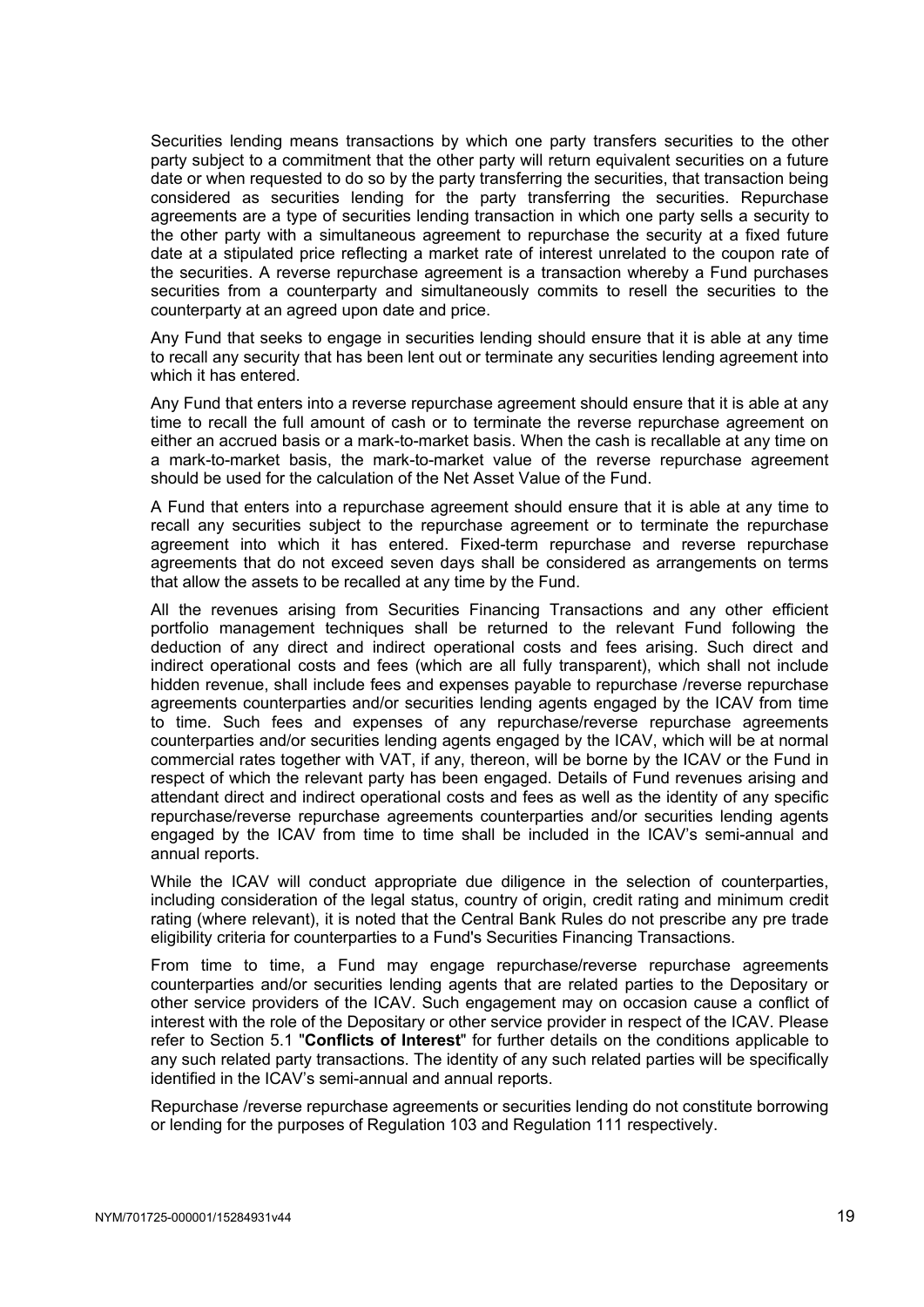Please refer to Appendix III, Risk Factors in respect of the risks related to Securities Financing Transactions. The risks arising from the use of Securities Financing Transactions shall be adequately captured in the ICAV's risk management process.

#### 3.9 **Risk Management Process**

The ICAV on behalf of each Fund has filed with the Central Bank its risk management process which enables it to accurately measure, monitor and manage the various risks associated with the use of FDI and Securities Financing Transactions where appropriate. Any FDI not included in the risk management process will not be utilised until such time as a revised risk management process has been provided to and cleared by the Central Bank. The ICAV will, on request, provide supplementary information to Shareholders relating to the risk management methods employed, including the quantitative limits that are applied and any recent developments in the risk and yield characteristics of the main categories of investments.

#### 3.10 **Eligible Counterparties**

A Fund may invest in OTC derivatives in accordance with the Central Bank Rules and provided that the counterparties to the OTC derivatives are Eligible Counterparties.

#### 3.11 **Collateral Policy**

In the context of efficient portfolio management techniques, Securities Financing Transactions and/or the use of FDI for hedging or investment purposes, collateral may be received from a counterparty for the benefit of a Fund or posted to a counterparty by or on behalf of a Fund. Any receipt or posting of collateral by a Fund will be conducted in accordance with the requirements of the Central Bank and the terms of the ICAV's collateral policy outlined below.

#### 3.12 **Collateral – received by a Fund**

Collateral posted by a counterparty for the benefit of a Fund may be taken into account as reducing the exposure to such counterparty. Each Fund will require receipt of the necessary level of collateral so as to ensure counterparty exposure limits are not breached. Counterparty risk may be reduced to the extent that the value of the collateral received corresponds with the value of the amount exposed to counterparty risk at any given time.

Risks linked to the management of collateral, such as operational and legal risks, shall be identified, managed and mitigated by the ICAV's risk management process. A Fund receiving collateral for at least 30% of its assets should have an appropriate stress testing policy in place to ensure regular stress tests are carried out under normal and exceptional liquidity conditions to enable the Fund to assess the liquidity risk attached to the collateral. The liquidity stress testing policy will at least prescribe the components set out in Regulation 24 paragraph (8) of the Central Bank Regulations.

For the purpose of providing margin or collateral in respect of transactions in techniques and instruments, the Fund may transfer, mortgage, pledge, charge or encumber any assets or cash forming part of the Fund in accordance with normal market practice (including the transfer of daily variation margins) and the requirements outlined in the Central Bank's Rules.

All assets received by a Fund in the context of Securities Financing Transactions shall be considered as collateral and must comply with the terms of the ICAV's collateral policy.

Any non-cash assets received by the Fund from a counterparty on a title transfer basis (whether in respect of a Securities Financing Transaction, an OTC derivative transaction or otherwise) shall be held by the Depositary or a duly appointed sub-custodian. Assets provided by the Fund on a title transfer basis shall no longer belong to the Fund and shall pass outside the custodial network. The counterparty may use those assets at its absolute discretion. Assets provided to a counterparty other than on a title transfer basis shall be held by the Depositary or a duly appointed sub- custodian.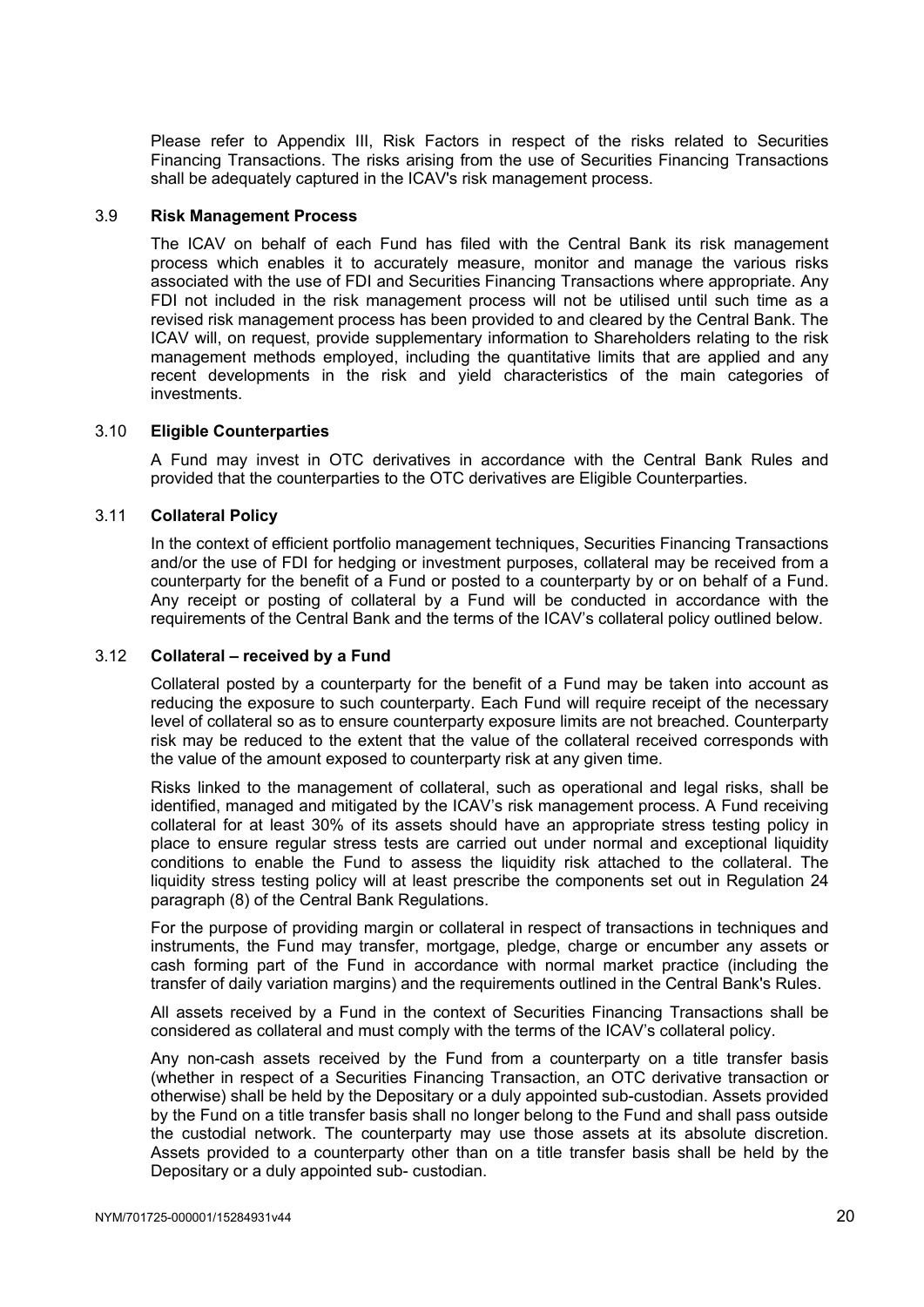# 3.13 **Collateral**

Collateral received from a counterparty for the benefit of a Fund may be in the form of cash or non-cash assets and must, at all times, meet with the specific criteria outlined in the Central Bank Regulations in relation to (i) liquidity; (ii) valuation; (iii) issuer credit quality; (iv) correlation; (v) diversification (asset concentration); and (vi) immediate availability. There are no restrictions on maturity provided the collateral is sufficiently liquid.

Regarding (ii) valuation, collateral received should be valued on at least a daily basis and assets that exhibit high price volatility should not be accepted as collateral unless suitably conservative haircuts (as referred to below) are in place.

Where appropriate, non-cash collateral held for the benefit of a Fund shall be valued in accordance with the valuation policies and principles applicable to the ICAV. Subject to any agreement on valuation made with the counterparty, collateral posted to a recipient counterparty will be valued daily at mark-to-market value.

In particular, the relevant Investment Manager, on behalf of each Fund, shall apply suitably conservative haircuts to assets being received as collateral where appropriate on the basis of an assessment of the characteristics of the assets such as the credit standing or the price volatility, as well as the outcome of any stress tests performed as referred to above. The relevant Investment Manager has determined that generally if issuer or issue credit quality of the collateral is not of the necessary quality or the collateral carries a significant level of price volatility with regard to residual maturity or other factors, a conservative haircut must be applied in accordance with more specific guidelines as will be maintained in writing by the relevant Investment Manager on an ongoing basis. To the extent that a Fund avails of the increased issuer exposure facility in section 5(ii) of Schedule 3 of the Central Bank Regulations, such increased issuer exposure may be to any of the issuers listed in section 2.12 of Appendix I to the Prospectus.

Non-cash collateral cannot be sold, pledged or re-invested.

# 3.14 **Cash collateral**

Cash collateral may not be invested other than in the following:

- (i) deposits with Relevant Institutions;
- (ii) high-quality government bonds;
- (iii) reverse repurchase agreements provided the transactions are with credit institutions subject to prudential supervision and the Fund is able to recall at any time the full amount of cash on an accrued basis;
- (iv) short-term money market funds as defined in the ESMA Guidelines on a Common Definition of European Money Market Funds (ref CESR/10-049).

Re-invested cash collateral should be diversified in accordance with the diversification requirement applicable to non-cash collateral. Cash collateral may not be placed on deposit with the relevant counterparty or a related entity. Exposure created through the reinvestment of collateral must be taken into account in determining risk exposures to a counterparty. Reinvestment of cash collateral in accordance with the provisions above can still present additional risk for the Fund. Please refer to Appendix III to this Prospectus (section entitled "Risk Factors; Reinvestment of Cash Collateral Risk") for more details.

# 3.15 **Collateral – posted by a Fund**

Collateral posted to a counterparty by or on behalf of the Fund must be taken into account when calculating counterparty risk exposure. Collateral posted to a counterparty and collateral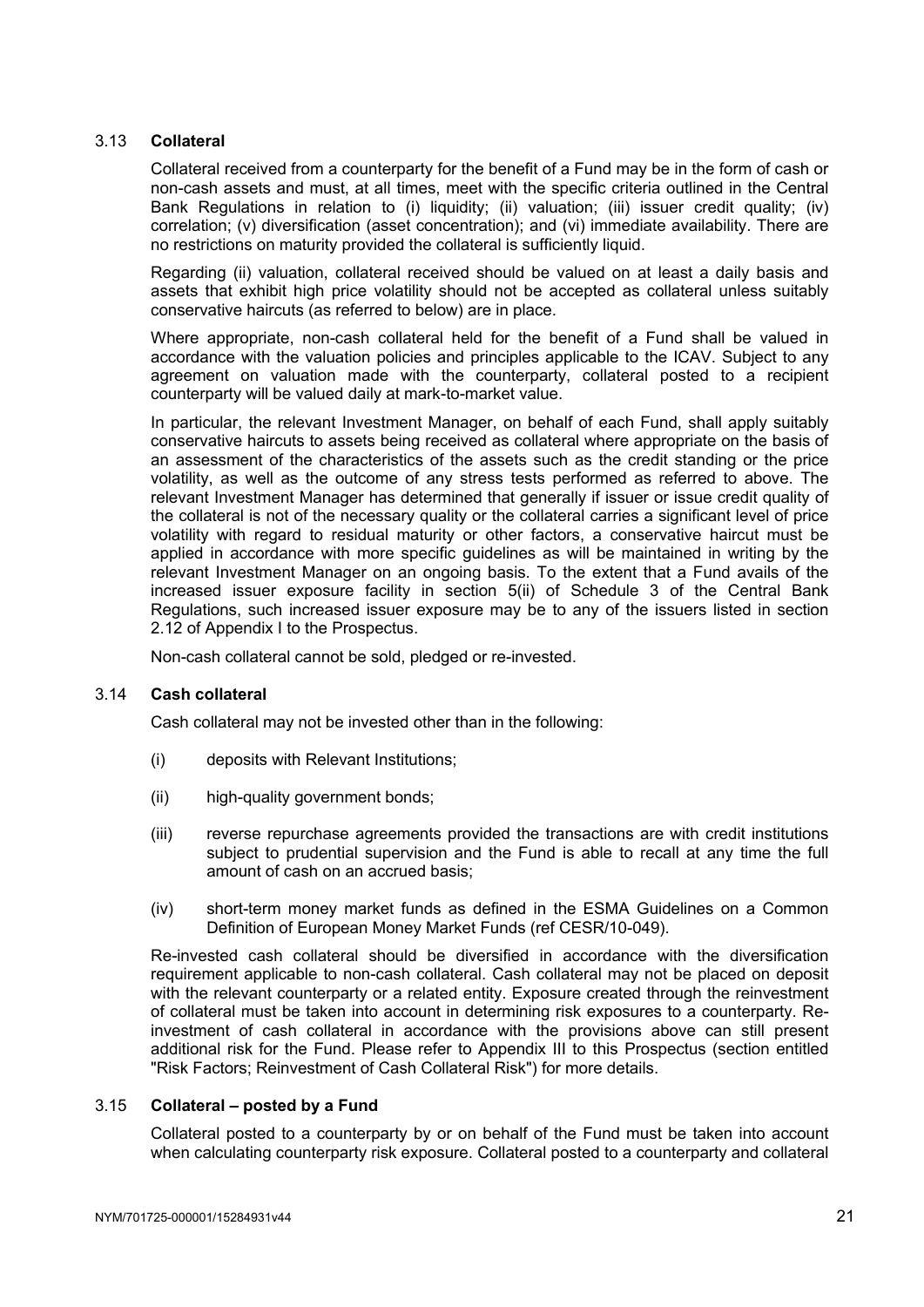received by such counterparty may be taken into account on a net basis provided the Fund is able to legally enforce netting arrangements with the counterparty.

Collateral posted to a counterparty by or on behalf of a Fund will consist of such collateral as is agreed with the counterparty from time to time and may include any types of assets held by the Fund.

#### 3.16 **Hedged Classes**

Classes will be identified as currency hedged Classes, as appropriate, in the Supplement for the Fund in which such Class is issued.

# 3.17 **Currency Hedged Classes**

The ICAV may (but is not obliged to) enter into certain currency-related transactions in order to hedge the currency exposure of the assets of a Fund attributable to a particular Class into the currency of denomination of the relevant Class for the purposes of efficient portfolio management. This involves a Class designated in a currency other than the Base Currency being hedged against exchange rate fluctuation risks between the designated currency of the Class and the Base Currency.

Any financial instruments used to implement such currency hedging strategies with respect to one or more Classes shall be assets/liabilities of the Fund as a whole but will be attributable to the relevant Class(es) and the gains/losses on, and the costs of, the relevant financial instruments will accrue solely to the relevant Class. However, investors should note that there is no segregation of liability between Share Classes. Although the costs, gains and losses of the currency hedging transactions will accrue solely to the relevant Class, Shareholders are nonetheless exposed to the risk that hedging transactions undertaken in one class may impact negatively on the Net Asset Value of another Class.

Classes will be identified as currency hedged Classes, as appropriate, in the Supplement for the Fund in which such Class is issued.

Where the relevant Investment Manager seeks to hedge against currency fluctuations, while not intended, this could result in over-hedged or under-hedged positions due to external factors outside the control of the ICAV. Any such hedging will endeavour to hedge no less than 95 per cent. of the portion of the net assets of the relevant Class of Shares which is to be hedged against currency risk. Due to matters outside the control of the ICAV, currency exposure may be over or under hedged but over hedged positions will not be permitted to exceed 105 per cent. of the net assets of the relevant Class of Shares. Hedged positions will be kept under review on an ongoing basis, at least at the same valuation frequency of the Fund, to ensure that over hedged or under hedged positions do not exceed/fall short of the permitted levels disclosed above. Such review will incorporate a procedure to rebalance the hedging arrangements on a regular basis to ensure that any such position stays within the permitted position levels disclosed above and is not carried forward from month to month. To the extent that hedging is successful for a particular Class, the performance of the Class is likely to move in line with the performance of the underlying assets, with the result that investors in that Class will not gain/lose if the Class currency falls / rises against the Base Currency.

# 3.18 **Dividend Policy**

The dividend policy and information on the declaration and payment of dividends for each Fund will be specified in the relevant Supplement. The Instrument of Incorporation empowers the Directors to declare dividends in respect of any Shares in the ICAV out of the net income of the ICAV (i.e. income less expenses) (whether in the form of dividends, interest or otherwise) and net realised and unrealised gains (i.e. realised and unrealised gains net of all realised and unrealised losses), subject to certain adjustments and, in accordance with the requirements of the Central Bank, partially or fully out of the capital of the relevant Fund.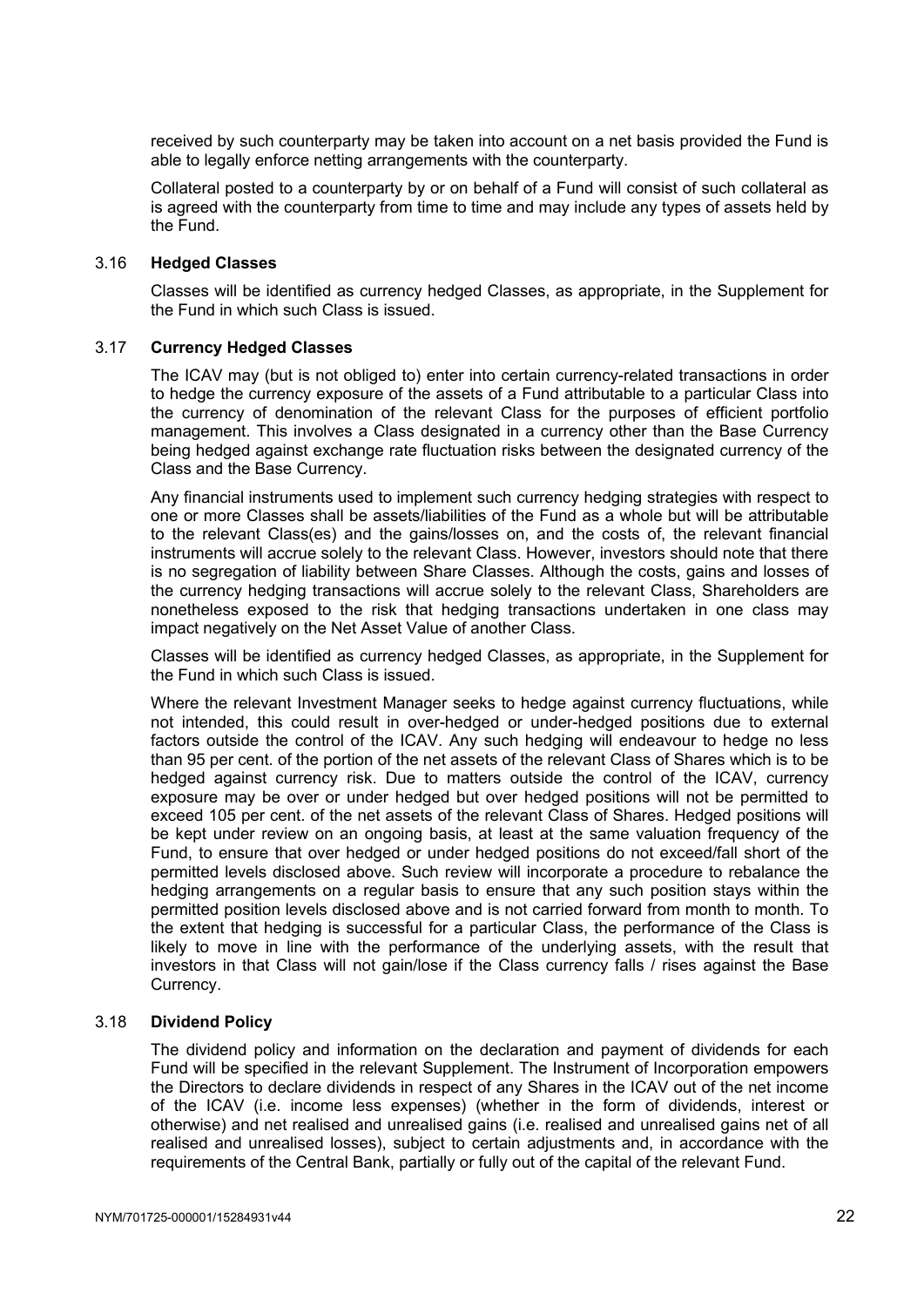Any dividends paid which are not claimed or collected within six years of payment shall revert to and form part of the assets of the relevant Fund.

Any dividends payable to Shareholders will be paid by electronic transfer to the relevant Shareholder's bank account of record on the initial Application Form at the expense of the payee and will be paid within four Months of the date the Directors declared the dividend.

Any dividends payable to Shareholders will normally be paid in the denominated currency of the relevant Class. If however, a Shareholder requests to be repaid in any other freely convertible currency, the necessary foreign exchange transaction will be arranged by the Administrator (at its discretion) at prevailing exchange rates on behalf of and for the account of, and the risk and expense of, the Shareholder.

Shareholders should note that any dividend income being paid out by a Fund and held in the Subscriptions/Redemptions Account shall remain an asset of the relevant Fund until such time as the income is released to the investor and that during this time the investor will rank as a general unsecured creditor of the ICAV.

#### 3.19 **Publication of Net Asset Value per Share and Publication of Holdings**

The Net Asset Value per Share for each Class shall be made available on the internet at [www.fidanteliquidstrategies.com](http://www.fidanteliquidstrategies.com/) or such other website as the relevant Investment Manager may notify to Shareholders in advance from time to time and updated following each calculation of the Net Asset Value. In addition, the Net Asset Value per Share for each Class may be obtained from the office of the Administrator during normal business hours in Ireland. These Net Asset Values will be those prices applicable to the previous Dealing Day's subscriptions, redemptions and exchanges and are therefore only indicative after the relevant Dealing Day.

In addition to the information disclosed in the periodic reports of the ICAV, the ICAV may, from time to time, make available to investors portfolio holdings and portfolio-related information in respect of one or more of the Funds. Any such information will be available to all investors in the relevant Fund on request. Any such information will only be provided on a historical basis and after the relevant Dealing Day to which the information relates. Notwithstanding the fact that this will be historical information, an investor that has received such information may be in a more informed position regarding the relevant Fund than investors that have not received the information.

Notwithstanding any other provision contained in the Prospectus, nothing shall limit, prevent or restrict the ICAV from disclosing portfolio holdings information for the purposes of compliance with the laws and regulations of any relevant jurisdiction where shares of the ICAV are sold or disclosing such information to a court of a competent jurisdiction, upon request.

#### 3.20 **Use of a Subscriptions/Redemptions Account**

The ICAV operates a single, omnibus Subscriptions/Redemptions Account for all of the Funds, in accordance with the Central Bank's requirements relating to umbrella fund cash accounts. Accordingly, monies in the Subscriptions/Redemptions Account are deemed assets of the respective Funds and shall not have the protection of the Investor Money Regulations. It should be noted however that the Depositary will monitor the Subscriptions/Redemptions Account in performing its cash monitoring obligations and ensuring effective and proper monitoring of the ICAV's cash flows in accordance with its obligations as prescribed under UCITS V. There nonetheless remains a risk for investors to the extent that monies are held by the ICAV in the Subscriptions/Redemptions Account for the account of a Fund at a point where such Fund (or another Fund of the ICAV) becomes insolvent. In respect of any claim by an investor in relation to monies held in the Subscriptions/Redemptions Account, the investor shall rank as an unsecured creditor of the ICAV.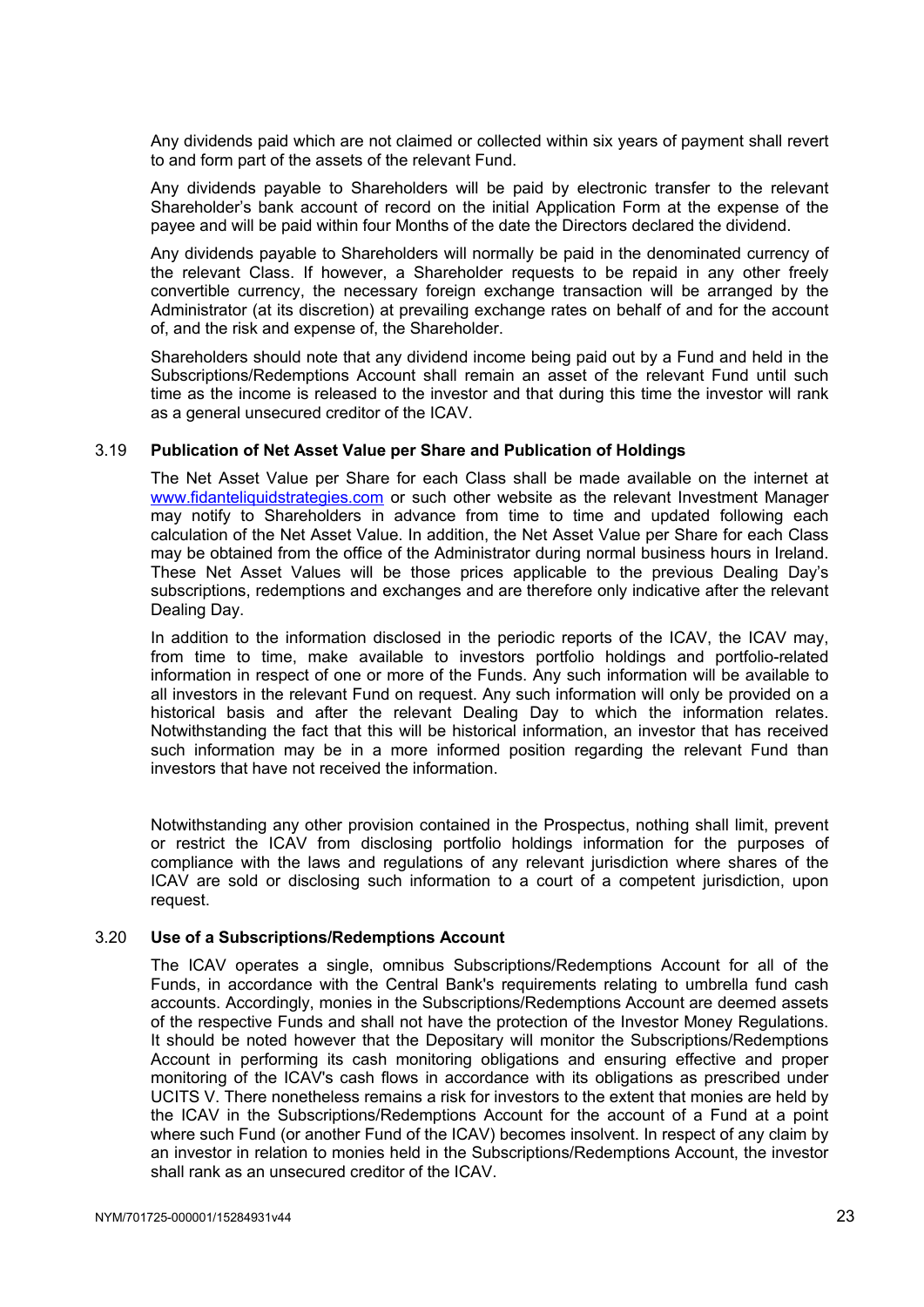The ICAV, in conjunction with Depositary, shall establish a policy to govern the operation of the Subscriptions/Redemptions Account, in accordance with the Central Bank's guidance in this area. This policy shall be reviewed by the ICAV and the Depositary at least annually.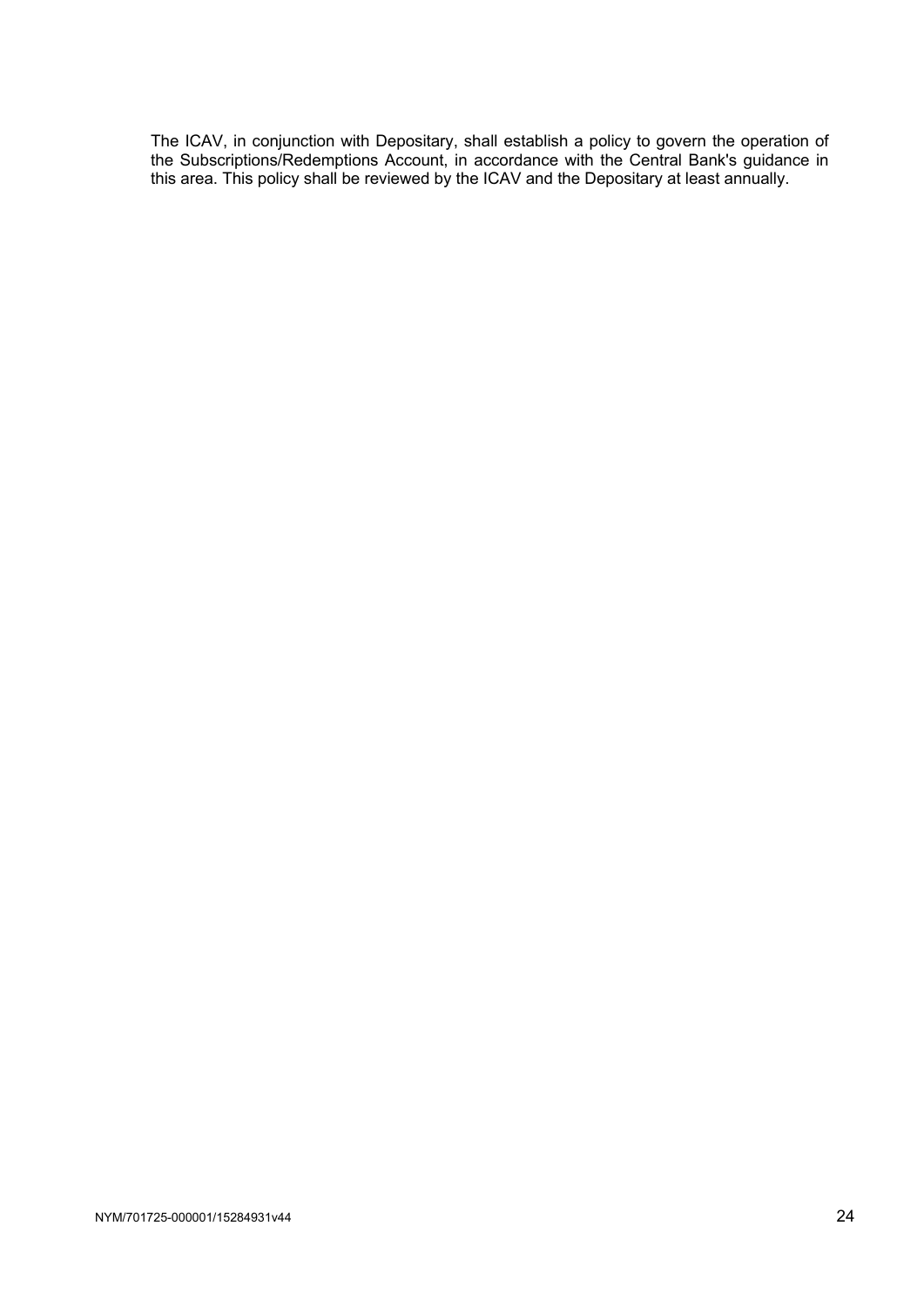# **4 Management of the ICAV**

# 4.1 **General**

The Directors control the affairs of the ICAV and are responsible for the formulation of investment objectives and policies of each Fund. The Directors have delegated certain of their duties to the Administrator, the relevant Investment Manager(s) and the Distributor and have appointed the Depositary.

The Central Bank Regulations refer to the responsible person, being the party responsible for compliance with the relevant requirements of the Central Bank Regulations on behalf of a particular Irish authorised UCITS. As the ICAV has not designated a management company, the Directors collectively (as opposed to any director or other officer individually) assume the role of the responsible person for the ICAV and any relevant references in the Prospectus to the Directors shall be construed accordingly, as appropriate.

# 4.2 **Directors**

The Directors, all of whom are non-executive directors of the ICAV, are:

# **Victoria Parry (Irish)**

Ms. Parry acts as an independent non-executive director to a limited number of clients in the financial services industry. Ms. Parry was the Global Head of Product Legal for Man Group plc ("Man"), an alternative investment business, until April 2013. Prior to the merger of Man and GLG Partners in 2010, she was the Senior Legal Counsel at GLG Partners LP since its establishment in 2000. Ms. Parry joined GLG from Lehman Brothers International Europe which she joined in 1996. Ms. Parry is a qualified solicitor in England and Wales and practised as a solicitor with Clifford Chance from 1989 to 1996 having trained with them from 1987 to 1989. She is a member of the Law Society of England and Wales and graduated from University College Cardiff, with a LLB (Hon) in 1986.

# **Fergus McKeon (Irish)**

Mr. McKeon acts as a non-executive director to a limited number of clients in the financial services industry. Until February 2013 Mr. McKeon was managing director at BNY Mellon. Before that, he was country manager/managing director of PNC-GIS from September 1993 to July 2010. Prior to that, he was director of finance and business development at Swiss Bank Corporation. Mr McKeon has over 30 years' experience of funds and funds administration panning the areas of operations, product and business development. He also has extensive knowledge of fund structures and domiciles, investment strategies and instruments and distribution channels as well a keen understanding of market, legislative and regulatory forces and their impact.

# **Catherine Hales**

As global head of Fidante Partners, Ms. Hales leads the firm's international expansion, and is responsible for its relationships with specialist asset management firms. Since joining Fidante Partners in 2011, Ms. Hales has been instrumental in building the business into Australia's fastest growing multi-boutique asset management company.

Prior to this, Ms. Hales was a managing director and chief operating officer, and responsible for global client relations and marketing, in the New York office of RREEF, the real estate and alternative asset management division of Deutsche Bank. During her five years there, Ms. Hales managed global product development and marketing activities for the firm, as well as the business management aspects of the global sales and distribution for a wide range of products and asset classes. Ms. Hales has also spent two years at Deutsche Bank in Australia, and has held senior product and marketing roles at Macquarie Bank, Colonial First State and BT Funds Management.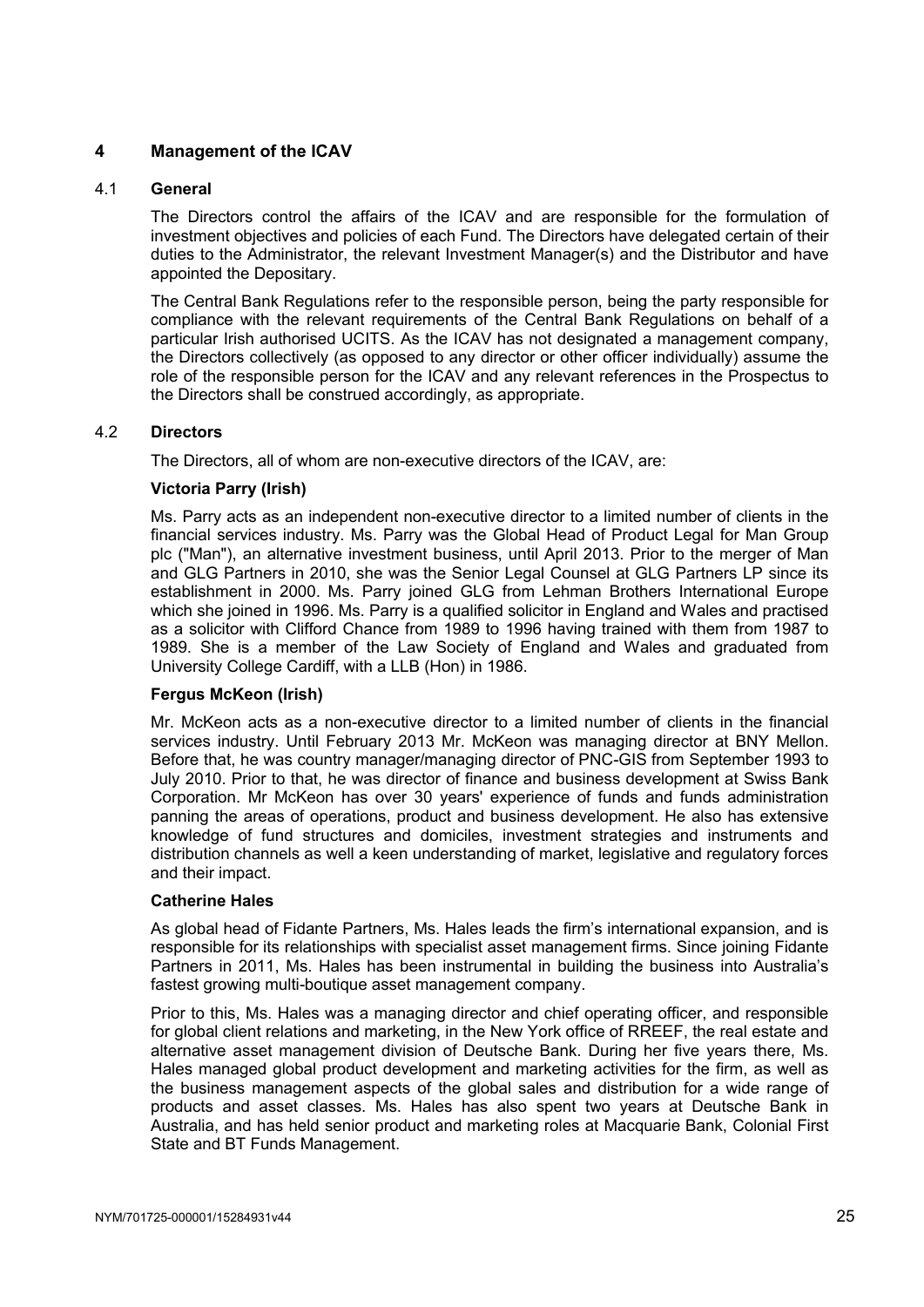Ms. Hales holds a Bachelor of Business (Econ) Honours degree from the Queensland University of Technology, and is a graduate of the Australian Institute of Company Directors.

#### **Richard Banh (alternate director for Ms Hales)**

Mr. Banh is the Head of Legal of Fidante Partners Europe and has held that role since relocating from the Sydney head office of Challenger Limited, the parent of Fidante Partners, in November 2015. Mr. Banh commenced with the Challenger group as Senior Legal Counsel in 2014.

Mr. Banh is a lawyer with 17 years' experience across top tier Australian and English law firms and as in-house counsel, specialising in regulated and unregulated funds management and financial services regulatory fields. Mr. Banh began his career at Minter Ellison lawyers in Sydney in June 2000 working in the regulated funds management and regulatory practice. After working at Simmons & Simmons Law Firm between June 2004 to December 2006 in London hedge fund practise, Mr. Banh returned to Minter Ellison in March 2007. Mr. Banh worked at Ellerston Capital between May 2008 and May 2014, an Australian boutique fund manager, heading up the legal and compliance function.

Mr. Banh holds a Bachelor of Commerce (Accounting) and a Bachelor of Laws from the University of New South Wales. Mr. Banh is admitted as a solicitor in England and Wales and is also admitted in New South Wales.

Mr Banh acts as an alternate director for Ms. Hales.

The address of the Directors is the registered office of the ICAV.

None of the Directors has a service contract with the ICAV nor are any such service contracts proposed.

#### 4.3 **Platform Manager and Distributor**

The ICAV has appointed Fidante Partners Europe Limited as the Platform Manager to the ICAV. The Platform Manager will co-ordinate the activities of the service providers to the ICAV and monitor any charges made to the ICAV.

Fidante Partners Europe Limited shall also act as distributor of Shares in each Fund pursuant to the Distribution Agreement with authority to delegate some or all of its duties as distributor to sub-distributors in accordance with the requirements of the Central Bank.

The Platform Manager and Distributor is a private limited company incorporated under the laws of England and Wales and is regulated by the Financial Conduct Authority.

#### 4.4 **Investment Manager**

Details of the relevant Investment Manager relating to each Fund are set out in the relevant Supplement.

Each Fund will generally have a single Investment Manager, and the ICAV, on behalf of each Fund, will enter into an Investment Management Agreement with the relevant Investment Manager.

Under the terms of the relevant Investment Management Agreement the relevant Investment Manager is responsible, subject to the overall supervision and control of the Directors, for managing the assets and investments of the relevant Fund in accordance with the investment objective and policies of that Fund.

The relevant Investment Manager may delegate the discretionary investment management functions in respect of the assets of each or any Fund to a sub-investment manager in accordance with the requirements of the Central Bank. Where a sub-investment manager is appointed but not paid directly out of the assets of the relevant Fund, disclosure of such entity will be provided to the Shareholders on request and details thereof will be disclosed in the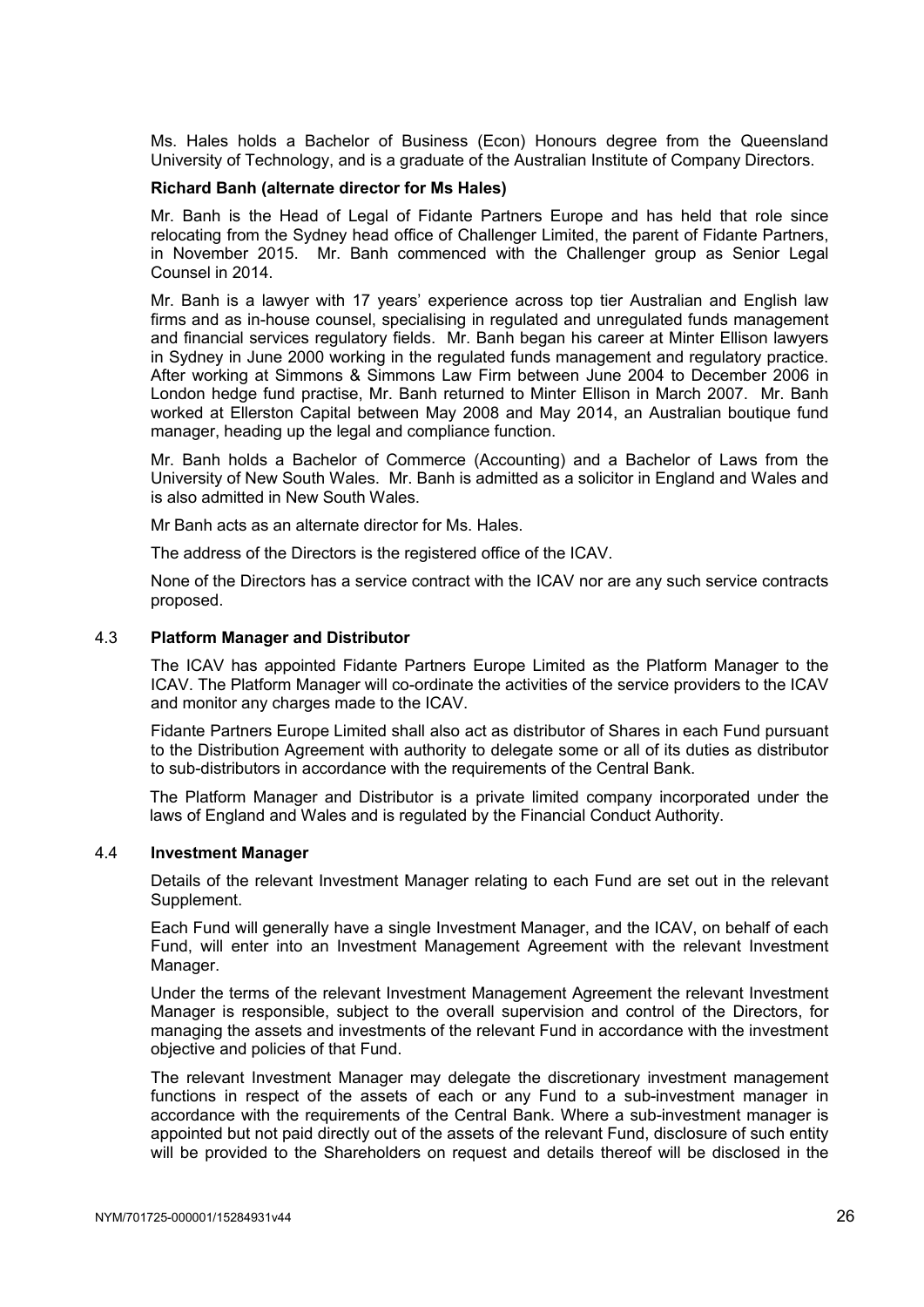ICAV's periodic reports. Where a sub-investment manager is appointed and paid directly out of the assets of a Fund, this will be set out in the Supplement for the relevant Fund.

The relevant Investment Manager may also appoint non-discretionary investment advisers, in each case in accordance with the requirements of the Central Bank. Where an investment adviser is paid directly out of the assets of the relevant Fund, details of such investment adviser, including details of fees shall be set out in this Prospectus or the relevant Supplement.

Fidante Partners Europe Limited is the entity that primarily promotes the ICAV.

# 4.5 **Administrator**

The ICAV has appointed J.P. Morgan Administration Services (Ireland) Limited as administrator, registrar and transfer agent of the ICAV pursuant to the Administration Agreement with responsibility for the day to day administration of the ICAV's affairs. The responsibilities of the Administrator include share registration and transfer agency services, valuation of the ICAV's and each Fund's Net Asset Value and calculation of the Net Asset Value per Share and the preparation of the ICAV's semi-annual and annual reports.

The Administrator is a private company incorporated with limited liability in Ireland on 28 May, 1990 and is ultimately a wholly owned subsidiary of J.P. Morgan Chase & Co. of Delaware, U.S.A.. The Administrator is engaged in the provision of fund administration, accounting, registration, transfer agency and related shareholder services to collective investment schemes and investment funds.

#### 4.6 **Depositary**

The ICAV has appointed J.P. Morgan Bank (Ireland) plc as depositary of the ICAV pursuant to the Depositary Agreement with responsibility for acting as depositary and trustee of the assets of each Fund. The Depositary is an Irish banking company licensed under the Central Bank. Its banking practice includes the provision of securities administration, corporate finance and agency treasury management. The Depositary has in excess of USD150 billion of assets under custody as of August 2013. The ultimate parent company of the Depositary is J.P. Morgan Chase & Co. incorporated in Delaware, United States.

The Depositary shall carry out functions in respect of the ICAV including but not limited to the following:

- (a) the Depositary shall (i) hold in custody all financial instruments capable of being registered or held in a financial instruments account opened in the Depositary's books and all financial instruments capable of being physically delivered to the Depositary; (ii) ensure that all financial instruments that can be registered in a financial instruments account opened in the Depositary's books are registered in the Depositary's books within segregated accounts in accordance with the principles set out in Article 16 of Commission Directive 2006/73/EC, opened in the name of the ICAV, so that they can be clearly identified as belonging to the UCITS in accordance with the applicable law at all times:
- (b) the Depositary shall verify the ICAV's ownership of all assets (other than those referred to in (i) above) and maintain and keep up-to-date a record of such assets it is satisfied are owned by the ICAV;
- (c) the Depositary shall ensure effective and proper monitoring of the ICAV's cash flows; and
- (d) the Depositary shall be responsible for certain oversight obligations in respect of the ICAV – see "Summary of Oversight Obligations" below.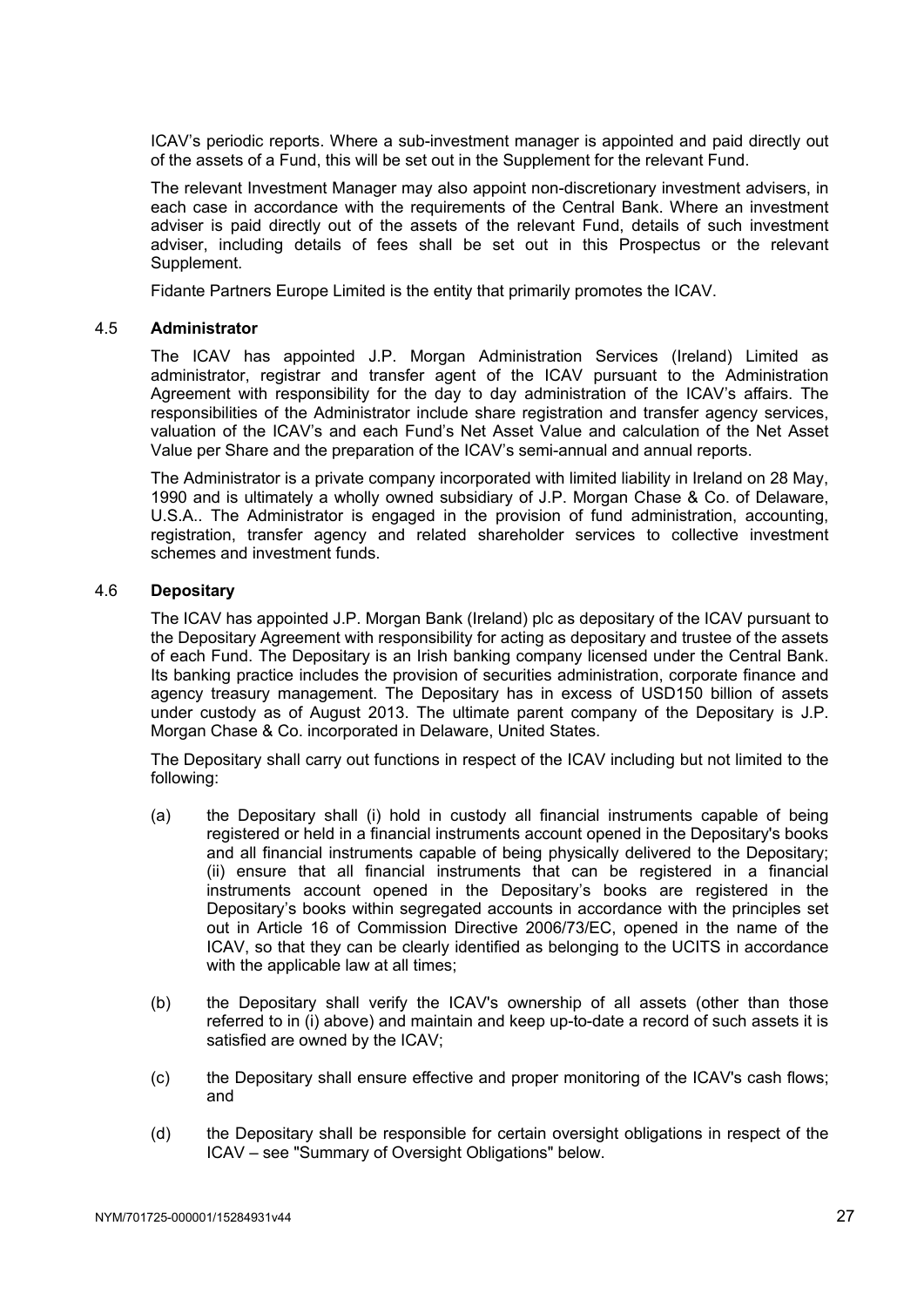Under the terms of the Depositary Agreement, the Depositary may delegate duties and functions in relation to (a) and (b) above, subject to certain conditions. The liability of the Depositary will not be affected by virtue of any such delegation. As at the date of this Prospectus, the Depositary has appointed the delegates and sub-delegates listed in Appendix IV.

Duties and functions in relation to (c) and (d) above may not be delegated by the Depositary.

Summary of Oversight Obligations:

The Depositary is obliged, among other things, to:

- (a) ensure that the sale, issue, repurchase, redemption and cancellation of Shares effected by or on behalf of the ICAV are carried out in accordance with the Regulations and the Instrument of Incorporation;
- (b) ensure that the value of Shares is calculated in accordance with the Regulations and the Instrument of Incorporation;
- (c) carry out the instructions of the ICAV unless they conflict with the Regulations or the Instrument of Incorporation;
- (d) ensure that in each transaction involving the ICAV's assets, any consideration is remitted to it within the usual time limits;
- (e) ensure that the ICAV's income is applied in accordance with the Regulations and the Instrument of Incorporation;
- (f) enquire into the conduct of the ICAV in each Accounting Period and report thereon to the Shareholders. The Depositary's report will be delivered to the Directors in good time to enable the Directors to include a copy of the report in the annual report of the ICAV. The Depositary's report will state whether, in the Depositary's opinion, the ICAV has been managed in that period:
	- (i) in accordance with the limitations imposed on the investment and borrowing powers of the ICAV by the Central Bank, the Instrument of Incorporation and by the Regulations; and
	- (ii) otherwise in accordance with the provisions of the Instrument of Incorporation and the Regulations.

If the ICAV has not been managed in accordance with (a) or (b) above, the Depositary will state why this is the case and will outline the steps that the Depositary has taken to rectify the situation;

- (g) notify the Central Bank promptly of any material breach by the ICAV or the Depositary of any requirement, obligation or document to which Regulation 114(2) of the Central Bank Regulations relates; and
- (h) notify the Central Bank promptly of any non-material breach by the ICAV or the Depositary of any requirement, obligation or document to which Regulation 114(2) of the Central Bank Regulations relates where such breach is not resolved within 4 weeks of the Depositary becoming aware of such non-material breach.

In discharging its role, the Depositary shall act honestly, fairly, professionally, independently and in the interests of the ICAV and the Shareholders.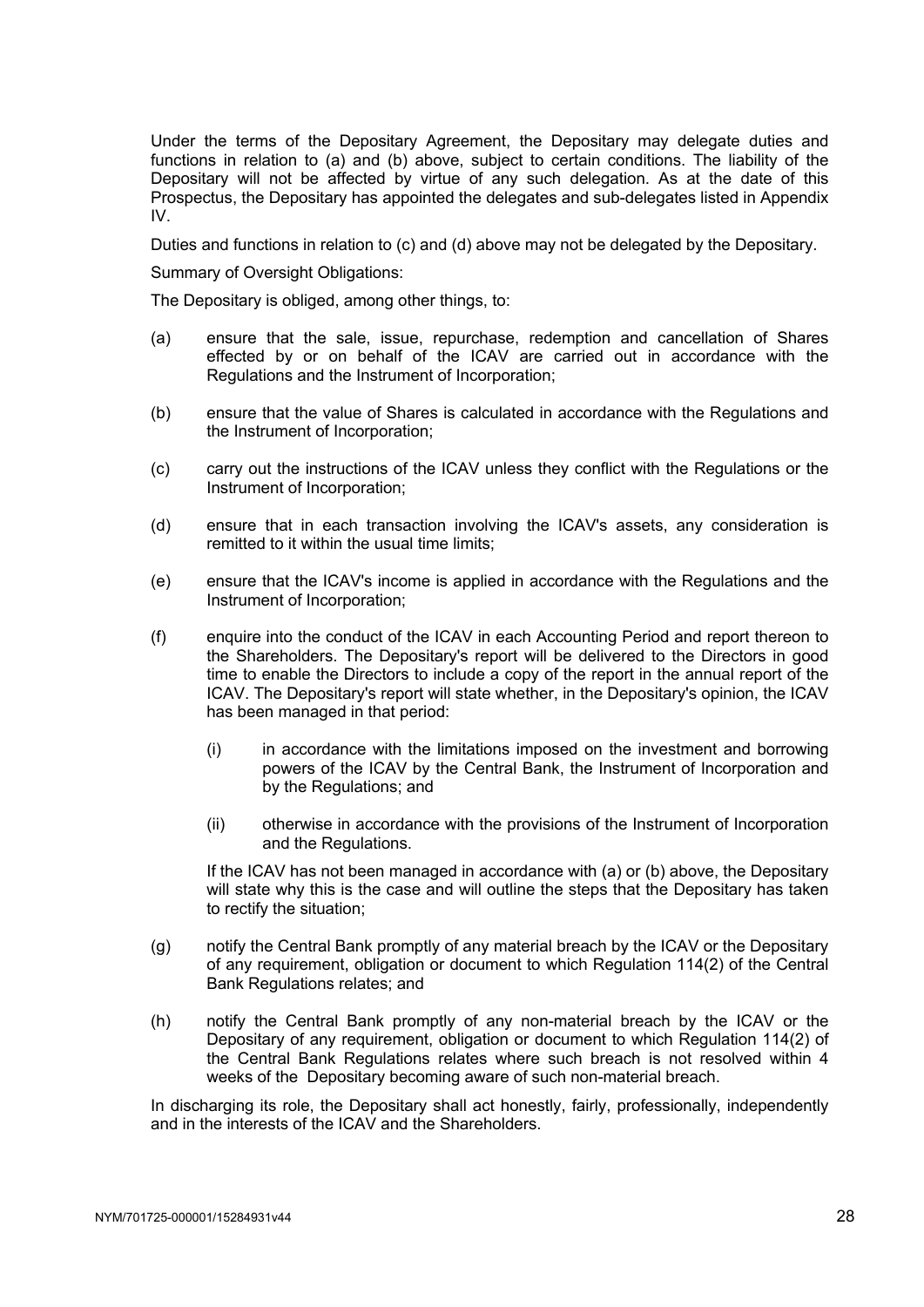# 4.7 **Auditor**

KPMG has been appointed to act as the auditor for the ICAV. The responsibility of the Auditor is to audit and express an opinion on the financial statements of the ICAV in accordance with Irish law and the Generally Accepted Accounting Practice in Ireland ("Irish GAAP")

#### 4.8 **Paying Agents/Representatives/Distributors**

Local laws or regulations in certain EEA jurisdictions may require that the ICAV appoints a local Paying Agent. The role of the Paying Agent may entail, for example maintaining accounts through which (a) subscription monies prior to the transmission of such monies to the Depositary for the account of the relevant Fund; and (b) redemption monies and dividends, payable by such Paying Agent to the relevant investor. Investors who choose or are obliged under local regulations to pay/receive subscription/redemption monies via the intermediary entity rather than directly to the Depositary or the ICAV bear a credit risk against that entity with respect to a) subscription monies and b) redemption monies. The appointment of a Paying Agent (including a summary of the agreement appointing such Paying Agent) may be detailed in a Country Supplement.

Fees and expenses of Paying Agents, which will be at normal commercial rates, will be borne by the relevant Fund(s). Fees payable to the Paying Agents which are based on Net Asset Value will be payable only from the Net Asset Value of the relevant Fund(s) attributable to the relevant Class(es), all Shareholders of which Class(es) are entitled to avail of the services of the Paying Agents.

Investors who do not themselves wish to be registered as Shareholders may use the services of a nominee. Where Shares are held through a nominee, those underlying investors who avail of the services of such nominee may be obliged to pay a fee directly to it in relation to the subscription, redemption or conversion of Shares, details of which will be provided by the nominee. Regard must be had to the anti-money laundering requirements set out in the section entitled "**Share Dealings**".

# 4.9 **Secretary**

The secretary of the ICAV is MFD Secretaries Limited.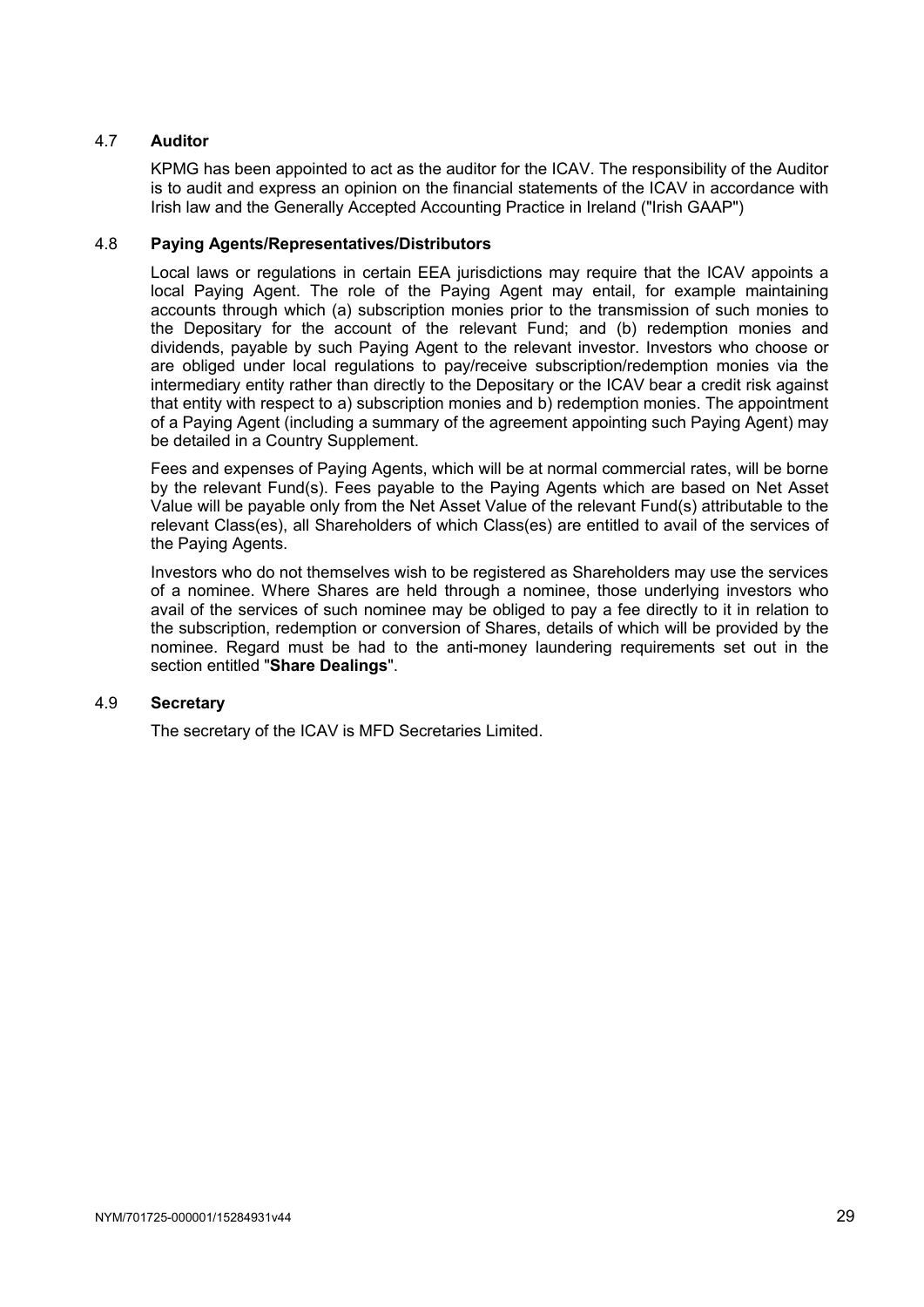# **5 Conflicts of Interest**

# 5.1 **Conflicts of Interest**

The Directors, the Platform Manager, the relevant Investment Manager, the Administrator and the Depositary and their respective affiliates, officers, directors and shareholders, employees and agents (each a "**Connected Party**" for these purposes, collectively the "**Connected Parties**") are or may be involved in other financial, investment and professional activities (for example provision of securities lending agent services) which may on occasion cause a conflict of interest with the management of the ICAV and/or their respective roles with respect to the ICAV. These activities may include managing or advising other funds, purchases and sales of securities, banking and investment management services, brokerage services and serving as directors, officers, advisers or agents of other funds or companies, including funds or companies in which the ICAV may invest. Each of the Connected Parties will use reasonable endeavours to ensure that any conflicts which may arise will be resolved fairly. The appointment of the relevant Investment Manager, the Administrator and the Depositary in their primary capacity as service providers to the ICAV are excluded from the scope of these Connected Party requirements.

In particular, the Platform Manager and the relevant Investment Manager may advise or manage other funds and other collective investment schemes in which a Fund may invest or which have similar or overlapping investment objectives to or with the ICAV or its Funds. Also, a conflict of interest may arise where the competent person valuing unlisted securities and/or OTC derivatives held by a Fund is the relevant Investment Manager or a sub-investment manager or any other Connected Party. For example, because the relevant Investment Manager's fees are calculated on the basis of a percentage of a Fund's Net Asset Value, such fees increase as the Net Asset Value of the Fund increases. When valuing securities owned or purchased by a Fund, the relevant Investment Manager (or any other Connected Party) will, at all times, have regard to its obligations to the ICAV and the Fund and will ensure that such conflicts are resolved fairly.

There is no prohibition on transactions with the ICAV, the Platform Manager, an Investment Manager, the Administrator, the Depositary or entities related to the Platform Manager, an Investment Manager, the Administrator or the Depositary including, without limitation, holding, disposing or otherwise dealing with Shares issued by or property of the ICAV and none of them shall have any obligation to account to the ICAV for any profits or benefits made by or derived from or in connection with any such transaction provided that such transactions are in the best interests of Shareholders and dealings are carried out as if effected on normal commercial terms negotiated on an arm's length basis and

- (a) a certified valuation by a person approved by the Depositary as independent and competent (or in the case of a transaction involving the Depositary, the Directors) has been obtained; or
- (b) the relevant transaction is executed on best terms on an organised investment exchange in accordance with its rules; or
- (c) where the conditions set out in (a) and (b) above are not practical, the relevant transaction is executed on terms which the Depositary is (or in the case of a transaction involving the Depositary, the Directors are) satisfied conform with the principle that such transactions be carried out as if negotiated at arm's length and in the best interests of Shareholders.

The Depositary (or in the case of a transaction involving the Depositary, the Directors) shall document how it complied with paragraphs (a), (b) and (c) above and where transactions are conducted in accordance with paragraph (c), the Depositary (or in the case of a transaction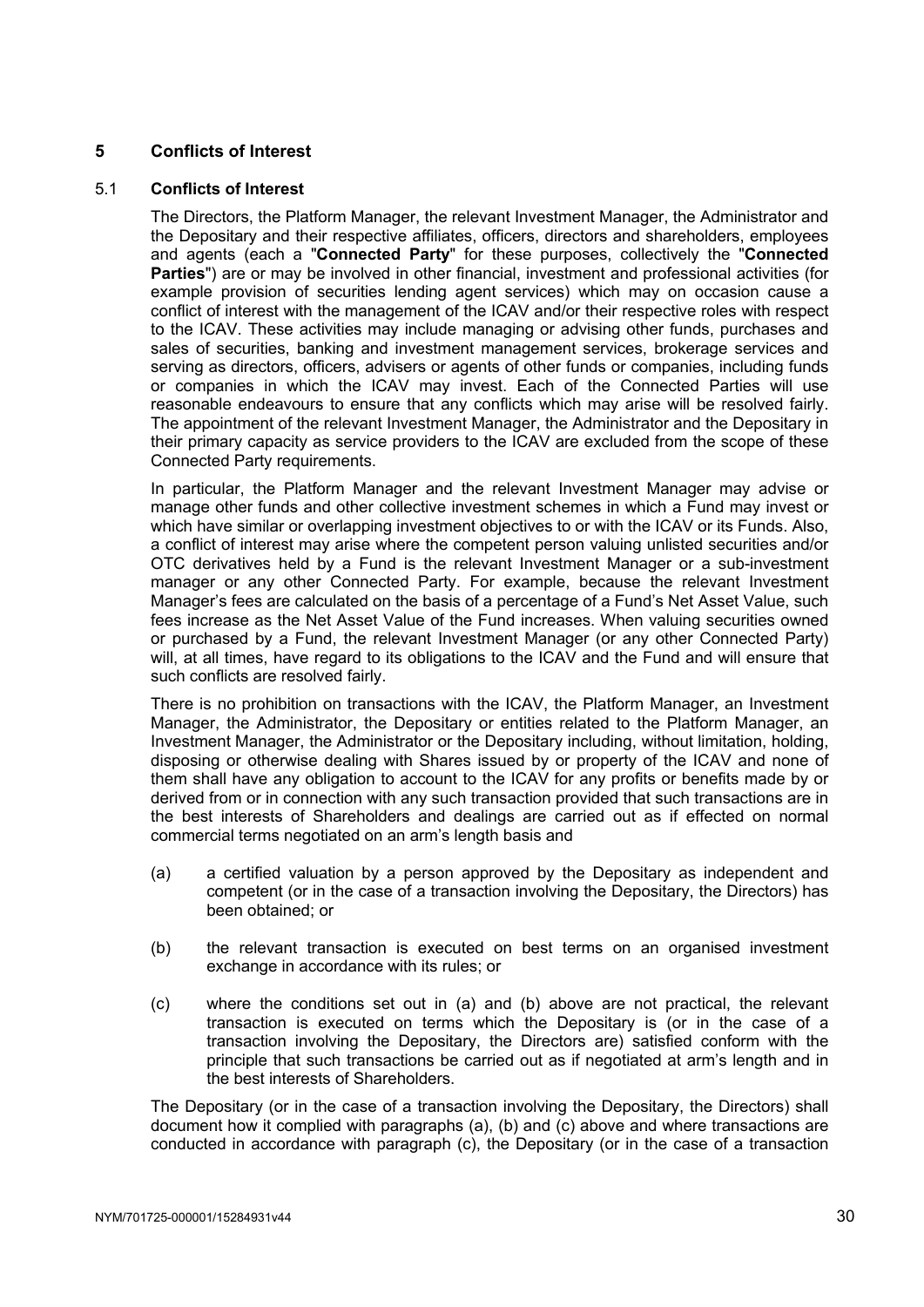involving the Depositary, the Directors), must document the rationale for being satisfied that the transaction conformed to the principles outlined above.

Potential conflicts of interest may arise from time to time from the provision by the Depositary and/or its affiliates of other services to the ICAV and/or other parties. For example, the Depositary and/or its affiliates may act as the depositary, trustee, depositary and/or administrator of other funds. It is therefore possible that the Depositary (or any of its affiliates) may in the course of its business have conflicts or potential conflicts of interest with those of the ICAV and/or other funds for which the Depositary (or any of its affiliates) act.

As part of the normal course of global custody business, the Depositary may from time to time have entered into arrangements with other clients, funds or other third parties for the provision of safekeeping and related services. Within a multi-service banking group such as JPMorgan Chase Group, from time to time conflicts may arise between the Depositary and its safekeeping delegates, for example, where an appointed delegate is an affiliated group company and is providing a product or service to a fund and has a financial or business interest in such product or service or where an appointed delegate is an affiliated group company which receives remuneration for other related custodial products or services it provides to the funds, for instance foreign exchange, securities lending, pricing or valuation services. In the event of any potential conflict of interest which may arise during the normal course of business, the Depositary will at all times have regard to its obligations under applicable laws including Article 25 of the UCITS V Directive.

Each Connected Party will provide the ICAV with relevant details of each transaction (including the name of the party involved and where relevant, fees paid to that party in connection with the transaction) in order to facilitate the ICAV discharging its obligation to provide the Central Bank with a statement within its annual and semi-annual reports in respect of all Connected Party transactions.

#### 5.2 **Investment Manager Investment in Shares**

The relevant Investment Manager or an associated company or key employee of the relevant Investment Manager may invest in Shares of a Fund for general investment purposes or for other reasons including so that a Fund or Class may have a viable minimum size or is able to operate more efficiently. In such circumstances the relevant Investment Manager or its associated company may hold a high proportion of the Shares of a Fund or Class in issue.

# 5.3 **Soft Commissions**

The relevant Investment Manager may effect transactions with or through the agency of another person with whom the relevant Investment Manager or an entity affiliated to the relevant Investment Manager has arrangements under which that person will, from time to time, provide to or procure for the relevant Investment Manager and/or an affiliated party goods, services or other benefits such as research and advisory services, specialised computer hardware or software. No direct payment may be made for such goods or services but the relevant Investment Manager may undertake to place business with that person provided that person has agreed to provide best execution with respect to such business and the services provided must be of a type which assists in the provision of investment services to the ICAV. A report will be included in the ICAV's annual and half-yearly reports describing the relevant Investment Manager's soft commission practices.

# 5.4 **Cash Commission/ Rebates and Fee Sharing**

Where the relevant Investment Manager, or any of its delegates, successfully negotiates the recapture of a portion of the commissions charged by brokers or dealers in connection with the purchase and/or sale of securities or FDI for a Fund, the rebated commission shall be paid to the relevant Fund. The relevant Investment Manager or its delegates may be paid/reimbursed out of the assets of the relevant Fund for reasonable properly vouched costs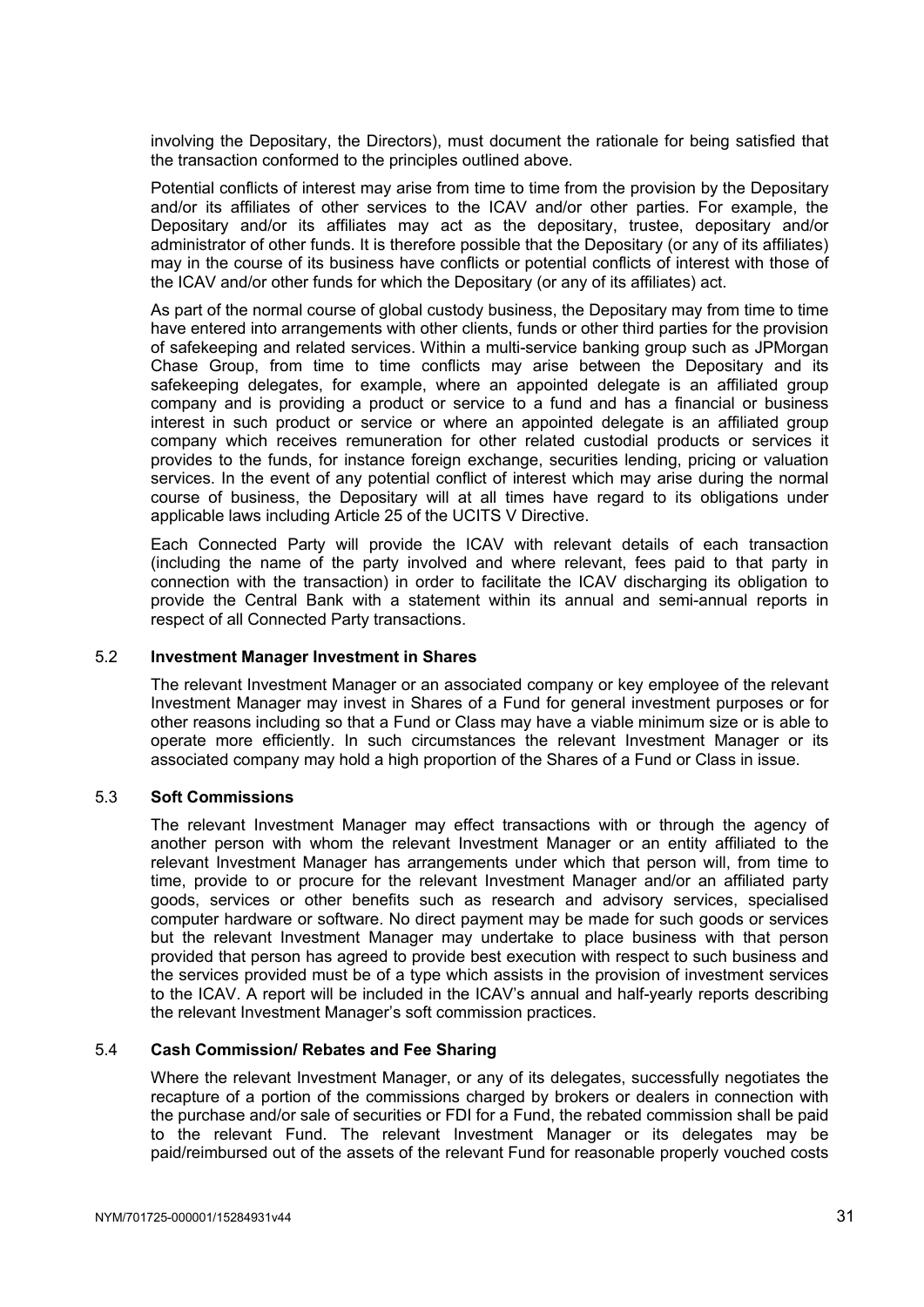and expenses directly incurred by the relevant Investment Manager or its delegates in this regard.

# 5.5 **Common Counsel**

Maples and Calder is Irish counsel to the ICAV. Maples and Calder may also act as counsel to the Platform Manager or an Investment Manager in matters not involving the ICAV. Consequently, certain conflicts of interest may arise. Prospective investors and Shareholders are advised to consult their own independent counsel (and not Maples and Calder) with respect to the legal and tax implications of an investment in the Shares.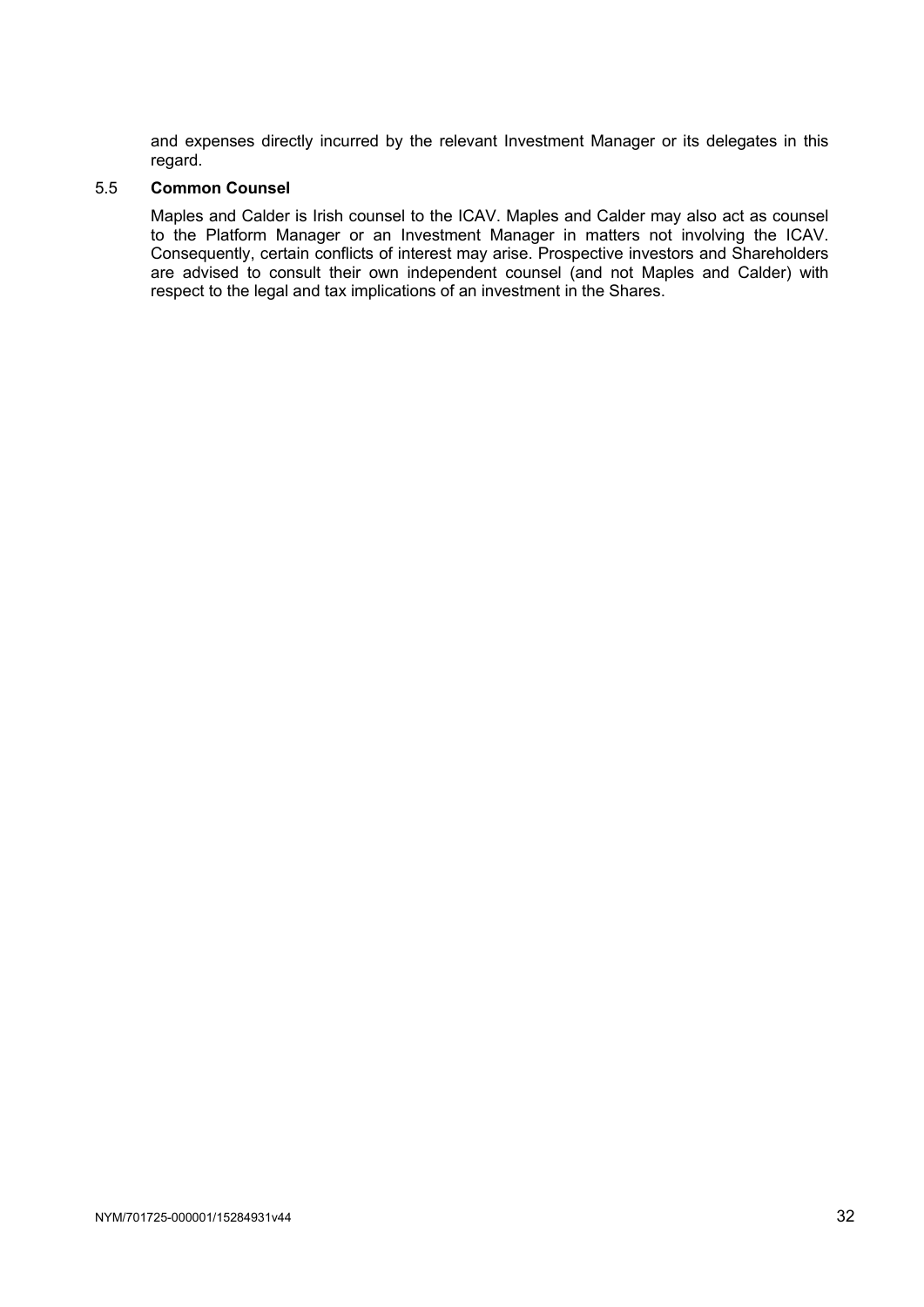# **6 Share Dealings**

# 6.1 **Subscription for Shares**

During the Initial Offer Period specified in the relevant Supplement, Shares shall be issued at the Initial Issue Price as specified in the relevant Supplement. Thereafter Shares shall be issued at the Net Asset Value per Share (plus any Preliminary Charge and duties and charges) on any Dealing Day.

The Directors may, in their absolute discretion and subject to the prior approval of the Depositary, agree to designate additional Dealing Days for the purchase of Shares relating to any Fund which will be open to all Shareholders, provided that all Shareholders will be notified in advance.

Where a Class of Shares is denominated in a currency other than the Base Currency of a Fund, that Class may be identified as hedged or unhedged as disclosed in the relevant Supplement. Where a Class is to be hedged, the ICAV shall employ the hedging policy as more particularly set out in the section entitled "Hedged Classes" above.

#### 6.2 **Applications for Shares**

Applications for Shares may be made through the Administrator or through a duly appointed Distributor/sub-distributor for onward transmission to the Administrator. Applications received by the Administrator or duly appointed Distributor/sub-distributor prior to the Dealing Deadline for any Dealing Day will be processed on that Dealing Day. Any applications received after the Dealing Deadline for a particular Dealing Day will be processed on the following Dealing Day unless the Directors in their absolute discretion, in exceptional circumstances, otherwise determine to accept one or more applications received after the Dealing Deadline for processing on that Dealing Day provided that such application(s) have been received prior to the Valuation Point for the particular Dealing Day.

Initial applications should be made using an Application Form obtained from the Administrator which may be submitted by electronic means or by fax and may be required by the Administrator in original form. All initial applications shall be subject to prompt transmission to the Administrator of such other papers (such as documentation relating to money laundering prevention checks) as may be required by the Directors or their delegate. In the case of initial or subsequent applications submitted by electronic means or by fax, it shall not be necessary for the ICAV to subsequently receive the original Application Form provided that the Directors are satisfied that the appropriate controls and procedures are in place to comply with applicable anti-money laundering legislation and to ensure that any risk of fraud associated with the processing of transactions based on such means are adequately mitigated. For more details regarding the documentation to be provided please refer to the Application Form.

Amendments to a Shareholder's registration details and payment instructions will only be made following receipt of written or electronic instructions and appropriate original documentation may be requested by the Administrator from the relevant Shareholder.

Any applications submitted by electronic means must be in a form and method agreed by the Directors and the Administrator.

Notwithstanding the above, the Administrator may, in its absolute discretion, process subscription requests on behalf of certain investors (as determined by the Administrator) absent an original Application Form and original or original ink certified copies of anti-money laundering documentation. The Distributor, the Administrator, the relevant Investment Manager and the ICAV shall be held harmless and indemnified against any loss arising where information which they have requested has not been provided by the applicant.

Applications will be irrevocable unless the Directors, or a delegate, otherwise agree.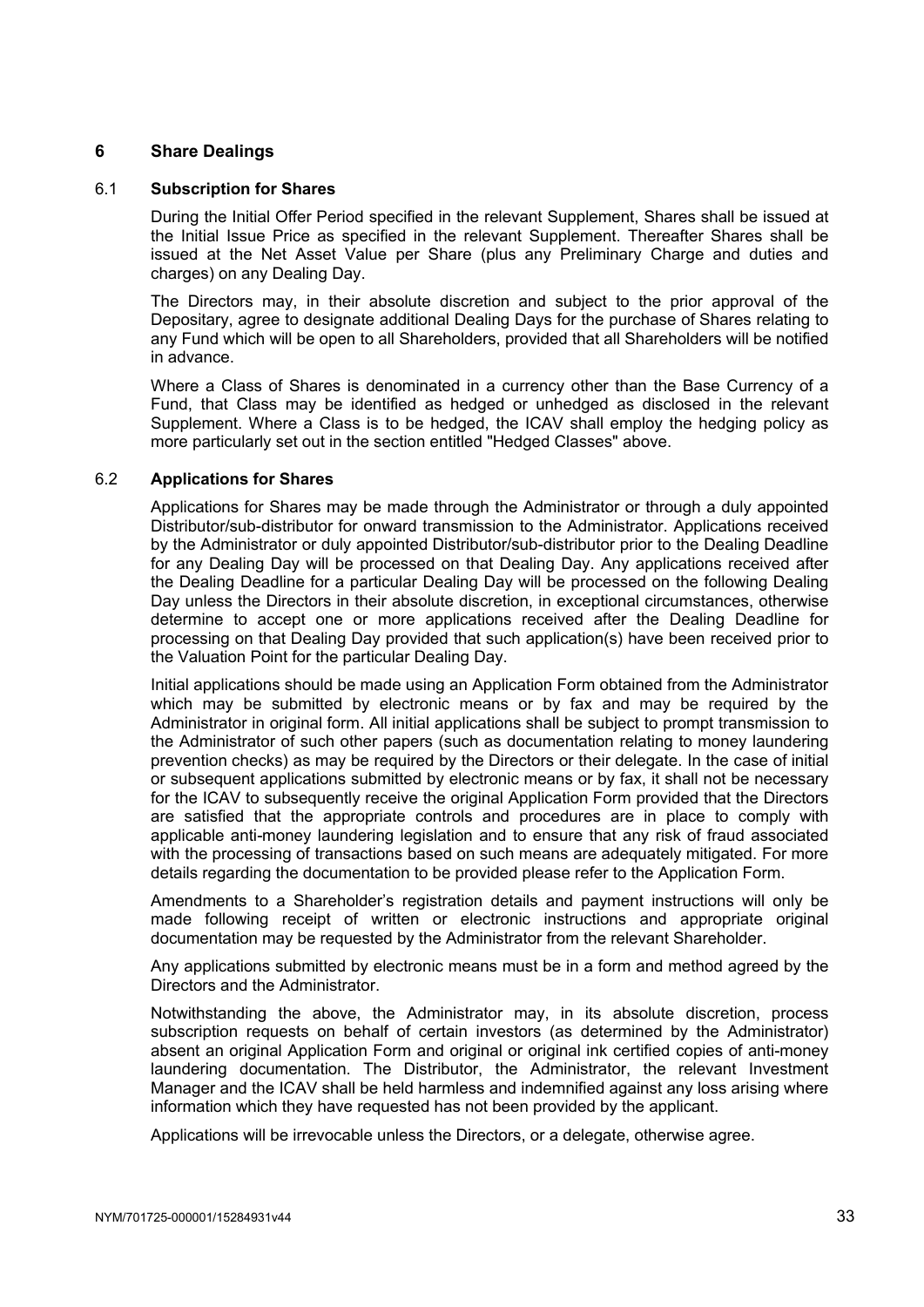The Application Form contains certain conditions regarding the application procedure for Shares in the ICAV and certain indemnities in favour of the ICAV, the relevant Fund, the Administrator, the Depositary and the other Shareholders for any loss suffered by them as a result of certain applicants acquiring or holding Shares.

# 6.3 **Fractions**

Fractions of Shares will be issued where any part of the subscription monies for Shares represents less than the subscription price for one Share, provided however, that fractions shall not be less than 0.0001 of a Share. Subscription monies representing less than 0.0001 of a Share will be retained by the ICAV in order to defray administration costs.

#### 6.4 **Method of Payment and Subscriptions/Redemptions Account**

Subscription payments net of all bank charges should be paid by SWIFT or electronic transfer to the Subscriptions/Redemptions Account. Other methods of payment are subject to the prior approval of the Directors or their delegate. No interest will be paid in respect of payments received in circumstances where the application is received in advance of a Dealing Day or held over until a subsequent Dealing Day.

Upon receipt into the Subscriptions/Redemptions Account, subscription monies will become the property of the relevant Fund and accordingly an investor will be treated as a general creditor of the relevant Fund during the period between receipt of subscription monies into the Subscriptions/Redemptions Account and the issue of Shares.

# 6.5 **Currency of Payment**

Subscription monies are payable in the denominated currency of the Share Class. However, the ICAV may accept payment in such other currencies as the Directors may agree at the prevailing exchange rate available to the Administrator. The cost and risk of converting currency will be borne by the investor.

In the case of Classes that are denominated in a currency other than the Base Currency and are identified as unhedged, a currency conversion will take place on subscription at prevailing exchange rates. Please refer to Appendix III to this Prospectus (section entitled "**Risk Factors; Currency Risk and Interest Rate Risk**") for more details.

# 6.6 **Timing of Payment**

Payment in respect of subscription must be received in cleared funds by the Administrator into the Subscriptions/Redemptions Account on or before the Settlement Date as outlined in the Supplement for the relevant Fund.

If payment in full in respect of the issue of Shares has not been received by the relevant time on the relevant Settlement Date, or in the event of non-clearance of funds, the allotment of Shares made in respect of such application may, at the discretion of the Administrator, be cancelled, or, alternatively, the Administrator shall be entitled to charge the applicant interest together with an administration fee. In addition the Directors will have the right to sell all or part of the applicant's holdings of Shares in the Fund or any other Fund of the ICAV in order to meet those charges.

# 6.7 **Form of Shares and Confirmation of Ownership**

Confirmation of each purchase of Shares will normally be sent to Shareholders within 48 hours of the purchase being made. Shares shall be issued in registered form only and title to Shares will be evidenced by written confirmation of entry of the investor's name on the ICAV's register of Shareholders and no certificates will be issued.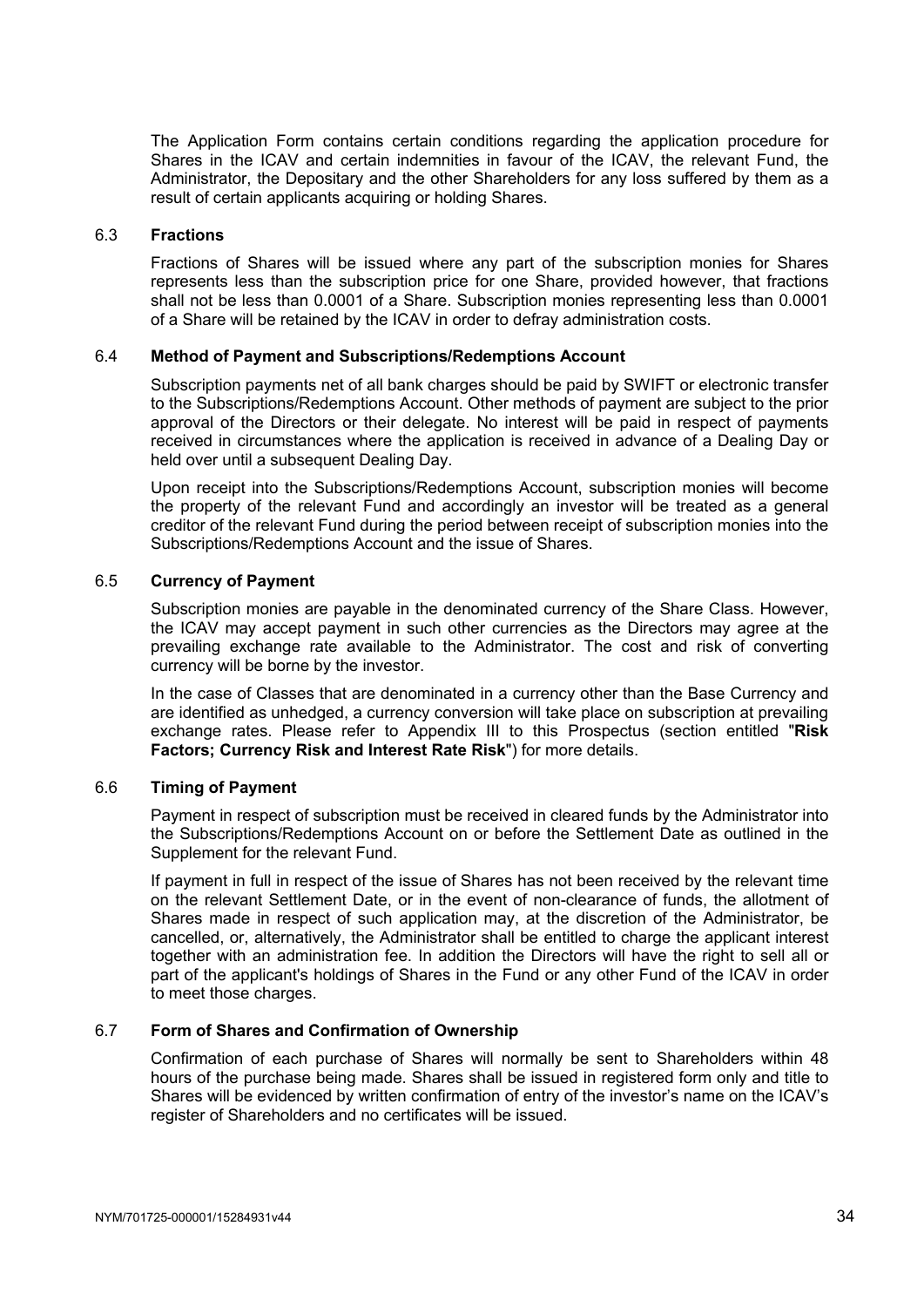## 6.8 **In Specie Subscriptions**

The Directors may, at their discretion, accept payment for Shares in a Fund by a transfer in specie of assets, the nature of which must comply with the investment objective, policy and restrictions of the relevant Fund and the value of which shall be determined by the Directors or their delegate, in accordance with the Instrument of Incorporation and the valuation principles governing the ICAV. Any prospective investor wishing to subscribe for Shares by a transfer in specie of assets will be required to comply with any administrative and other arrangements for the transfer specified by the ICAV, the Depositary or the Administrator. Any in specie transfer will be at the specific investor's risk and the costs of such a transfer will be borne by the specific investor. Shares will not be issued until the investments have been vested or arrangements are made to vest the investments with the Depositary or its subcustodian to the Depositary's satisfaction and the number of Shares to be issued will not exceed the amount that would be issued if the cash equivalent of the investments had been invested and the Depositary is satisfied that the terms of such exchange shall not be such as are likely to result in any material prejudice to the existing Shareholders.

## 6.9 **Minimum Initial and Additional Investment Amount and Minimum Shareholding Requirements**

The Minimum Initial Investment Amount, the Minimum Additional Investment Amount and the Minimum Shareholding of Shares of each Class of a Fund may vary and are set out in the Supplement for the relevant Fund. The Directors reserve the right from time to time to waive any requirements relating to the Minimum Initial Investment Amount, the Minimum Additional Investment Amount and the Minimum Shareholding as and when they determine at their reasonable discretion.

## 6.10 **Restrictions on Subscriptions**

The Directors may, in their sole discretion, reject any application in whole or in part without giving any reason for such rejection in which event the subscription monies or any balance thereof will, subject to applicable law, be returned without interest, expenses or compensation to the applicant by transfer to the applicant's designated account or by post at the applicant's cost and risk. For the avoidance of doubt, no interest will be payable on such amount before its return to the applicant.

The Directors may, in their sole and absolute discretion, determine that in certain circumstances, it is detrimental for existing Shareholders to accept an application for Shares in cash or in specie, representing more than 5% of the Net Asset Value of a Fund. In such case, the Directors may postpone the application and, in consultation with the relevant investor, either require such investor to stagger the proposed application over an agreed period of time, or establish an Investment Account outside the structure of the ICAV in which to invest the investor's subscription monies. Such Investment Account will be used to acquire the Shares over a pre-agreed time schedule. The investor shall be liable for any transaction costs or reasonable expenses incurred in connection with operating and monitoring any such Investment Account. Any applicable Preliminary Charge will be deducted from the subscription monies before the investment of the subscription monies commences.

Shares may not be issued or sold by the ICAV during any period when the calculation of the Net Asset Value of the relevant Fund is suspended in the manner described under "**Suspension of Calculation of Net Asset Value**" below.

## 6.11 **Anti-Dilution Levy**

The Directors reserve the right to impose an Anti-Dilution Levy on a transaction basis in the case of net subscriptions as a percentage adjustment (to be communicated to the Administrator) on the value of the relevant subscription calculated for the purposes of determining a subscription price to reflect the impact of dealing costs relating to the acquisition or disposal of assets and to preserve the value of the underlying assets of the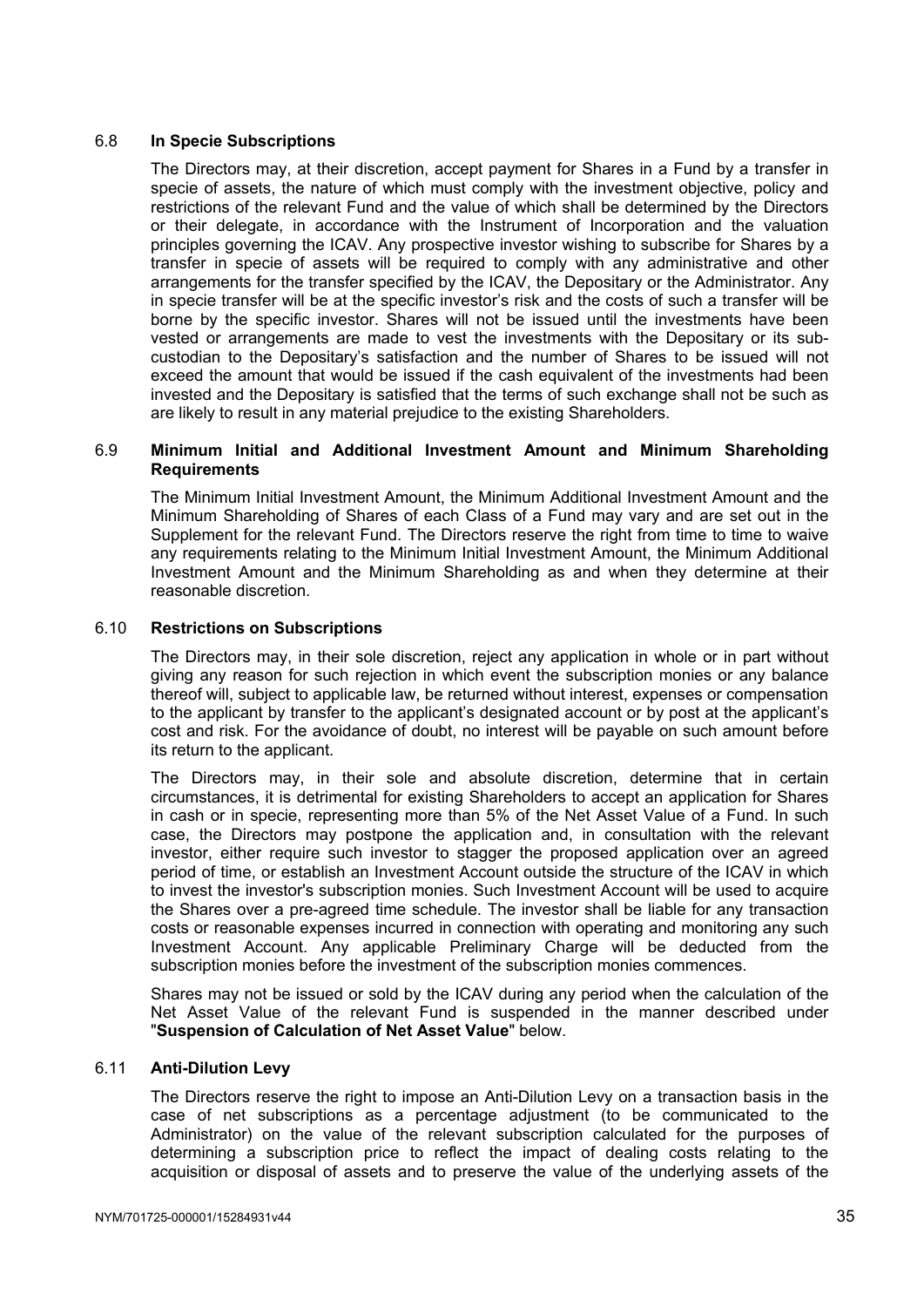relevant Fund where they consider such a provision to be in the best interests of a Fund. Such amount will be added to the price at which Shares will be issued in the case of net subscription requests. Any such sum will be paid into the account of the relevant Fund.

### 6.12 **Ownership Restrictions**

Any person who holds Shares in contravention of restrictions that may be imposed by the Directors (as reflected in an updated Prospectus or the Supplement) or, by virtue of his holding, is in breach of the laws and regulations of the investor's jurisdiction or whose holding could, in the opinion of the Directors, cause the ICAV to incur any liability to taxation or to suffer any pecuniary disadvantage which it or the Shareholders or any or all of them might not otherwise have incurred or sustained or otherwise in circumstances which the Directors believe might be prejudicial to the interests of the Shareholders, shall indemnify the ICAV, the relevant Investment Manager, the Depositary, the Administrator and Shareholders for any loss suffered by it or them as a result of such person or persons acquiring or holding Shares in any Fund.

The Directors have power under the Instrument of Incorporation to compulsorily redeem and/or cancel any Shares held or beneficially owned in contravention of any restrictions imposed by them or in breach of any law or regulation.

While Shares will generally not be issued or transferred to any U.S. Person, the Directors may authorise the purchase by or transfer to a U.S. Person in their discretion. The Directors will seek reasonable assurances that such purchase or transfer does not violate United States securities laws, e.g., will not require the Shares to be registered under the United States Securities Act of 1933 or the ICAV or any Fund to be registered under the United States Investment Company Act of 1940 or result in adverse tax consequences to the ICAV or to the non-US Shareholders. Each investor who is a U.S. Person will be required to provide such representations, warranties or documentation as may be required to ensure that these requirements are met prior to the issue of Shares.

The ICAV may reject in their discretion any application for Shares by or any transfer of Shares to any persons whose holding would result in "Benefit Plan Investors" as defined in Section 3(42) of the U.S. Employee Retirement Income Security Act of 1974, as amended ("**ERISA**") holding 25 per cent or more of the total value of any Fund or Class.

## 6.13 **Anti-Money Laundering and Counter Terrorist Financing Measures**

Measures aimed at the prevention of money laundering and terrorist financing require a detailed verification of the investor's identity, and where applicable the beneficial owner, address and source of funds and where applicable the beneficial owner on a risk sensitive basis and the ongoing monitoring of the business relationship in order to comply with Irish law anti-money laundering obligations. Politically exposed persons ("**PEPs**"), an individual who is or has, at any time in the preceding year, been entrusted with prominent public functions, and immediate family members, or persons known to be close associates of such persons, must also be identified.

By way of example, the Directors or their delegate (i.e. the Administrator) may require an individual to produce an original certified copy of a passport or identification card together with evidence of his/her address such as two original copies of evidence of his/her address, i.e. utility bills or bank statements (not more than six months old), date of birth and tax residence. In the case of corporate investors, such measures may require production of a certified copy of the certificate of incorporation (and any change of name), memorandum and articles of association (or equivalent), a certified copy of the corporate investor's authorised signatory list, the names, occupations, dates of birth and resident and business address of all directors. Depending on the circumstances of each application, a detailed verification might not be required where, for example, the application is made through a recognised intermediary located in a jurisdiction recognised by Ireland as having equivalent anti-money laundering protections.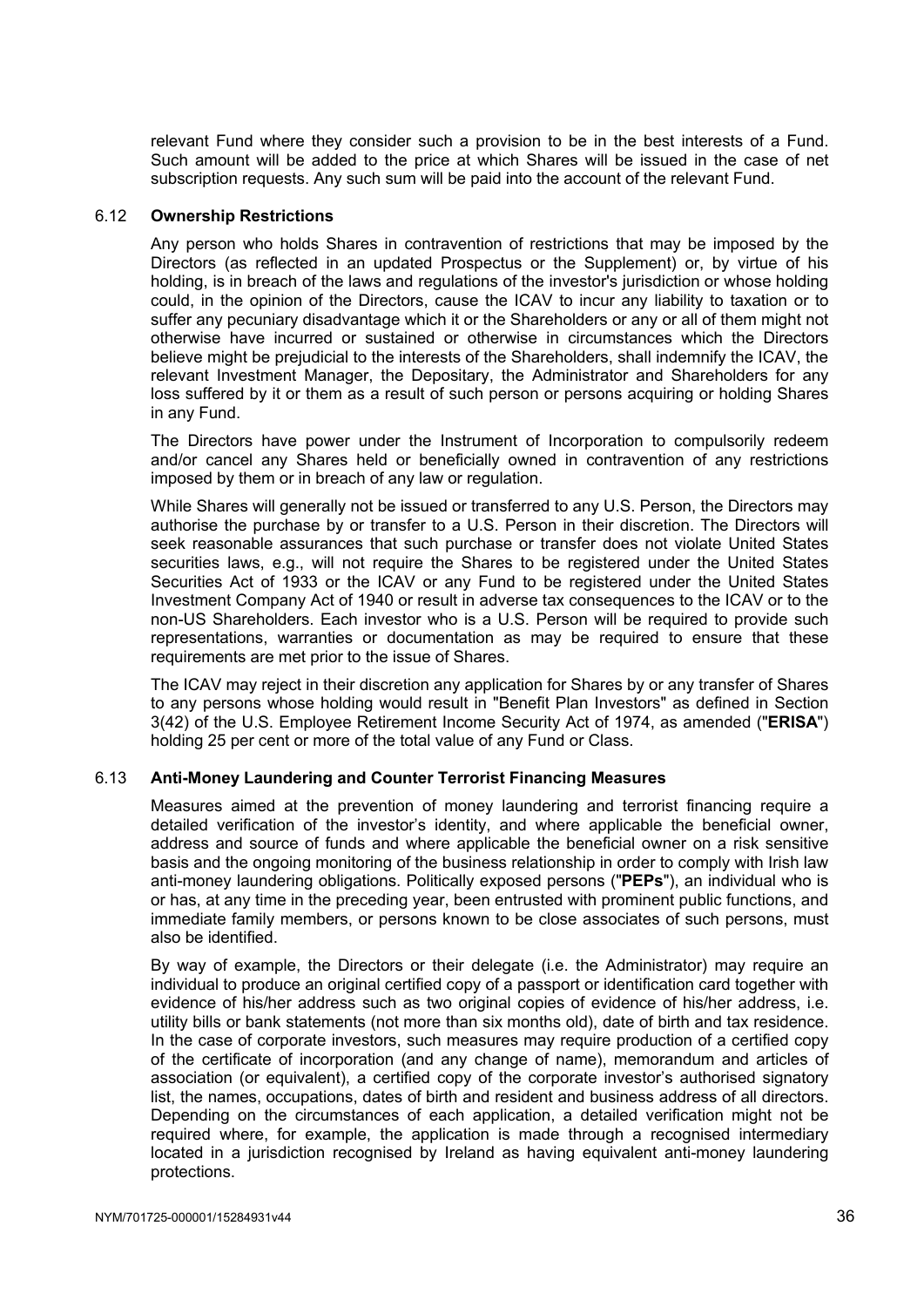The Administrator is regulated by the Central Bank, and must comply with the measures provided for in the Criminal Justice (Money Laundering & Terrorist Financing) Acts 2010 and 2013 which is aimed towards the prevention of money laundering. In order to comply with these anti-money laundering regulations, the Administrator will require from any subscriber or Shareholder a detailed verification of the identity of such subscriber or Shareholder, the identity of the beneficial owners of such subscriber or Shareholder, the source of funds used to subscribe for Shares, or other additional information which may be requested from any subscriber or Shareholder for such purposes from time to time. The Administrator reserves the right to request such information as is necessary to verify the identity of an applicant and where applicable, the beneficial owner. The subscriber or Shareholder should note that the Administrator, in accordance with their anti-money laundering ("**AML**") procedures reserves the right to prohibit the movement of any monies if all due diligence requirements have not been met, or, if for any reason feels that the origin of the funds or the parties involved are suspicious. In the event that the movement of monies is withheld in accordance with the Administrator's AML procedures, the Administrator will strictly adhere to all applicable laws, and shall notify the ICAV as soon as professional discretion allows or as otherwise permitted by law.

None of the ICAV, the Directors, the Distributor, the relevant Investment Manager or the Administrator shall be liable to the subscriber or Shareholder where an application for Shares is not processed or Shares are compulsorily redeemed or payment of Redemption Proceeds is delayed in such circumstances.

## 6.14 **Data Protection**

Prospective investors should note that by completing the Application Form they are providing personal information to the ICAV, which may constitute personal data within the meaning of data protection legislation in Ireland. Data may be disclosed to third parties including regulatory bodies, tax authorities (including in accordance with CRS), delegates, advisers and service providers of the ICAV and their or the ICAV's duly authorised agents and any of their respective related, associated or affiliated companies wherever located (including outside the EEA) for the purposes specified. By signing the Application Form, investors consent to the obtaining, holding, use, disclosure and processing of data for any one or more of the purposes set out in the Application Form.

Investors have a right of access to their personal data kept by the ICAV and the right to amend and rectify any inaccuracies in their personal data held by the ICAV by making a request to the ICAV in writing.

## 6.15 **Abusive Trading Practices**

The ICAV generally encourages Shareholders to invest in the Funds as part of a medium to long-term investment strategy.

The relevant Investment Manager, on behalf of the ICAV, seeks to deter and prevent certain trading practices, such as excessive short-term trading, sometimes referred to as "market timing" which may have a detrimental effect on the Funds and their Shareholders. To the extent that there is a delay between a change in the value of a Fund's investments, and the time when that change is reflected in the Net Asset Value of the Fund's Shares, the relevant Fund is exposed to the risk that investors may seek to exploit this delay by purchasing or redeeming Shares at Net Asset Values that do not reflect appropriate fair value prices. The relevant Investment Manager seeks to deter and prevent this activity.

The relevant Investment Manager seeks to monitor Shareholder account activities in order to detect and prevent excessive and disruptive trading practices. The ICAV reserves the right to restrict or refuse any subscription or switching transaction if it considers the transaction may adversely affect the interests of a Fund or its Shareholders. If an application is rejected, the Administrator, at the risk of the applicant, will return the application monies or the balance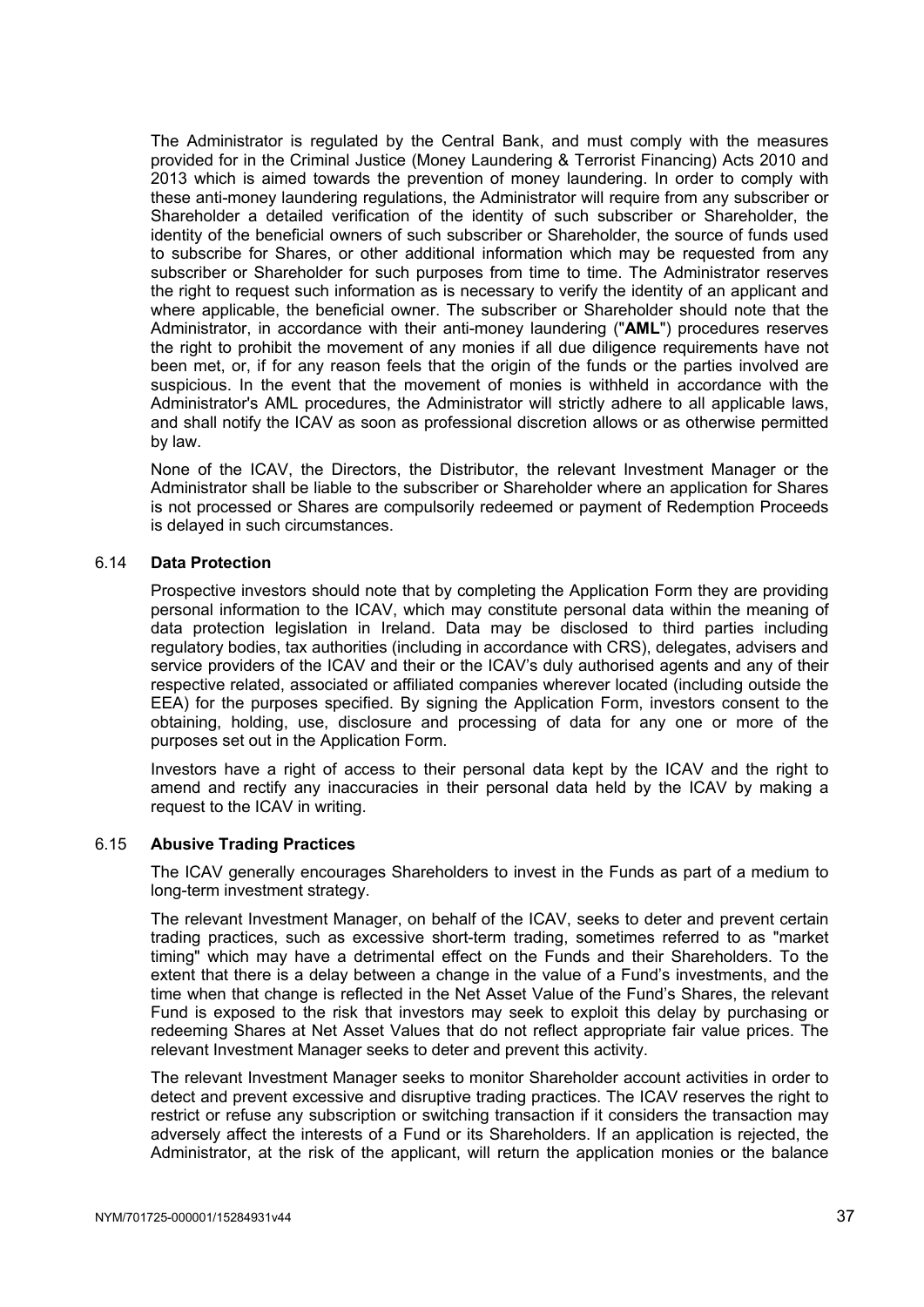thereof within five Business Days of the rejection, at the cost and risk of the applicant and without interest, by bank transfer to the account from which it was paid.

#### 6.16 **Redemption of Shares**

Shareholders may redeem their Shares on a Dealing Day at the Redemption Price which shall be the Net Asset Value per Share, less Redemption Charge, if any and any applicable duties and charges (save during any period when the calculation of the Net Asset Value is suspended). Please see the section entitled "Suspension of Calculation of NAV" herein for further information in this regard.

### 6.17 **Redemption Requests**

Requests for the redemption of Shares should be made to the Administrator on behalf of the ICAV and may be submitted by electronic means or by fax and must be signed and should include such information as may be specified from time to time by the Directors or their delegate. The Administrator may request the original to follow promptly. Requests for redemption received prior to the Dealing Deadline for any Dealing Day will be processed on that Dealing Day. Any requests for redemption received after the Dealing Deadline for a Dealing Day will be processed on the next Dealing Day unless the Directors, in their absolute discretion in exceptional circumstances, otherwise determine to accept one or more applications received after the Dealing Deadline for processing on that Dealing Day provided that such request(s) have been received prior to the Valuation Point for the particular Dealing Day (specifically before the close of business in the relevant market that closes first on the relevant Dealing Day).

Any requests for the redemption of Shares submitted by electronic means must be in a form and method agreed by the Directors and the Administrator.

Notwithstanding the above, the Administrator may, in its absolute discretion, process redemption requests on behalf of certain investors (as determined by the Administrator) absent an original Application Form and original or original ink certified copies of anti-money laundering documentation. The Distributor, the Administrator, the relevant Investment Manager and the ICAV shall be held harmless and indemnified against any loss arising where information which they have requested has not been provided by the applicant.

The Minimum Redemption Amount (if any) may vary according to the Fund or the Class of Share.

In the event of a Shareholder requesting a redemption which would, if carried out, leave the Shareholder holding Shares having a Net Asset Value less than the Minimum Shareholding, the ICAV may, if it thinks fit, redeem the whole of the Shareholder's holding.

If requested, the Directors may, in their absolute discretion and subject to the prior approval of the Depositary, agree to designate additional Dealing Days for the redemption of Shares relating to any Fund which will be open to all Shareholders. Any such additional Dealing Days and Valuation Points designated shall be notified to all Shareholders in the relevant Fund in advance.

#### 6.18 **Method of Payment**

The amount due on redemption of Shares will be paid by electronic transfer to the relevant Shareholder's account of record on the initial Application Form in the currency of denomination of the relevant Class of Shares of the relevant Fund (or in such other currency as the Directors shall determine) by the Settlement Date.

In no event shall Redemption Proceeds be paid until such papers as may be required by the Directors have been received from the investor and all of the necessary anti-money laundering checks have been carried out, verified and if requested received in original form.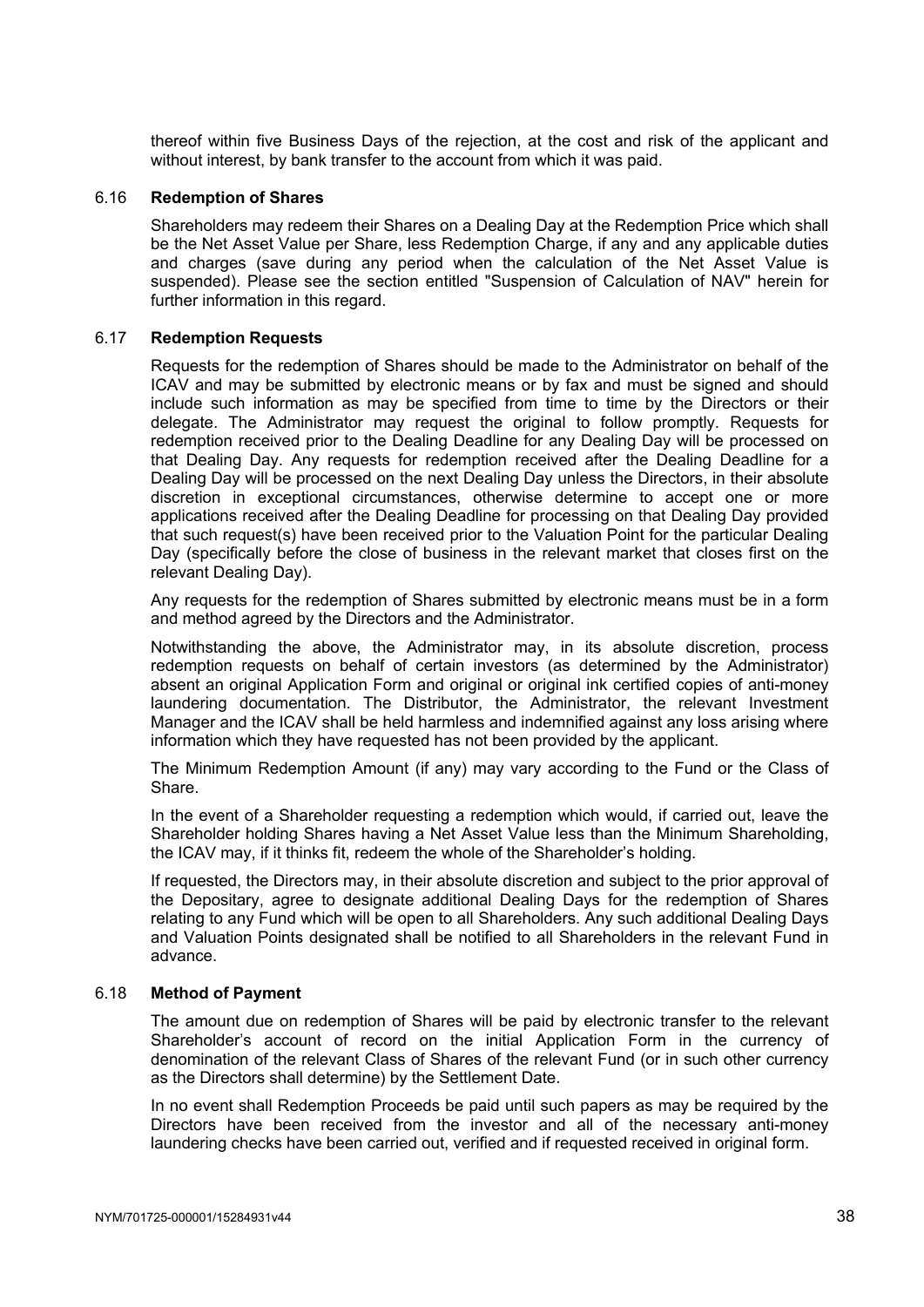Amendments to a Shareholder's registration details and payment instructions will only be made following receipt of written or electronic instructions and the Administrator may require the appropriate original documentation from the relevant Shareholder.

#### 6.19 **Currency of Payment**

Shareholders will normally be repaid in the denominated currency of the relevant Class. If however, a Shareholder requests to be repaid in any other freely convertible currency, the necessary foreign exchange transaction may be arranged by the Administrator (at its discretion) at prevailing exchange rates on behalf of and for the account, risk and expense of the Shareholder.

In the case of Classes that are denominated in a currency other than the Base Currency and are identified as unhedged, a currency conversion will take place on redemption at prevailing exchange rates. Please refer to Appendix III to this Prospectus (section entitled "**Risk Factors; Currency Risk and Interest Rate Risk**") for more details.

#### 6.20 **Timing of Payment and Subscriptions/Redemptions Account**

Redemption Proceeds will be paid by the Settlement Date and in accordance with the provisions specified in the relevant Supplement.

Investors should note that any Redemption Proceeds being paid out by a Fund and held for any time in the Subscriptions/Redemptions Account shall remain an asset of the relevant Fund until such time as the proceeds are released to the investor. This would include, for example, cases where Redemption Proceeds are temporarily withheld pending the receipt of any outstanding identity verification documents as may be required by the ICAV or the Administrator – enhancing the need to address these issues promptly so that the proceeds may be released. It should also be noted that the investor shall have ceased being considered a Shareholder and instead will rank as a general unsecured creditor of the ICAV.

#### 6.21 **Withdrawal of Redemption Requests**

Requests for redemption may not be withdrawn save with the written consent of the Directors or their delegate.

## 6.22 **Deferred Redemptions**

If the number of Shares to be redeemed on any Dealing Day equals one tenth or more of the total number of Shares of a Fund in issue on that Dealing Day or one tenth or more of the Net Asset Value of a Fund the Directors or their delegate may at their discretion refuse to redeem any Shares in excess of one tenth of the total number of Shares in issue or one tenth of the Net Asset Value as aforesaid and, if they so refuse, the requests for redemption on such Dealing Day shall be reduced pro rata and Shares which are not redeemed by reason of such refusal shall be treated as if a request for redemption had been made in respect of each subsequent Dealing Day until all Shares to which the original request related have been redeemed. Redemption requests which have been carried forward from an earlier Dealing Day shall (subject always to the foregoing limits) be complied with pro rata to later requests.

#### 6.23 **In Specie Redemptions**

The Directors may, with the consent of the individual Shareholders, satisfy any request for redemption of Shares by the transfer to those Shareholders of assets of the relevant Fund having a value equal to the Redemption Price for the Shares redeemed as if the Redemption Proceeds were paid in cash less any Redemption Charge and other expenses of the transfer.

A determination to provide redemption in specie may be solely at the discretion of the Directors where the repurchasing Shareholder requests redemption of a number of Shares that represents 5% or more of the Net Asset Value of the relevant Fund provided that any such Shareholder requesting redemption shall be entitled to request the sale of any asset or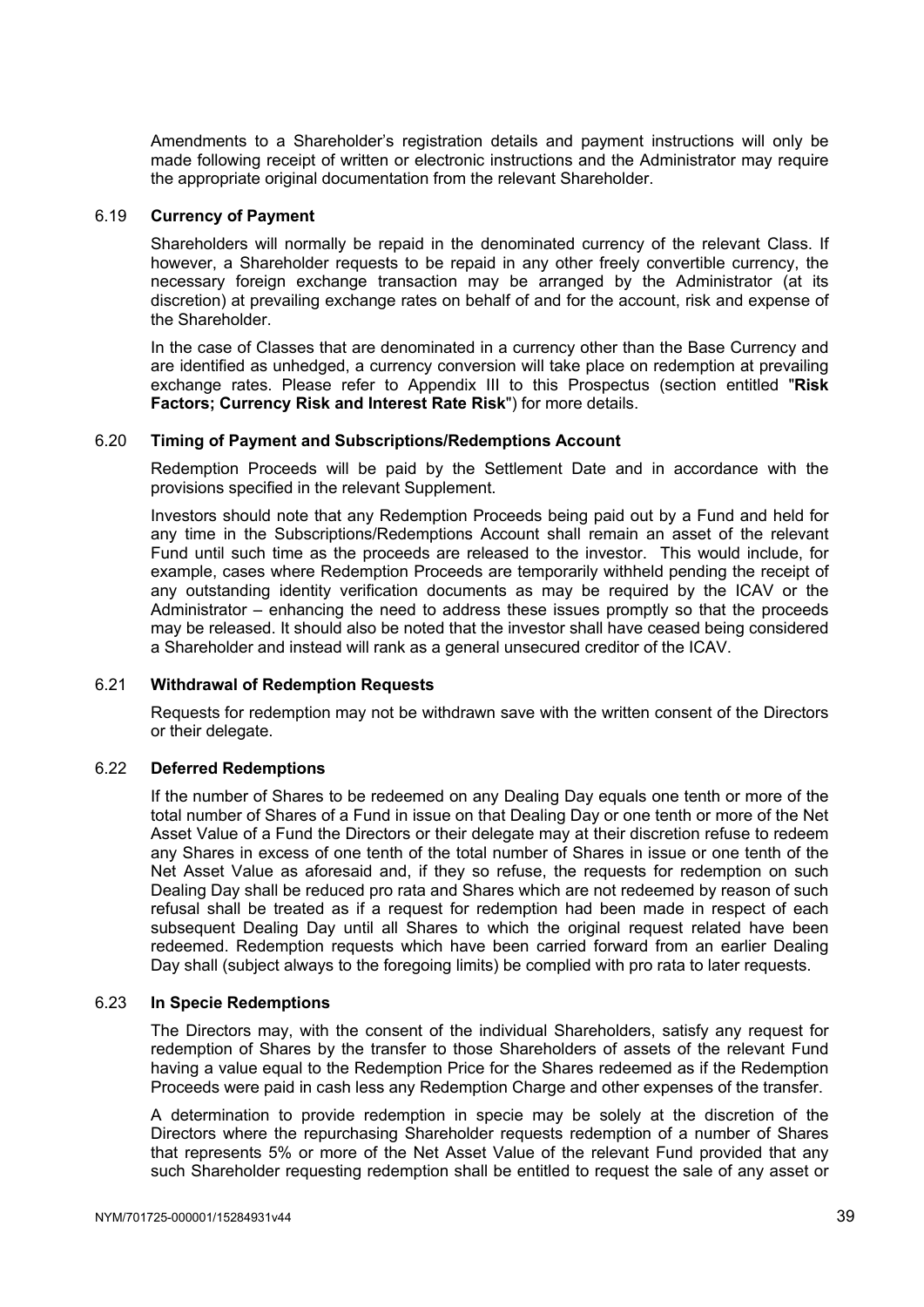assets proposed to be distributed in specie and the distribution to such Shareholder of the cash proceeds of such sale less the costs of such sale which shall be borne by the relevant Shareholder.

The nature and type of assets to be transferred in specie to each Shareholder shall be determined by the Directors (subject to the approval of the Depositary as to the allocation of assets) on such basis as the Directors in their discretion shall deem equitable and not prejudicial to the interests of the remaining Shareholders in the relevant Fund or Class.

### 6.24 **Anti-Dilution Levy**

The Directors reserve the right to impose an Anti-Dilution Levy in the case of net redemptions on a transaction basis as a percentage adjustment (to be communicated to the Administrator) on the value of the relevant redemption calculated for the purposes of determining a Redemption Price to reflect the impact of dealing costs relating to the acquisition or disposal of assets and to preserve the value of the underlying assets of the Fund where they consider such a provision to be in the best interests of a Fund. Such amount will be deducted from the price at which Shares will be redeemed in the case of net redemption requests. Any such sum will be paid into the account of the Fund.

#### 6.25 **Compulsory Redemption of Shares/Deduction of Tax**

Shareholders are required to notify the ICAV and the Administrator immediately if they become U.S. Persons or persons who are otherwise subject to restrictions on ownership as set out in this Prospectus and such Shareholders may be required to sell or transfer their Shares. The ICAV may redeem any Shares which are or become owned, directly or indirectly, by or for the benefit of any person in breach of any restrictions on ownership from time to time as set out in this Prospectus or if the holding of Shares by any person is unlawful or is likely to result or results in any tax, fiscal, legal, regulatory, pecuniary liability or disadvantage or material administrative disadvantage to the ICAV, the Shareholders as a whole or any Fund or Class. The ICAV may also redeem any Shares held by any person who holds less than the Minimum Shareholding or who does not, within seven days of a request by or on behalf of the Directors, supply any information or declaration required under the terms hereof to be furnished (including, without limitation, the failure to provide such documentation as may be required by the ICAV to satisfy the ICAV as to the identity and verification of beneficial ownership in accordance with anti-money laundering and prevention of terrorism law applicable in Ireland and the failure to provide any declarations including declarations as to their appropriate tax status). The ICAV may apply the proceeds of such compulsory redemption in the discharge of any taxation or withholding tax arising as a result of the holding or beneficial ownership of Shares by a Shareholder including any interest or penalties payable thereon.

When a redemption request has been submitted by an investor who is or is deemed to be an Irish Resident or a person Ordinarily Resident in Ireland or is acting on behalf of an Irish Resident or person Ordinarily Resident in Ireland, the ICAV shall deduct from the Redemption Proceeds an amount which is equal to the tax payable by the ICAV to the Revenue Commissioners in respect of the relevant transaction. The attention of investors in relation to the section of this Prospectus entitled "**Taxation**" and in particular the section headed "Irish Taxation" which details circumstances in which the ICAV shall be entitled to deduct from payments to Shareholders who are Irish Resident or Irish Ordinarily Resident amounts in respect of liability to Irish taxation including any penalties and interest thereon and/or compulsorily redeem Shares to discharge such liability. Relevant Shareholders will be required to indemnify and keep the ICAV indemnified against loss arising to the ICAV by reason of the ICAV becoming liable to account for tax on the happening of an event giving rise to a charge to taxation.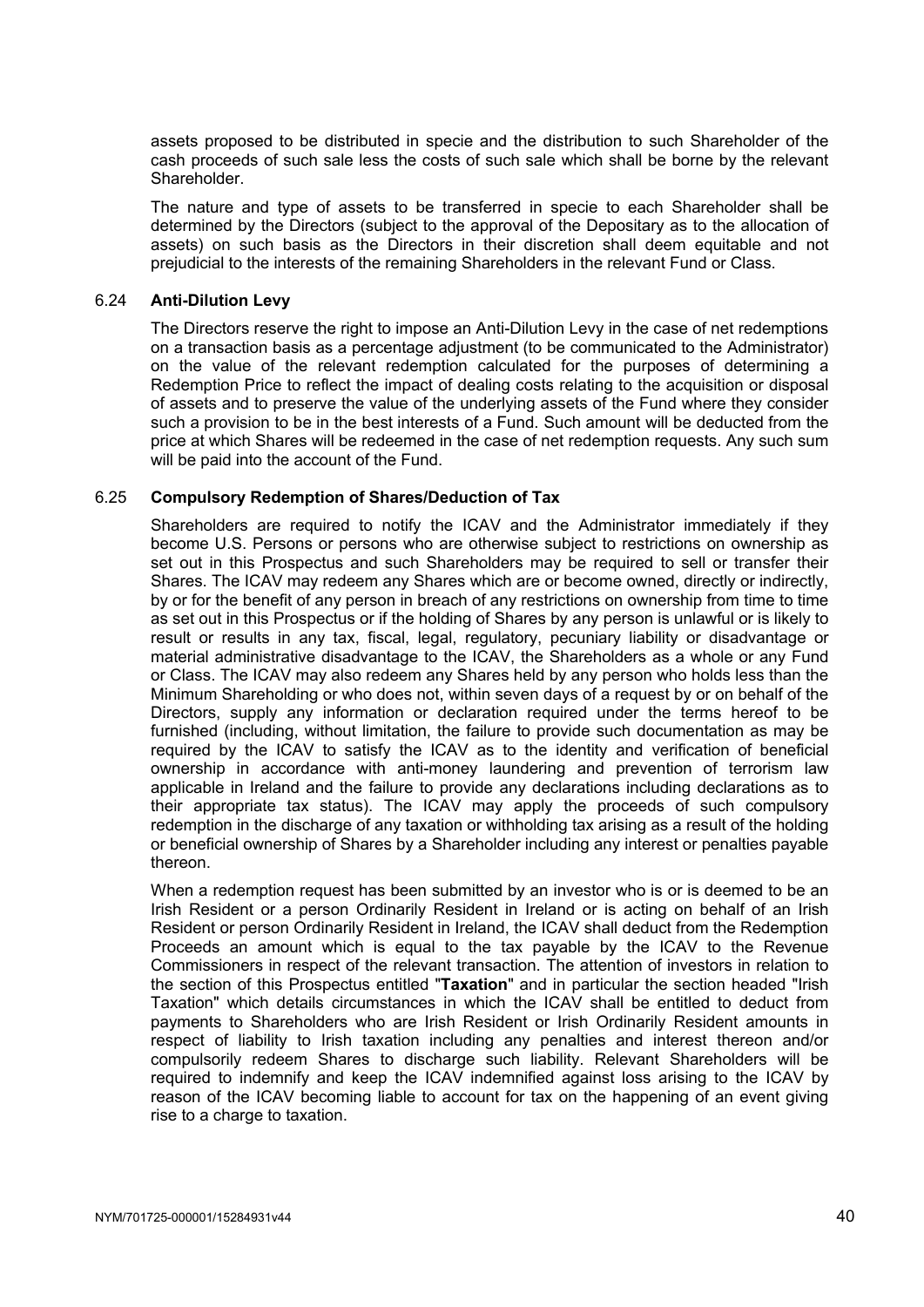## 6.26 **Total Redemption of Shares**

All of the Shares of any Class or any Fund may be redeemed:

- (i) if at any time the Net Asset Value of the relevant Fund shall be less than the Minimum Fund Size or the Minimum Share Class (if any) determined by the Directors in respect of that Fund and set out in the relevant Supplement; or
- (ii) on the giving by the ICAV of not less than four nor more than twelve weeks' notice expiring on a Dealing Day to Shareholders of the relevant Fund or Class of its intention to redeem such Shares; or
- (iii) if the holders of 75% in value of the relevant Class or Fund resolve at a meeting of the Shareholders duly convened and held that such Shares should be redeemed.

The Directors may resolve in their absolute discretion to retain sufficient monies prior to effecting a total redemption of Shares to cover the costs associated with the subsequent termination of a Fund or Class or the liquidation of the ICAV.

Please refer also to section 10.7 for a summary of provisions in the Instrument of Incorporation in relation to the circumstances where a Fund may be terminated and section 10.8 for a summary of provisions in the Instrument of Incorporation in relation to procedures for the winding up of the ICAV.

# 6.27 **Exchange of Shares**

If provided for in the relevant Supplement, Shareholders will be able to apply to exchange on any Dealing Day all or part of their holding of Shares of any Class of any Fund (the Original Class) for Shares of another Class which are being offered at that time (the New Class) (such Class being of the same Fund or another Fund), provided that all the criteria for applying for Shares in the New Class have been met and that notice is given to the Administrator on or prior to the Dealing Deadline for the relevant Dealing Day. The Directors may however at their discretion in exceptional circumstances agree to accept requests for exchange received after the relevant Dealing Deadline provided they are received prior to the relevant Valuation Point (specifically before the close of business in the relevant market that closes first on the relevant Dealing Day). The general provisions and procedures relating to the issue and redemption of Shares will apply equally to exchanges, save in relation to charges payable, details of which are set out below and in the relevant Supplement.

When requesting the exchange of Shares as an initial investment in a Fund, Shareholders should ensure that the value of the Shares exchanged is equal to, or exceeds, the Minimum Initial Investment Amount for the relevant New Class specified in the Supplement for the relevant Fund. In the case of an exchange of a partial holding only, the value of the remaining holding must also be at least equal to the Minimum Shareholding for the Original Class.

The number of Shares of the New Class to be issued will be calculated in accordance with the following formula:

# **S = [R x (RP x ER)] – F**

**SP**

where:

| the number of Shares of the New Class to be issued; |
|-----------------------------------------------------|
|                                                     |

- R = the number of Shares of the Original Class to be exchanged;
- RP = the Redemption Price per Share of the Original Class as at the Valuation Point for the relevant Dealing Day;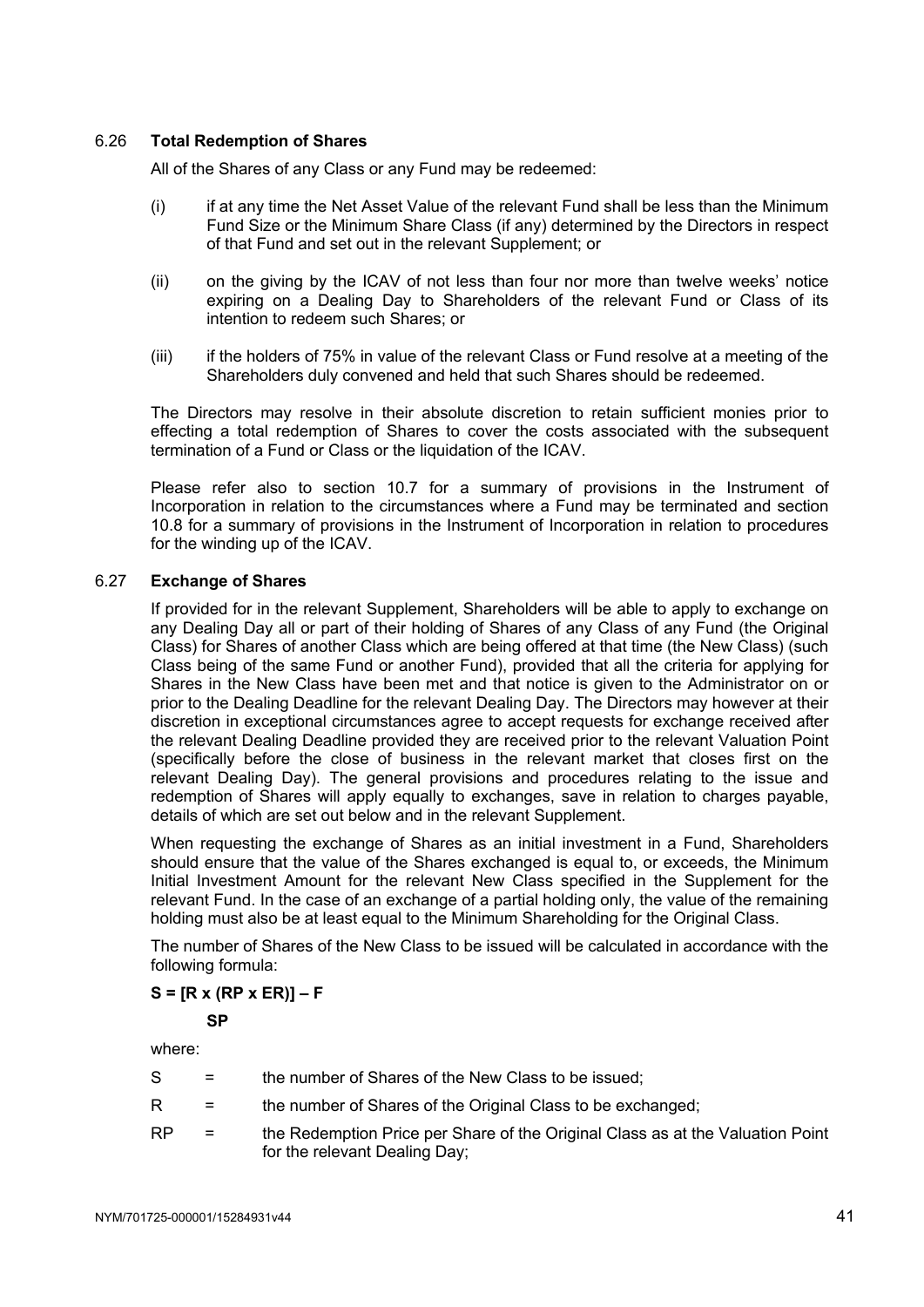- ER = in the case of an exchange of Shares designated in the same Base Currency, the value of ER is 1. In any other case, the value of ER is the currency conversion factor determined by the Directors at the Valuation Point for the relevant Dealing Day as representing the effective rate of exchange applicable to the transfer of assets relating to the Original and New Classes of Shares after adjusting such rate as may be necessary to reflect the effective costs of making such transfer;
- SP = the subscription price per Share of the New Class as at the Valuation Point for the applicable Dealing Day; and
- $F =$  the Exchange Charge (if any) payable on the exchange of Shares.

Where there is an exchange of Shares, Shares of the New Class will be allotted and issued in respect of and in proportion to the Shares of the Original Class in the proportion S to R.

An Exchange Charge of up to 3% of the Redemption Price of the Shares being exchanged may be charged by the ICAV on the exchange of Shares. Details of any Exchange Charge will be set out in the relevant Supplement.

Exchange requests may not be withdrawn save with the written consent of the ICAV or its authorised agent.

## 6.28 **Restrictions on Exchange**

Shares may not be exchanged for Shares of a different Class during any period when the calculation of the Net Asset Value of the relevant Fund or Funds is suspended in the manner described under "**Suspension of Calculation of Net Asset Value**" below. Applicants for exchange of Shares will be notified of such postponement and, unless withdrawn, their applications will be considered as at the next Dealing Day following the ending of such suspension. Applicants exchanging Shares via the Distributor or a Sub-Distributor (as the case may be) must contact directly the Distributor or the Sub-Distributor for arrangements regarding exchanges to be made or pending during such suspension period. Applications made or pending during such suspension period via the Distributor or a Sub-Distributor as the case may be, unless withdrawn, will be considered as at the next Dealing Day following the end of such suspension.

The Directors may, at their discretion, refuse to effect an exchange request without giving any reason for such refusal. In addition, restrictions may apply on making exchanges between certain Classes as may be set out in the relevant Supplement(s).

## 6.29 **Transfers of Shares**

Shares are freely transferable and may be transferred in writing in a form approved by the Directors and signed by (or, in the case of a transfer by a body corporate, signed on behalf of or sealed by) the transferee and the transferor. Prior to the registration of any transfer, transferees, who are not existing Shareholders, must complete an Application Form and provide any other documentation (e.g. as to identity) reasonably required by the Directors or the Administrator. In the case of the death of one of joint Shareholders, the survivor or survivors will be the only person or persons recognised by the ICAV as having any title to or interest in the Shares registered in the names of such joint Shareholders.

Notwithstanding the foregoing, the Directors in their absolute discretion may decline to register transfers, as more particularly described in the Instrument of Incorporation.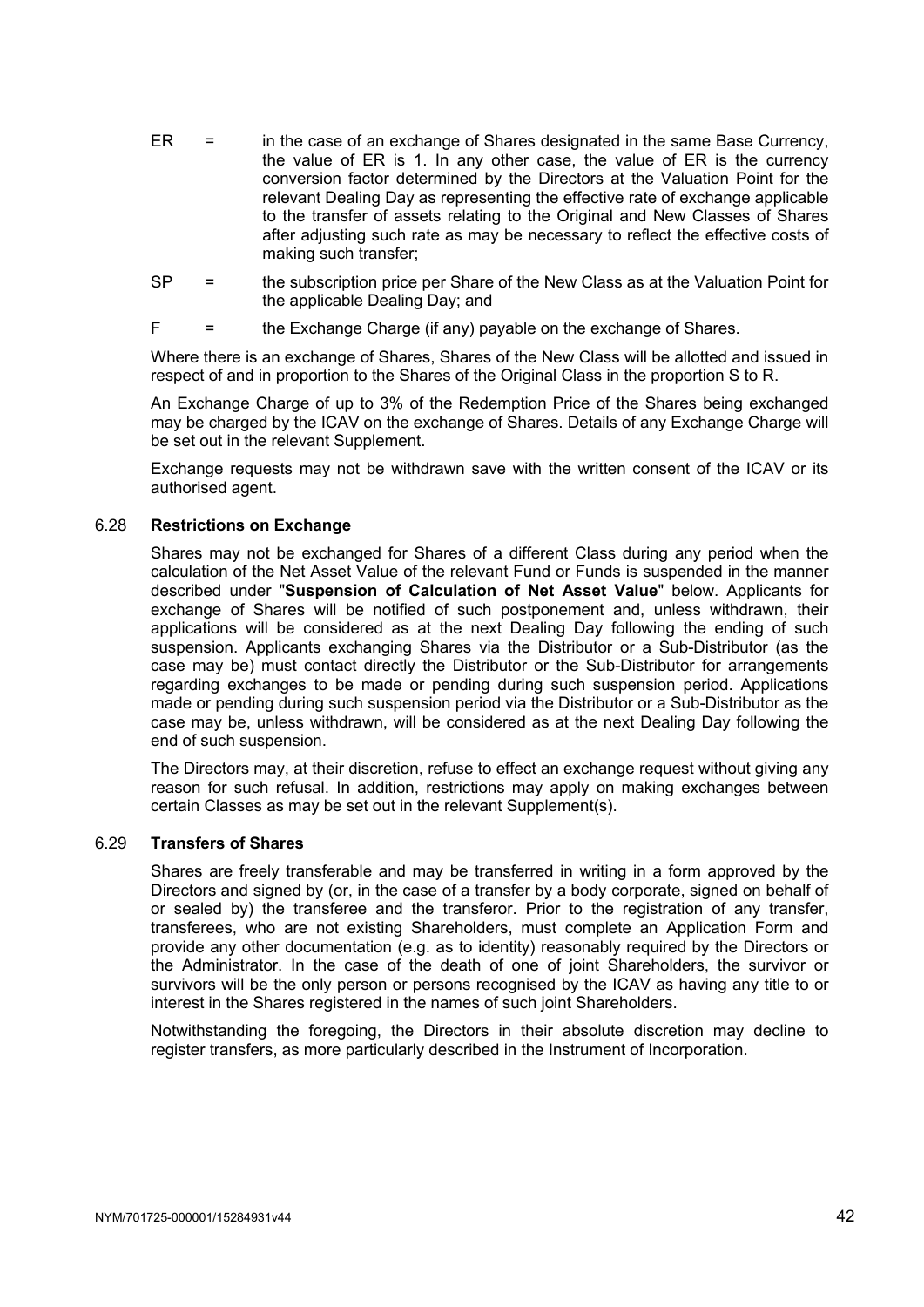## **7 Valuation of Assets**

## 7.1 **Calculation of Net Asset Value**

The Net Asset Value of a Fund shall be expressed in the Base Currency in which the Shares are designated or in such other currency as the Directors may determine either generally or in relation to a particular Class or in a specific case, and shall be calculated by ascertaining the value of the assets of the Fund and deducting from such value the liabilities of the Fund as at the Valuation Point for such Dealing Day.

The Net Asset Value per Share of a Fund or Class will be calculated by dividing the Net Asset Value of the Fund by the number of Shares in the Fund then in issue or deemed to be in issue as at the Valuation Point for such Dealing Day and rounding the result mathematically to two decimal places or such other number of decimal places as may be determined by the Directors from time to time.

In the event that the Shares of any Fund are further divided into Classes, the Net Asset Value per Class shall be determined by notionally allocating the Net Asset Value of the Fund amongst the Classes making such adjustments for subscriptions, redemptions, fees, dividend accumulation or distribution of income and the expenses, liabilities or assets attributable to each such Class (including the gains/losses on and costs of financial instruments employed for currency hedging between the currencies in which the assets of the Fund are designated and the designated currency of the Class, which gains/losses and costs shall accrue solely to that Class) and any other factor differentiating the Classes determined by the Directors. The Net Asset Value of the Fund, as allocated between each Class, shall be divided by the number of Shares of the relevant Class which are in issue or deemed to be in issue and rounding the result mathematically to two decimal places as determined by the Directors or such other number of decimal places as may be determined by the Directors from time to time.

The Instrument of Incorporation provides for the correct allocation of assets and liabilities amongst each Fund. The Instrument of Incorporation provides for the method of valuation of the assets and liabilities of each Fund and of the Net Asset Value of each Fund. The assets and liabilities of a Fund will be valued as follows:

- (a) Assets listed or traded on a recognised exchange for which market quotations are readily available shall be valued at the closing bid, last bid, last traded, closing midmarket or latest mid-market price as set out in the Supplement for the relevant Fund. Where a security is listed or dealt in on more than one recognised exchange, the relevant exchange or market shall be the principal or main stock exchange or market on which the security is listed or dealt on or the exchange or market which the Directors determine provides the fairest criteria in determining a value for the relevant investment. Assets listed or traded on a recognised exchange, but acquired or traded at a premium or at a discount outside or off the relevant exchange or market may be valued taking into account the level of premium or discount at the Valuation Point provided that the Depositary shall be satisfied that the adoption of such a procedure is justifiable in the context of establishing the probable realisation value of the security.
- (b) The value of any instrument or security which is not quoted, listed or dealt in on a recognised exchange, or which is so quoted, listed or dealt but for which no such quotation or value is available, or the available quotation or value is not representative of the fair market value, shall be the probable realisation value as estimated with care and good faith by (i) the Directors or (ii) a competent person, firm or corporation (including the relevant Investment Manager) selected by the Directors and approved for the purpose by the Depositary or (iii) any other means provided that the value is approved by the Depositary. Where reliable market quotations are not available for fixed income securities, the value of such securities may be determined using matrix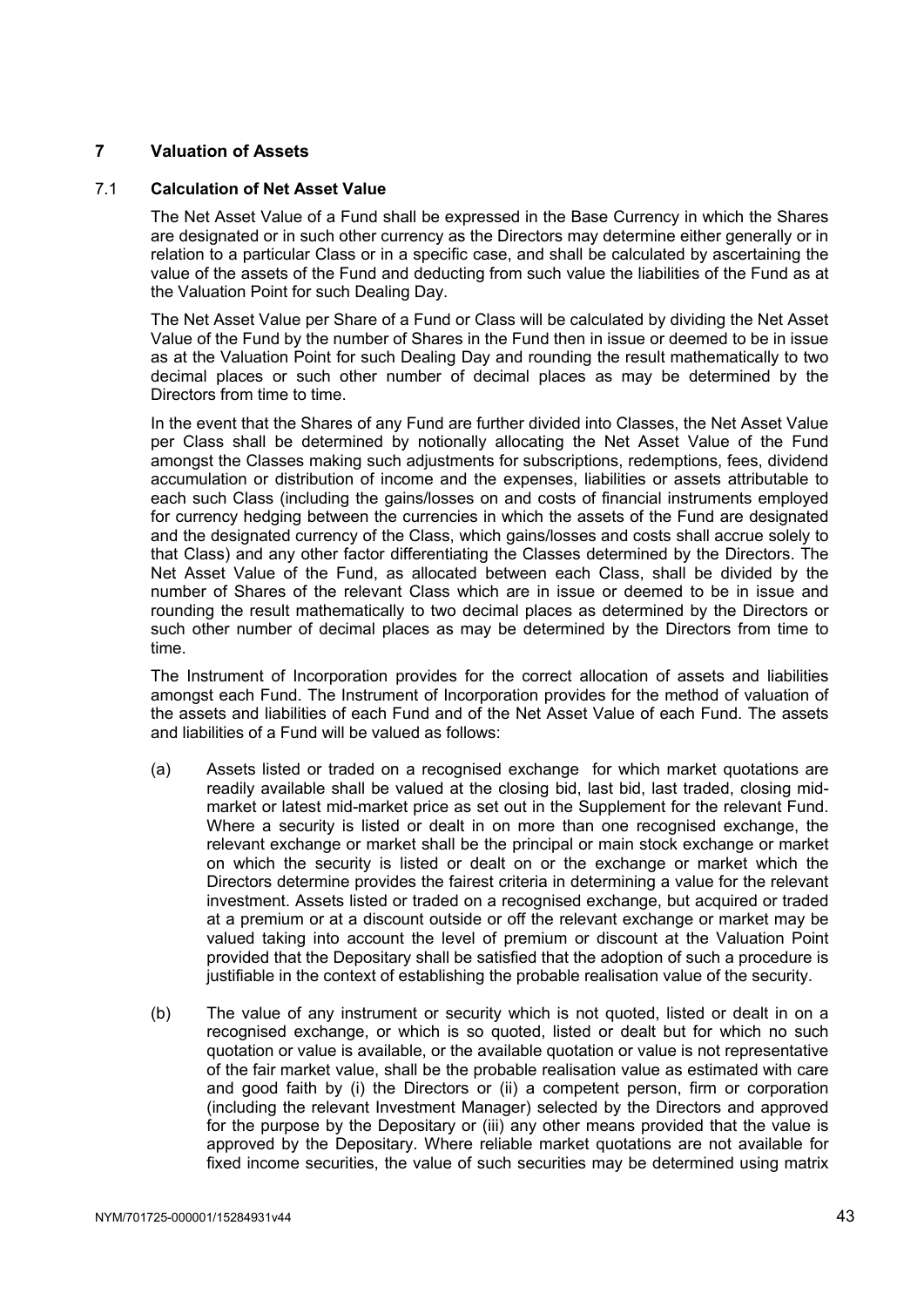methodology compiled by the Directors or competent person (as approved by the Depositary) whereby such securities are valued by reference to the valuation of other securities which are comparable in rating, yield, due date and other characteristics.

- (c) Cash (in hand or on deposit) will be valued at its nominal/face value plus accrued interest or less debit interest, where applicable, to the end of the relevant day on which the Valuation Point occurs.
- (d) Notwithstanding paragraph (a) above, units in collective investment schemes shall be valued at the latest available net asset value per unit or latest bid price as published by the relevant collective investment scheme or, if listed or traded on a recognised exchange, in accordance with (a) above.
- (e) Notwithstanding the provisions of paragraphs (a) to (d) above:
	- (i) The Directors or their delegate shall, at their discretion in relation to any particular Fund which is a short-term money market fund, have in place an escalation procedure to ensure that any material discrepancy between the market value and the amortised cost value of a money market instrument is brought to the attention of the relevant Investment Manager or a review of the amortised cost valuation vis-à-vis market valuation will be carried out in accordance with the requirements of the Central Bank.
	- (ii) Where it is not the intention or objective of the Directors to apply amortised cost valuation to the portfolio of the Fund as a whole, a money market instrument within such a portfolio shall only be valued on an amortised basis if the money market instrument has a residual maturity of less than 3 months and does not have any specific sensitivity to market parameters, including credit risk.
- (f) Notwithstanding the generality of the foregoing, the Directors may with the approval of the Depositary adjust the value of any investment if, taking into account currency, marketability and/or such other considerations as they may deem relevant, such as applicable rate of interest, anticipated rate of dividend, maturity or liquidity, they consider that such adjustment is required to reflect the fair value thereof. The rationale for adjusting the value must be clearly documented.
- (g) Any value expressed otherwise than in the Base Currency of the relevant Fund shall be converted into the Base Currency of the relevant Fund at the prevailing exchange rate which the Directors or their delegate shall determine to be appropriate.
- (h) If the Directors deem it necessary, a specific investment may be valued under an alternative method of valuation approved by the Depositary and the rationale/methodologies used must be clearly documented.

# 7.2 **Suspension of Calculation of Net Asset Value**

The Directors may at any time temporarily suspend the calculation of the Net Asset Value of any Fund and the subscription, redemption and exchange of Shares and the payment of Redemption Proceeds:

(a) during any period when any of the markets on which a substantial portion of the assets of the relevant Fund are quoted, listed or dealt in is closed, otherwise than for ordinary holidays, or during which dealings therein are restricted or suspended; or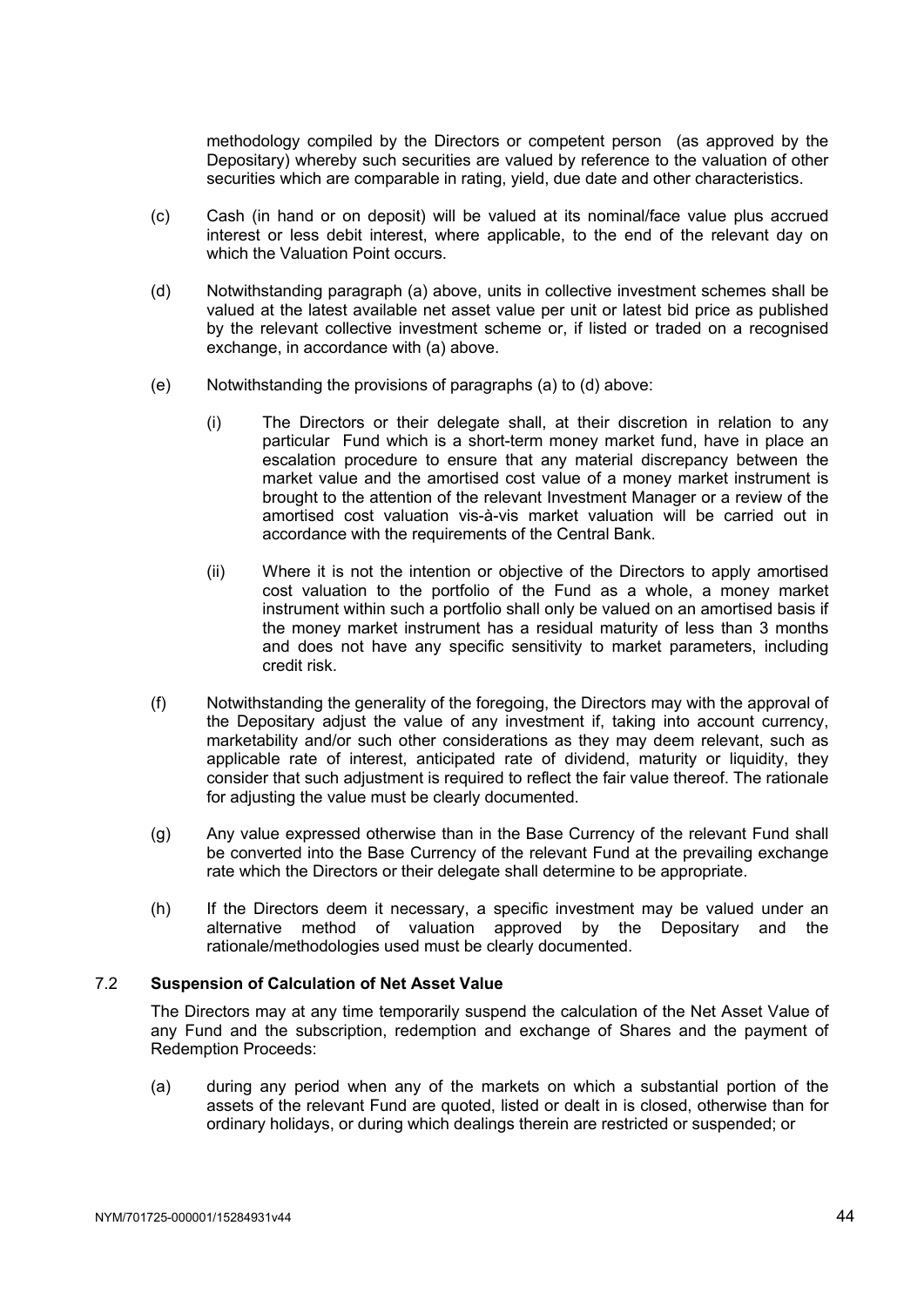- (b) during any period when, as a result of political, economic, military or monetary events or any circumstances outside the control, responsibility and power of the Directors, disposal or valuation of a substantial portion of the assets of the relevant Fund is not reasonably practicable without this being seriously detrimental to the interests of Shareholders of the relevant Fund or if, in the opinion of the Directors, the Net Asset Value of the Fund cannot be fairly calculated; or
- (c) during any breakdown in the means of communication normally employed in determining the price of a substantial portion of the assets of the relevant Fund, or when, for any other reason the current prices on any market of any of the assets of the relevant Fund cannot be promptly and accurately ascertained; or
- (d) any period when, as a result of adverse market conditions, the payment of Redemption Proceeds may, in the opinion of the Directors, have an adverse impact on the relevant Fund or the remaining Shareholders in the relevant Fund; or
- (e) any period (other than ordinary holiday or customary weekend closings) when any market or exchange which is the main market or exchange for a significant part of the instruments or positions is closed, or in which trading thereon is restricted or suspended; or
- (f) any period when proceeds of any sale or redemption of the Shares cannot be transmitted to or from the account of the relevant Fund; or
- (g) any period in which the redemption of the Shares would, in the opinion of the Directors, result in a violation of applicable laws; or
- (h) during any period during which any transfer of funds involved in the realisation or acquisition of assets or payments due on the redemption of Shares of the relevant Fund cannot, in the opinion of the Directors, be effected at normal prices or rates of exchange; or
- (i) during any period when the Directors are unable to repatriate funds required for the purpose of making payments due on the redemption of Shares in the relevant Fund; or
- (j) during any period when in the opinion of the Directors such suspension is justified having regards to the best interests of the ICAV and/or the relevant Fund; or
- (k) following the circulation to Shareholders of a notice of a general meeting at which a resolution proposing to wind up the ICAV or terminate the relevant Fund is to be considered.

All reasonable steps will be taken to bring any period of suspension to an end as soon as possible.

Shareholders who have requested subscriptions or redemptions of Shares of any Class in any Fund or exchanges of Shares of one Class in any Fund to another will be notified of any such suspension in such manner as may be directed by the Directors and, unless withdrawn but subject to the limitation referred to above, their requests will be dealt with on the first relevant Dealing Day after the suspension is lifted. Any such suspension will be notified immediately on the same Business Day to the Central Bank as well as, where appropriate, the competent authorities in the jurisdictions in which the Shares are marketed. Details of any such suspension will also be notified to all Shareholders and will be published in a newspaper circulating in an appropriate jurisdiction, or such others as the Directors may determine if, in the opinion of the Directors, it is likely to exceed 14 days.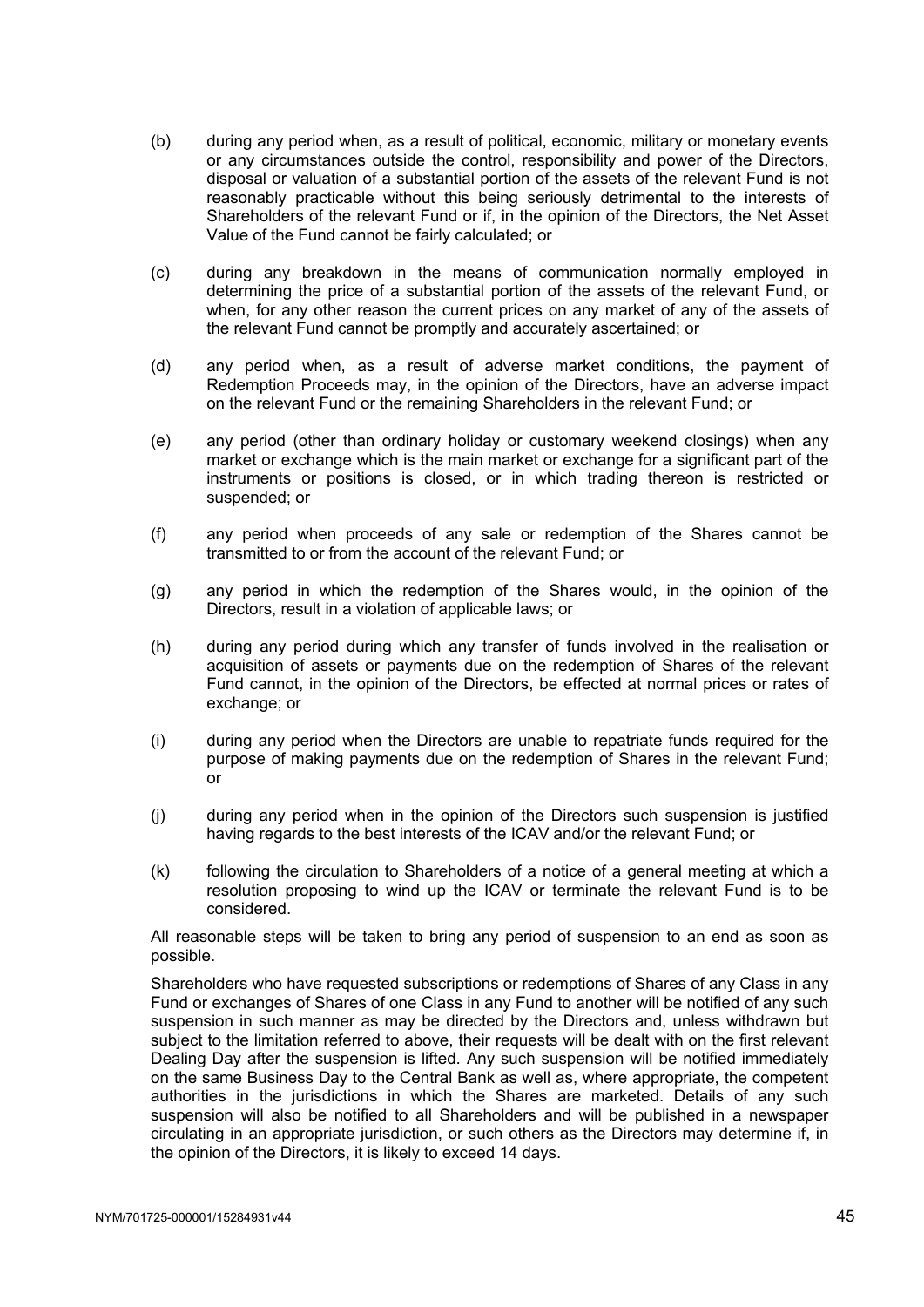## **8 Fees and Expenses**

The ICAV may pay out of the assets of each Fund the fees and expenses as described below.

Details of the fees and expenses relating to each Fund are set out in the relevant Supplement.

### 8.1 **Investment Management Fees**

Details of the fees and expenses payable to the relevant Investment Manager relating to the each Fund are set out in the relevant Supplement.

The relevant Investment Manager may be paid different fees for investment management in respect of individual Classes as disclosed in the relevant Supplement which may be higher or lower than the fees applicable to other Classes.

The relevant Investment Manager may from time to time, at its sole discretion and out of its own resources, decide to rebate to any Shareholder part or all of its Investment Management Fee and/or performance fee. Any such rebates may be applied by issuing additional Shares to Shareholders or in cash.

The relevant Investment Manager shall also be entitled to be repaid out of the assets of the relevant Fund for all of its reasonable out-of-pocket expenses incurred on behalf of the relevant Fund.

Details of any fees payable out of the assets of any Fund to a duly appointed sub-investment manager will be disclosed in the relevant Supplement.

## 8.2 **Distributor's Fees**

Details of the fees and expenses payable to the Distributor relating to the each Fund are set out in the relevant Supplement. Fees payable to any Sub-Distributor may be paid out of the Distributor's fees.

## 8.3 **Platform Management Fee**

The administrative and operational fees charged for each Fund are paid as one single fee which is referred to as the "**Platform Management Fee**". The Platform Management Fee will be paid to the Platform Manager out of the assets of the relevant Fund. The amount of the Platform Management Fee is dependent on the overall level of assets of each Fund. The Platform Management Fee is calculated and accrued daily and is payable monthly in arrears.

Details of the Platform Management Fee relating to each Fund are set out in the relevant Supplement and will be disclosed in the semi-annual and annual reports of the ICAV.

The Platform Management Fee covers the fees of the Depositary, Administrator and transfer agent, the fees and out-of-pocket expenses of the Board of Directors, the directors and officers insurance (which relates only to professional indemnity insurance), legal fees that are considered to be the normal on-going legal fees in relation to the day to day running and maintenance of the ICAV, audit fees, tax advisory fees, the on-going costs of registering the Funds in different countries, the on-going costs of producing the KIIDs, the publishing and printing expenses and the cost of preparing explanatory memoranda, financial reports and other documents for the shareholders, consulting fees for the provision of designated persons to the ICAV, the MLRO fees and fees of the ICAV's secretary.

Unless otherwise specified in the relevant Supplement, the Platform Manager or its affiliate will bear the excess of any such fees above the rate specified for each Fund in the Supplement.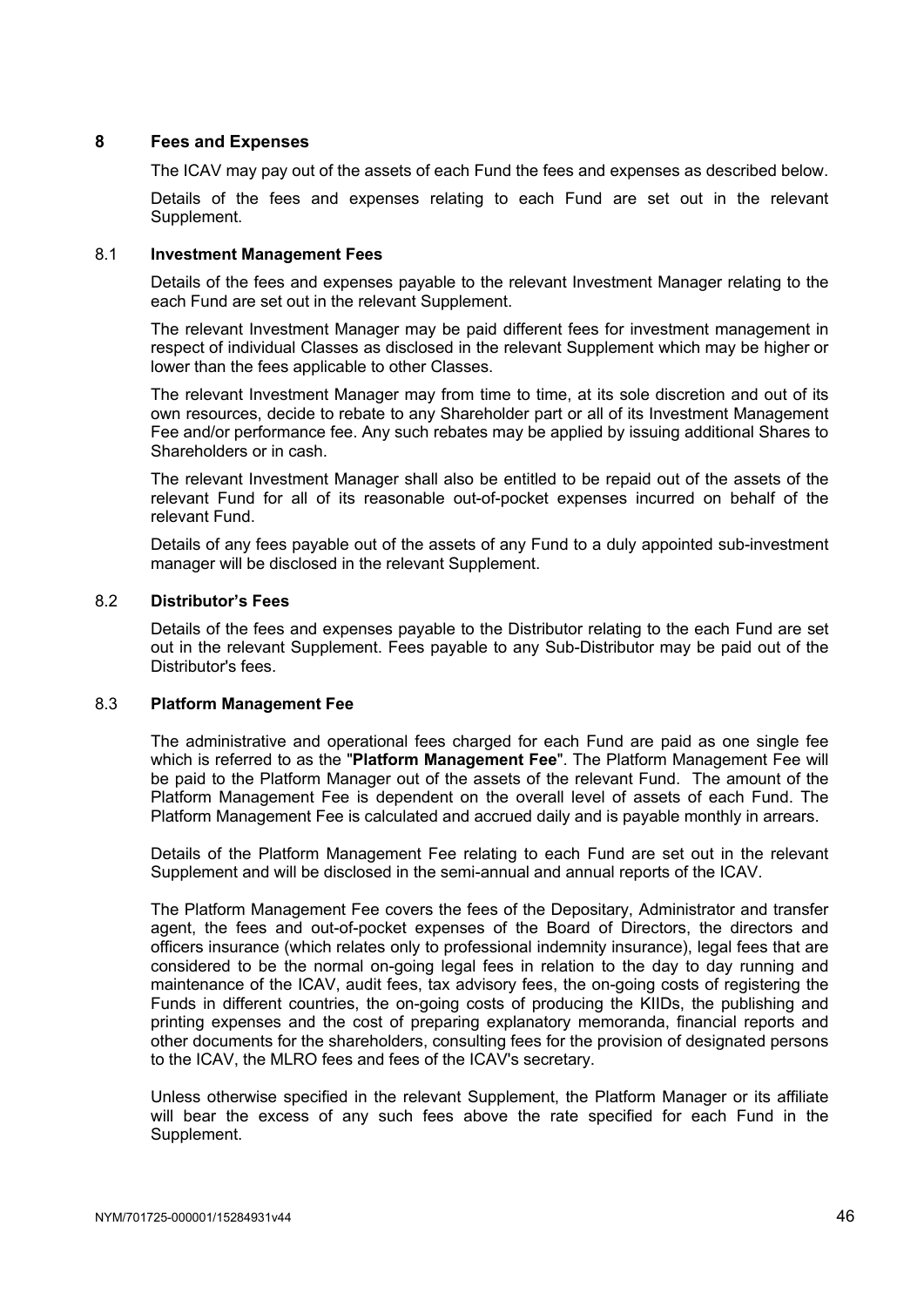Where an expense is not considered by the Directors to be attributable to any one Fund, the expense will normally be allocated to all Funds in proportion to the Net Asset Value of the Funds or otherwise on such basis as the Directors deem fair and equitable.

### 8.4 **Other Charges and Expenses**

In addition to the Platform Management Fee, the Fund will also bear the cost of buying and selling portfolio securities (including governmental fees, brokerage fees and charges on transactions involving portfolio securities and taxes). The Fund will also bear its establishment costs. The above charges and expenses are taken into account in the determination of the Net Asset Value of the Shares of each Fund.

The ICAV and/or each Fund and, where expenses or liabilities are attributable specifically to a Class and not covered by the Platform Management Fee, such Class shall bear such expenses and liabilities or, where appropriate, its pro rata share thereof subject to adjustment to take account of expenses and/or liabilities attributable to one or more Classes.

Any such expenses may be deferred and amortised by the ICAV in accordance with standard accounting practice, at the discretion of the Directors and any such deferral of fees shall not be carried forward to subsequent accounting periods. Fees and expenses directly or indirectly attributable to a particular Fund or Class shall be borne solely by the relevant Fund or Class.

Where an expense is not considered by the Directors to be attributable to any one Fund, the expense will normally be allocated to all Funds in proportion to the Net Asset Value of the Funds or otherwise on such basis as the Directors deem fair and equitable.

#### 8.5 **Directors Fees**

The Platform Management Fee covers the fees and out-of-pocket expenses of the Board of Directors.

Unless and until otherwise determined from time to time by the ICAV in general meeting, the ordinary remuneration of each Director shall be determined from time to time by resolution of the Directors.

## 8.6 **Establishment Expenses**

All fees and expenses relating to the establishment, organisation and authorisation of the ICAV and the initial Fund including the fees of the ICAV's professional advisers (including legal (i.e. tax, regulatory, compliance, fiduciary and other advisory services provided by the ICAV's lawyers), accounting and taxation advisers) and all costs associated with the registration of the initial Fund in different countries will be borne by the ICAV. Such fees and expenses amount to approximately €210,000 and may be amortised over the first five Accounting Periods of the ICAV or such other period as the Directors may determine and in such manner as the Directors, in their absolute discretion, deem fair.

Thereafter, the cost of establishing each new Fund will be set out in the relevant Supplement and amortised over the first three years of such Fund's operation or such other period as the Directors may determine. The cost of establishing any subsequent Fund will be charged to the relevant Fund.

## 8.7 **Entry/Exit Charges**

#### (a) **Preliminary Charge**

Shareholders may be subject to a Preliminary Charge of up to a maximum of 5% of subscription monies. Such charge may be applied as a preliminary once-off charge or as a contingent deferred sales charge. Details of any Preliminary Charge and/or any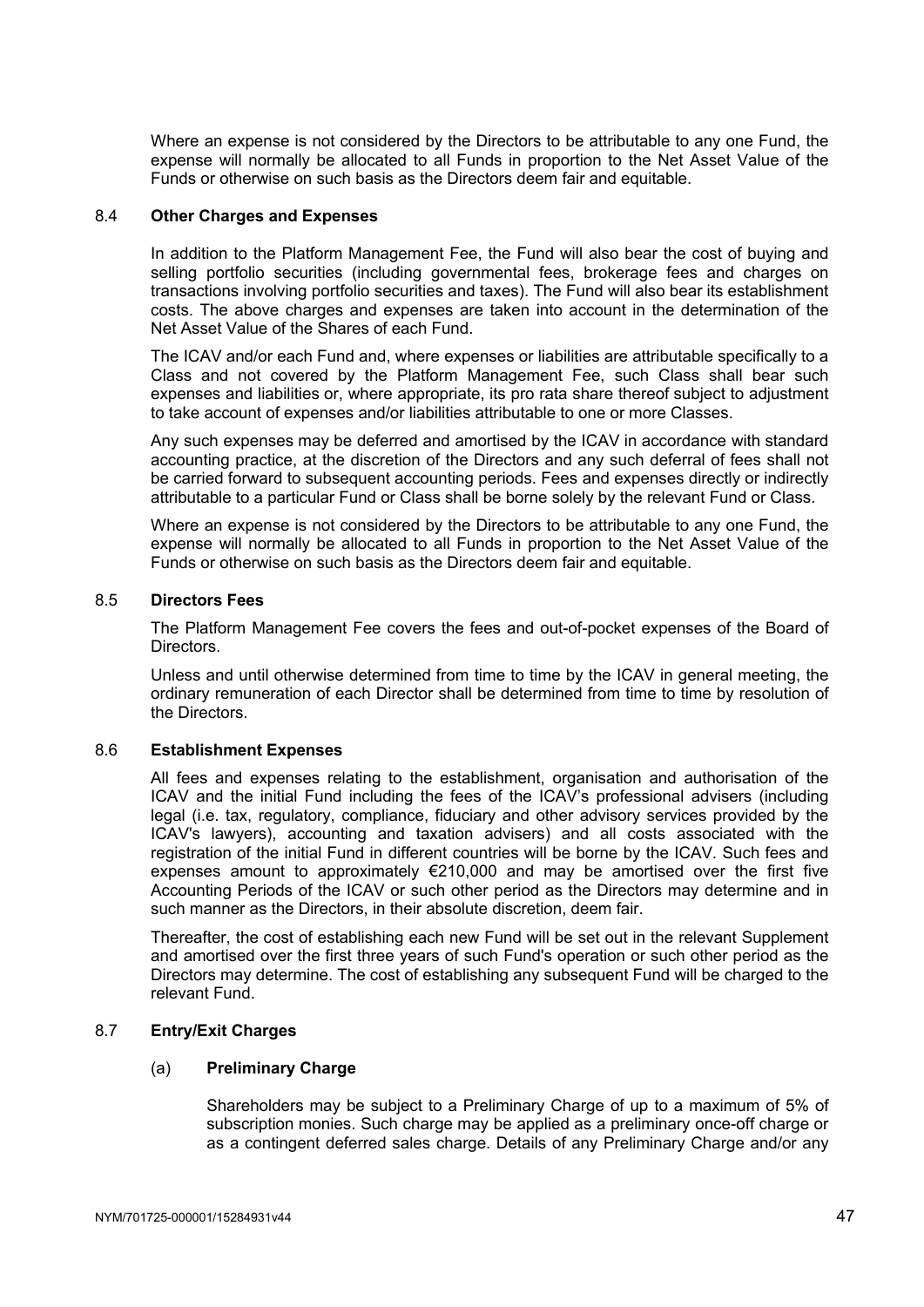contingent deferred sales charge payable shall be specified in the relevant Supplement.

### (b) **Redemption Charge**

Shareholders may be subject to a Redemption Charge up to a maximum of 3% of redemption monies, as specified in the relevant Supplement.

#### 8.8 **Exchange Charge**

Shareholders may be subject to an Exchange Charge on the exchange of any Shares up to a maximum of 3% of the Net Asset Value of the Shares in the original Fund, as specified in the relevant Supplement.

#### 8.9 **Anti-Dilution Levy**

The Directors reserve the right to impose an Anti-Dilution Levy in the case of net subscriptions and/or net redemptions on a transaction basis as more particularly described in 6.11 and 6.24 of this Prospectus.

#### 8.10 **Extraordinary Expenses**

The ICAV shall be liable for Extraordinary Expenses including, without limitation, expenses relating to litigation costs and any tax, levy, duty or similar charge imposed on the ICAV or its assets that would otherwise not qualify as ordinary expenses. Extraordinary Expenses are accounted for on a cash basis and are paid when incurred or invoiced on the basis of the Net Asset Value of each Fund to which they are attributable. Extraordinary Expenses are allocated across each Class of Shares on a pro-rata basis.

#### 8.11 **Fees and Expenses out of Capital**

Where disclosed in the relevant Supplement, a Fund may charge all or part of its fees and expenses to the capital at Fund or Share Class level. This will have the effect of lowering the capital value of your investment.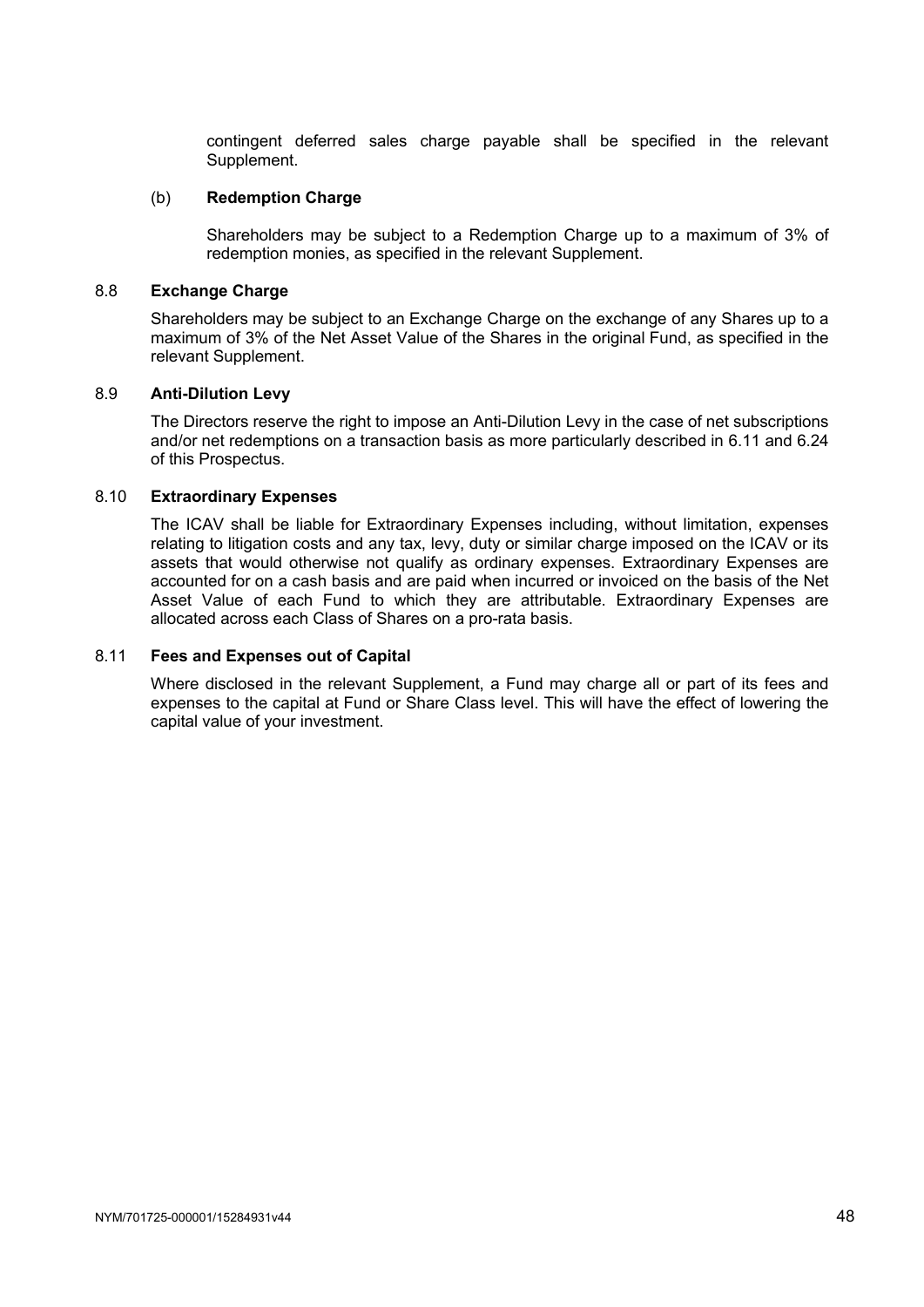# **9 Taxation**

## 9.1 **General**

The following statements on taxation are with regard to the law and practice in force in Ireland at the date of this document and do not constitute legal or tax advice to Shareholders or prospective Shareholders. As is the case with any investment, there can be no guarantee that the tax position or proposed tax position prevailing at the time that an investment in the ICAV is made will endure indefinitely, as the basis for and rates of taxation can fluctuate.

Prospective Shareholders should familiarise themselves with and, where appropriate, take advice on the laws and regulations (such as those relating to taxation and exchange controls) applicable to the subscription for, and the holding and redemption of, Shares in the places of their citizenship, residence and domicile.

The Directors recommend that Shareholders obtain tax advice from an appropriate source in relation to the tax liability arising from the holding of Shares in the ICAV and any investment returns from those Shares.

## 9.2 **Ireland**

## (a) **Taxation of the ICAV**

The Directors have been advised that the ICAV is an investment undertaking within the meaning of section 739B TCA and therefore is not chargeable to Irish tax on its relevant income or relevant gains so long as the ICAV is resident for tax purposes in Ireland. The ICAV will be resident for tax purposes in Ireland if it is centrally managed and controlled in Ireland. It is intended that the Directors of the ICAV will conduct the affairs of the ICAV in a manner that will allow for this.

The income and capital gains received by the ICAV from securities issued in countries other than Ireland, or assets located in countries other than Ireland, may be subject to taxes including withholding tax in the countries where such income and gains arise. The ICAV may not be able to benefit from reduced rates of withholding tax by virtue of the double taxation treaties in operation between Ireland and other countries. The Directors will have sole discretion as to whether the ICAV will apply for such benefits and may decide not to apply for such benefits if they determine that it may be administratively burdensome, cost prohibitive or otherwise impractical.

In the event that the ICAV receives any repayment of withholding tax suffered, the Net Asset Value of the ICAV will not be restated and the benefit of any repayment will be allocated to the then existing Shareholders rateably at the time of repayment.

Notwithstanding the above, a charge to tax may arise for the ICAV in respect of Shareholders on the happening of a "**Chargeable Event**" in the ICAV.

A Chargeable Event includes:

- (i) any payment to a Shareholder by the ICAV in respect of their Shares;
- (ii) any transfer, cancellation, redemption or repurchase of Shares; and
- (iii) any deemed disposal by a Shareholder of their Shares at the end of a "relevant period" (a "**Deemed Disposal**").

A "**relevant period**" is a period of 8 years beginning with the acquisition of Shares by a Shareholder and each subsequent period of 8 years beginning immediately after the preceding relevant period.

A Chargeable Event does not include: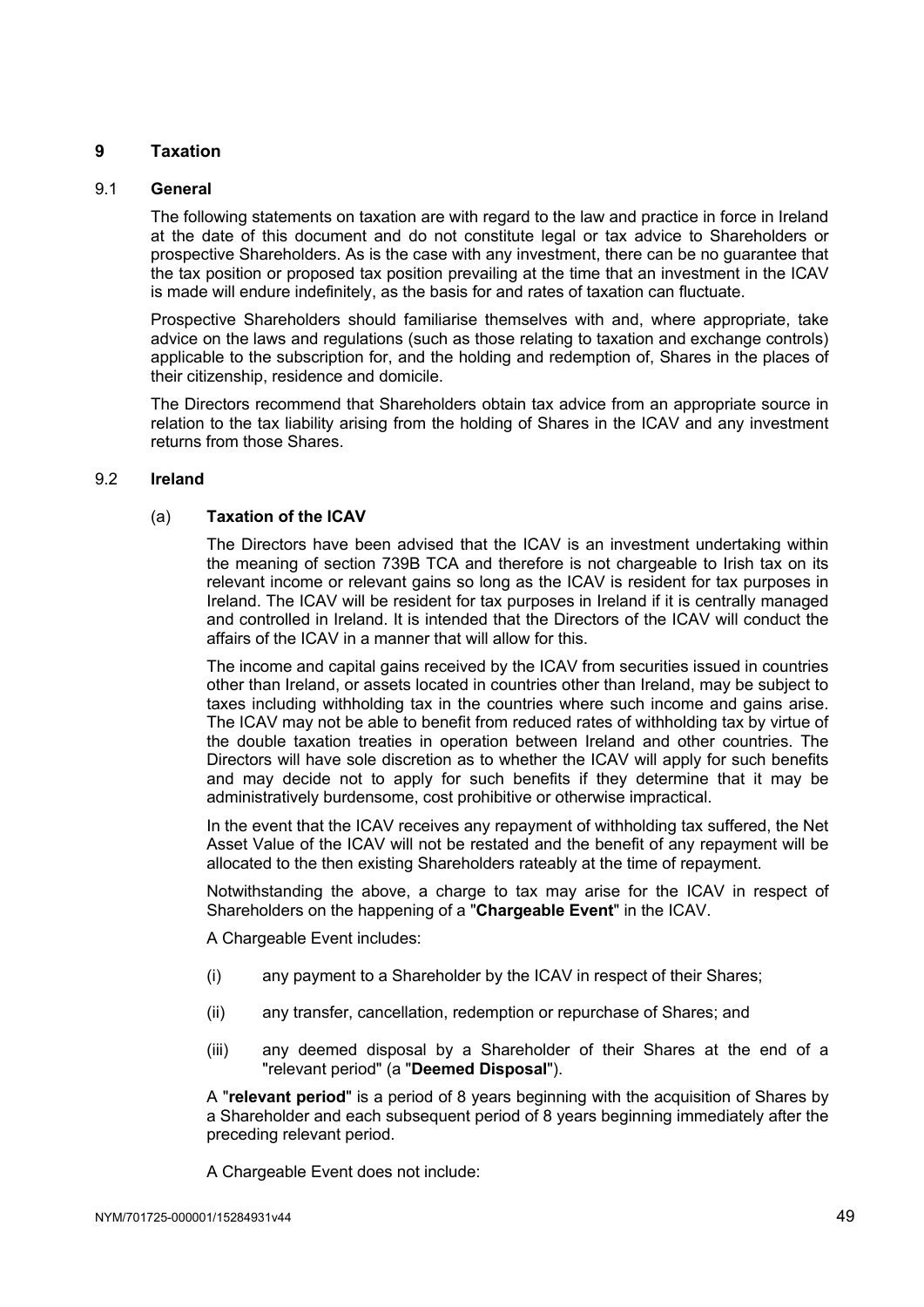- (i) any transaction in relation to Shares held in a recognised clearing system;
- (ii) any exchange by a Shareholder effected by way of a bargain made at arm's length by the ICAV, of Shares in the ICAV for other Shares in the ICAV;
- (iii) certain transfers of Shares between spouses or civil partners and former spouses or former civil partners;
- (iv) an exchange of Shares arising on a qualifying amalgamation or reconstruction of the ICAV with another Irish investment undertaking; or
- (v) the cancellation of Shares in the ICAV arising from an exchange in relation to a scheme of amalgamation (as defined in Section 739HA of the TCA).

On the happening of a Chargeable Event, the ICAV shall be entitled to deduct the appropriate amount of tax on any payment made to a Shareholder in respect of the Chargeable Event. On the occurrence of a Chargeable Event where no payment is made by the ICAV to the Shareholder, the ICAV may appropriate or cancel the required number of Shares to meet the tax liability.

Where the Chargeable Event is a Deemed Disposal and the value of Shares held by Irish Resident Shareholders in the ICAV is less than 10% of the total value of Shares in the ICAV (or a Fund) and the ICAV has made an election to the Revenue Commissioners to report annually certain details for the Irish Resident Shareholder, the ICAV will not be required to deduct the appropriate tax and each Irish Resident Shareholder (and not the ICAV) must pay the tax on the Deemed Disposal on a selfassessment basis. Credit is available against appropriate tax relating to the Chargeable Event for appropriate tax paid by the ICAV or the Shareholder on any previous Deemed Disposal. On the eventual disposal by the Shareholder of the Shares, a refund of any unutilised credit will be payable.

## (b) **Taxation of Shareholders**

## 9.3 **Non-Irish Resident Shareholders**

Non-Irish Resident Shareholders will not be chargeable to Irish tax on the happening of a Chargeable Event provided that either:

- (i) the ICAV is in possession of a completed Relevant Declaration to the effect that the Shareholder is not an Irish Resident, or
- (ii) the ICAV is in possession of written notice of approval from the Revenue Commissioners to the effect that the requirement to provide a Relevant Declaration is deemed to have been complied with in respect of that Shareholder and the written notice of approval has not been withdrawn by the Revenue Commissioners.

If the ICAV is not in possession of a Relevant Declaration or the ICAV is in possession of information which would reasonably suggest that the Relevant Declaration is not or is no longer materially correct, the ICAV must deduct tax on the happening of a Chargeable Event in relation to such Shareholder. The tax deducted will generally not be refunded.

Intermediaries acting on behalf of non-Irish Resident Shareholders can claim the same exemption on behalf of the Shareholders for whom they are acting. The intermediary must complete a Relevant Declaration that it is acting on behalf of a non-Irish Resident Shareholder.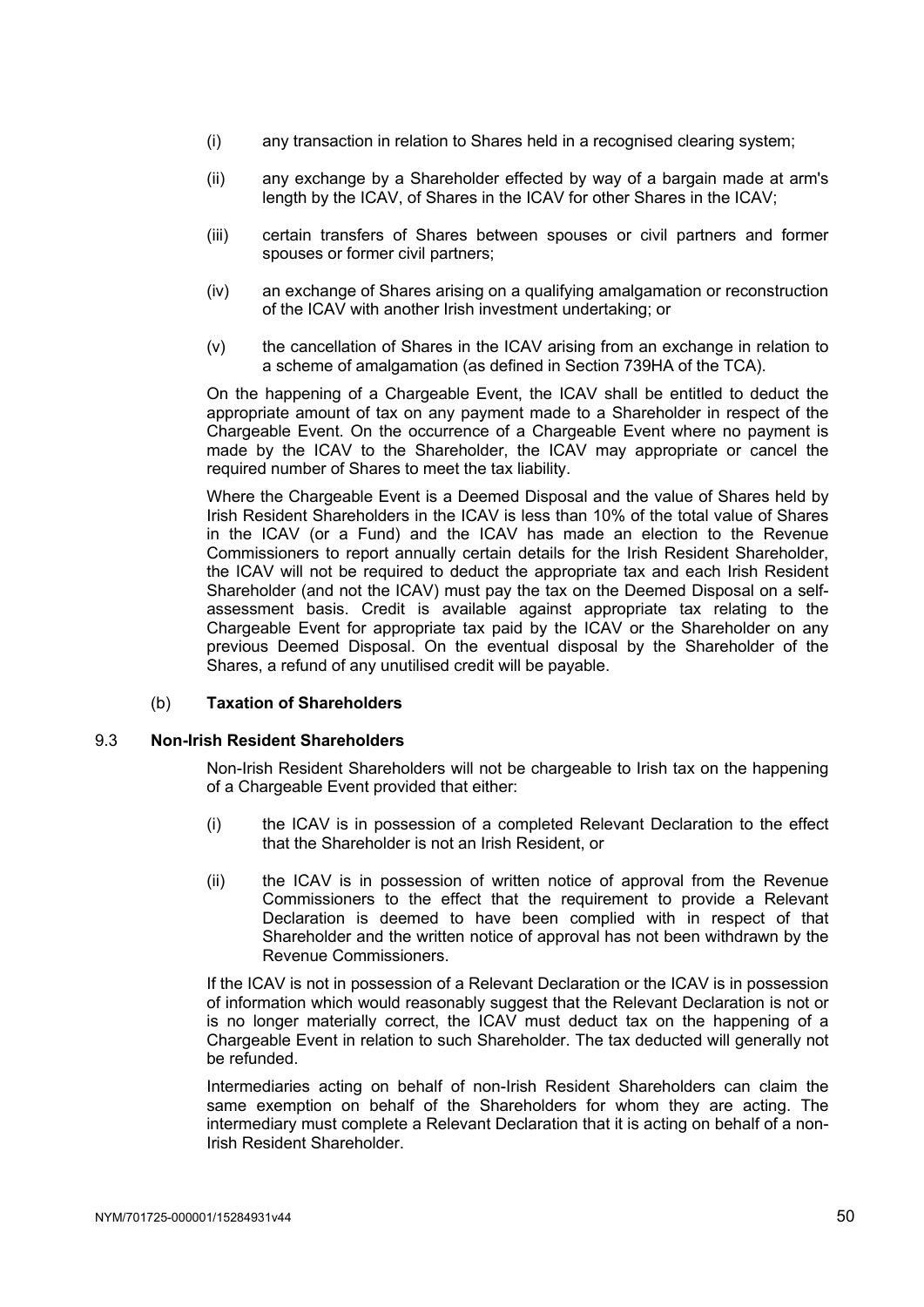A non-Irish Resident corporate Shareholder which holds Shares directly or indirectly by or for a trading branch or agency of the Shareholder in Ireland, will be liable for Irish corporation tax on income from the Shares or gains made on the disposal of the Shares.

#### 9.4 **Exempt Irish Shareholders**

The ICAV is not required to deduct tax in respect of an Exempt Irish Shareholder so long as the ICAV is in possession of a completed Relevant Declaration from those persons and the ICAV has no reason to believe that the Relevant Declaration is materially incorrect. The Exempt Irish Shareholder must notify the ICAV if it ceases to be an Exempt Irish Shareholder. Exempt Irish Shareholders in respect of whom the ICAV is not in possession of a Relevant Declaration will be treated by the ICAV as if they are not Exempt Irish Shareholders.

Exempt Irish Shareholders may be liable to Irish tax on their income, profits and gains in relation to any sale, transfer, repurchase, redemption or cancellation of Shares or dividends or distributions or other payments in respect of their Shares depending on their circumstances. It is the obligation of the Exempt Irish Shareholder to account for tax to the Revenue Commissioners.

#### 9.5 **Irish-Resident Shareholders**

Irish Resident Shareholders (who are not Exempt Irish Shareholders) will be liable to tax on the happening of a Chargeable Event. Tax at the rate of 41% will be deducted by the ICAV on payments made to the Shareholder in relation to the Shares or on the sale, transfer, Deemed Disposal (subject to the 10% threshold outlined above), cancellation, redemption or repurchase of Shares or the making of any other payment in respect of the Shares.

An Irish Resident Shareholder who is not a company and is not an Exempt Irish Shareholder will not be liable to any further income or capital gains tax in respect of any sale, transfer, Deemed Disposal, cancellation, redemption or repurchase of Shares or the making of any other payment in respect of their Shares.

Where the Irish Resident Shareholder is a company which is not an Exempt Irish Shareholder, and the payment is not taxable as trading income under Schedule D Case I, the amount received will be treated as the net amount of an annual payment chargeable to tax under Schedule D Case IV from the gross amount of which income tax has been deducted at 25%.

Where the Irish Resident Shareholder is a company which is not an Exempt Irish Shareholder, and the payment is taxable as trading income under Schedule D Case I, the following provisions apply:

- (a) the amount received by the Shareholder is increased by any amount of tax deducted by the ICAV and will be treated as income of the Shareholder for the chargeable period in which the payment is made;
- (b) where the payment is made on the sale, transfer, Deemed Disposal, cancellation, redemption or repurchase of Shares, such income will be reduced by the amount of consideration in money or money's worth given by the Shareholder for the acquisition of those Shares; and
- (c) the amount of tax deducted by the ICAV will be set off against the Irish corporation tax assessable on the Shareholder in respect of the chargeable period in which the payment is made.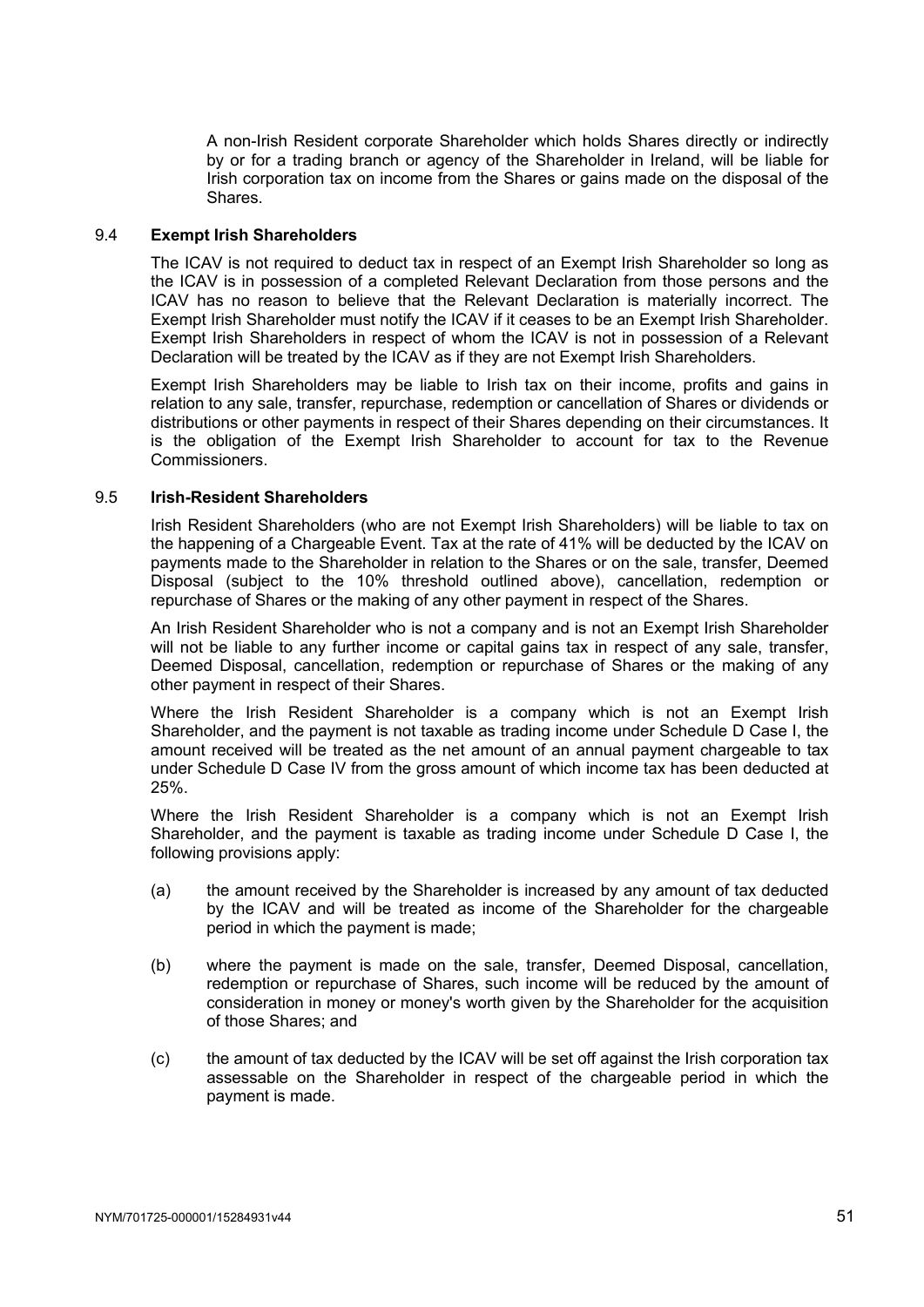## 9.6 **Personal Portfolio Investment Undertaking**

An investment undertaking will be considered to be a personal portfolio investment undertaking ("**PPIU**") in relation to a specific Irish Resident Shareholder where that Irish Resident Shareholder can influence the selection of some or all of the property of the undertaking. The undertaking will only be a PPIU in respect of those Irish Resident Shareholders who can influence the selection. A gain arising on a chargeable event in relation to a PPIU will be taxed at the rate of 60%. An undertaking will not be considered to be a PPIU where certain conditions are complied with as set out in section 739BA TCA.

## 9.7 **Currency Gains**

Where a currency gain is made by an Irish Resident Shareholder on the disposal of Shares, that Shareholder may be liable to capital gains tax in respect of any chargeable gain made on the disposal.

## 9.8 **Stamp Duty**

On the basis that the ICAV qualifies as an investment undertaking within the meaning of section 739B TCA, no Irish stamp duty will be payable on the subscription, transfer or redemption of Shares. The stamp duty implications for subscriptions for Shares or transfer or redemption of Shares in specie should be considered on a case by case basis.

## 9.9 **Capital Acquisitions Tax**

No Irish gift tax or inheritance tax (capital acquisitions tax) liability will arise on a gift or inheritance of Shares provided that:

- (a) at the date of the disposition the transferor of the Shares is neither domiciled nor ordinarily resident in Ireland, and, at the date of the gift or inheritance the transferee of the Shares is neither domiciled nor ordinarily resident in Ireland; and
- (b) the Shares are comprised in the gift or inheritance at the date of the gift or inheritance and at the valuation date.

## 9.10 **Certain Irish Tax Definitions**

# (a) **Residence – Company (which includes any body corporate, including an ICAV)**

A company which has its central management and control in Ireland is resident in Ireland irrespective of where it is incorporated. A company which does not have its central management and control in Ireland but which is incorporated in Ireland is resident in Ireland except where the company is regarded as not resident in Ireland under a double taxation treaty between Ireland and another country. In certain limited circumstances, companies incorporated in Ireland but managed and controlled outside of a double taxation treaty territory may not be regarded as resident in Ireland. Specific rules may apply to companies incorporated prior to 1 January 2015.

## (b) **Residence – Individual**

The Irish tax year operates on a calendar year basis.

An individual will be regarded as being resident in Ireland for a tax year if that individual:

- (i) spends 183 days or more in Ireland in that tax year; or
- (ii) has a combined presence of 280 days in Ireland, taking into account the number of days spent in Ireland in that tax year together with the number of days spent in Ireland in the preceding tax year.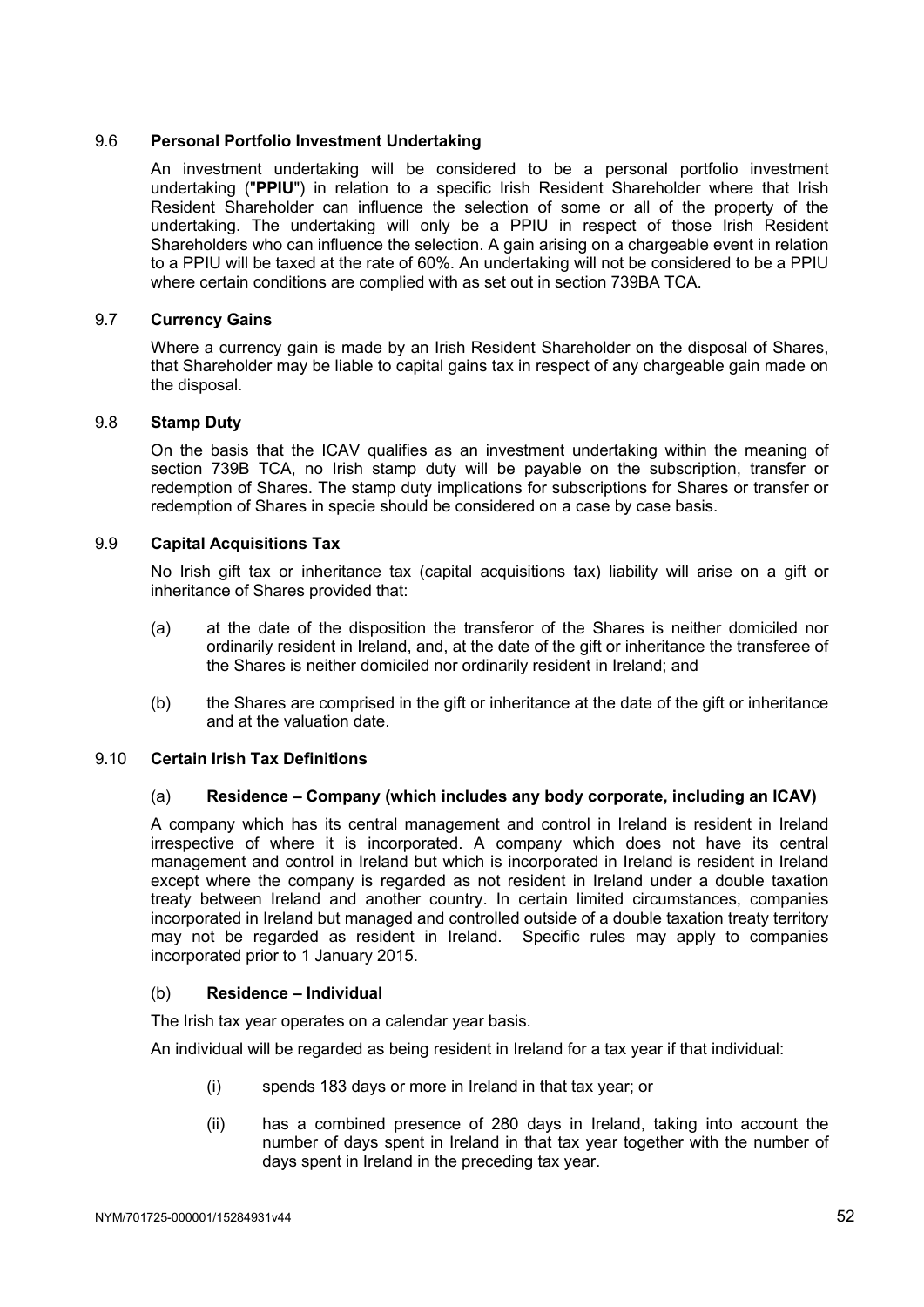Presence in a tax year by an individual of not more than 30 days in Ireland will not be reckoned for the purpose of applying the two year test. Presence in Ireland for a day means the personal presence of an individual at any point in time during the particular day in question.

## (c) **Ordinary Residence – Individual**

The term "ordinary residence" as distinct from "residence", relates to a person's normal pattern of life and denotes residence in a place with some degree of continuity.

An individual who has been resident in Ireland for three consecutive tax years becomes ordinarily resident with effect from the commencement of the fourth tax year.

An individual who has been ordinarily resident in Ireland ceases to be ordinarily resident at the end of the third consecutive tax year in which that individual is not resident in Ireland. Thus, an individual who is resident and ordinarily resident in Ireland in 2012 will remain ordinarily resident in Ireland until the end of the tax year 2015.

- (d) **Intermediary** means a person who:
	- (i) carries on a business which consists of, or includes, the receipt of payments from an investment undertaking on behalf of other persons; or
	- (ii) holds shares in an investment undertaking on behalf of other persons.

## 9.11 **FATCA Implementation in Ireland**

On 21 December 2012, the governments of Ireland and the U.S. signed the IGA.

The IGA will significantly increase the amount of tax information automatically exchanged between Ireland and the U.S. It provides for the automatic reporting and exchange of information in relation to accounts held in Irish "financial institutions" by U.S. persons and the reciprocal exchange of information regarding U.S. financial accounts held by Irish Residents. The ICAV will be subject to these rules. Complying with such requirements will require the ICAV to request and obtain certain information and documentation from its Shareholders, other account holders and (where applicable) the beneficial owners of its Shareholders and to provide any information and documentation indicating direct or indirect ownership by U.S. Persons to the competent authorities in Ireland. Shareholders and other account holders will be required to comply with these requirements, and non-complying Shareholders may be subject to compulsory redemption and/ or U.S withholding tax of 30% on withholdable payments and/or other monetary penalties.

The IGA provides that Irish financial institutions will report to the Irish Revenue Commissioners in respect of U.S. account-holders and, in exchange, U.S. financial institutions will be required to report to the U.S. Internal Revenue Services in respect of any Irish-resident account-holders. The two tax authorities will then automatically exchange this information on an annual basis.

The ICAV (and/or any of its duly appointed agents) shall be entitled to require Shareholders to provide any information regarding their tax status, identity or residency in order to satisfy any reporting requirements which the ICAV may have as a result of the IGA or any legislation promulgated in connection with the agreement and Shareholders will be deemed, by their subscription for or holding of Shares to have authorised the automatic disclosure of such information by the ICAV or any other person to the relevant tax authorities.

## 9.12 **OECD Common Reporting Standard**

Ireland has provided for the implementation of CRS through section 891F of the TCA and the enactment of the CRS Regulations.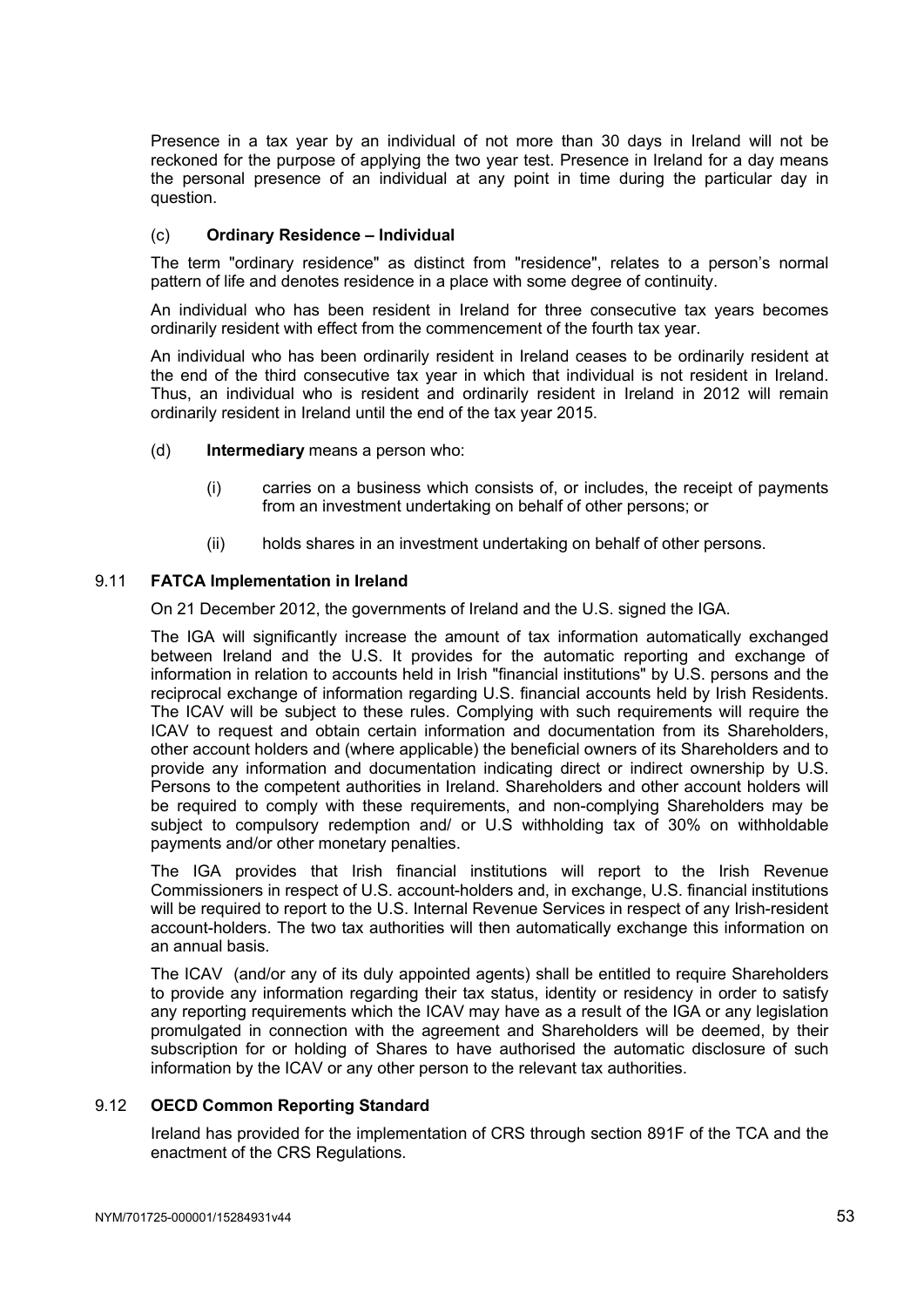The CRS, which applies in Ireland from 1 January 2016, is a global OECD tax information exchange initiative which is aimed at encouraging a coordinated approach to disclosure of income earned by individuals and organisations.

Ireland and a number of other jurisdictions have entered or will enter into multilateral arrangements modelled on the Common Reporting Standard for Automatic Exchange of Financial Account Information published by the OECD. From 1 January 2016, the ICAV is required to provide certain information to the Irish Revenue Commissioners about Investors resident or established in jurisdictions which are party to CRS arrangements.

The relevant Investment Manager, or a person appointed by the relevant Investment Manager, will request and obtain certain information in relation to the tax residence of its shareholders or "**account holders**" for CRS purposes and (where applicable) will request information in relation to the beneficial owners of any such account holders. The relevant Investment Manager, or a person appointed by the Manager, will report the information required to Irish Revenue by 30 June in the year following the year of assessment for which a return is due. Irish Revenue will share the appropriate information with the relevant tax authorities in participating jurisdictions. Ireland introduced CRS Regulations in December 2015 and implementation of CRS among early adopting countries (44 countries including Ireland) occurred with effect from 1 January 2016.

#### 9.13 **Other Jurisdictions**

As Shareholders are no doubt aware, the tax consequences of any investment can vary considerably from one jurisdiction to another, and ultimately will depend on the tax regime of the jurisdictions within which a person is tax resident. Therefore, the Directors strongly recommend that Shareholders obtain tax advice from an appropriate source in relation to the tax liability arising from the holding of Shares relating to a Fund and any investment returns from those Shares.

**THE TAX AND OTHER MATTERS DESCRIBED IN THIS PROSPECTUS DO NOT CONSTITUTE, AND SHOULD NOT BE CONSIDERED AS, LEGAL OR TAX ADVICE TO PROSPECTIVE SHAREHOLDERS.**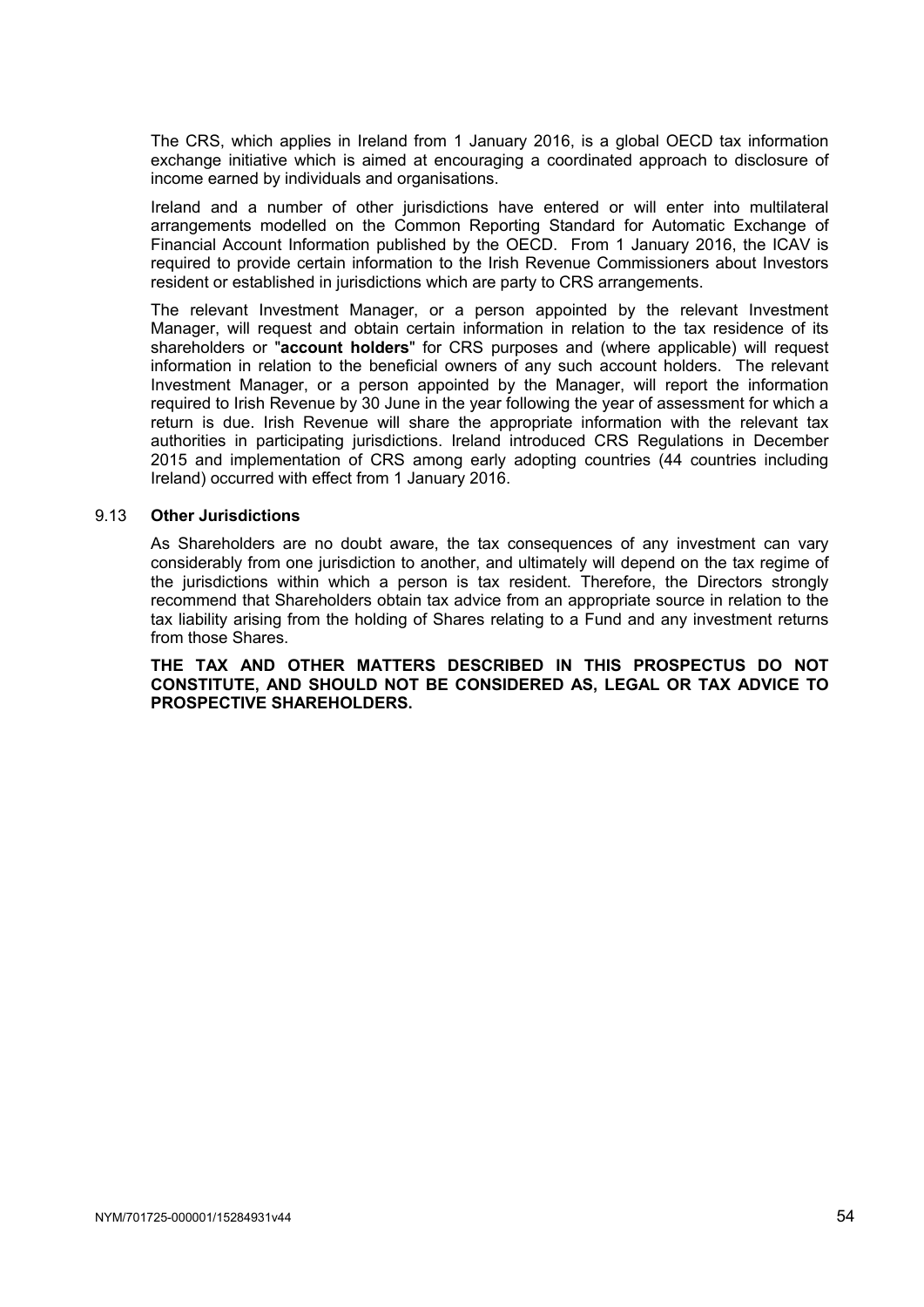# **10 General Information**

### 10.1 **Reports and Accounts**

The ICAV will prepare an annual report and audited accounts as of 31 December in each calendar year and a half-yearly report and unaudited accounts as of 30 June in each year.

Such reports and accounts will contain a statement of the Net Asset Value of each Fund and of the investments comprised therein as at the year-end or the end of such semi-annual period.

The audited annual report and accounts will be published within four months of the ICAV's financial year end and its semi-annual report will be published within two months of the end of the half-year period and in each case will be offered to subscribers before conclusion of a contract and supplied to Shareholders free of charge on request and will be available to the public at the office of the Administrator.

The audited annual report and accounts for each Fund in respect of each financial year shall be prepared in accordance with Irish GAAP. The Directors may send such reports and accounts electronically to Shareholders in accordance with the requirements of the Central Bank. See "Access to Documents" below.

## 10.2 **Incorporation and Share Capital**

The ICAV was registered in Ireland on 25 March 2015 as an Irish collective assetmanagement vehicle with variable capital with limited liability under registration number C139365. The ICAV has no subsidiaries.

The registered office of the ICAV is as stated in the directory at the back of this Prospectus.

The authorised share capital of the ICAV is 300,000 redeemable non-participating Shares of no par value and 500,000,000,000 participating Shares of no par value. Non-participating Shares do not entitle the holders thereof to any dividend and on a winding up entitle the holders thereof to receive the consideration paid therefor but do not otherwise entitle them to participate in the assets of the ICAV. The Directors have the power to allot shares in the capital of the ICAV on such terms and in such manner as they may think fit.

## 10.3 **The Instrument of Incorporation**

Clause 2 of the Instrument of Incorporation provides that the sole object of the ICAV is the collective investment in Transferable Securities and/or other liquid financial assets of capital raised from the public operating on the principle of risk-spreading in accordance with the Regulations.

The Instrument of Incorporation contains, among other things, provisions to the following effect:

#### (a) Variation of rights

The rights attached to any Class may be varied or abrogated with the consent in writing of the holders of three-fourths in number of the issued Shares of that Class, or with the sanction of a special resolution passed at a separate general meeting of the holders of the Shares of the Class, and may be so varied or abrogated either whilst the ICAV is a going concern or during or in contemplation of a winding-up but such consent or sanction will not be required in the case of a variation, amendment or abrogation of the rights attached to any Shares of any Class if, in the view of the Directors, such variation, amendment or abrogation does not materially prejudice the interests of the relevant Shareholders or any of them. Any such variation, amendment or abrogation will be set out in a supplement to (or restatement of) the relevant Supplement originally issued in connection with the relevant Shares, a copy of which will be sent to the relevant Shareholders entered on the register on the date of issue of such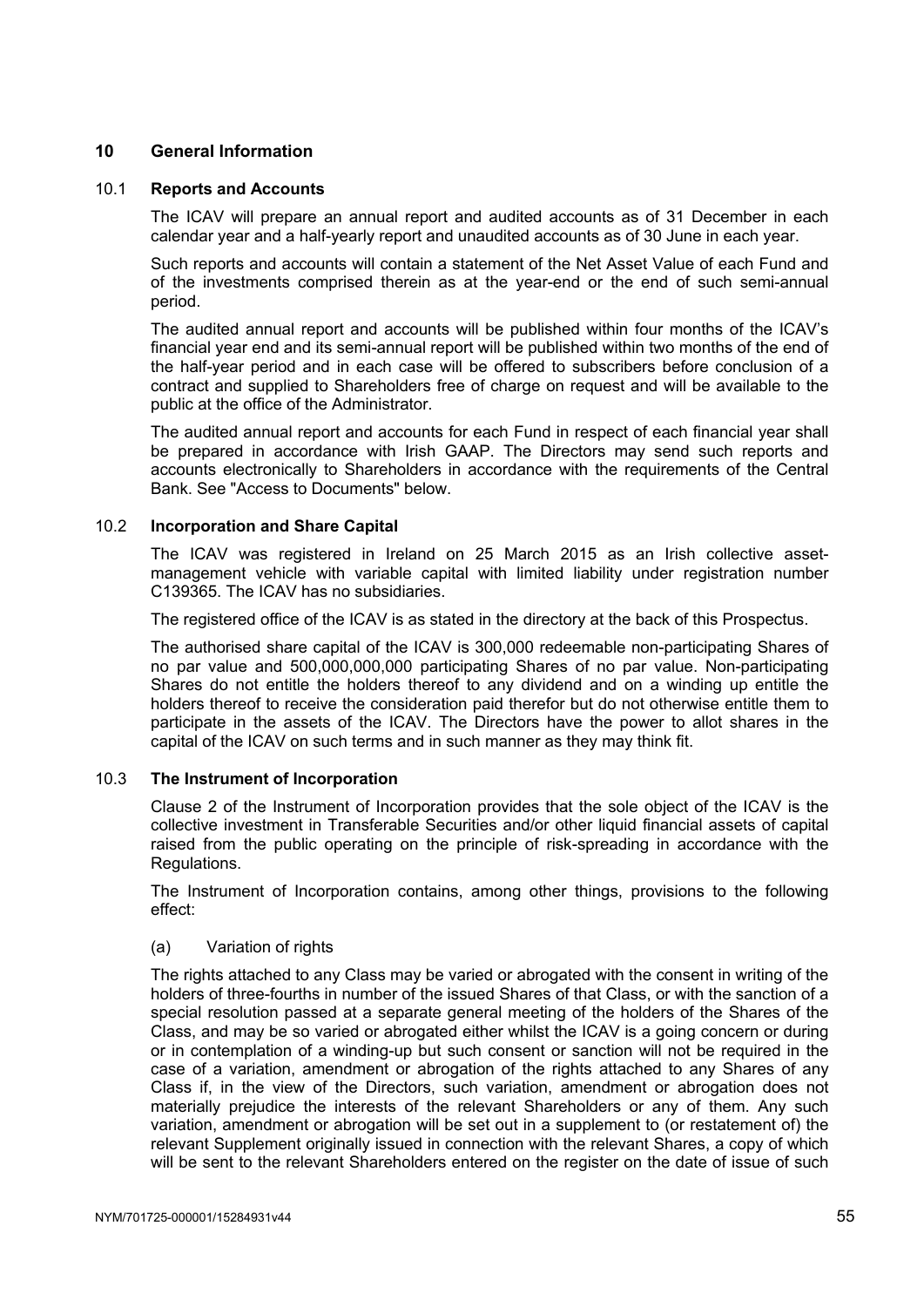document and will be binding on the relevant Shareholders. The quorum at any such separate general meeting, other than an adjourned meeting, shall be two persons holding or representing by proxy at least one third of the issued Shares of the Class in question and the quorum at an adjourned meeting shall be one person holding Shares of the Class in question or his proxy.

## (b) Voting Rights

Subject to any rights or restrictions for the time being attached to any Class or Classes of Shares, on a show of hands every holder who is present in person or by proxy shall have one vote and the holder(s) of subscriber shares present in person or by proxy shall have one vote in respect of all the subscriber shares in issue and on a poll every holder present in person or by proxy shall have one vote for every Share of which he is the holder and every holder of a subscriber share present in person or by proxy shall have one vote in respect of his holding of subscriber shares. Holders who hold a fraction of a Share may not exercise any voting rights, whether on a show of hands or on a poll, in respect of such fraction of a Share.

## (c) Funds

The Directors are required to establish a separate portfolio of assets for each Fund created by the ICAV from time to time, to which the following shall apply:

- (i) for each Fund the ICAV shall keep separate books and records in which all transactions relating to the relevant Fund shall be recorded and, in particular, the proceeds from the allotment and issue of Shares of each Class of the Fund, and the investments and the liabilities and income and expenditure attributable thereto shall be applied to such Fund subject to the provisions of the Instrument of Incorporation;
- (ii) any asset derived from any other asset(s) (whether cash or otherwise) comprised in any Fund, shall be applied in the books and records of the ICAV to the same Fund as the asset from which it was derived and any increase or diminution in the value of such an asset shall be applied to the relevant Fund;
- (iii) in the event that there are any assets of the ICAV which the Directors do not consider are attributable to a particular Fund or Funds, the Directors shall, with the approval of the Depositary, allocate such assets to and among any one or more of the Funds in such manner and on such basis as they, in their discretion, deem fair and equitable; and the Directors shall have the power to and may at any time and from time to time, with the approval of the Depositary, vary the basis in relation to assets previously allocated;
- (iv) no Shares will be issued on terms that entitle the Shareholders of any Fund to participate in the assets of the ICAV other than the assets (if any) of the Fund relating to such Shares. If the proceeds of the assets of the relevant Fund are not sufficient to fund the full Redemption Proceeds payable to each Shareholder for the relevant Fund, the proceeds of the relevant Fund will, subject to the terms for the relevant Fund, be distributed equally among each Shareholder of the relevant Fund pro rata to the amount paid up on the Shares held by each Shareholder. If the realised net assets of any Fund are insufficient to pay any amounts due on the relevant Shares in full in accordance with the terms of the relevant Fund, the relevant Shareholders of that Fund will have no further right of payment in respect of such Shares or any claim against the ICAV, any other Fund or any assets of the ICAV in respect of any shortfall;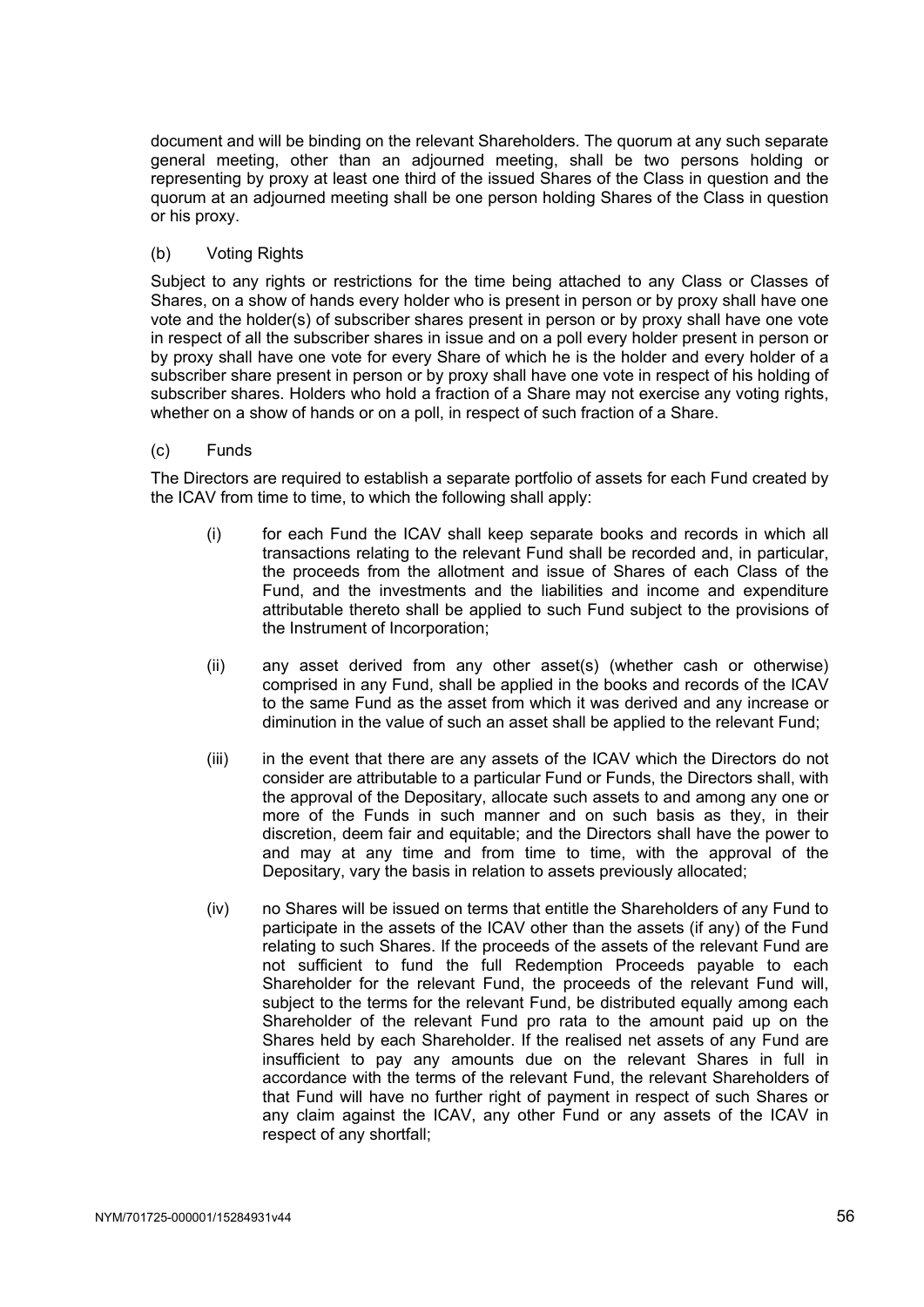- (v) each Fund shall be charged with the liabilities, expenses, costs, charges or reserves of the ICAV in respect of or attributable to that Fund; and
- (vi) in the event that any asset attributable to a Fund is taken in execution of a liability not attributable to that Fund, the provisions of section 36(6) of the ICAV Act, shall apply.

#### (d) Termination of Funds

Any Fund may be terminated by the Directors, in their sole and absolute discretion, in any of the following events:

- (i) if at any time the Net Asset Value of the relevant Fund shall be less than the Minimum Fund Size (if any) determined by the Directors in respect of that Fund;
- (ii) if any Fund shall cease to be authorised or otherwise officially approved;
- (iii) if any law shall be passed or regulatory requirement introduced which renders it illegal or in the opinion of the Directors impracticable or inadvisable or not commercially viable or excessively onerous from a compliance perspective to continue the relevant Fund;
- (iv) if there is a change in the material aspects of the business, or in the economic or political situation relating to a Fund which the Directors consider would have material adverse consequences on the investments of the Fund; or
- (v) if the Directors shall have resolved that it is impracticable or inadvisable for a Fund to continue to operate having regard to prevailing market conditions and the best interests of the Shareholders.

The decision of the Directors in any of the events specified herein shall be final and binding on all the parties concerned but the Directors shall be under no liability on account of any failure to terminate the relevant Fund pursuant to points (i) to (v) above or otherwise.

The Directors shall give notice of termination of a Fund to the Shareholders in the relevant Fund and by such notice fix the date at which such termination is to take effect, which date shall be for such period after the service of such notice as the Directors shall in their sole and absolute discretion determine.

With effect on and from the date of the relevant notice of termination, no Shares of the relevant Fund may be issued, sold or redeemed by the ICAV unless the Directors determine otherwise.

(e) Winding up

The Instrument of Incorporation contains provisions to the following effect:

- (i) If the ICAV shall be wound up the liquidator shall, subject to the provisions of the ICAV Act, apply the assets of each Fund in such manner and order as he thinks fit in satisfaction of creditors' claims relating to that Fund;
- (ii) The assets available for distribution amongst the Shareholders shall be applied as follows: first the proportion of the assets in a Fund attributable to each Class of Shares shall be distributed to the holders of Shares in the relevant Class in the proportion that the number of Shares held by each holder bears to the total number of Shares relating to each such Class of Shares in issue as at the date of commencement to wind up; secondly, in the payment to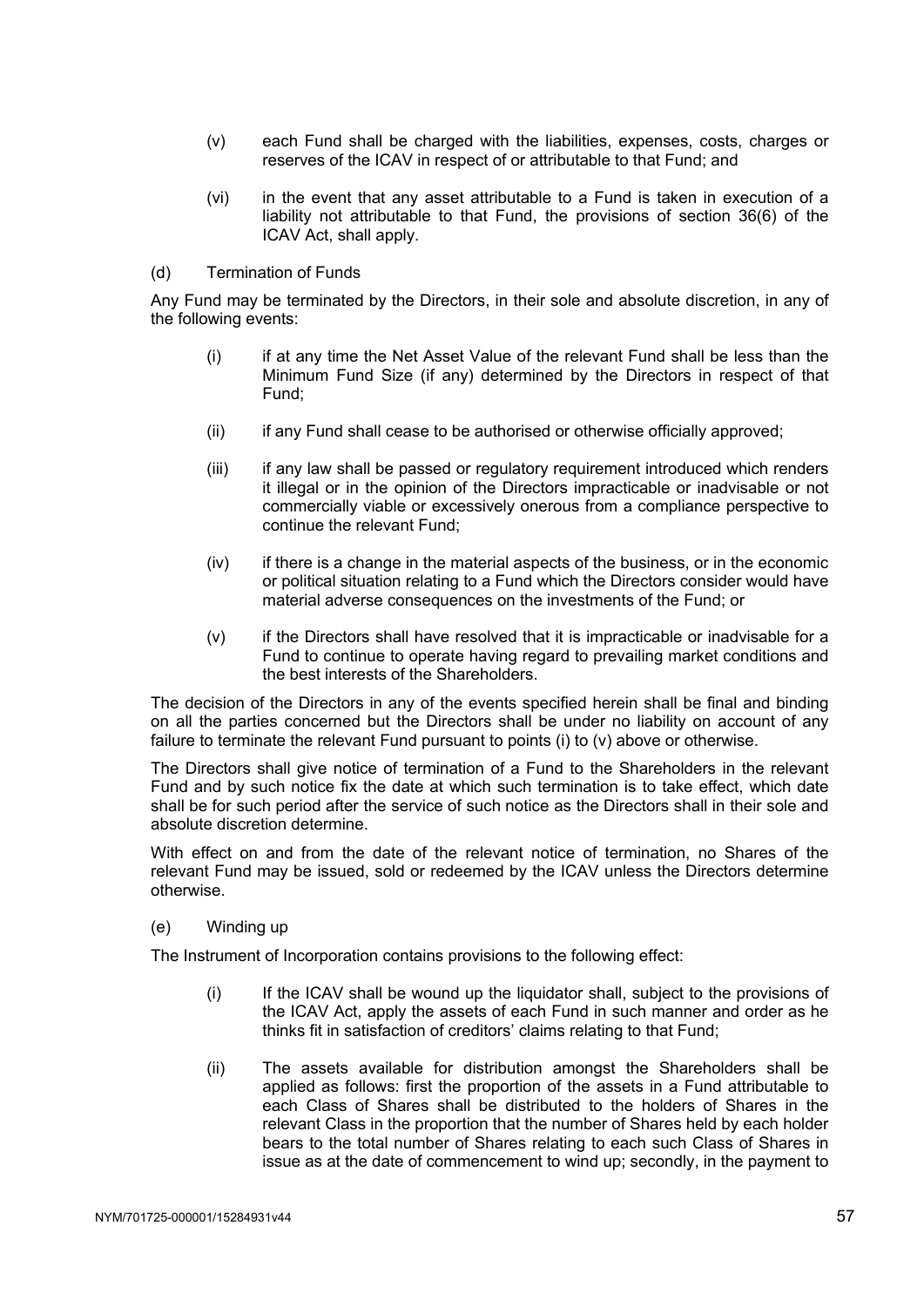the holder(s) of the subscriber shares of sums up to the notional amount paid thereon out of the assets of the ICAV not attributable to other Classes of Shares. In the event that there are insufficient assets to enable such payment in full to be made, no recourse shall be had to the assets of the ICAV attributable to each Class of Share; and thirdly, any balance then remaining and not attributable to any of the Classes of Shares shall be apportioned prorata as between the Classes of Shares based on the Net Asset Value attributable to each Class of Shares as at the date of commencement to wind up and the amount so apportioned to a Class shall be distributed to holders pro-rata to the number of Shares in that Class of Shares held by them;

- (iii) A Fund may be wound up pursuant to section 154 of the ICAV Act and in such event the provisions of the Instrument of Incorporation shall apply mutatis mutandis in respect of that Fund;
- (iv) If the ICAV shall be wound up (whether the liquidation is voluntary, under supervision or by the court) the liquidator may, with the authority of a special resolution of the relevant holders and any other sanction required by the ICAV Act, divide among the holders of Shares of any Class or Classes of a Fund in specie the whole or any part of the assets of the ICAV relating to that Fund, and whether or not the assets shall consist of property of a single kind, and may for such purposes set such value as he deems fair upon any one or more class or classes of property, and may determine how such division shall be carried out as between all the holders of Shares or the holders of different Classes of Shares as the case may be. The liquidator may, with the like authority, vest any part of the assets in trustees upon such trusts for the benefit of holders as the liquidator, with the like authority, shall think fit, and the liquidation of the ICAV may be closed and the ICAV dissolved, but so that no holder shall be compelled to accept any assets in respect of which there is a liability. A Shareholder may require the liquidator instead of transferring any asset in specie to him/her, to arrange for a sale of the assets and for payment to the holder of the net proceeds of same with the cost of any such sale to be borne by the relevant Shareholder.
- (f) Segregation of Liability
	- (i) Notwithstanding any statutory provision or rule of law to the contrary any liability incurred on behalf of or attributable to any Fund shall be discharged solely out of the assets of that Fund, and no Director, receiver, examiner, liquidator, provisional liquidator or other person shall apply nor be obliged to apply the assets of any such Fund in satisfaction of any liability incurred on behalf of or attributable to any other Fund.
	- (ii) The assets allocated to a Fund shall be applied solely in respect of the Shares of such Fund and no Shareholder relating to such Fund shall have any claim or right to any asset allocated to any other Fund.
	- (iii) Any asset or sum recovered by the ICAV by any means whatsoever or wheresoever shall, after the deduction or payment of any costs of recovery, be applied to the Fund affected. In the event that assets attributable to a Fund are taken in execution of a liability not attributable to that Fund, and in so far as such assets or compensation in respect hereof cannot otherwise be restored to that Fund, the Directors with the consent of the Depositary, shall certify or cause to be certified, the value of the assets lost to the Fund affected and transfer or pay from the assets of the Fund or Funds to which the liability was attributable, in priority to all other claims against such Fund or Funds, assets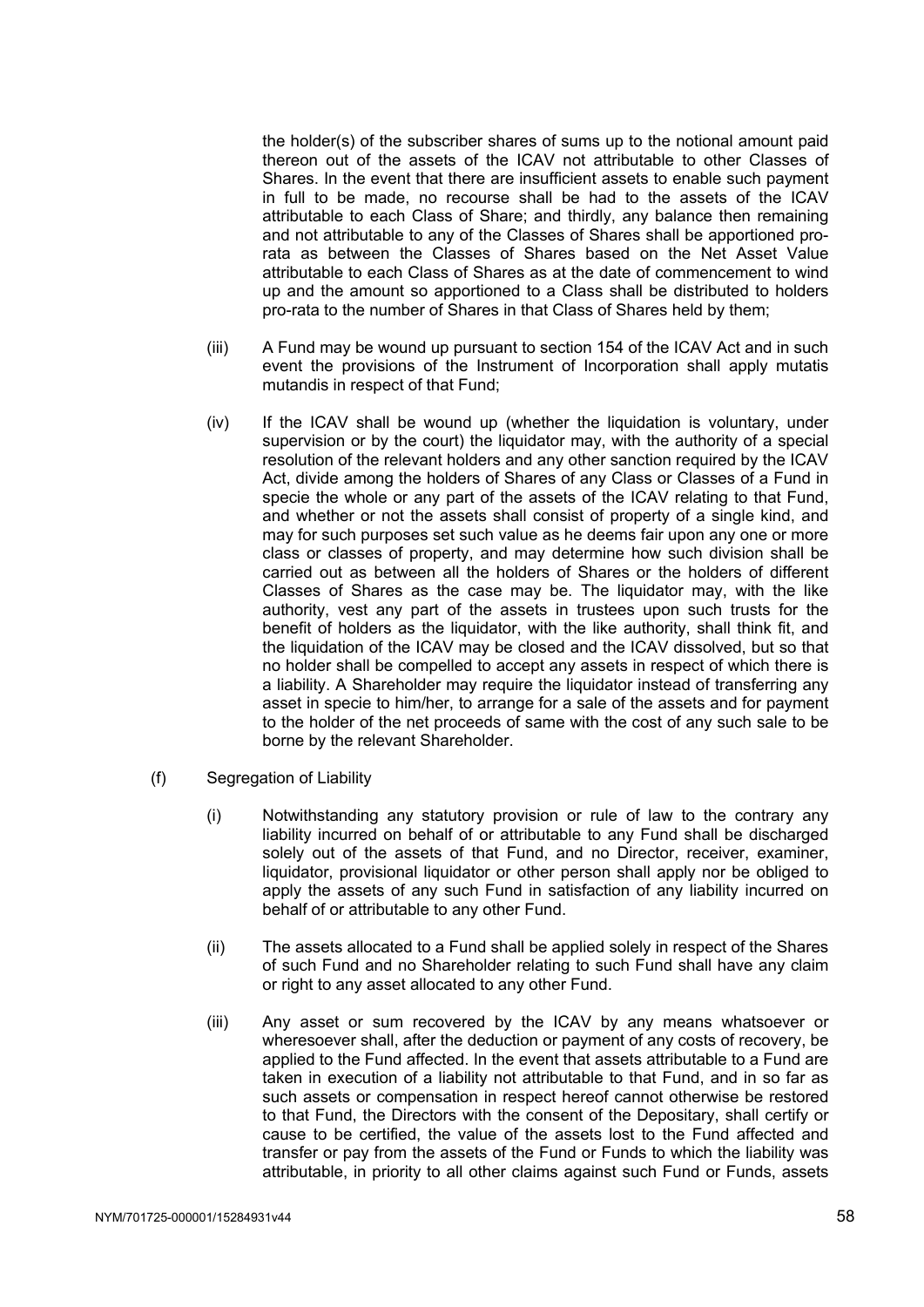or sums sufficient to restore to the Fund affected, the value of the assets or sums lost to it.

- (iv) The ICAV may sue and be sued in respect of a particular Fund and may exercise the same rights of set-off, if any, as between its Funds as apply at law in respect of companies and the property of a Fund is subject to orders of the Irish courts as it would have been if the Fund were a separate legal person.
- (v) In any proceedings brought by any Shareholder of a particular Fund, any liability of the ICAV to such Shareholder in respect of such proceeding can only be settled out of the assets of the Fund corresponding to such Shares without recourse in respect of such liability or any allocation of such liability to any other Fund of the ICAV.
- (vi) Nothing in this section shall prevent the application of any enactment or rule of law which would require the application of the assets of any Fund in discharge of some or all of the liabilities of any other Fund on the grounds of fraud or misrepresentation.

## 10.4 **Directors' Interests**

None of the Directors has or has had any direct interest in the promotion of the ICAV or in any transaction effected by the ICAV which is unusual in its nature or conditions or is significant to the business of the ICAV up to the date of this Prospectus or in any contracts or arrangements of the ICAV subsisting at the date hereof other than;

- (a) Catherine Hales is the global head of Fidante Partners.
- (b) Richard Banh (alternate director for Catherine Hales) is the head of legal at Fidante Partners Europe Limited.

None of the Directors has a service contract with the ICAV nor are any such service contracts proposed.

#### 10.5 **Directors Indemnities and Insurance**

Pursuant to the Instrument of Incorporation, each of the Directors shall be indemnified by the ICAV against losses and expenses to which any such person may become liable by reason of any contract entered into or any act or thing done by him as such office in the discharge of his duties provided that, as permitted by the ICAV Act such indemnity shall not extend to any of the foregoing sustained or incurred as a result of any negligence, default, breach of duty or breach of trust by him in relation to the ICAV and the amount for which such indemnity is provided shall immediately attach as a lien on the property of the ICAV and have priority as between the Shareholders over all other claims.

The ICAV acting through the Directors is empowered under the Instrument of Incorporation to purchase and maintain for the benefit of persons who are or were at any time Directors or officers of the ICAV insurance against any liability incurred by such persons in respect of any act or omission in the execution of their duties or exercise of their powers.

#### 10.6 **Material Contracts**

The following contracts have been entered into otherwise than in the ordinary course of the business intended to be carried on by the ICAV and are or may be material.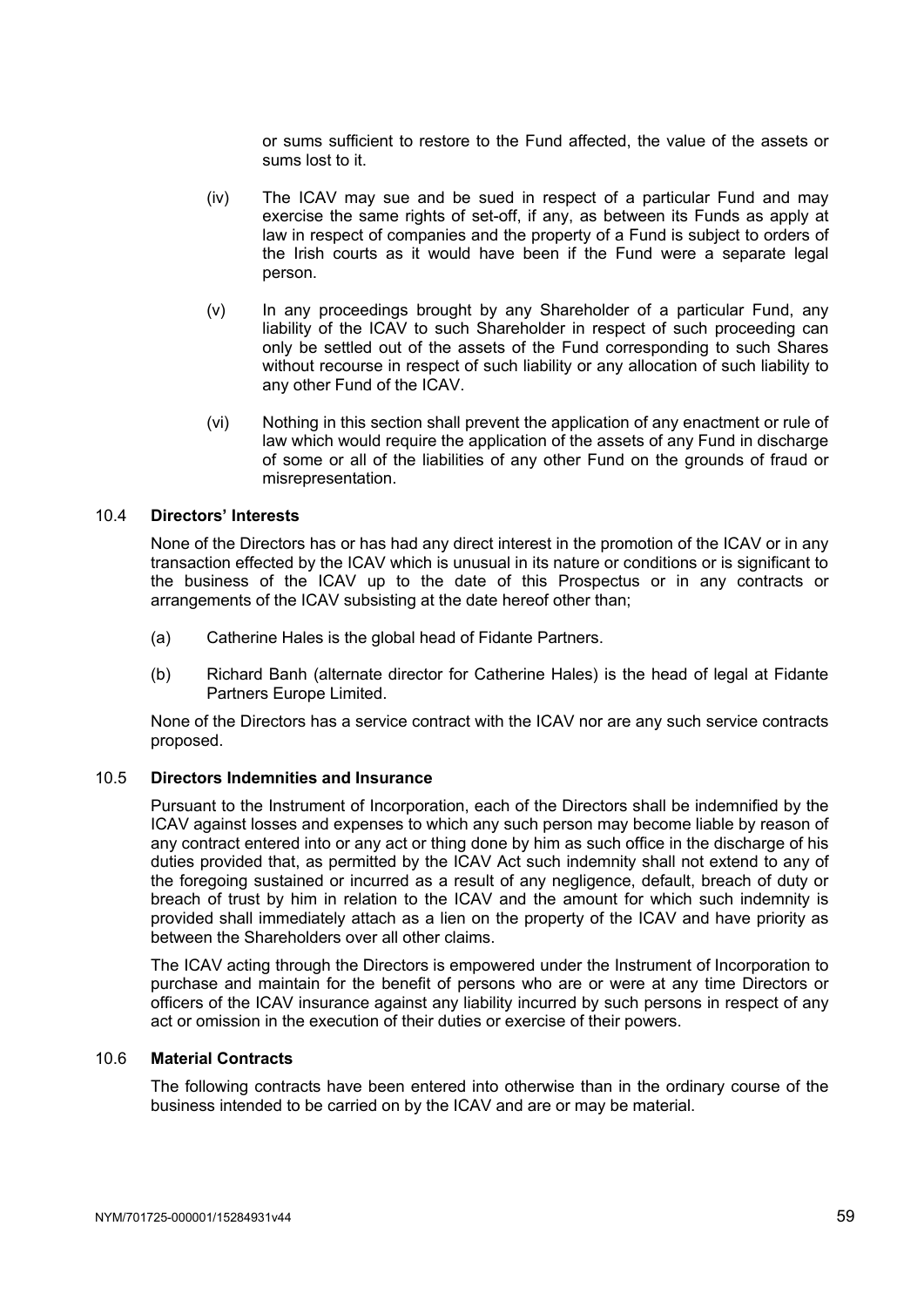## (a) **Platform Manager Agreement**

The Platform Manager will co-ordinate the activities of the service providers to the ICAV and monitor any charges made to the ICAV.

Pursuant to the Platform Manager Agreement, the Platform Manager will be entitled to receive fees as described under the section of this Prospectus entitled "**Fees and Expenses**". The Platform Manager may be terminated by either party on giving 6 months' prior written notice to the other party dependent on certain conditions as set out therein. The Platform Manager Agreement may also be terminated forthwith by either party giving notice in writing to the other party upon certain breaches as outlined in the Platform Manager Agreement or upon the liquidation or dissolution of a party.

The Platform Manager accepts responsibility for and shall indemnify and hold harmless the ICAV against all costs, losses, claims and expenses suffered or incurred by the ICAV to the extent that such costs, losses, claims and expenses are due to the negligence, bad faith, recklessness, wilful default or fraud in the performance of its obligations and the Platform Manager will not otherwise be liable for any costs, losses, claims and expenses suffered or incurred by the ICAV.

The ICAV shall indemnify and keep indemnified the Platform Manager and the directors, officers and employees of the Platform Manager from and against any and all liabilities, obligations, losses, damages, suits and expenses which may be incurred by or asserted against the Platform Manager in its capacity as Platform Manager of the ICAV other than those resulting from the negligence, bad faith, recklessness, wilful default or fraud of the Platform Manager in the performance of its obligations or duties.

The Platform Manager shall not be required to take any legal or other action unless fully indemnified to its reasonable satisfaction for all costs and liabilities that may be incurred or suffered by the Platform Manager in so doing and not attributable to the Platform Manager's negligence, bad faith, recklessness, wilful default or fraud in the performance of its obligations or duties and if the ICAV requires the Platform Manager to take any action of whatsoever nature which in the reasonable opinion of the Platform Manager might render the Platform Manager liable for the payment of money or liable in any other way, the Platform Manager shall be indemnified and held harmless by the ICAV out of the assets of the relevant Fund in any reasonable amount and form satisfactory to the Platform Manager as a prerequisite to taking such action

Notwithstanding any provision of the Platform Manager Agreement, the Platform Manager shall not seek whether in any proceedings or by any other means whatsoever or wheresoever to have recourse to any assets of any Fund of the ICAV in the discharge in all or any part of the liability which was not incurred on behalf of that Fund. If the Platform Manager shall succeed by any means whatsoever or wheresoever in having recourse to any assets of any Fund in the discharge in all or any part of a liability which was not incurred on behalf of that Fund, the Platform Manager shall be liable to the ICAV to a sum equal to the value of the benefit thereby obtained by the Platform Manager. If the Platform Manager shall succeed in seizing or attaching by any means, or otherwise levying execution against, any assets of a Fund in respect of a liability which was not incurred on behalf of that Fund, the Platform Manager shall hold those assets or the direct or indirect proceeds of the sale of such assets on trust for the ICAV and shall keep those assets or proceeds separately and identifiable as such property. If, following the realisation of all of the assets of the relevant Fund and subject to the application of such realisation proceeds in payment of all claim(s) relating to the relevant Fund (if any) and all other liabilities (if any) of the ICAV ranking pari passu with or senior to the claims which have recourse to the relevant Fund (hereinafter the "Relevant Date"), the claims are not paid in full:

(i) the amount outstanding in respect of the claims relating to the relevant Fund shall be automatically extinguished;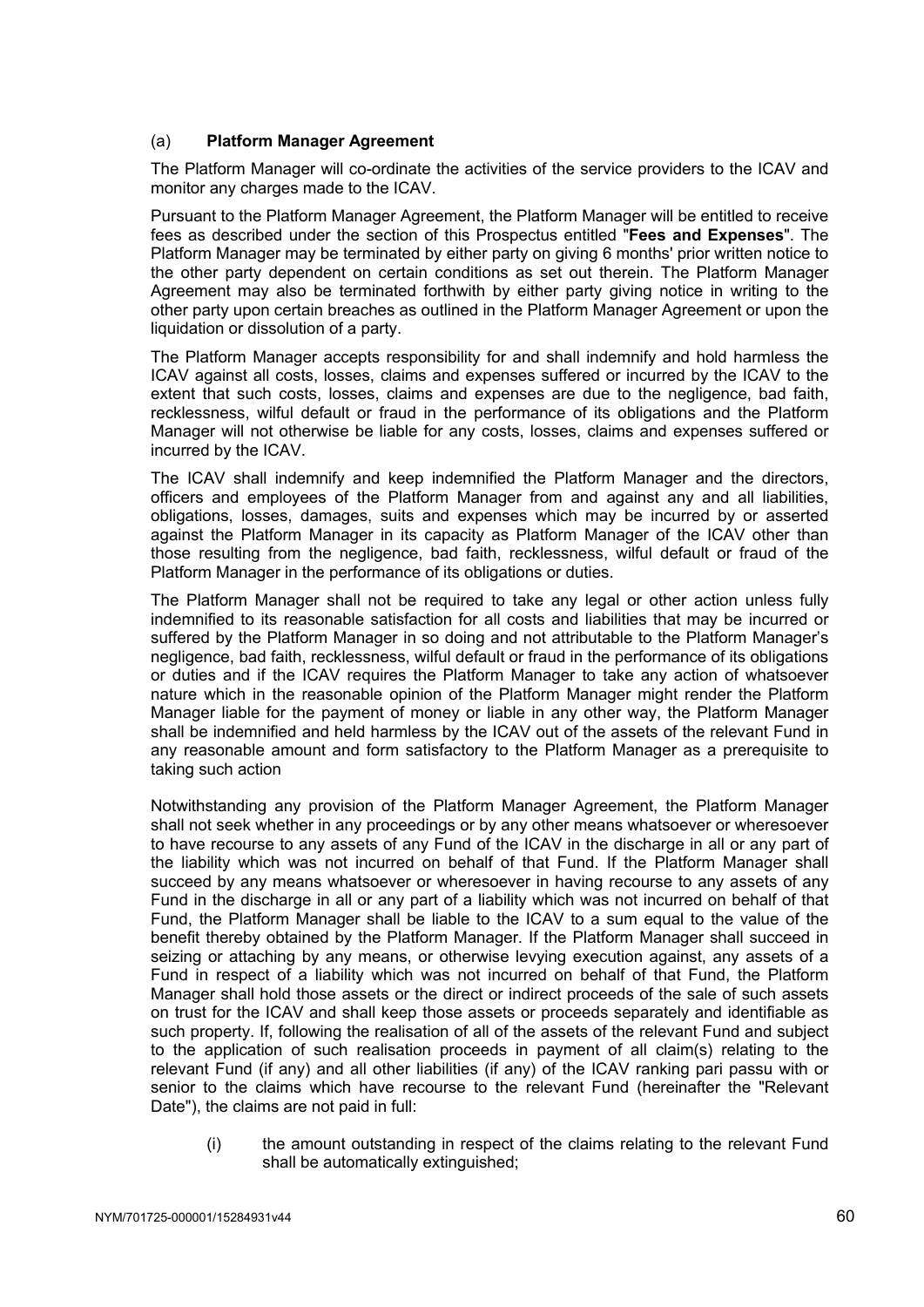- (ii) the Platform Manager shall have no further right of payment in respect thereof; and
- (iii) the Platform Manager shall not be able to petition for the winding-up of the ICAV or the termination of any other Fund as a consequence of any such shortfall.

**PROVIDED HOWEVER** that Sub-Clauses (i) and (ii) above shall not apply to any assets of the Fund that may be subsequently held or recouped by the Fund between the Relevant Date and the date of termination of the Fund in accordance with the requirements of the Central Bank.

## (b) **Investment Management Agreement**

Details of the Investment Management Agreement relating to each Fund are set out in the relevant Supplement.

Under the terms of the relevant Investment Management Agreement, the relevant Investment Manager is responsible, subject to the overall supervision and control of the Directors, for managing the assets and investments of the relevant Fund in accordance with the investment objective and policies of each Fund.

## (c) **Distribution Agreement**

The Distributor will distribute the Shares in each Fund.

Pursuant to the Distribution Agreement the Distributor has authority to delegate some or all of its duties as distributor to sub-distributors in accordance with the requirements of the Central Bank. The Distribution Agreement may be terminated by either party on giving not less than 90 days' prior written notice to the other party. The Distribution Agreement may also be terminated forthwith by either party giving notice in writing to the other party upon certain breaches as outlined in the Distribution Agreement or upon the insolvency of a party (or upon the happening of a like event).

The Distributor accepts responsibility for and shall indemnify and hold harmless the ICAV against all costs, losses, claims and expenses suffered or incurred by the ICAV to the extent that such costs, losses, claims and expenses are due to the negligence, bad faith, recklessness, wilful default or fraud in the performance of its obligations and the Distributor will not otherwise be liable for any costs, losses, claims and expenses suffered or incurred by the ICAV.

The ICAV shall indemnify and keep indemnified the Distributor and the directors, officers and employees of the Distributor from and against any and all liabilities, obligations, losses, damages, suits and expenses which may be incurred by or asserted against the Distributor in its capacity as Distributor of the Funds other than those resulting from the negligence, bad faith, recklessness, wilful default or fraud of the Distributor in the performance of its obligations or duties.

The Distributor shall not be required to take any legal or other action unless fully indemnified to its reasonable satisfaction for all costs and liabilities that may be incurred or suffered by the Distributor in so doing and not attributable to the Distributor's negligence, bad faith, recklessness, wilful default or fraud in the performance of its obligations or duties and if the ICAV requires the Distributor to take any action of whatsoever nature which in the reasonable opinion of the Distributor might render the Distributor liable for the payment of money or liable in any other way, the Distributor shall be indemnified and held harmless by the ICAV out of the assets of the relevant Fund in any reasonable amount and form satisfactory to the Distributor as a prerequisite to taking such action.

Notwithstanding any provision of the Distribution Agreement, the Distributor shall not seek whether in any proceedings or by any other means whatsoever or wheresoever to have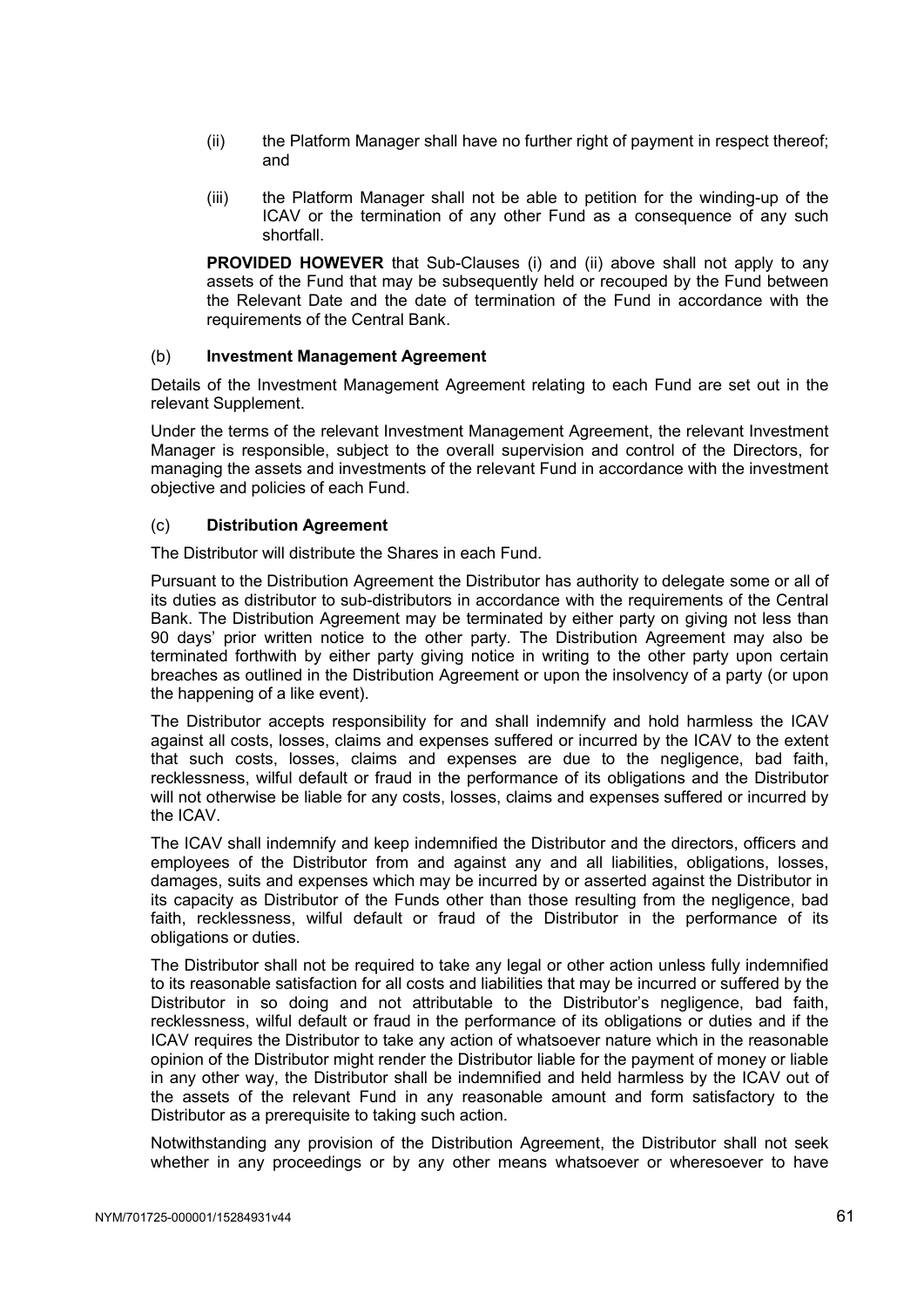recourse to any assets of any Fund of the ICAV in the discharge in all or any part of the liability which was not incurred on behalf of that Fund. If the Distributor shall succeed by any means whatsoever or wheresoever in having recourse to any assets of any Fund in the discharge in all or any part of a liability which was not incurred on behalf of that Fund, the Distributor shall be liable to the ICAV to a sum equal to the value of the benefit thereby obtained by the Distributor. If the Distributor shall succeed in seizing or attaching by any means, or otherwise levying execution against, any assets of a Fund in respect of a liability which was not incurred on behalf of that Fund, the Distributor shall hold those assets or the direct or indirect proceeds of the sale of such assets on trust for the ICAV and shall keep those assets or proceeds separately and identifiable as such property. If, following the realisation of all of the assets of the relevant Fund and subject to the application of such realisation proceeds in payment of all claim(s) relating to the relevant Fund (if any) and all other liabilities (if any) of the ICAV ranking pari passu with or senior to the claims which have recourse to the relevant Fund (hereinafter the "**Relevant Date**"), the claims are not paid in full:

- (i) the amount outstanding in respect of the claims relating to the relevant Fund shall be automatically extinguished;
- (ii) the Distributor shall have no further right of payment in respect thereof; and
- (iii) the Distributor shall not be able to petition for the winding-up of the ICAV or the termination of any other Fund as a consequence of any such shortfall.

**PROVIDED HOWEVER** that Sub-Clauses (i) and (ii) above shall not apply to any assets of the Fund that may be subsequently held or recouped by the Fund between the Relevant Date and the date of termination of the Fund in accordance with the requirements of the Central Bank.

## (d) **Administration Agreement**

The Administrator has responsibility for the day to day administration of the ICAV's affairs. The responsibilities of the Administrator include share registration and transfer agency services, valuation of the ICAV's and each Fund's Net Asset Value and calculation of the Net Asset Value per Share and the preparation of the ICAV's semi-annual and annual reports.

Pursuant to the Administration Agreement, the Administrator will provide certain administrative, registrar and transfer agency services to the ICAV. The Administration Agreement may be terminated by either party on giving 180 days prior written notice to the other party. The Administration Agreement may also be terminated by either party forthwith by giving notice in writing to the other party upon certain breaches as outlined in the Administration Agreement or upon the insolvency of a party (or upon the happening of a like event).

The Administration Agreement provides that the Administrator will not be responsible for any loss or damage suffered by the ICAV with respect to any matter as to which the Administrator has satisfied its obligation of reasonable care unless the same results from an act of negligence, fraud, recklessness or wilful default on the part of the Administrator.

The Administrator will be liable for the ICAV's and/or any Fund's (as the case may be) direct damages to the extent they result from the Administrator's fraud, recklessness, negligence, or wilful default in performing its duties as set out in the Administration Agreement. Nevertheless, except as otherwise expressly required under applicable law, under no circumstances will the Administrator be liable for any indirect, incidental, consequential or special damages (including, without limitation, lost profits or business) of any form incurred by any person or entity, whether or not foreseeable and regardless of the type of action in which such a claim may be brought, resulting from the Administrator's performance under the Administration Agreement, or the Administrator's role as a service provider to the ICAV.

The ICAV will indemnify the Administrator against, and hold it harmless from, any liabilities that may be imposed on, incurred by or asserted against the Administrator in connection with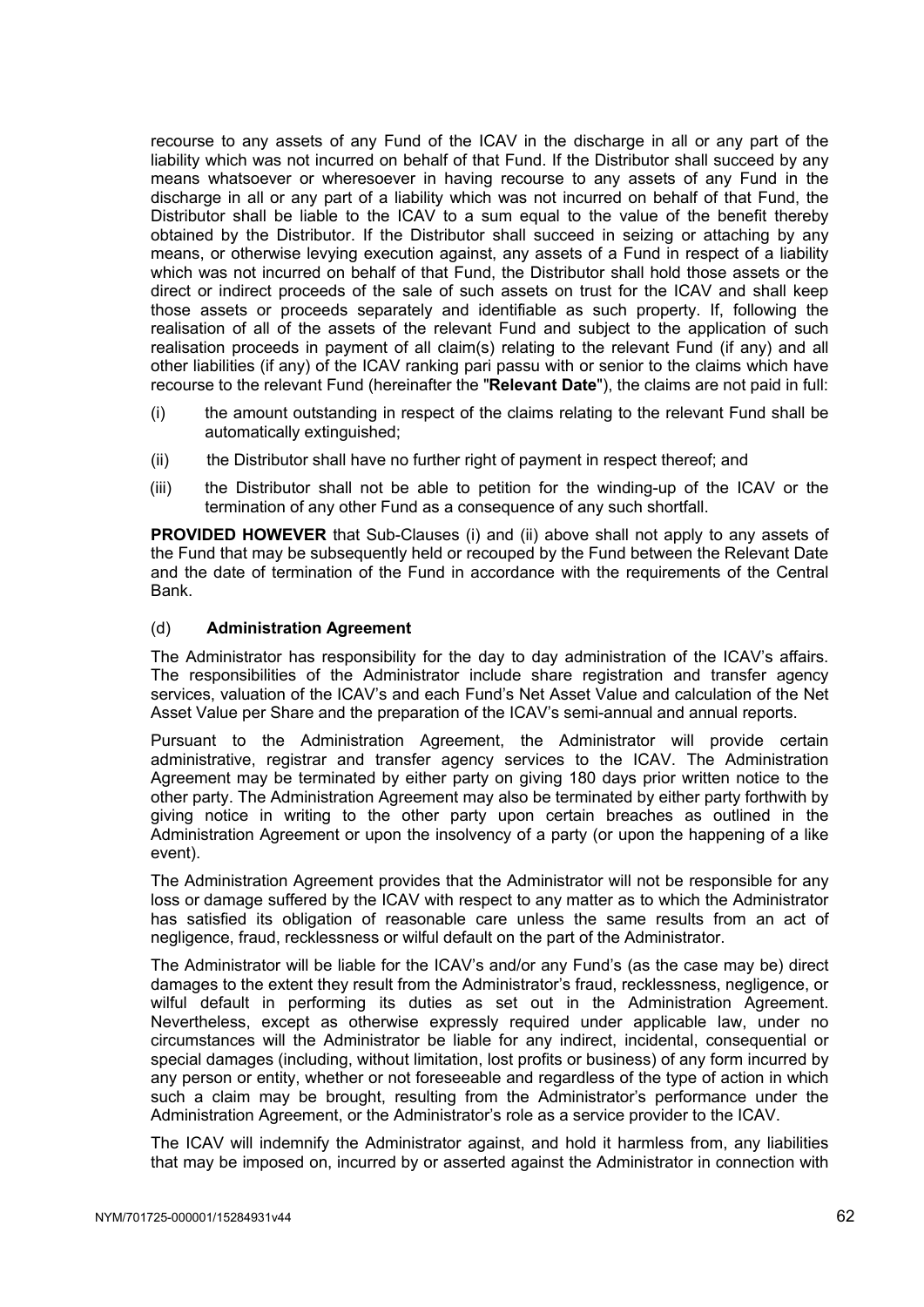or arising out of the Administrator's performance under the Administration Agreement, provided the Administrator has not acted with negligence, recklessness or engaged in fraud or wilful default in connection with the liabilities in question.

## (e) **Depositary Agreement**

The Depositary shall act as depositary of the ICAV's assets and shall be responsible for the oversight of the ICAV to the extent required by and in accordance with applicable law, rules and regulations. The Depositary shall exercise the supervisory duties in accordance with applicable law, rules and regulations as well as the Depositary Agreement.

The Depositary shall be liable to the ICAV, or to the Shareholders, for all losses suffered by them as a result of the Depositary's negligent or intentional failure to properly fulfil its obligations as set out in the Depositary Agreement and UCITS V. The Depositary shall be liable to the ICAV and to the Shareholders, for the loss by the Depositary or a duly appointed third party of any financial instruments held in custody unless it can prove that the loss has arisen as a result of an external event beyond the Depositary's reasonable control, the consequences of which would have been unavoidable despite all reasonable measures to the contrary (determined in accordance with UCITS V) and shall be responsible for the return of financial instruments or corresponding amount to the ICAV without undue delay. The Depositary Agreement contains indemnities in favour of the Depositary for certain losses incurred but excluding circumstances where the Depositary is liable for the losses incurred.

The Depositary Agreement shall continue in force unless and until terminated by either party giving not less than 90 days' prior written notice to the other, although termination may be immediate in certain circumstances, such as the insolvency of the Depositary. Upon an (envisaged) removal or resignation of the Depositary, the ICAV shall with due observance of the applicable requirements of the Central Bank, appoint a successor Depositary. The Depositary may not be replaced without the approval of the Central Bank.

The Depositary Agreement shall be governed by the laws of Ireland and the courts of Ireland shall have non-exclusive jurisdiction to hear any disputes or claims arising out of or in connection with the Depositary Agreement.

Please refer to each Supplement for details of other relevant material contracts (if any) in respect of a Fund.

# (f) **Additional Contracts**

In addition to the above, the ICAV may enter into additional contracts with Paying Agents as may be required in connection with an offer of Shares into a particular jurisdiction from time to time. The provision of such services shall be on arm's length commercial terms for the ICAV for which fees shall be charged at normal commercial rates and expenses are to be reimbursed.

## 10.7 **Access to Documents**

The following documents may be provided in a durable medium (which shall include in writing and/or by electronic mail) or in an electronic format on a website designated by the ICAV for this purpose at [www.fidanteliquidstrategies.com](http://www.fidanteliquidstrategies.com/) or such other website as the relevant Investment Manager may notify to Shareholders in advance from time to time). A hard copy of such documents shall be provided to Shareholders on request, free of charge:

- (a) this Prospectus
- (b) the Supplement(s)
- (c) once published, the latest annual and half yearly reports of the ICAV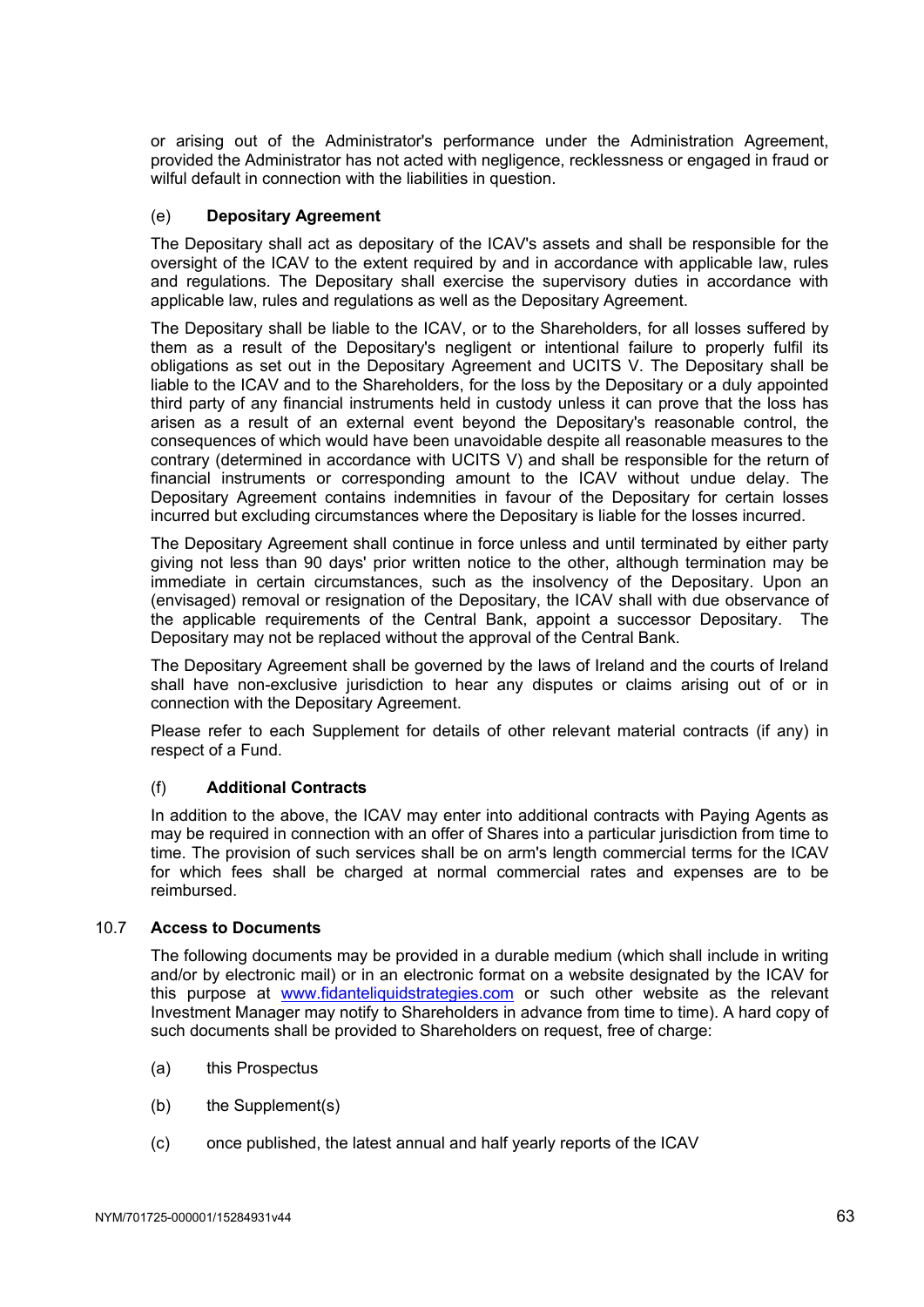## (d) KIID

In addition, copies of the following documents may be obtained free of charge from the registered office of the ICAV in Ireland during normal business hours, on any Business Day:

- (a) the Instrument of Incorporation
- (b) once published, the latest annual and half yearly reports of the ICAV

An up-to-date version of the KIID shall be made available for access in an electronic format on a website designated by the ICAV for this purpose. In the event that the ICAV proposes to register one or more Funds for public offering in other EU Member States, it shall make the following additional documentation available on such website:

- (a) this Prospectus
- (b) once published, the latest annual and half yearly reports of the ICAV
- (c) the Instrument of Incorporation

To the extent not captured in this Prospectus or in the event such details have changed and have not been reflected in a revised version of this Prospectus, up-to-date information will be provided to Shareholders on request, free of charge regarding:

- (a) the identity of the Depositary and a description of its duties and of conflicts of interest that may arise; and
- (b) a description of any safe-keeping functions delegated by the Depositary, a list of delegates and sub-delegates and any conflicts of interest that may arise from such delegation.

## 10.8 **Access to Information**

Aggregated and anonymised information about the investors in a Fund or the ICAV and taxation information about a Fund may, from time to time, be made available to investors. Any such information will be available to all investors in a Fund on request. Any disclosure may be made subject to such terms and conditions as the Directors may, in their absolute discretion, from time to time determine. Such conditions may include the entry into of a written confidentiality agreement. Shareholders in a Fund are advised to contact the ICAV to ascertain whether this information is available and what conditions (if any) may be applied to its supply to Shareholders.

## 10.9 **Remuneration Policy**

The ICAV has a remuneration policy in place to ensure compliance with UCITS V. This remuneration policy imposes remuneration rules on staff and senior management within the ICAV whose activities have a material impact on the risk profile of the Funds. The Directors will ensure that its remuneration policies and practices are consistent with sound and effective risk management, will not encourage risk-taking which is inconsistent with the risk profile of the Funds and the Instrument of Incorporation, and will be consistent with UCITS V. The Directors will ensure that the remuneration policy is at all times consistent with the business strategy, objectives, values and interests of the ICAV, the Funds and Shareholders, and includes measures to ensure that all relevant conflicts of interest may be managed appropriately at all times. Further details with regard to the remuneration policy are available at the following website: www.fidanteliquidstrategies.com. The remuneration policy may be obtained free of charge on request from the ICAV.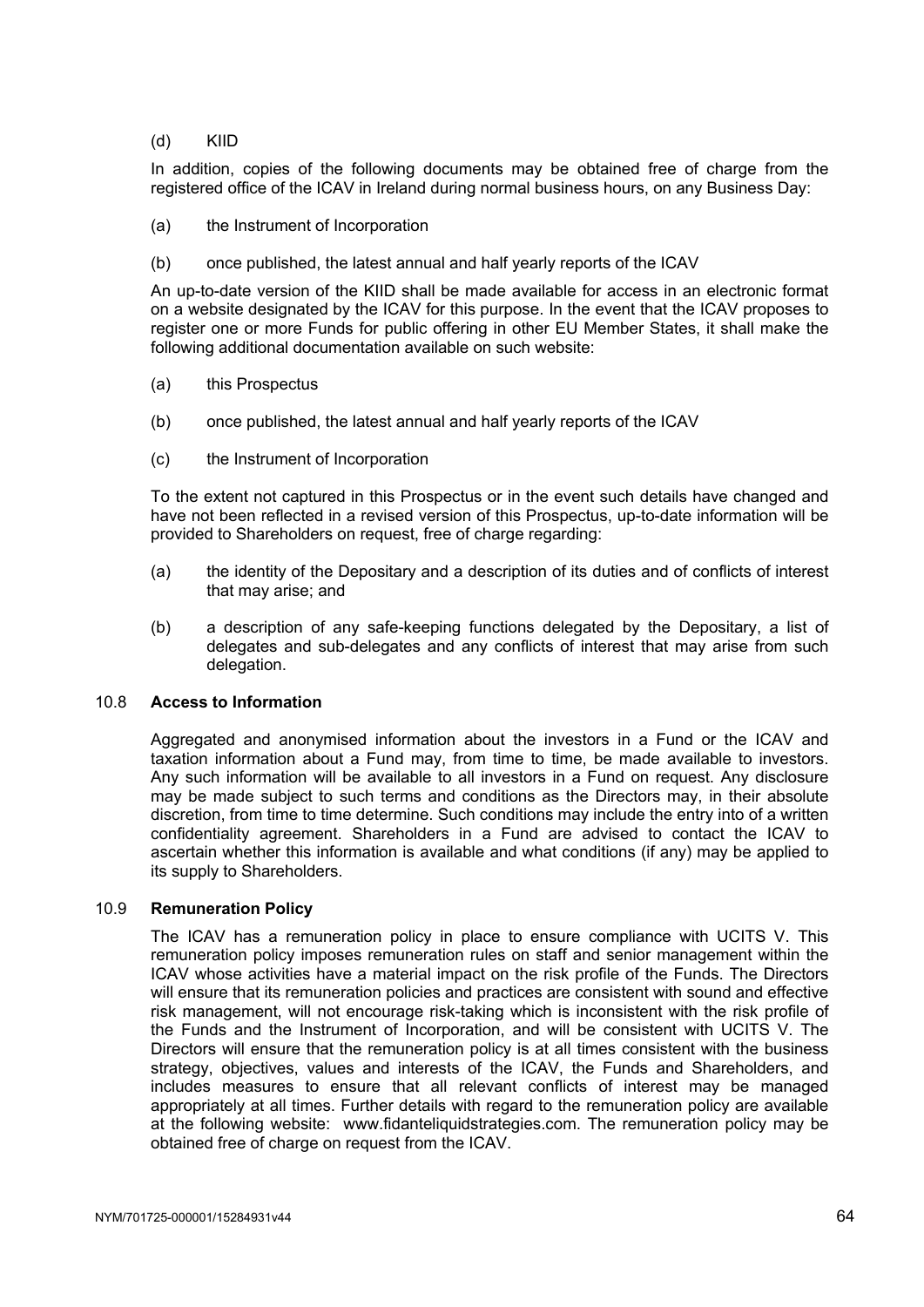# **Appendix I Investment Restrictions Applicable to the Funds under the Regulations**

### 1 **Permitted Investments**

Investments of a Fund are confined to:

- 1.1 Transferable Securities and Money Market Instruments, which are either admitted to official listing on a stock exchange in an EU Member State or non-EU Member State or which are dealt on a market which is regulated, operates regularly, is recognised and open to the public in an EU Member State or non-EU Member State.
- 1.2 Recently issued Transferable Securities which will be admitted to official listing on a stock exchange or other market (as described above) within a year.
- 1.3 Money Market Instruments, as defined in the Central Bank Rules, other than those dealt on a regulated market.
- 1.4 Units of UCITS.
- 1.5 Units of AIFs.
- 1.6 Deposits with credit institutions.
- 1.7 FDI.

#### 2 **Investment Limits**

- 2.1 A Fund may invest no more than 10% of its Net Asset Value in Transferable Securities and Money Market Instruments other than those referred to in paragraph 1.
- 2.2 A Fund may invest no more than 10% of its Net Asset Value in recently issued Transferable Securities which will be admitted to official listing on a stock exchange or other market (as described in paragraph 1.1) within a year. This restriction will not apply in relation to investment by the Fund in certain U.S. securities known as Rule 144A securities provided that:
	- (a) the securities are issued with an undertaking to register with the U.S. Securities and Exchanges Commission within one year of issue; and
	- (b) the securities are not illiquid securities i.e. they may be realised by the Fund within seven days at the price, or approximately at the price, at which they are valued by the Fund.
- 2.3 A Fund may invest no more than 10% of its Net Asset Value in Transferable Securities or Money Market Instruments issued by the same body provided that the total value of Transferable Securities and Money Market Instruments held in the issuing bodies in each of which it invests more than 5% is less than 40%.
- 2.4 Subject to the prior approval of the Central Bank, the limit of 10% (in 2.3) is raised to 25% in the case of bonds that are issued by a credit institution which has its registered office in an EU Member State and is subject by law to special public supervision designed to protect bond-holders. If a Fund invests more than 5% of its Net Asset Value in these bonds issued by one issuer, the total value of these investments may not exceed 80% of the Net Asset Value of the Fund.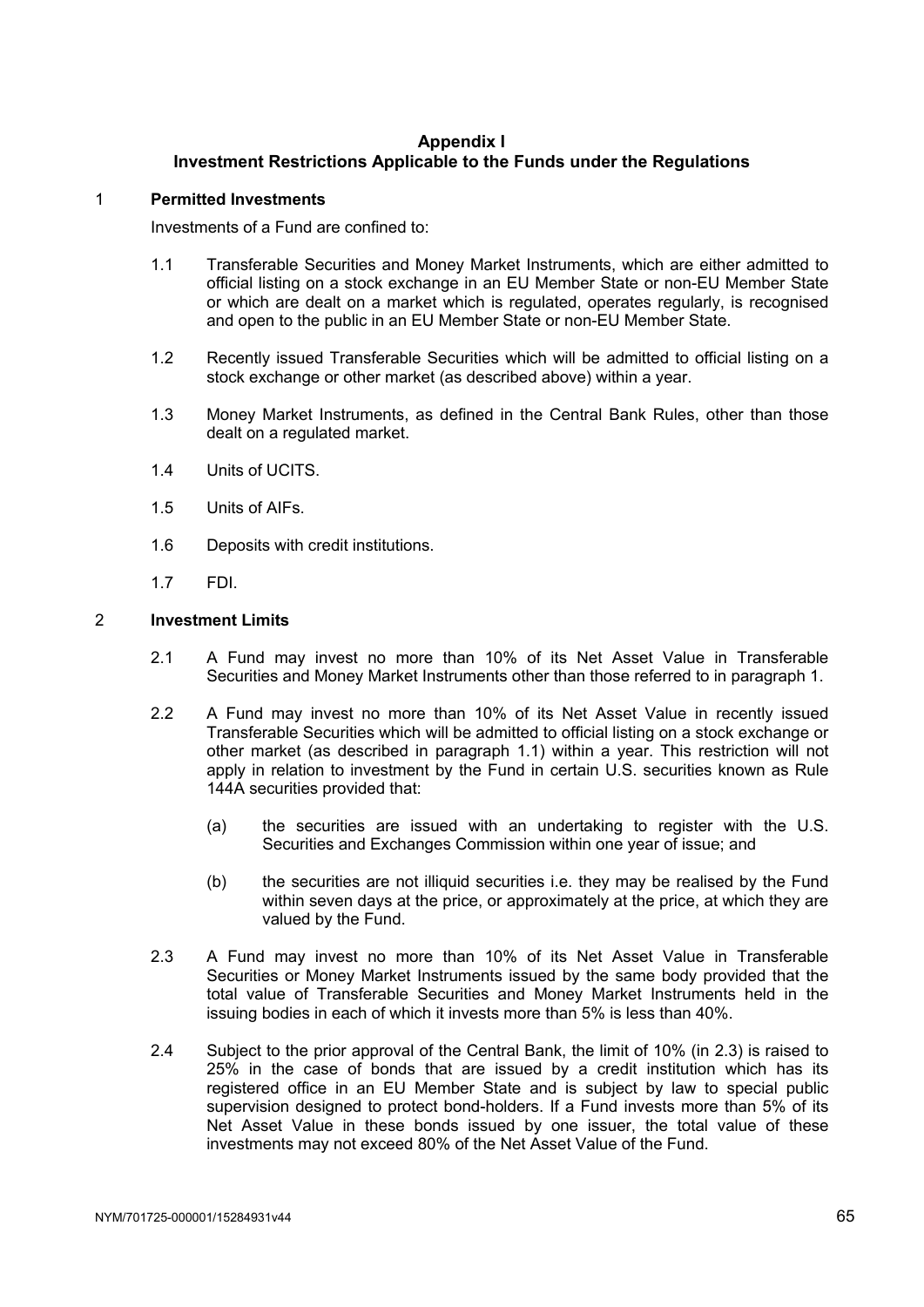- 2.5 The limit of 10% (in 2.3) is raised to 35% if the Transferable Securities or Money Market Instruments are issued or guaranteed by an EU Member State or its local authorities or by a non-EU Member State or public international body of which one or more EU Member States are members.
- 2.6 The Transferable Securities and Money Market Instruments referred to in 2.4. and 2.5 shall not be taken into account for the purpose of applying the limit of 40% referred to in 2.3.
- 2.7 A Fund may not invest more than 20% of its Net Asset Value in deposits made with the same credit institution.

Deposits with any one credit institution, other than with Relevant Institutions, held as ancillary liquidity, must not exceed 10% of the Net Asset Value of a Fund.

This limit may be raised to 20% in the case of deposits made with the Depositary.

2.8 The risk exposure of a Fund to a counterparty to an OTC derivative may not exceed 5% of its Net Asset Value.

This limit is raised to 10% in the case of Relevant Institutions.

- 2.9 Notwithstanding paragraphs 2.3, 2.7 and 2.8 above, a combination of two or more of the following issued by, or made or undertaken with, the same body may not exceed 20% of the Net Asset Value of a Fund:
	- (a) investments in Transferable Securities or Money Market Instruments;
	- (b) deposits, and/or
	- (c) counterparty risk exposures arising from OTC derivative transactions.
- 2.10 The limits referred to in 2.3, 2.4, 2.5, 2.7, 2.8 and 2.9 above may not be combined, so that exposure to a single body shall not exceed 35% of the Net Asset Value of a Fund.
- 2.11 Group companies are regarded as a single issuer for the purposes of 2.3, 2.4, 2.5, 2.7, 2.8 and 2.9. However, a limit of 20% of the Net Asset Value of a Fund may be applied to investment in Transferable Securities and Money Market Instruments within the same group.
- 2.12 A Fund may invest up to 100% of its Net Asset Value in different Transferable Securities and Money Market Instruments issued or guaranteed by any EU Member State, its local authorities, Non-Member States or public international bodies of which one or more EU Member States are members or by Australia, Canada, Hong Kong, Japan, New Zealand, Switzerland, United States or any of the following:

European Investment Bank

European Bank for Reconstruction and Development

International Finance Corporation

International Monetary Fund

Euratom

The Asian Development Bank

European Central Bank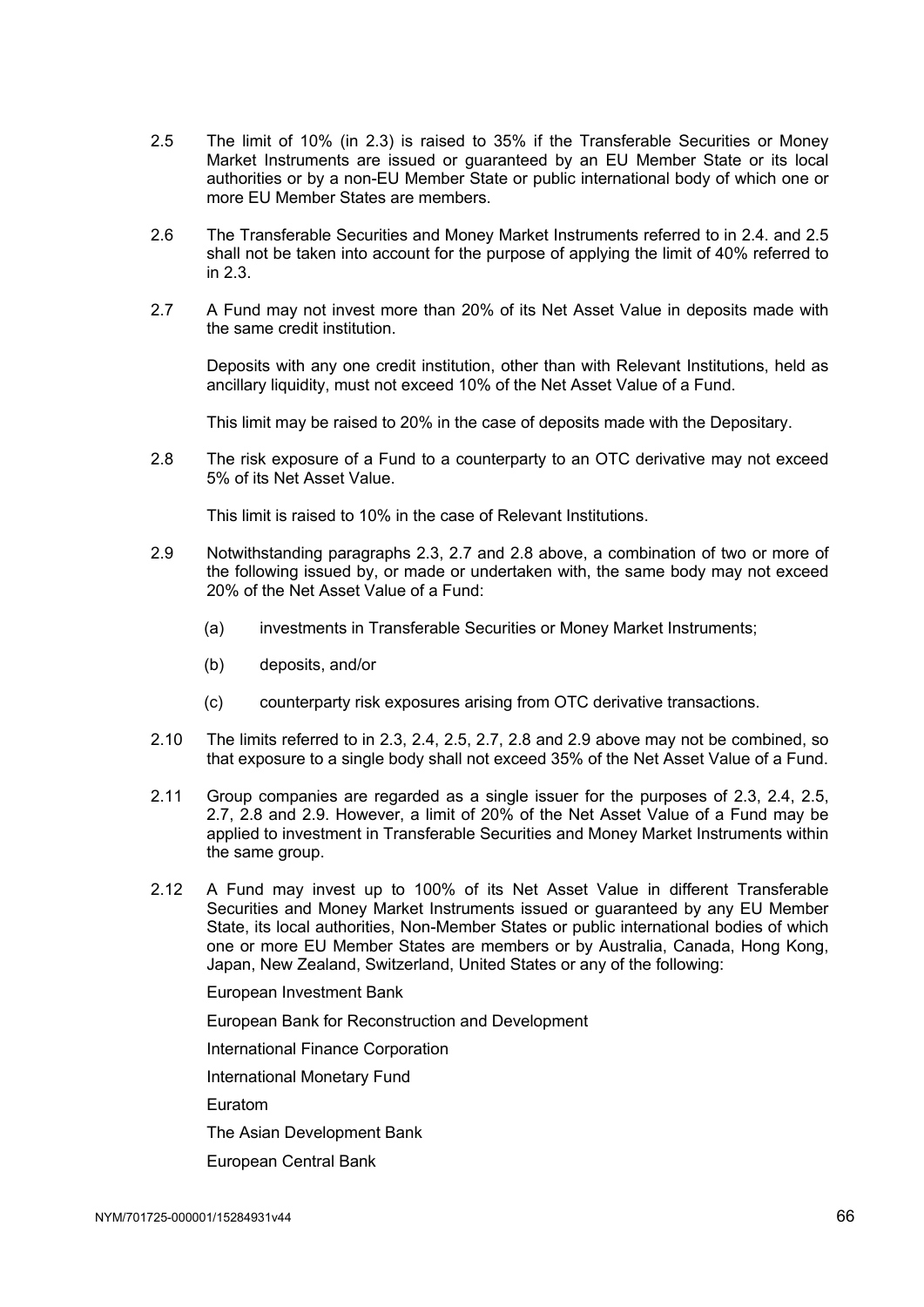Council of Europe

Eurofima

African Development Bank

International Bank for Reconstruction and Development (The World Bank)

The Inter American Development Bank

European Union

Federal National Mortgage Association (Fannie Mae)

Federal Home Loan Mortgage Corporation (Freddie Mac)

Government National Mortgage Association (Ginnie Mae)

Student Loan Marketing Association (Sallie Mae)

Federal Home Loan Bank

Federal Farm Credit Bank

Tennessee Valley Authority

Straight-A Funding LLC

OECD Governments (provided the relevant issues are Investment Grade)

Government of Brazil (provided the issues are of Investment Grade)

Government of the People's Republic of China

Government of India (provided the issues are of Investment Grade)

Government of Singapore

Where a Fund invests in accordance with this provision, the Fund must hold securities from at least 6 different issues, with securities from any one issue not exceeding 30% of its Net Asset Value.

# 3 **Investment in Collective Investment Schemes (**"**CIS**"**)**

- 3.1 A Fund may not invest more than 20% of its Net Asset Value in any one CIS.
- 3.2 Investment in AIFs may not, in aggregate, exceed 30% of the Net Asset Value of a Fund.
- 3.3 The CIS are prohibited from investing more than 10% of net assets in other openended CIS.
- 3.4 When a Fund invests in the units of other CIS that are managed, directly or by delegation, by the management company of the ICAV or by any other company with which the management company of the ICAV is linked by common management or control, or by a substantial direct or indirect holding, that management company or other company may not charge subscription, conversion or redemption fees on account of the Fund's investment in the units of such other CIS.
- 3.5 Where a commission (including a rebated commission) is received by the Fund manager/investment manager by virtue of an investment in the units of another CIS, this commission must be paid into the property of the Fund.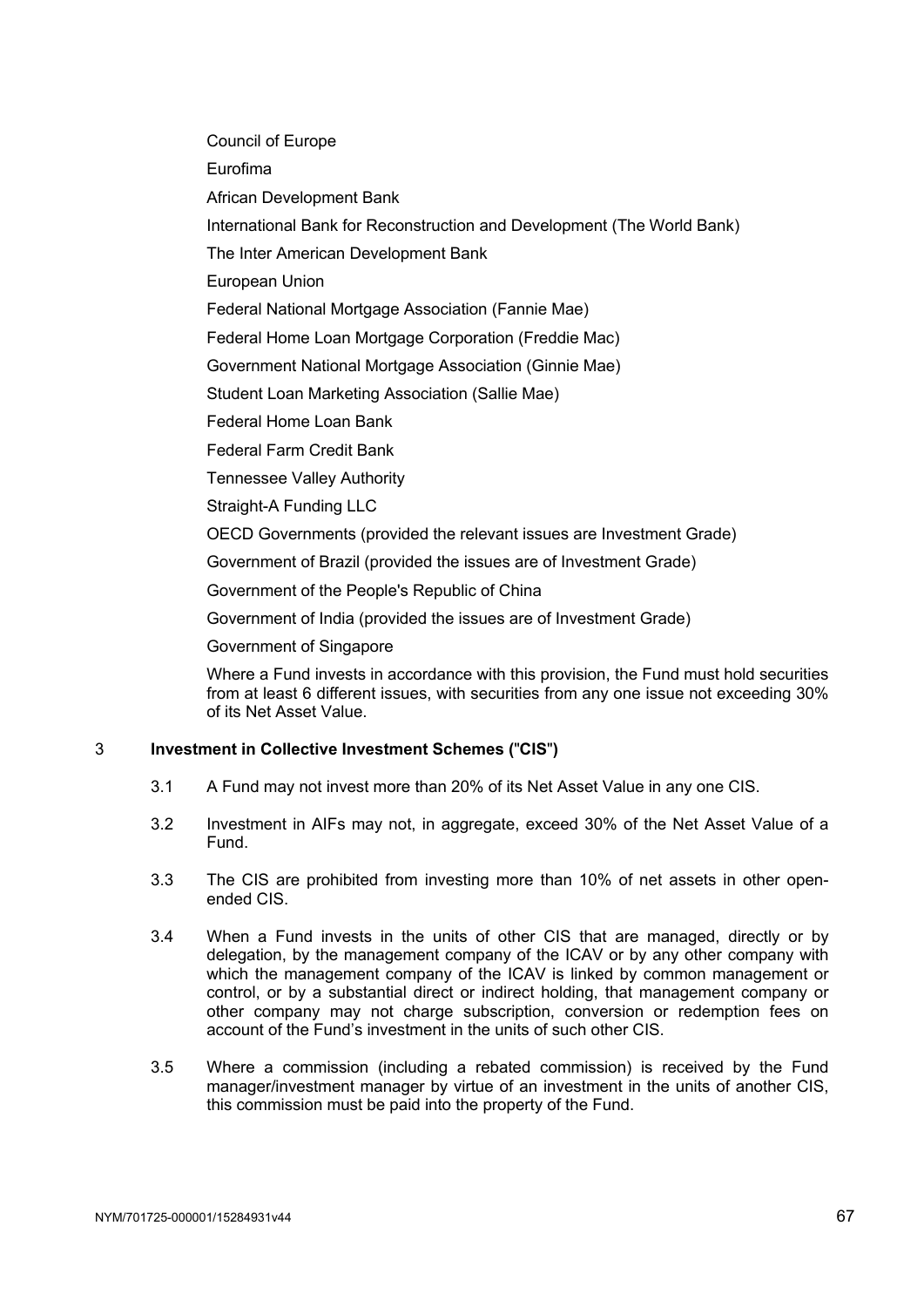## 4 **Index Replicating UCITS**

- 4.1 A Fund may invest up to 20% of its Net Asset Value in shares and/or debt securities issued by the same body where the investment policy of the Fund is to replicate an index which satisfies the criteria set out in the Central Bank Rules and is recognised by the Central Bank.
- 4.2 The limit in 4.1 may be raised to 35% of the Net Asset Value of the Fund, and applied to a single issuer, where this is justified by exceptional market conditions.

## 5 **General Provisions**

- 5.1 An investment company, or management company acting in connection with all of the CIS it manages, may not acquire any shares carrying voting rights which would enable it to exercise significant influence over the management of an issuing body.
- 5.2 A Fund may acquire no more than:
	- (a) 10% of the non-voting shares of any single issuing body;
	- (b) 10% of the debt securities of any single issuing body;
	- (c) 25% of the units of any single CIS;
	- (d) 10% of the Money Market Instruments of any single issuing body.

The limits laid down in 5.2(b), (c) and (d) above may be disregarded at the time of acquisition if at that time the gross amount of the debt securities or of the Money Market Instruments, or the net amount of the securities in issue cannot be calculated.

- 5.3 5.1 and 5.2 shall not be applicable to:
	- (a) Transferable Securities and Money Market Instruments issued or guaranteed by an EU Member State or its local authorities;
	- (b) Transferable Securities and Money Market Instruments issued or guaranteed by a non-EU Member State;
	- (c) Transferable Securities and Money Market Instruments issued by public international bodies of which one or more EU Member States are members;
	- (d) shares held by a Fund in the capital of a company incorporated in a non-EU member state which invests its assets mainly in the securities of issuing bodies having their registered offices in that State, where under the legislation of that State such a holding represents the only way in which the Fund can invest in the securities of issuing bodies of that State. This waiver is applicable only if in its investment policies the company from the non-EU Member State complies with the limits laid down in 2.3 to 2.11, 3.1, 3.2, 5.1, 5.2, 5.4, 5.5 and 5.6 and provided that where these limits are exceeded, paragraphs 5.5 and 5.6 below are observed;
	- (e) Shares held by an investment company in the capital of subsidiary companies carrying on only the business of management, advice or marketing in the country where the subsidiary is located, in regard to the repurchase of shares at Shareholders' request exclusively on their behalf.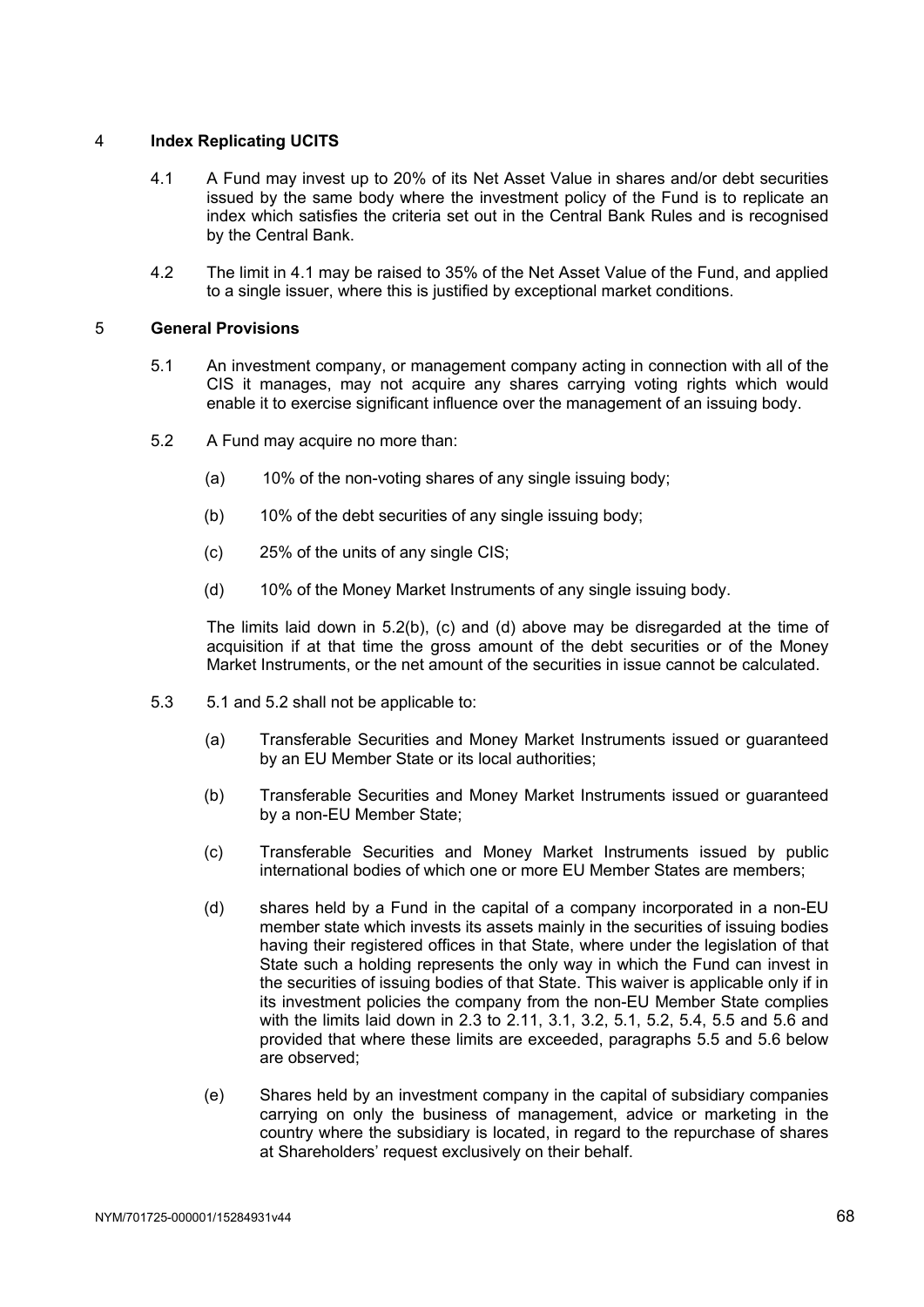- 5.4 A Fund need not comply with the investment restrictions herein when exercising subscription rights attaching to Transferable Securities or Money Market Instruments which form part of their assets.
- 5.5 The Central Bank may allow a recently authorised Fund to derogate from the provisions of 2.3 to 2.12, 3.1, 3.2, 4.1 and 4.2 for six Months following the date of its authorisation, provided it observes the principle of risk spreading.
- 5.6 If the limits laid down herein are exceeded for reasons beyond the control of a Fund, or as a result of the exercise of subscription rights, the Fund must adopt as a priority objective for its sales transactions the remedying of that situation, taking due account of the interests of its Shareholders.
- 5.7 A Fund may not carry out uncovered sales of:
	- (a) Transferable Securities;
	- (b) Money Market Instruments;<sup>1</sup>
	- (c) units of CIS; or
	- (d) FDI.
- 5.8 A Fund may hold ancillary liquid assets.
- 6 **FDI**
	- 6.1 A Fund's global exposure (as prescribed in the Central Bank's Notices) relating to FDI must not exceed its total Net Asset Value.
	- 6.2 Position exposure to the underlyings of FDI, including embedded FDI in Transferable Securities or Money Market Instruments, when combined where relevant with positions resulting from direct investments, may not exceed the investment limits set out in the Central Bank's Rules. (This provision does not apply in the case of index based FDI provided the underlying index is one which meets with the criteria set out in the Central Bank Rules.)
	- 6.3 A Fund may invest in OTC derivatives provided that the counterparties to the OTC derivatives are institutions subject to prudential supervision and belonging to categories approved by the Central Bank.
	- 6.4 Investment in FDI is subject to the conditions and limits laid down by the Central Bank.

 $\overline{a}$ 

 $1$  Any short selling of money market instruments by UCITS is prohibited.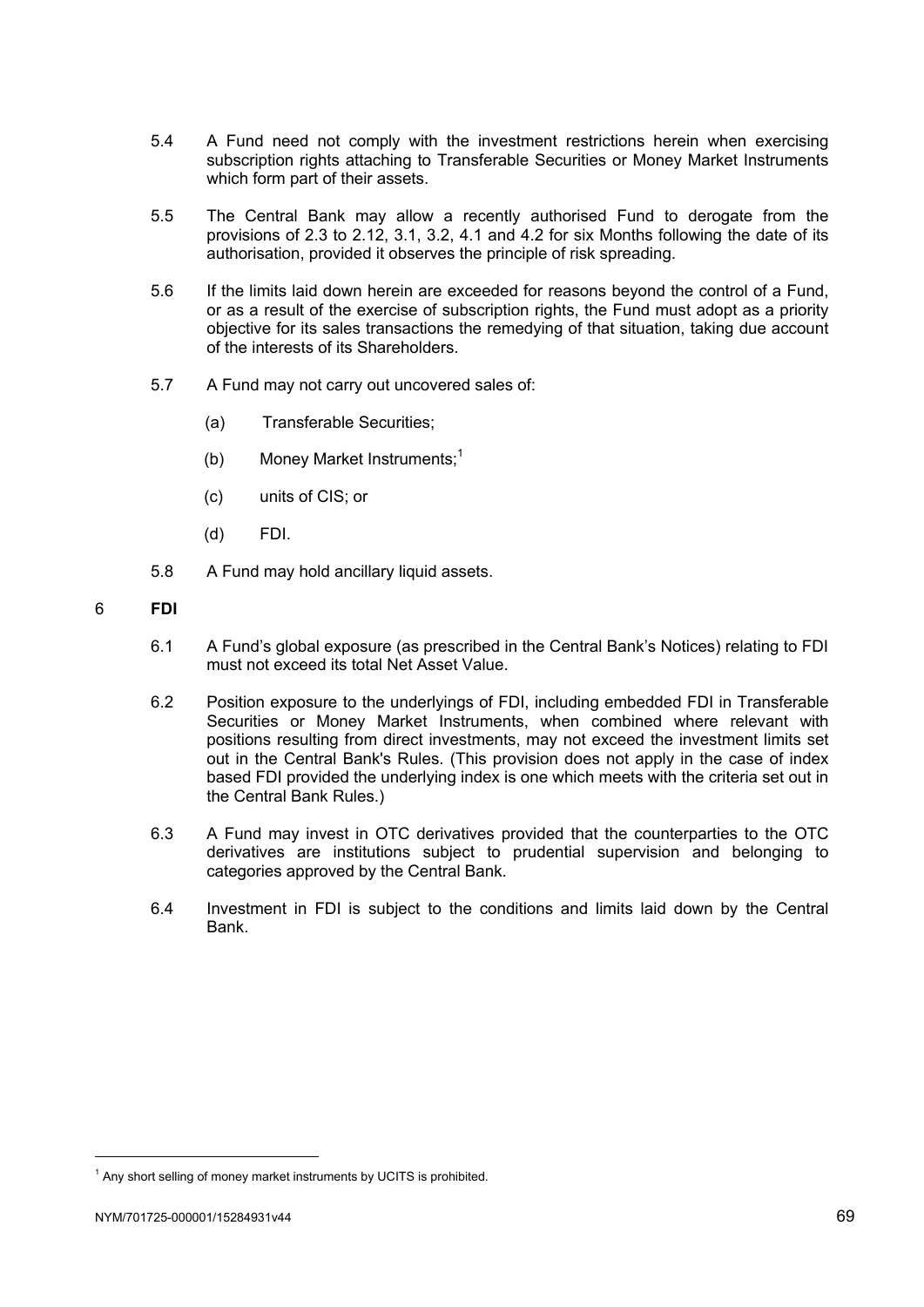## **Appendix II Permitted Markets**

The following is a list of regulated stock exchanges and markets on which a Fund's investments in securities and FDI other than permitted investment in unlisted investments, will be listed or traded and is set out in accordance with the Central Bank's requirements. With the exception of permitted investments in unlisted investments, each Fund's investment in securities and derivative instruments will be restricted to the stock exchanges and markets listed below. The Central Bank does not issue a list of approved stock exchanges or markets.

- (a) any stock exchange which is:
	- (i) located in an EEA Member State; or
	- (ii) located in Australia, Canada, Hong Kong, Japan, New Zealand, Switzerland, United States of America; or
- (b) any stock exchange included in the following list:

| Argentina                                       |                          | Bolsa de Comercio de Buenos Aires, Cordoba, Mendoza,<br>Rosario; La Plata                                                                                                                                                                                                                                                                                                                                                                                                    |
|-------------------------------------------------|--------------------------|------------------------------------------------------------------------------------------------------------------------------------------------------------------------------------------------------------------------------------------------------------------------------------------------------------------------------------------------------------------------------------------------------------------------------------------------------------------------------|
| <b>Bahrain</b>                                  |                          | Bahrain Stock Exchange;                                                                                                                                                                                                                                                                                                                                                                                                                                                      |
| Bangladesh                                      | $\overline{\phantom{a}}$ | Dhaka, Chittagong Stock Exchange                                                                                                                                                                                                                                                                                                                                                                                                                                             |
| <b>Bermuda</b>                                  |                          | Bermuda Stock Exchange                                                                                                                                                                                                                                                                                                                                                                                                                                                       |
| <b>Botswana</b>                                 | $\overline{\phantom{a}}$ | Botswana Stock Exchange;                                                                                                                                                                                                                                                                                                                                                                                                                                                     |
| <b>Brazil</b><br><b>BM&amp;FBOVESPA</b><br>S.A. |                          | Bolsa de Valores, Mercadorias e Futuros and Cetip SA - Balcao<br>Organizado de Ativos e Derivativos; Bolsa de Valores de Rio de<br>Janeiro, Bolsa de Valores de Bahia-Sergipe-Alagaos; Bolsa de<br>Valores Extremo Sul; Bolsa de Valores Minas-Espirito Santo-<br>Brasilia, Bolsa de Valores do Parana, Bolsa de Valores de<br>Pernambuco e Paraiba, Bolsa de Valores De Sontos, Bolsa de<br>Valores de Sao Paulo; Bolsa de Valores Regional. Brazilian<br>Futures Exchange. |
| Chile                                           |                          | Santiago Stock Exchange; Bolsa Electronica de Chile                                                                                                                                                                                                                                                                                                                                                                                                                          |
| China                                           |                          | Shanghai Stock Exchange and Shenzhen Stock Exchange;                                                                                                                                                                                                                                                                                                                                                                                                                         |
| Colombia                                        |                          | Bolsa de Valores de Colombia; Bolsa de Bogata; Bolsa de Bolsa<br>de Occidente                                                                                                                                                                                                                                                                                                                                                                                                |
| Egypt                                           |                          | Nile Stock Exchange and Egyptian Exchange; Alexandria Stock<br>Exchange;<br>Cairo Stock Exchange                                                                                                                                                                                                                                                                                                                                                                             |
| Ghana                                           |                          | Ghana Stock Exchange;                                                                                                                                                                                                                                                                                                                                                                                                                                                        |
| Hong Kong                                       |                          | Hong Kong Futures Exchange Ltd; Hong Kong Exchange                                                                                                                                                                                                                                                                                                                                                                                                                           |
| India                                           |                          | Mumbai Stock Exchange and the National Stock Exchange of<br>India; Bangalooru Stock Exchange; Calcutta Stock Exchange;                                                                                                                                                                                                                                                                                                                                                       |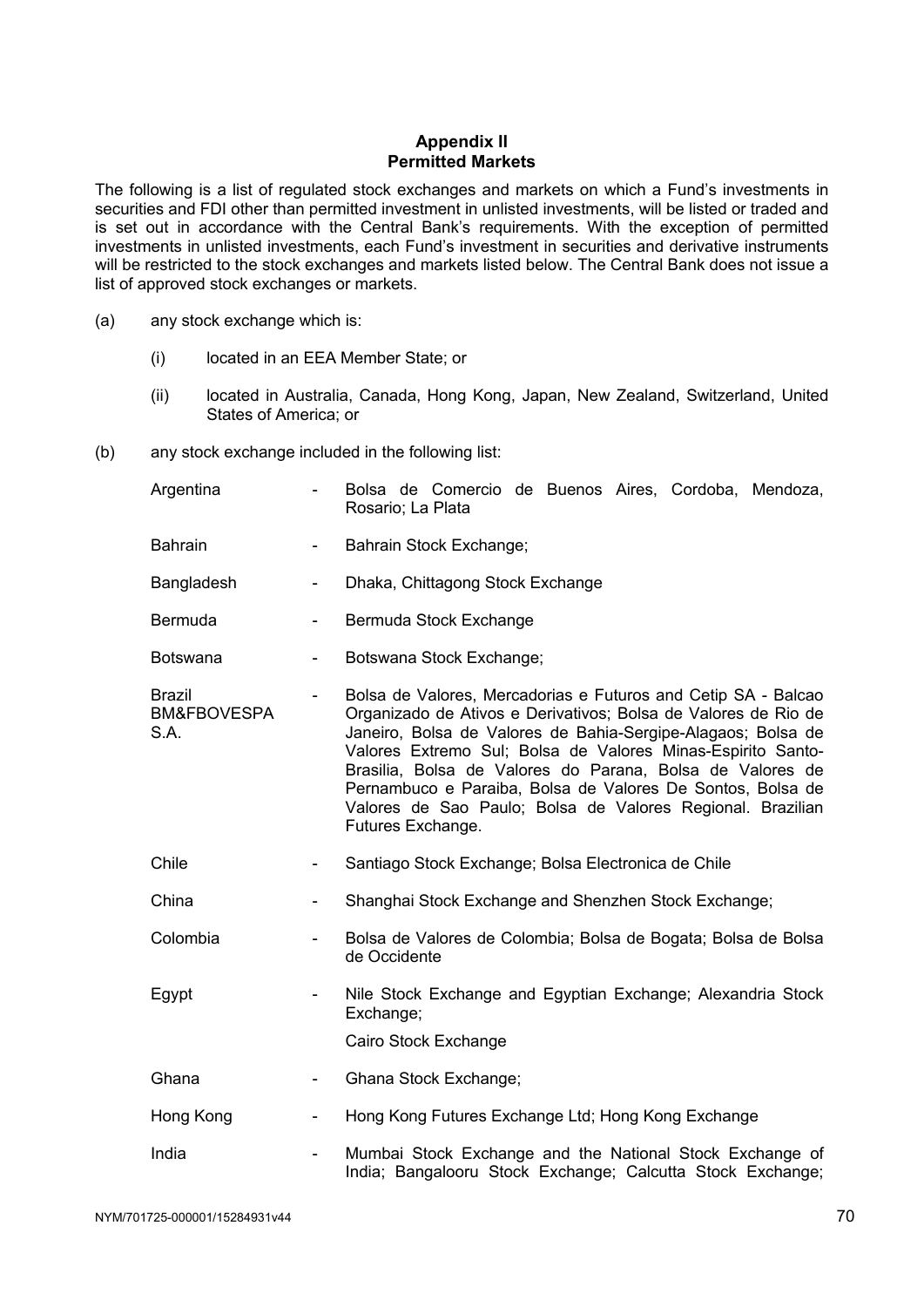Chennai Stock Exchange; Cochin Stock Exchange; Delhi Stock Exchange; Gauhati Stock Exchange; Hyderabad Stock Exchange; Ludhiana Stock Exchange; Magadh Stock Exchange; Mumbai Stock Exchange; National Stock Exchange of India; Pune Stock Exchange; The Stock Exchange – Ahmedabad; Uttar Pradesh Stock Exchange

Israel Fig. 2012 - Tel Aviv Stock Exchange; Jordan - Amman Stock Exchange; Kenya - Nairobi Stock Exchange; Kuwait - Kuwait Stock Exchange: Malaysia **- Kuala Lumpur Stock Exchange**; Mauritius **Nauritius**; **Fig. 2.1 Stock Exchange of Mauritius**; Mexico - Bolsa Mexicana de Valores; Morocco **- Casablanca Stock Exchange**; Namibia **- Namibian Stock Exchange** 

Indonesia - Jakarta Stock Exchange; Surabaya Stock Exchange

- Nigeria  **Nigerian Stock Exchange in Lagos**; Nigerian Stock Exchange in Kaduna Nigerian Stock Exchange in Port Harcourt
- Oman The Muscat Securities Market;
- Pakistan Islamabad Stock Exchange; Karachi Stock Exchange Lahore Stock Exchange
- Peru Bolsa de Valores de Lima;
- Philippines Philippines Stock Exchange;
- Qatar Doha Stock Exchange;
- Russia RTS Stock Exchange, Moscow Exchange (solely in relation to equity securities that are traded on level 1 or level 2 of the relevant exchange);
- Saudi Arabia  **Saudi Stock Exchange**
- Singapore **-** The Stock Exchange of Singapore:
- South Africa **-** Johannesburg Stock Exchange;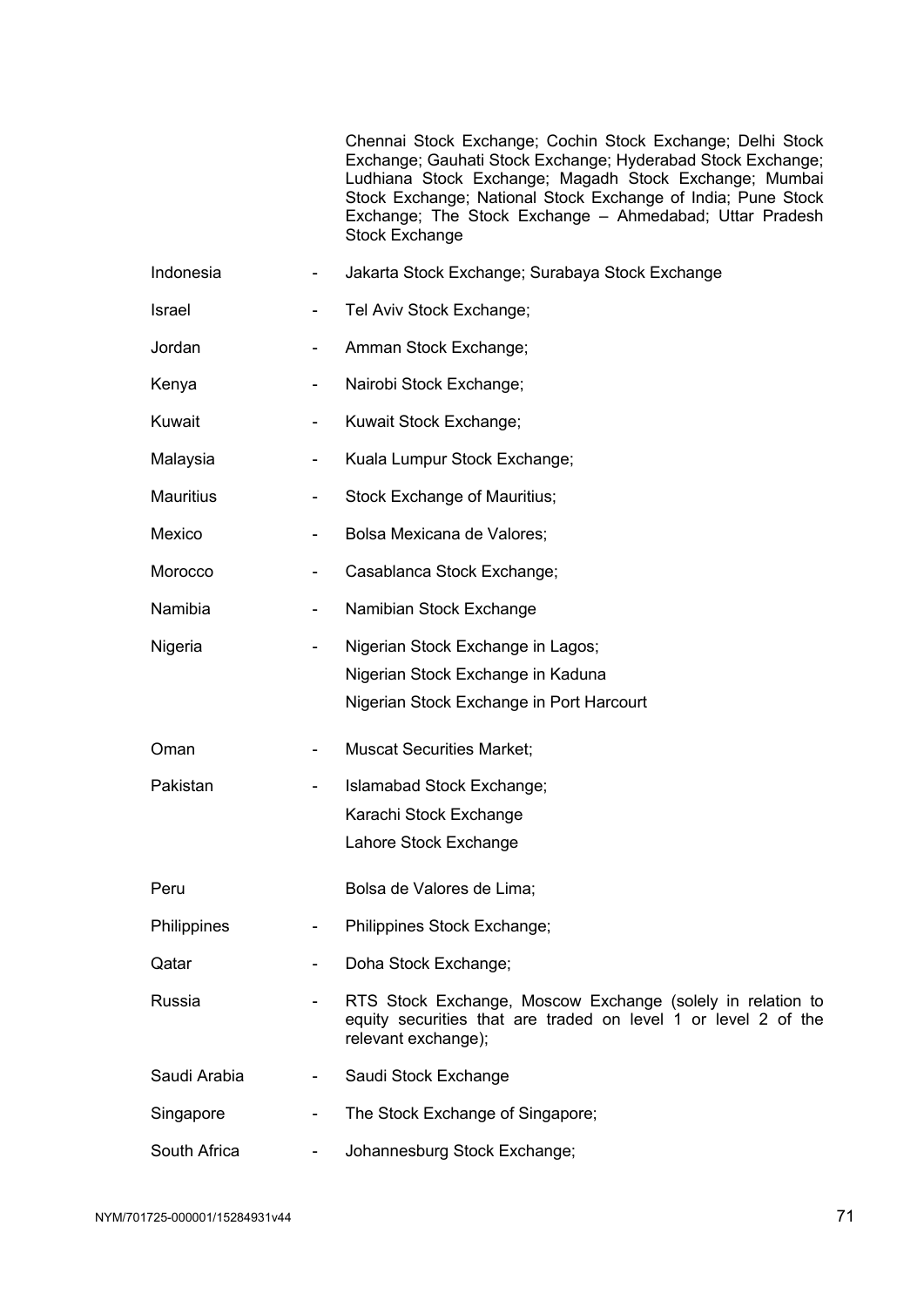| South Korea |   | Korea Exchange (KRX)                                                                                               |  |
|-------------|---|--------------------------------------------------------------------------------------------------------------------|--|
|             |   | <b>KOSDAQ Market</b>                                                                                               |  |
| Sri Lanka   |   | Colombo Stock Exchange                                                                                             |  |
| Taiwan      |   | Taipei Stock Exchange Corporation;<br><b>Taiwan Stock Exchange Corporation</b><br><b>Gre Tai Securities Market</b> |  |
| Thailand    |   | The Stock Exchange of Thailand;<br><b>Thailand Futures Exchange</b>                                                |  |
| Turkey      |   | Istanbul Stock Exchange;                                                                                           |  |
| Ukraine     |   | Ukrainian Stock Exchange                                                                                           |  |
| Uruguay     |   | Bolsa de Valores de Montevideo                                                                                     |  |
| Venezuela   |   | Caracas Stock Exchange                                                                                             |  |
| Venezuela   | - | Maracaibo Stock Exchange                                                                                           |  |
| Venezuela   |   | Venezuela Electronic Stock Exchange                                                                                |  |
| Zambia      |   | Lusaka Stock Exchange                                                                                              |  |

(c) any of the following:

The market organised by the International Capital Market Association;

The (i) market conducted by banks and other institutions regulated by the UK Financial Conduct Authority (the "**FCA**") and subject to the Inter-Professional Conduct provisions of the FCA's Market Conduct Sourcebook and (ii) market in non-investment products which is subject to the guidance contained in the Non-Investment Products Code drawn up by the participants in the London market, including the FCA and the Bank of England;

The market in U.S. government securities conducted by primary dealers regulated by the Federal Reserve Bank of New York and the U.S. Securities and Exchange Commission;

The over-the-counter market in the United States conducted by primary and second dealers regulated by the Securities and Exchanges Commission and by the National Association of Securities Dealers (and by banking institutions regulated by the U.S. Comptroller of the Currency, the Federal Reserve System or Federal Deposit Insurance Corporation);

KOSDAQ;

NASDAQ;

SESDAQ;

TAISDAQ/Gretai Market;

The Chicago Board of Trade;

The Chicago Mercantile Exchange;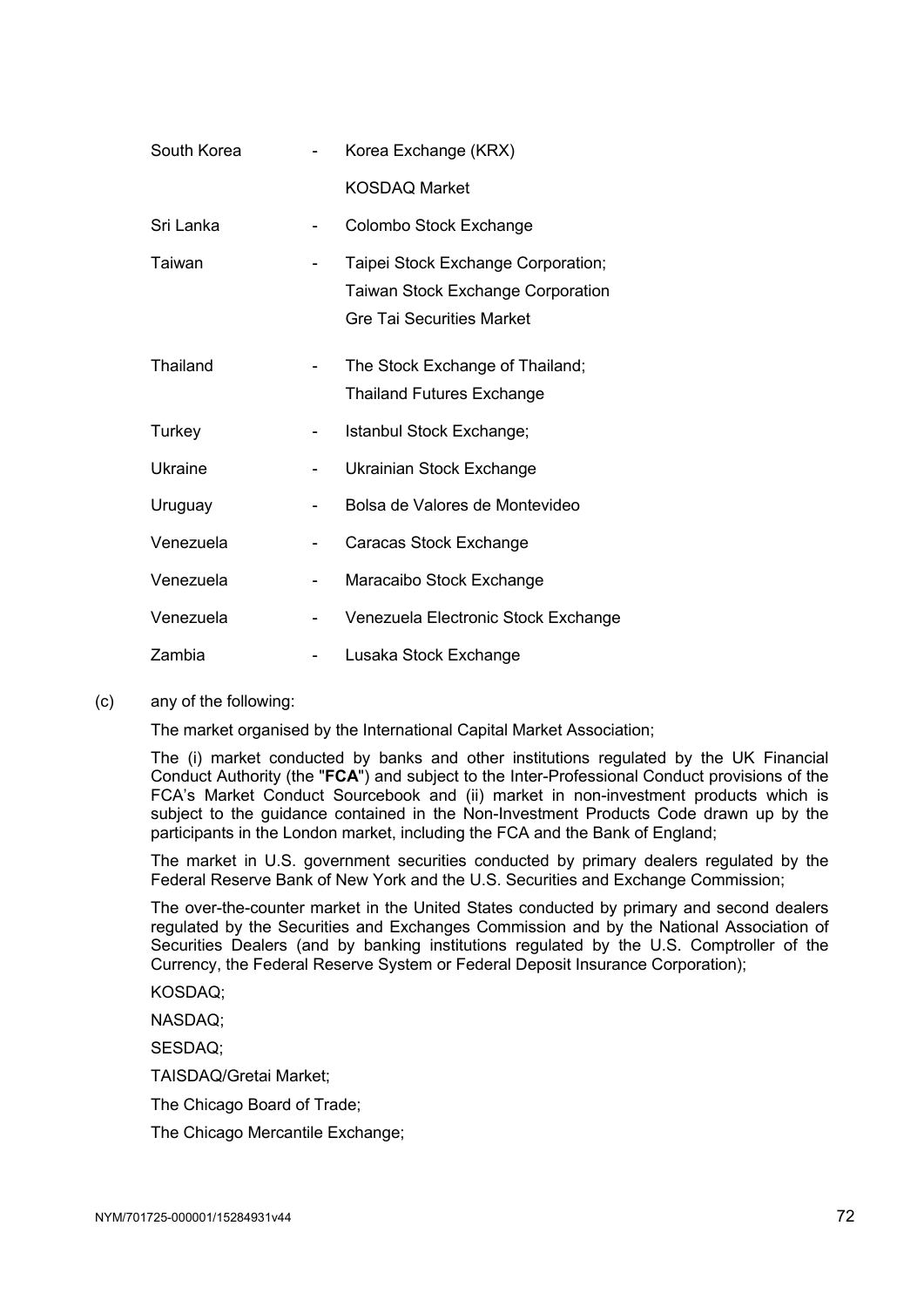The over-the-counter market in Japan regulated by the Securities Dealers Association of Japan;

The Over-the-Counter market in Canadian Government Bonds as regulated by the Investment Dealers Association of Canada;

The French market for Titres de Créances Négociables (over-the-counter market in negotiable debt instruments);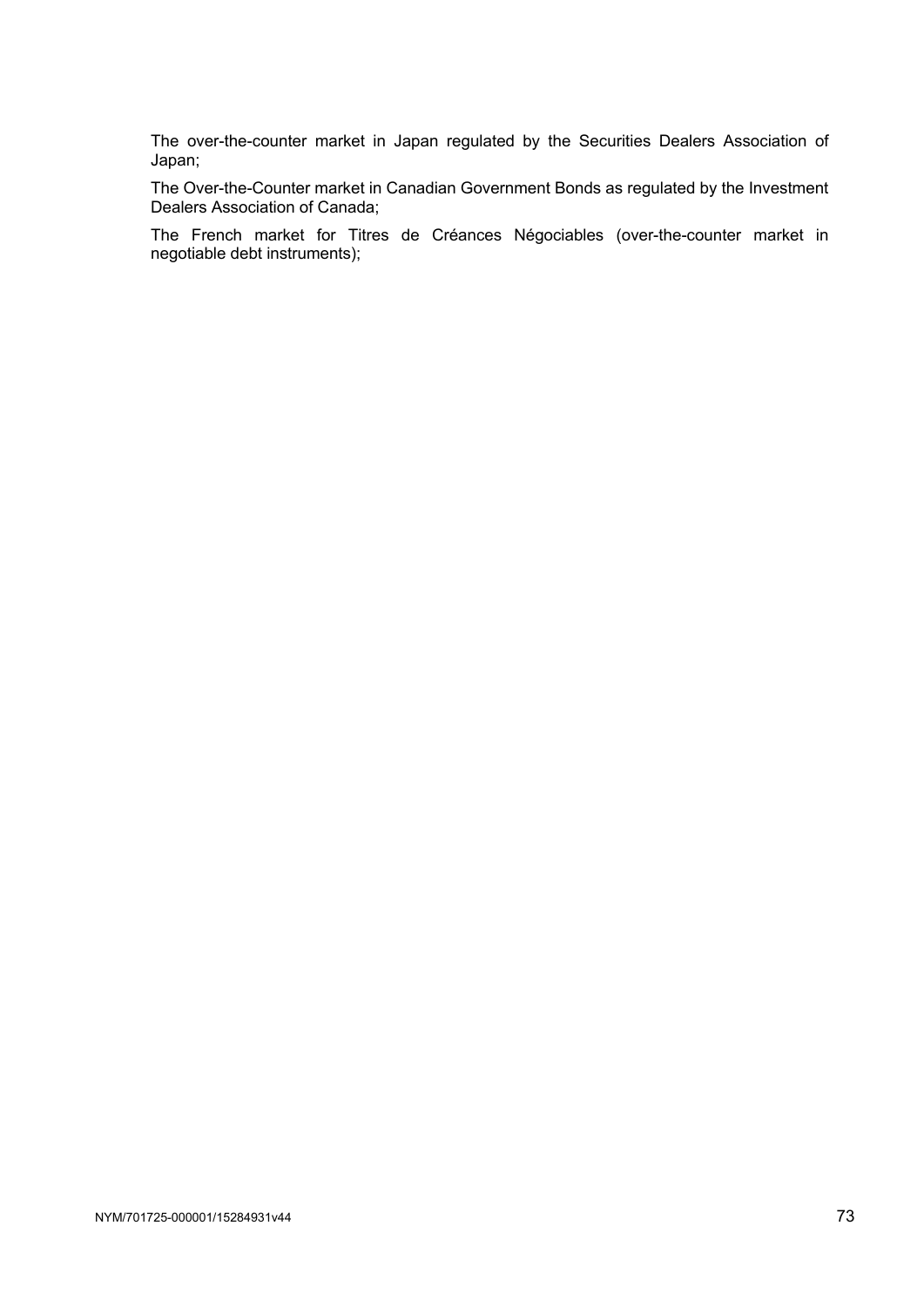# **Appendix III Risk Factors**

#### 1 **General**

All financial investments involve an element of risk to both income and capital.

There are risks associated with investment in the ICAV and in the Shares of each Fund.

The risks described in this Prospectus should not be considered to be an exhaustive list of the risks which potential investors should consider before investing in a Fund. Potential investors should be aware that an investment in a Fund may be exposed to other risks from time to time.

Different risks may apply to different Funds and/or Classes. Details of specific risks attaching to a particular Fund or Class which are additional to those described in this section will be disclosed in the relevant Supplement.

Investors should not treat the contents of this Prospectus as advice relating to legal, taxation, investment or other matters. If you are in any doubt about the contents of this Prospectus, the risks involved in investing in the ICAV or a Fund or the suitability for you of investing in the ICAV or a Fund, you should consult your stockbroker, bank manager, solicitor, accountant or other independent financial adviser.

As the price of Shares in each Fund may fall as well as rise, the ICAV shall not be a suitable investment for an investor who cannot sustain a loss on his investment.

Past performance of the ICAV or any Fund should not be relied upon as an indicator of future performance.

## 2 **Investment Risks**

#### 2.1 **General Investment Risk**

The securities and instruments in which the Funds invest are subject to normal market fluctuations and other risks inherent in investing in such investments, and there can be no assurance that any appreciation in value will occur.

There can be no assurance that a Fund will achieve its investment objective. The value of Shares may rise or fall, as the capital value of the securities in which a Fund invests may fluctuate. The investment income of each Fund is based on the income earned on the securities it holds, less expenses incurred. Therefore, the Fund's investment income may be expected to fluctuate in response to changes in such expenses or income.

#### 2.2 **Credit Risk**

There can be no assurance that issuers of the securities or other instruments in which a Fund invests will not be subject to credit difficulties leading to the loss of some or all of the sums invested in such securities or instruments or payments due on such securities or instruments (as well as any appreciation of sums invested in such securities).

#### 2.3 **Changes in Interest Rates Risk**

The value of Shares may be affected by substantial adverse movements in interest rates.

#### 2.4 **Currency Risk and Interest Rate Risk**

Currency Exchange Rates: Currency exchange rates may fluctuate significantly over short periods of time causing, along with other factors, a Fund's Net Asset Value to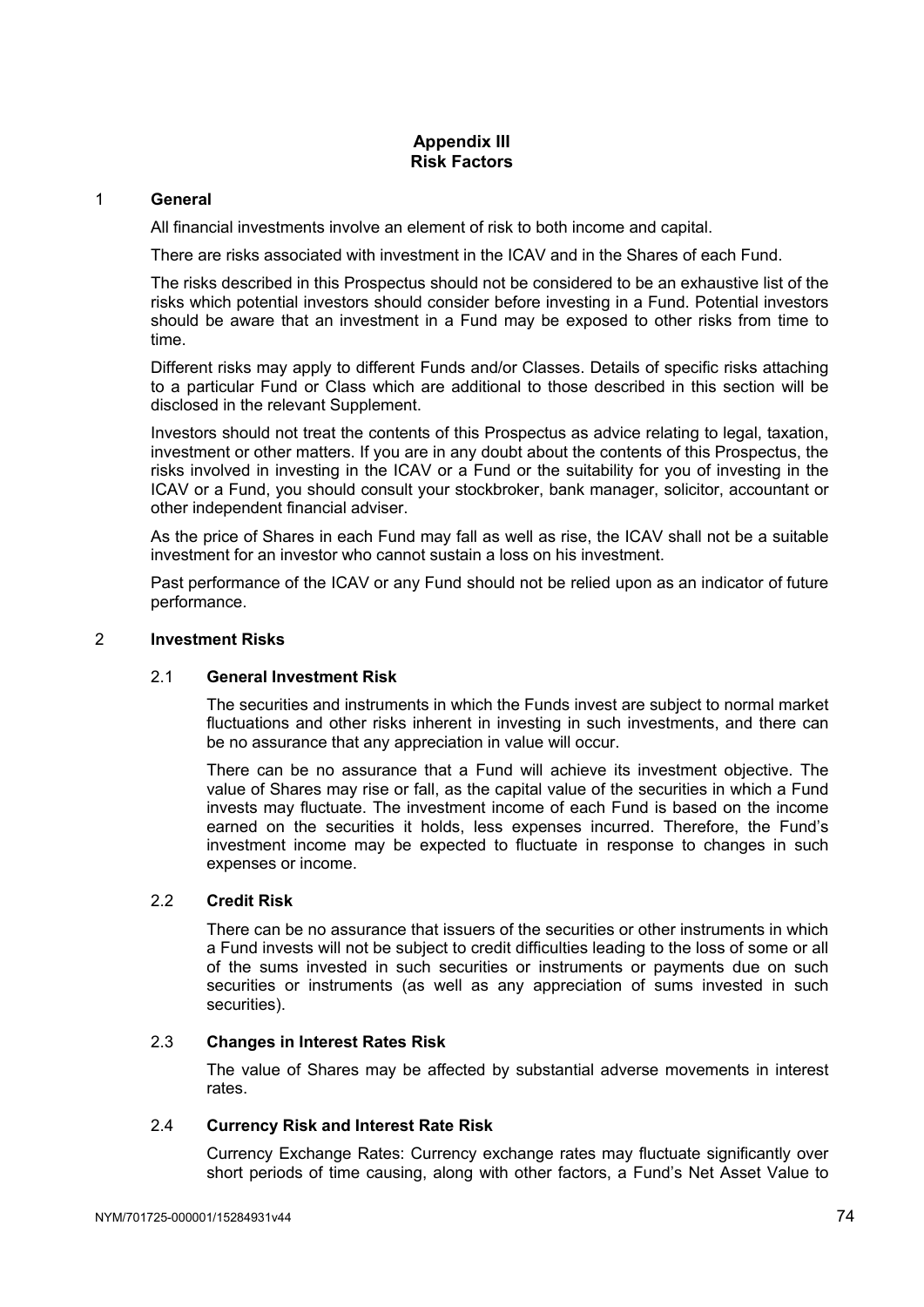fluctuate as well. To the extent that a substantial portion of a Fund's total assets is denominated in the currencies of particular countries, the Fund will be more susceptible to the risk of adverse economic and political developments within those countries.

Currency of Assets/Base Currency: Assets of a Fund may be denominated in a currency other than the Base Currency of the Fund and changes in the exchange rate between the Base Currency and the currency of the asset may lead to a depreciation of the value of the Fund's assets as expressed in the Base Currency. The relevant Investment Manager may (but is not obliged to) seek to mitigate this exchange rate risk by using FDI. No assurance, however, can be given that such mitigation will be successful.

Base Currency/Denominated Currency of Classes: Classes of Shares in a Fund may be denominated in currencies other than the Base Currency of the Fund and changes in the exchange rate between the Base Currency and the denominated currency of the Class may lead to a depreciation of the value of the investor's holding as expressed in the Base Currency even in cases where the Class is hedged. No assurance, however, can be given that such mitigation will be successful. Investors' attention is drawn to the section of this Prospectus entitled "Hedged Classes" for further information. Where the Class is unhedged a currency conversion will take place on subscription, redemption, exchange and distributions at prevailing exchange rates.

Currency and Interest Rate Hedging: A Fund may enter into currency or interest rate exchange transactions and/or use derivatives to seek to protect against fluctuation in the relative value of its portfolio positions as a result of changes in currency exchange rates or interest rates between the trade and settlement dates of specific securities transactions or anticipated securities transactions. Although these transactions are intended to minimise the risk of loss due to a decline in the value of the hedged currency or interest rate, they also limit any potential gain that might be realised should the value of the hedged currency or interest rate increase. The precise matching of the relevant contract amounts and the value of the securities involved will not generally be possible because the future value of such securities will change as a consequence of market movements in the value of such securities between the date when the relevant contract is entered into and the date when it matures. The successful execution of a hedging strategy which matches exactly the profile of the investments of any Fund cannot be assured. It may not be possible to hedge against generally anticipated exchange or interest rate fluctuations at a price sufficient to protect the assets from the anticipated decline in value of the portfolio positions as a result of such fluctuations. Performance of a Fund may be strongly influenced by movements in foreign exchange rates because currency positions held by a Fund may not correspond with the securities positions held.

#### 2.5 **Derivatives and Securities Financing Transactions Risk**

General: The use of derivatives and Securities Financing Transactions may result in greater returns but may entail greater risk for your investment. Derivatives may be used as a means of gaining indirect exposure to a specific asset, rate or index and/or as part of a strategy designed to reduce exposure to other risks, such as interest rate or currency risk. Use of derivatives involves risks different from, or possibly greater than, the risks associated with investing directly in securities and other investments. They also involve the risk of mispricing or improper valuation and the risk that changes in the value of the derivative may not correlate perfectly with the underlying asset, rate or index.

Investing in a derivative instrument could cause the Fund to lose more than the principal amount invested. Also, suitable derivative transactions may not be available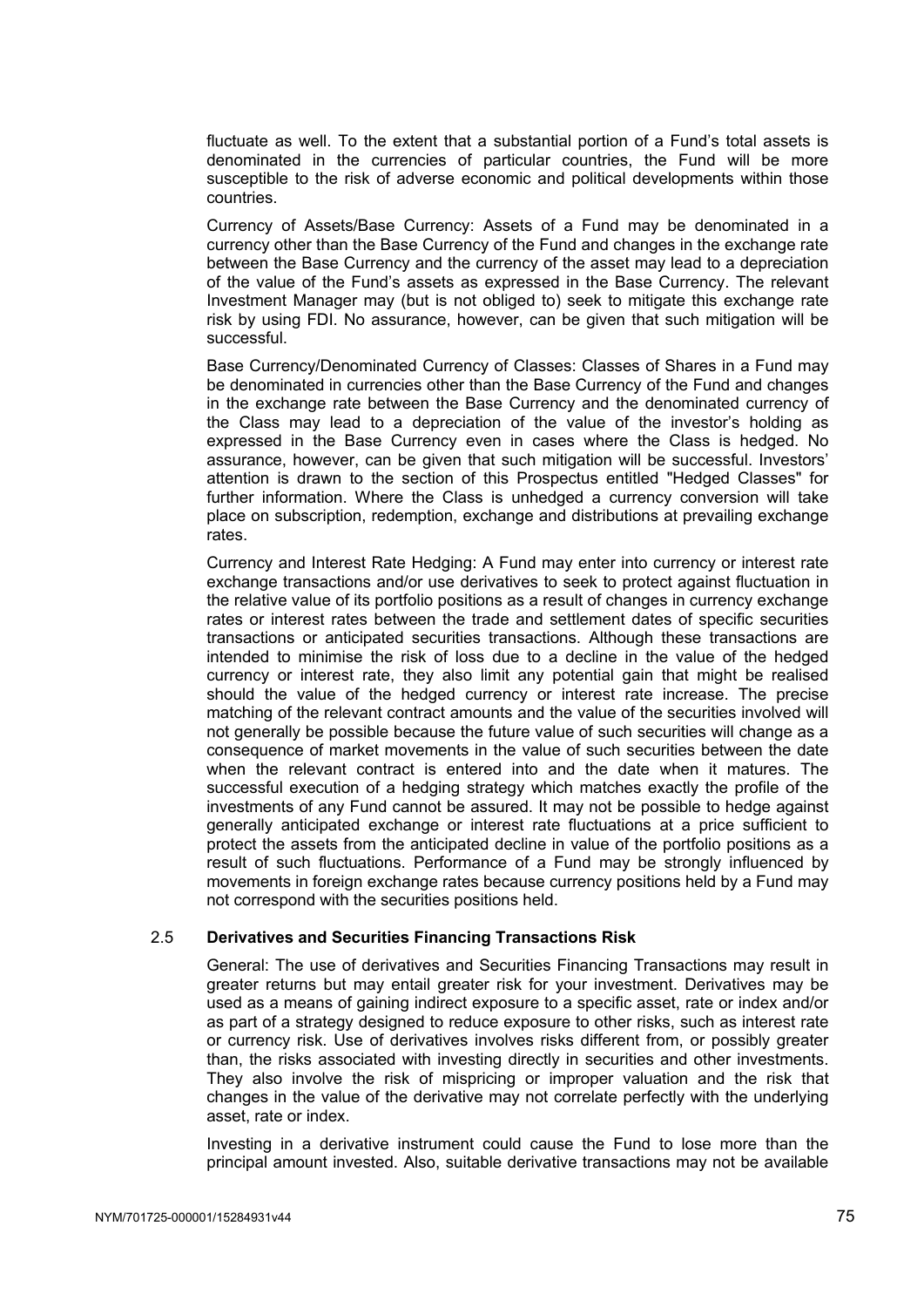in all circumstances and there can be no assurance that the Fund will engage in these transactions to reduce exposure to other risks when that would be beneficial.

The prices of derivative instruments are highly volatile. Price movements of derivative contracts are influenced by, among other things, interest rates, changing supply and demand relationships, trade, fiscal, monetary and exchange control programmes and policies of governments, national and international political and economic events, changes in local laws and policies. In addition, governments from time to time intervene, directly and by regulation, in certain markets, particularly markets in currencies and interest rate related futures and options. Such intervention often is intended directly to influence prices and may, together with other factors, cause all of such markets to move rapidly in the same direction because of, among other things, interest rate fluctuations. The use of derivatives also involves certain special risks, including (1) dependence on the ability to predict movements in the prices of securities being hedged and movements in interest rates; (2) imperfect correlation between the hedging instruments and the securities or market sectors being hedged; (3) the fact that skills needed to use these instruments are different from those needed to select the Fund's securities; and (4) the possible absence of a liquid market for any particular instrument at any particular time.

Securities Financing Transactions create several risks for the ICAV and its investors, including counterparty risk if the counterparty to a Securities Financing Transaction defaults on its obligation to return assets equivalent to the ones provided to it by the relevant Fund and liquidity risk if the Fund is unable to liquidate collateral provided to it to cover a counterparty default.

Securities Lending Risk: As with any extensions of credit, there are risks of delay and recovery. Should the borrower of securities fail financially or default in any of its obligations under any securities lending transaction, the collateral provided in connection with such transaction will be called upon. A securities lending transaction will involve the receipt of collateral. However there is a risk that the value of the collateral may fall and the Fund suffer loss as a result.

Repurchase Agreements: A Fund may enter into repurchase arrangements. Accordingly, the Fund will bear a risk of loss in the event that the other party to the transaction defaults on its obligation and the Fund is delayed or prevented from exercising its rights to dispose of the underlying securities. The Fund will, in particular, be subject to the risk of a possible decline in the value of the underlying securities during the period in which the Fund seeks to assert its right to them, the risk of incurring expenses associated with asserting those rights and the risk of losing all or a part of the income from the agreement.

Absence of Regulation; Counterparty Risk: In general, there is less government regulation and supervision of transactions in the OTC markets (in which currencies, spot and option contracts, certain options on currencies and swaps are generally traded) than of transactions entered into on recognised exchanges. OTC derivatives lack transparency as they are privately negotiated contracts and any information concerning them is usually only available to the contracting parties. While measures are being introduced under Regulation (EU) No 648/2012 of the European Parliament and of the Council on OTC derivatives, central counterparties and trade repositories ("**EMIR**") that aim to mitigate risks involved in investing in OTC derivatives and improve transparency, these types of investments continue to present challenges in clearly understanding the nature and level of risks involved. In addition, many of the protections afforded to participants on some recognised exchanges, such as the performance guarantee of an exchange clearing house, might not be available in connection with OTC transactions.

The counterparty for an OTC derivative will be the specific firm involved in the transaction rather than a recognised exchange and accordingly the bankruptcy or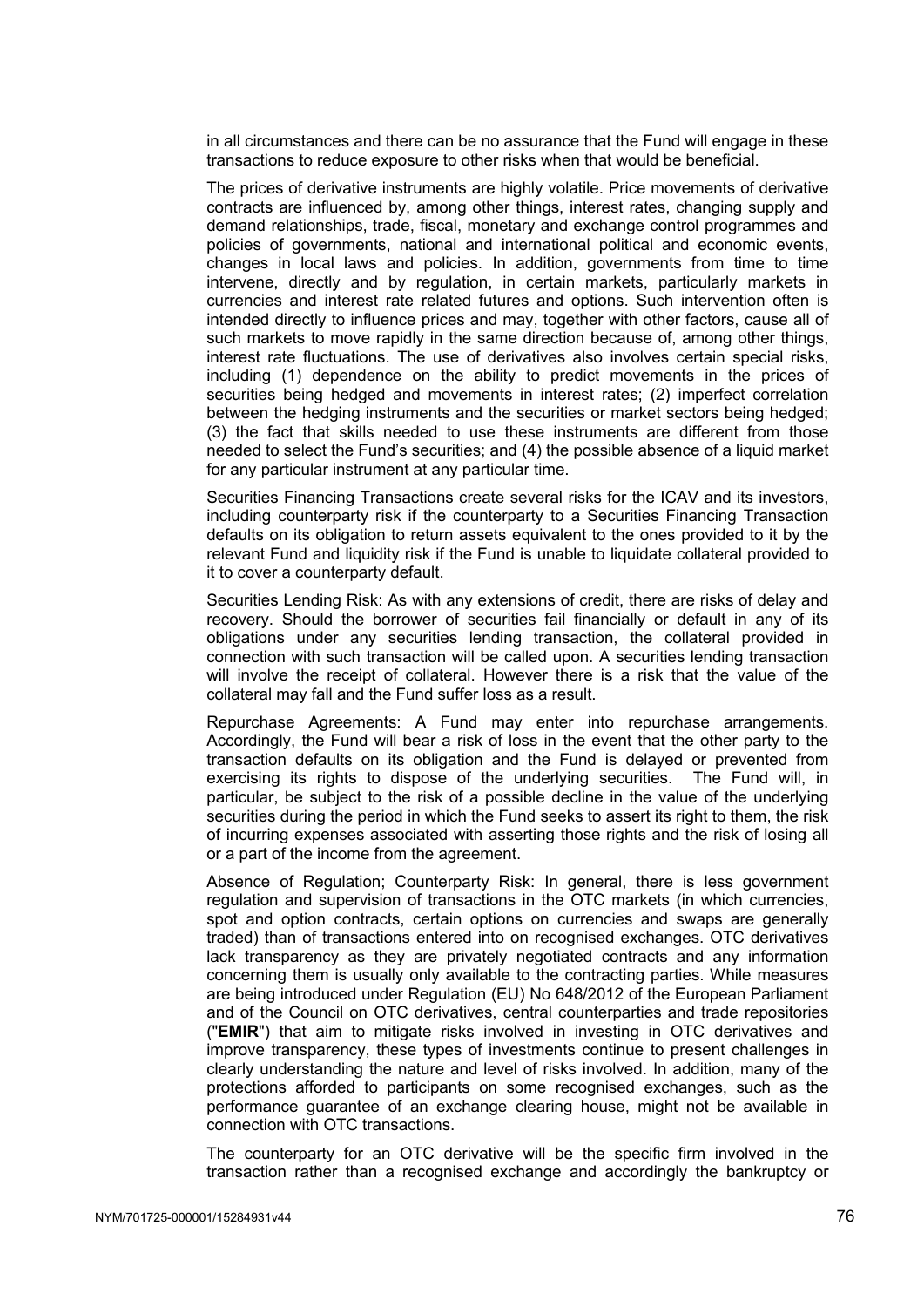default of a counterparty with which the Fund trades OTC derivatives could result in substantial losses to the Fund. In addition, a counterparty may refrain from settling a transaction in accordance with its terms and conditions because the contract is not legally enforceable or because it does not accurately reflect the intention of the parties or because of a dispute over the terms of the contract (whether or not bona fide) or because of a credit or liquidity problem, thus causing the Fund to suffer a loss. To the extent that a counterparty defaults on its obligation and the Fund is delayed or prevented from exercising its rights with respect to the investments in its portfolio, it may experience a decline in the value of its position, lose income and incur costs associated with asserting its rights. Regardless of the measures the Fund may implement to reduce counterparty credit risk, however, there can be no assurance that a counterparty will not default or that the Fund will not sustain losses on the transactions as a result. Counterparty exposure will be in accordance with the Fund's investment restrictions.

Credit Risk and Counterparty Risk: Funds will be exposed to a credit risk in relation to the counterparties with whom they transact or place margin or collateral in respect of transactions in derivative instruments. To the extent that a counterparty defaults on its obligation and the Fund is delayed or prevented from exercising its rights with respect to the investments in its portfolio, it may experience a decline in the value of its position, lose income and incur costs associated with asserting its rights. Regardless of the measures the Fund may implement to reduce counterparty credit risk, however, there can be no assurance that a counterparty will not default or that the Fund will not sustain losses on the transactions as a result.

Correlation Risk: The prices of derivative instruments may be imperfectly correlated to the prices of the underlying securities, for example, because of transaction costs and interest rate movements.

Collateral Risk: Collateral or margin may be passed by the Fund to a counterparty or broker in respect of OTC FDI transactions or Securities Financing Transactions. Assets deposited as collateral or margin with brokers may not be held in segregated accounts by the brokers and may therefore become available to the creditors of such brokers in the event of their insolvency or bankruptcy. Where collateral is posted to a counterparty or broker by way of title transfer, the collateral may be re-used by such counterparty or broker for their own purpose, thus, exposing the Fund to additional risk.

Risks related to a counterparty's right of re-use of any collateral include that, upon the exercise of such right of re-use, such assets will no longer belong to the relevant Fund and the Fund will only have a contractual claim for the return of equivalent assets. In the event of the insolvency of a counterparty the Fund shall rank as an unsecured creditor and may not recover its assets from the counterparty. More broadly, assets subject to a right of re-use by a counterparty may form part of a complex chain of transactions over which the Fund or its delegates will not have any visibility or control.

Forward Trading: Forward contracts and options thereon, unlike futures contracts, are not traded on exchanges and are not standardised. Rather, banks and dealers act as principals in these markets, negotiating each transaction on an individual basis. Forward and "cash" trading is substantially unregulated. There is no limitation on daily price movements and speculative position limits are not applicable. The principals who deal in the forward markets are not required to continue to make markets in the currencies or commodities they trade and these markets can experience periods of illiquidity, sometimes of significant duration. Market illiquidity or disruption could result in major losses to a Fund.

Foreign Exchange Transactions: Where a Fund utilises derivatives which alter the currency exposure characteristics of securities held by the Fund the performance of the Fund may be strongly influenced by movements in foreign exchange rates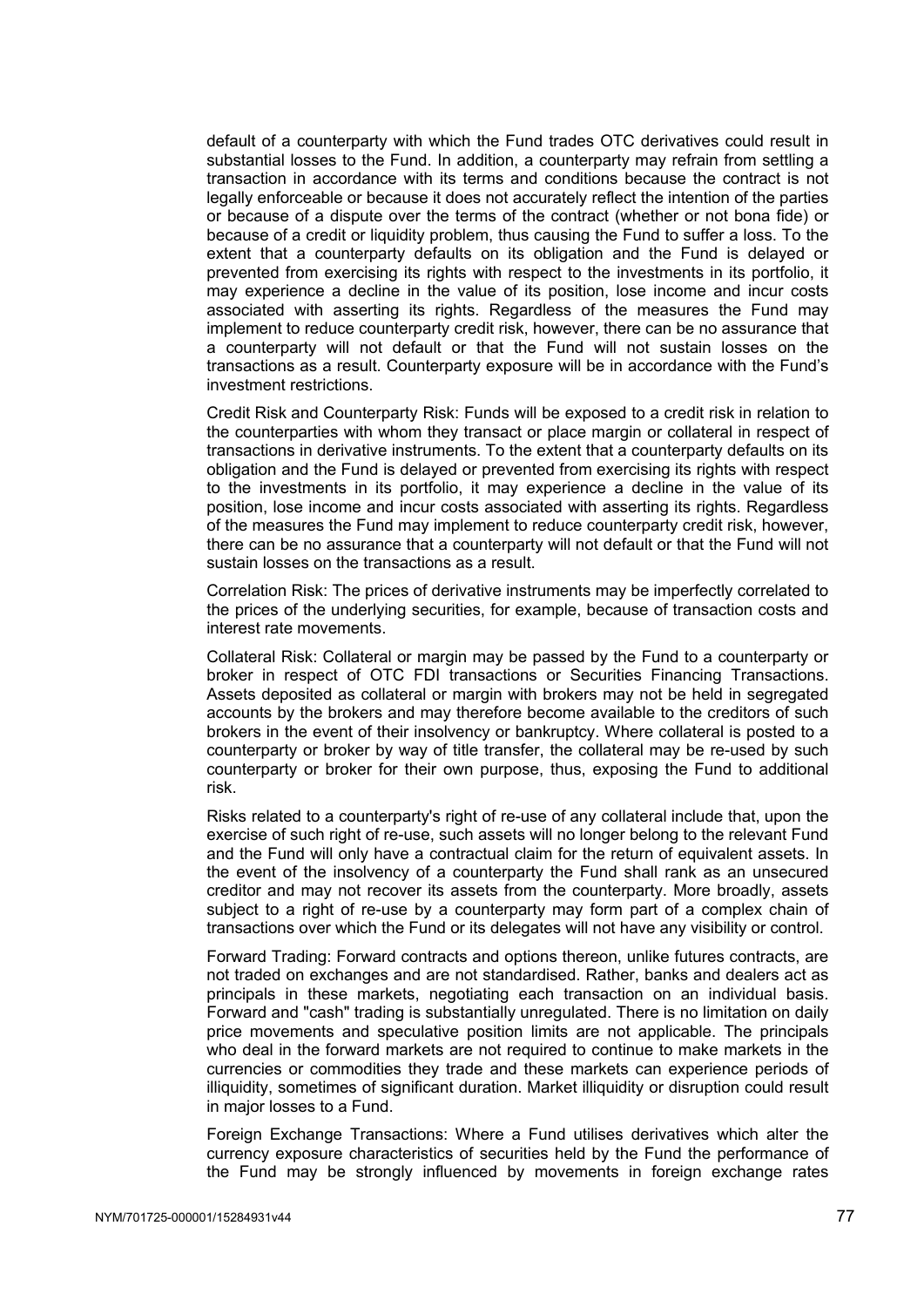because currency positions held by the Fund may not correspond with the securities positions held.

Futures and Options Trading is Speculative and Volatile: Substantial risks are involved in trading futures, forward and option contracts and various other instruments in which a Fund may trade. Certain of the instruments in which a Fund may invest are sensitive to interest rates and foreign exchange rates, which means that their value and, consequently, the Net Asset Value, will fluctuate as interest and/or foreign exchange rates fluctuate. The Fund's performance, therefore, will depend in part on its ability to anticipate and respond to such fluctuations in market interest rates and foreign exchange rates, and to utilise appropriate strategies to maximise returns to the Fund, while attempting to minimise the associated risks to its investment capital. Variance in the degree of volatility of the market from the Fund's expectations may produce significant losses to the Fund.

Legal Risk: The use of OTC derivatives and Securities Financing Transactions will expose the Funds to the risk that the legal documentation of the relevant contract may not accurately reflect the intention of the parties.

Margin Risk: A Fund may be obliged to pay margin deposits and option premia to brokers in relation to futures and option contracts entered into for the relevant Fund. While exchange traded contracts are generally guaranteed by the relevant exchange, the relevant Fund may still be exposed to the fraud or insolvency of the broker through which the transaction is undertaken. The relevant Fund will seek to minimise this risk by trading only through high quality names which are determined by factors such as their credit ratings, regulatory and market capitalisation, regulatory status and home jurisdiction, and/or that of their parent group.

Liquidity of Futures Contracts: Futures positions may be illiquid because certain exchanges limit fluctuations in certain futures contract prices during a single day by regulations referred to as "daily price fluctuation limits" or "daily limits". Under such daily limits, during a single trading day no trades may be executed at prices beyond the daily limits. Once the price of a contract for a particular future has increased or decreased by an amount equal to the daily limit, positions in the future can neither be taken nor liquidated unless traders are willing to effect trades at or within the limit. This could prevent a Fund from liquidating unfavourable positions.

Necessity for Counterparty Trading Relationships: Participants in the OTC currency market typically enter into transactions only with those counterparties which they believe to be sufficiently creditworthy, unless the counterparty provides margin, collateral, letters of credit or other credit enhancements. While the ICAV believes that it will be able to establish the necessary counterparty business relationships to permit a Fund to effect transactions in the OTC markets, there can be no assurance that it will be able to do so. An inability to establish such relationships would limit a Fund's activities and could require a Fund to conduct a more substantial portion of such activities in the cash or exchange traded markets. Moreover, the counterparties with which a Fund expects to establish such relationships will not be obligated to maintain the credit lines extended to a Fund, and such counterparties could decide to reduce or terminate such credit lines at their discretion.

#### 2.6 **Emerging Markets Risk**

Where a Fund invests in securities in emerging markets, additional risks may be encountered. These include:

Accounting Standards: in emerging markets there is an absence of uniform accounting, auditing and financial reporting standards and practices.

Business Risks: in some emerging markets, for example Russia, crime and corruption, including extortion and fraud, pose a risk to businesses. Property and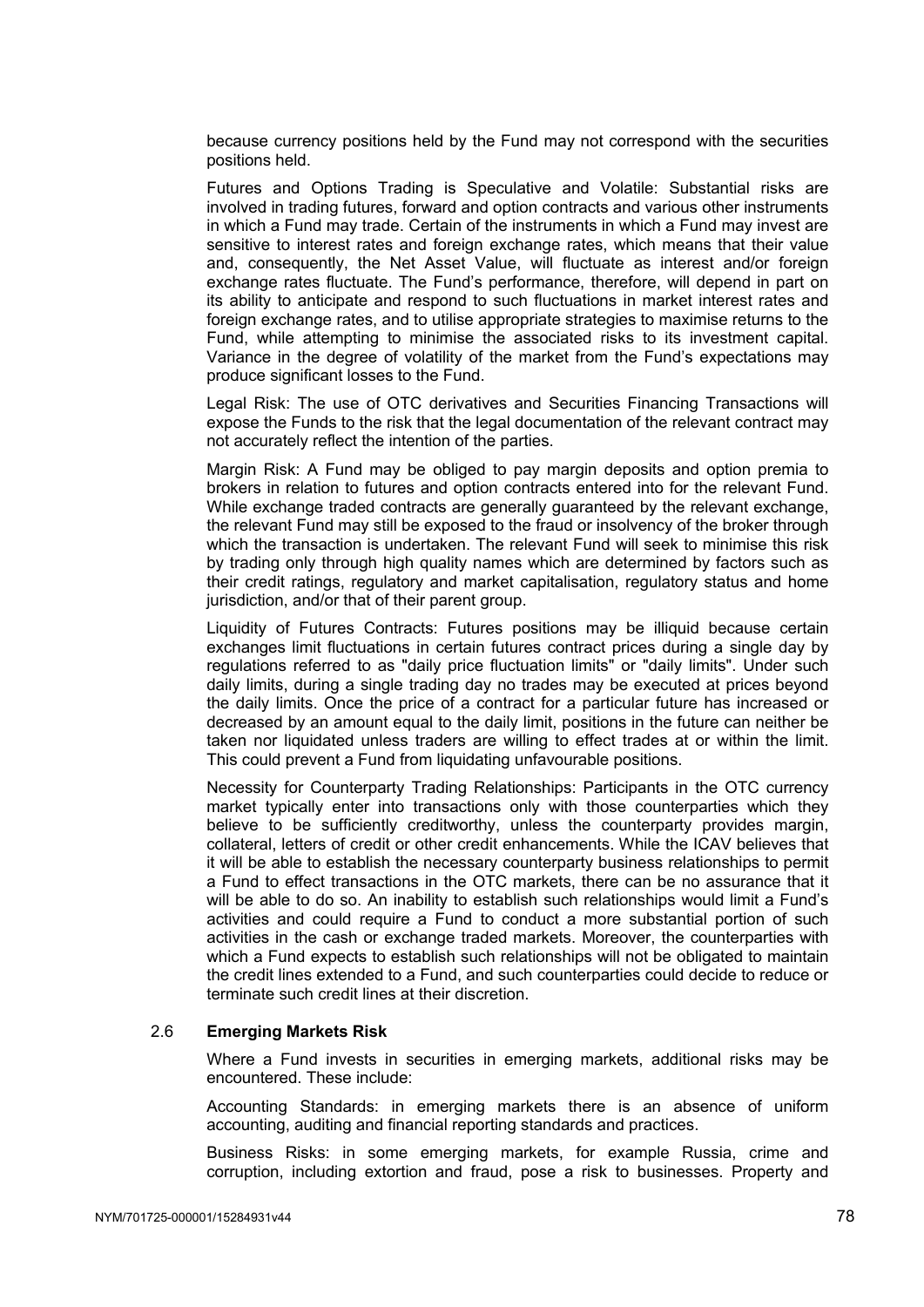employees of underlying investments may become targets of theft, violence and/or extortion.

Country Risk: the value of the Fund's assets may be affected by political, legal, economic and fiscal uncertainties. Existing laws and regulations may not be consistently applied.

Currency Risk: the currencies in which investments are denominated may be unstable, may be subject to significant depreciation and may not be freely convertible.

Custody Risk: depositaries may not be able to offer the level of service and safekeeping, settlement and administration of securities that is customary in more developed markets and there is a risk that the Fund will not be recognised as the owner of securities held on its behalf by a sub-custodian. As some of the Funds may invest in markets where the trading, settlement and custodial systems are not fully developed, the assets of a Fund which are traded in such markets and which have been entrusted to sub-custodians in such markets may be exposed to risk in circumstances in which the Depositary will have no liability. This would be considered to be the case in emerging or frontier markets and countries such as Russia or China. Rules regulating corporate governance are undeveloped and therefore may offer little protection to shareholders.

Disclosure: less complete and reliable fiscal and other information may be available to investors.

Legal: the legal infrastructure and accounting, auditing and reporting standards in certain countries in which investment may be made may not provide the same degree of investor protection or information to investors as would generally apply in major securities markets. Risks associated with many emerging market legal systems (for example the Russian legal system) include (i) the untested nature of the independence of the judiciary and its immunity from economic, political or nationalistic influences; (ii) inconsistencies among laws, presidential decrees and governmental and ministerial orders and resolutions; (iii) the lack of judicial and administrative guidance on interpreting applicable laws; (iv) a high degree of discretion on the part of government authorities; (v) conflicting local, regional and federal laws and regulations; (vi) the relative inexperience of judges and courts in interpreting new legal norms; and (vii) the unpredictability of enforcement of foreign judgements and foreign arbitration awards. There is no guarantee that further judicial reform aimed at balancing the rights of private and governmental authorities in courts and reducing grounds for relitigation of decided cases will be implemented and succeed in building a reliable and independent judicial system.

Market Characteristics/ Liquidity and Settlement Risks: in general, emerging markets are still in the early stages of their development, have less volume, are less liquid and experience greater volatility than more established markets and many emerging markets are not highly regulated. When seeking to sell emerging market securities, little or no market may exist for the securities. The combination of price volatility and the less liquid nature of securities markets in emerging markets may, in certain cases, affect a Fund's ability to acquire or dispose of securities at the price and time it wishes to do so, and consequently may have an adverse impact on the investment performance of the Fund. Settlement of transactions may be subject to delay and administrative uncertainties.

Political Risk: the risk of government intervention is particularly high in the emerging markets because of both the political climate in many of these countries and the less developed character of their markets and economies. Government actions in the future could have a significant effect on economic conditions in such countries, which could affect private sector companies and the value of securities in a Fund's portfolio.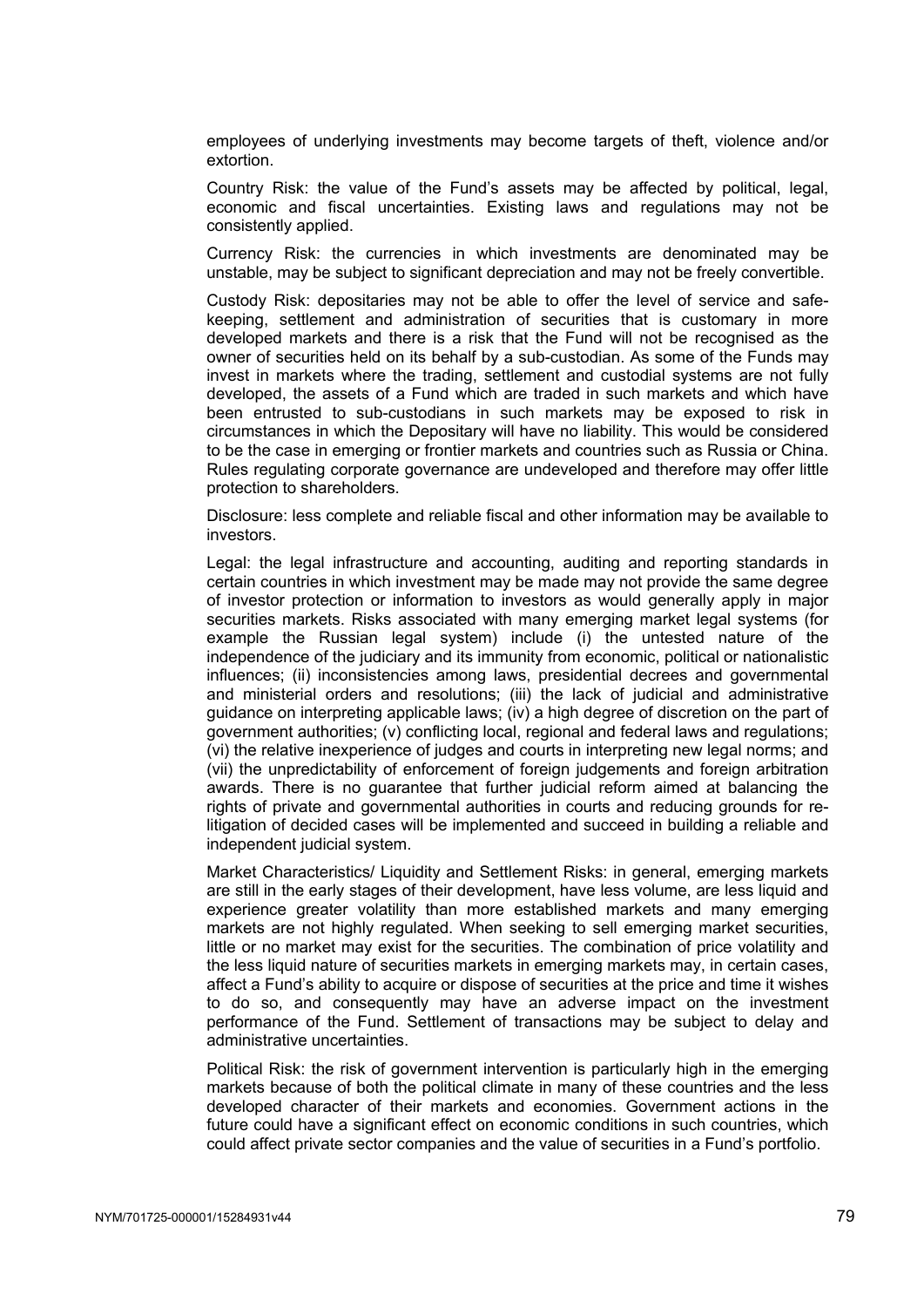Tax: The taxation system in some emerging market countries is subject to varying interpretations, frequent changes and inconsistent enforcement at the federal, regional and local levels. Tax laws and practices in some emerging market countries are at an initial stage of development and are not as clearly established as in more developed countries.

Frontier Markets Risk: Investing in the securities of issuers operating in frontier emerging markets carries a high degree of risk and special considerations not typically associated with investing in more traditional developed markets. In addition, the risks associated with investing in the securities of issuers operating in emerging market countries are magnified when investing in frontier emerging market countries. These types of investments could be affected by factors not usually associated with investments in more traditional developed markets, including risks associated with expropriation and/or nationalisation, political or social instability, pervasiveness of corruption and crime, armed conflict, the impact on the economy of civil war, religious or ethnic unrest and the withdrawal or non-renewal of any licence enabling a Fund to trade in securities of a particular country, confiscatory taxation, restrictions on transfers of assets, lack of uniform accounting, auditing and financial reporting standards, less publicly available financial and other information, diplomatic development which could affect investment in those countries and potential difficulties in enforcing contractual obligations. These risks and special considerations make investments in securities in frontier emerging market countries highly speculative in nature and, accordingly, an investment in a Fund's shares must be viewed as highly speculative in nature and may not be suitable for an investor who is not able to afford the loss of their entire investment. To the extent that a Fund invests a significant percentage of its assets in a single frontier emerging market country, a Fund will be subject to heightened risk associated with investing in frontier emerging market countries and additional risks associated with that particular country.

#### 2.7 **Equity Risks**

The price of equity securities fluctuates based on changes in a company's financial condition and overall market and economic conditions. Prices of equities fluctuate daily dependent on market conditions. Markets can be influenced by a series of factors such as political and economic news, corporate earnings reports, demographic trends, catastrophic events and wider market expectations. The value of equities can fall as well as rise. Potentially a Fund investing in equities could incur significant losses.

#### 2.8 **Efficient Portfolio Management Risk**

The ICAV on behalf of a Fund may employ techniques and instruments relating to Transferable Securities, Money Market Instruments and/or other financial instruments (including FDI) in which it invests for efficient portfolio management purposes. Many of the risks attendant in utilising derivatives, as disclosed in the section entitled "Derivatives Risk" above, will be equally relevant when employing such efficient portfolio management techniques. In addition to the sub-section entitled "General", particular attention is drawn to the sub-sections entitled "Credit Risk and Counterparty Risk" and "Collateral Risk". Investors should also be aware that from time to time, a Fund may engage with repurchase/reverse repurchase agreements counterparties and/or securities lending agents that are related parties to the Depositary or other service providers of the ICAV. Such engagement may on occasion cause a conflict of interest with the role of the Depositary or other service provider in respect of the ICAV. Please refer to the section of the Prospectus entitled "Conflicts of Interest" for further details on the conditions applicable to any such related party transactions. The identity of any such related parties will be specifically identified in the ICAV's semi-annual and annual reports.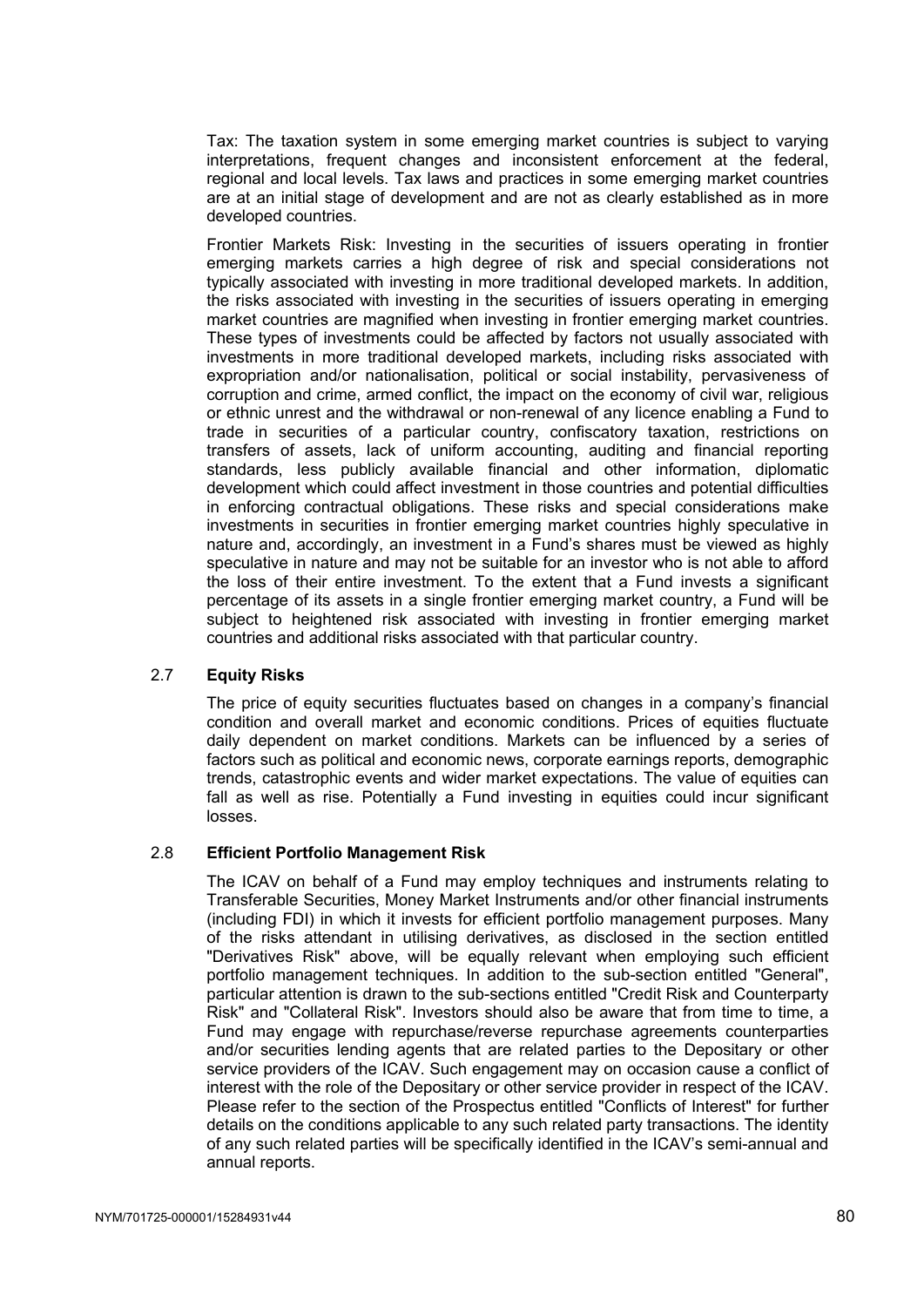#### 2.9 **Investing in Fixed Income Securities Risk**

The prices of fixed income securities fluctuate in response to perceptions of the issuer's creditworthiness and also tend to vary inversely with market interest rates. The value of such securities is likely to decline in times of rising interest rates. Conversely, when rates fall, the value of these investments is likely to rise. Typically, the longer the time to maturity the greater are such variations. A Fund investing in fixed income securities will be subject to credit risk (i.e. the risk that an issuer of securities will be unable or unwilling to pay principal and interest when due, or that the value of a security will suffer because investors believe the issuer is less able or willing to pay). This is broadly gauged by the credit ratings of the securities in which a Fund invests. However, ratings are only the opinions of the agencies issuing them and are not absolute guarantees as to quality.

Not all government securities are backed by the full faith and credit of the relevant national government. Some are backed only by the credit of the issuing agency or instrumentality. Accordingly, there is at least a chance of default on these government securities in which the Funds may invest, which may subject a Fund to additional credit risk.

To the extent a Fund invests in medium or low-rated securities and unrated securities of comparable quality, the Fund may realise a higher current yield than the yield offered by higher-rated securities, but investment in such securities involves greater volatility of price and risk of loss of income and principal, including the probability of default by or bankruptcy of the issuers of such securities. Low-rated and comparable unrated securities (collectively referred to as "low-rated" securities) likely have quality and protective characteristics that, in the judgment of a rating organisation, are outweighed by large uncertainties or major risk exposures to adverse conditions, and are predominantly speculative with respect to an issuer's capacity to pay interest and repay principal in accordance with the terms of the obligation.

When economic conditions appear to be deteriorating, these medium or low-rated securities may decline in value due to heightened concern over credit quality, regardless of the prevailing interest rates. Investors should carefully consider the relative risks of investing in high yield securities and understand that such securities are not generally meant for short-term investing.

Adverse economic developments can disrupt the market for low-rated securities, and severely affect the ability of issuers, especially highly leveraged issuers, to service their debt obligations or to repay their obligations upon maturity, which may lead to a higher incidence of default on such securities. Low-rated securities are especially affected by adverse changes in the industries in which the issuers are engaged and by changes in the financial condition of the issuers.

Debt securities rated below BBB- (or its equivalent) and comparable unrated securities are considered below Investment Grade and are commonly known as "junk bonds". They are considered to be of poor standing and mainly speculative, and those in the lowest rating category may be in default and are generally regarded by the rating agency as having extremely poor prospects of attaining any real investment standing. The lower ratings of these debt securities reflect a greater possibility that the issuer may be unable or unwilling to make timely payments of interest and principal and thus default. If this happens, or is perceived as likely to happen, the values of those debt securities will usually be more volatile. A default or expected default could also make it difficult for the Fund to sell the debt securities at prices approximating the values the Fund had previously placed on them. Because junk bonds are traded mainly by institutions, they usually have a limited market, which may at times make it difficult for the Fund to establish their fair value.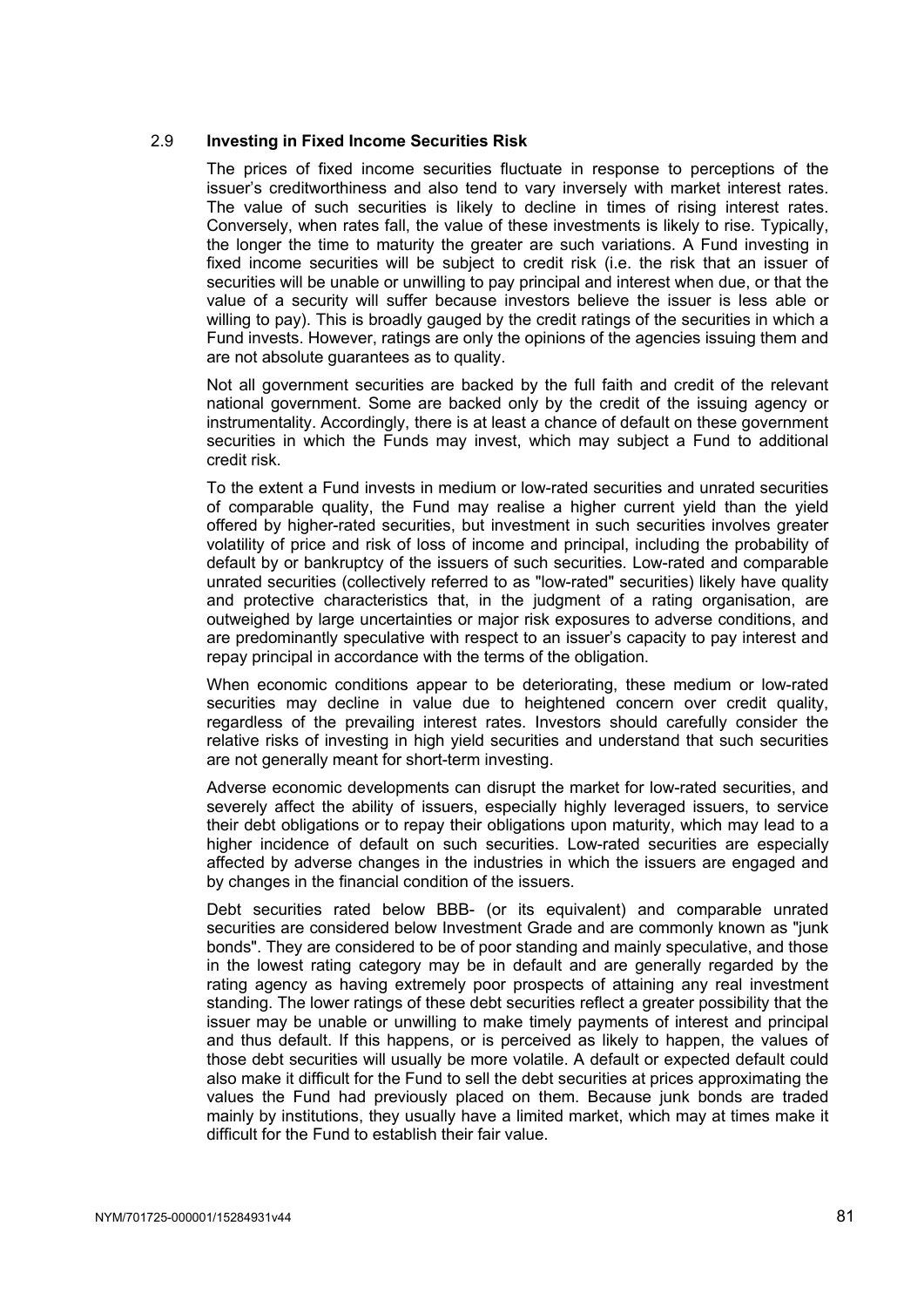Investments in sovereign debt securities involve certain risks. The governmental authority that controls the repayment of the debt may be unwilling or unable to repay the principal and/or interest when due in accordance with the terms of such securities due to a range of factors that may include: the extent of its foreign reserves; the availability of sufficient foreign exchange on the date a payment is due; the relative size of the debt service burden to the economy as a whole; or the government debtor's policy towards the International Monetary Fund and the political constraints to which a government debtor may be subject. If an issuer of sovereign debt defaults on payments of principal and/or interest, a Fund may have limited legal recourse against the issuer and/or guarantor. In certain cases, remedies must be pursued in the courts of the defaulting party itself, and the Fund's ability to obtain recourse may be limited. Historically, certain issuers of the government debt securities in which a Fund may invest have experienced substantial difficulties in meeting their external or local market debt obligations, resulting in defaults on certain obligations and the restructuring of certain indebtedness. Such restructuring arrangements have included obtaining additional credit to finance outstanding obligations and the reduction and rescheduling of payments of interest and principal through the negotiation of new or amended credit agreements.

#### 2.10 **Leverage Risk**

A Fund may engage in leverage for investment purposes or as part of a hedging strategy, as will be outlined in the relevant Supplement, if applicable. The use of leverage creates special risks and may significantly increase the Fund's investment risk. Leverage will create an opportunity for greater yield and total return but, at the same time, will increase the Fund's exposure to capital risk and interest costs. Any investment income and gains earned on investments made through the use of leverage that are in excess of the interest costs associated therewith may cause the Net Asset Value of the Shares to increase more rapidly than would otherwise be the case. Conversely, where the associated interest costs are greater than such income and gains, the Net Asset Value of the Shares may decrease more rapidly than would otherwise be the case.

#### 2.11 **Liquidity Risk**

Not all securities or instruments invested in by the Funds will be listed or rated and consequently liquidity may be low.

Liquidity risk exists when particular investments are difficult to purchase or sell. Also, some of the markets in which a Fund invests may be less liquid and more volatile than the world's leading stock markets and this may result in the fluctuation in the price of the securities.

A Fund's investments in illiquid securities may reduce the returns of the Fund because it may be unable to sell the illiquid securities at an advantageous time or price which could prevent the Fund from taking advantage of other investment opportunities. Funds with principal investment strategies that involve foreign securities, derivatives or securities with substantial market and/or credit risk tend to have the greatest exposure to liquidity risk.

Additionally, the market for certain investments may become illiquid under adverse market or economic conditions independent of any specific adverse changes in the conditions of a particular issuer. In such cases, a Fund, due to limitations on investments in illiquid securities and the difficulty in purchasing and selling such securities or instruments, may be unable to achieve its desired level of exposure to a certain sector. To the extent that a Fund's principal investment strategies involve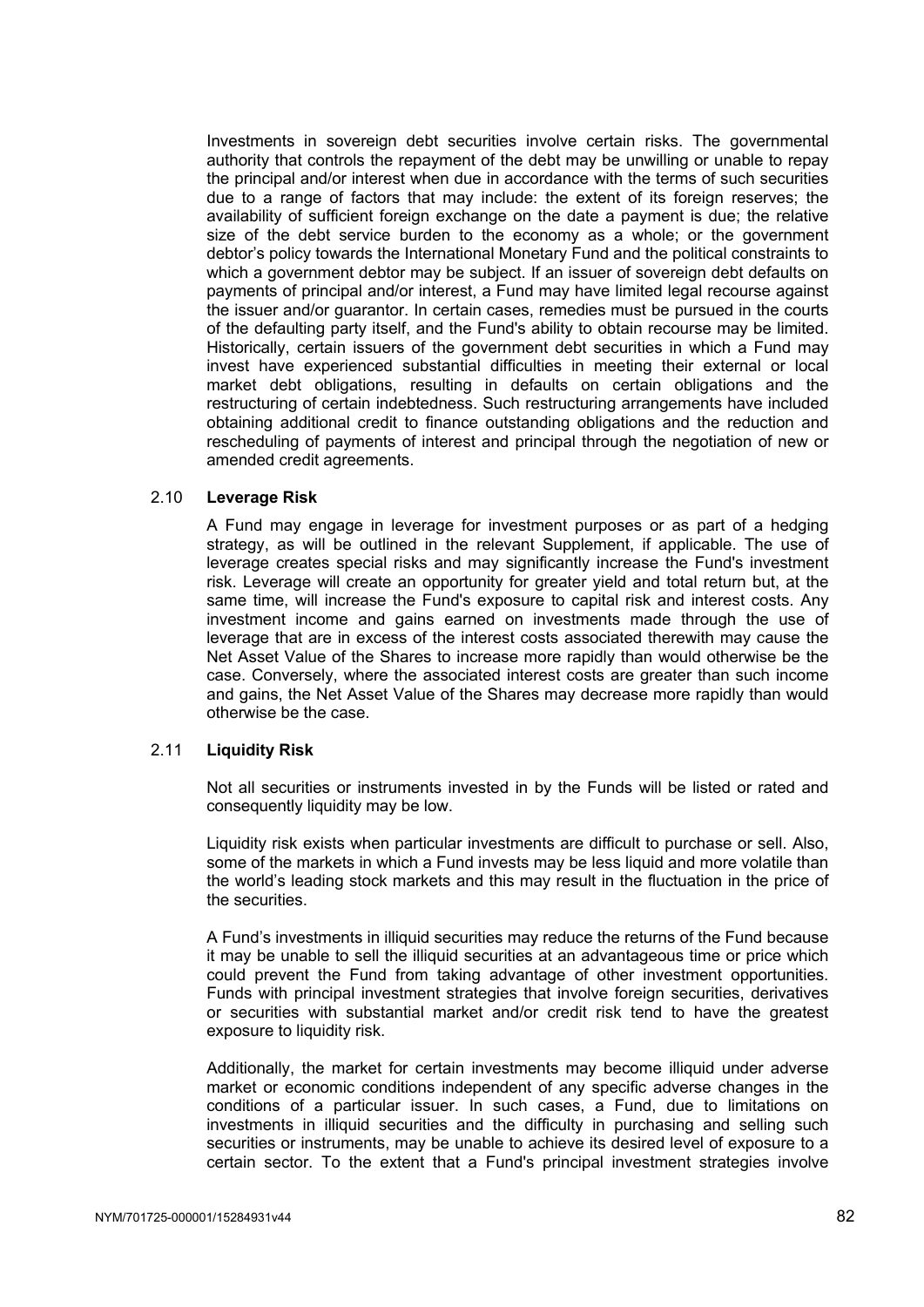securities of companies with smaller market capitalisations, foreign securities, illiquid sectors of fixed income securities, or securities with substantial market and/or credit risk, the Fund will tend to have the greatest exposure to liquidity risk. Further, fixed income securities with longer durations until maturity face heightened levels of liquidity risk as compared to fixed income securities with shorter durations until maturity. Finally, liquidity risk also refers to the risk of unusually high redemption requests or other unusual market conditions that may make it difficult for a Fund to fully honour redemption requests within the allowable time period. Meeting such redemption requests could require a Fund to sell securities at reduced prices or under unfavourable conditions. As a result, the Fund may suffer losses and the Net Asset Value of the Fund may be adversely affected. It may also be the case that other market participants may be attempting to liquidate fixed income holdings at the same time as a Fund, causing increased supply in the market and contributing to liquidity risk and downward pricing pressure.

#### 2.12 **Market Capitalisation Risk**

Certain Funds may invest in the securities of small-to-medium-sized (by market capitalisation) companies, or FDI related to such securities. Such securities may have a more limited market than the securities of larger companies. Accordingly, it may be more difficult to effect sales of such securities at an advantageous time or without a substantial drop in price than securities of a company with a large market capitalisation and broad trading market. In addition, securities of small-to-mediumsized companies may have greater price volatility as they are generally more vulnerable to adverse market factors such as unfavourable economic reports. Additional risk factors associated with companies whose market capitalisation is small or mid-cap may include but are not limited to the following: limited or unproven operating history; weak or leveraged balance sheets, limited borrowing capacity; low or negative profit margins; high concentration of sales from limited number of customers; competition from more established companies; and key-man management risk.

#### 2.13 **No Secondary Market**

It is not anticipated that there will be an active secondary market for the Shares, and it is not expected that such a market will develop. Subject to certain conditions outlined herein, including when redemptions or the registration of transfers of Shares are suspended, Shareholders will, however, be able to realise their investment in a Fund by redeeming their Shares or by a transfer to an investor who is an eligible investor.

#### 2.14 **Recent Developments in Financial Markets**

Recent developments in the global financial markets illustrate that the current environment is one of extraordinary and possibly unprecedented uncertainty. In light of such recent market turmoil and the overall weakening of the financial services industry, the ICAV, the relevant Investment Manager and other financial institutions' financial condition may be adversely affected and they may become subject to legal, regulatory, reputational and other unforeseen risks that could have a material adverse effect on the ICAV's business and operations.

#### 2.15 **Reinvestment of Cash Collateral Risk**

As a Fund may reinvest cash collateral received, subject to the conditions and within the limits laid down by the Central Bank, a Fund reinvesting cash collateral will be exposed to the risk associated with such investments, such as failure or default of the issuer of the relevant security.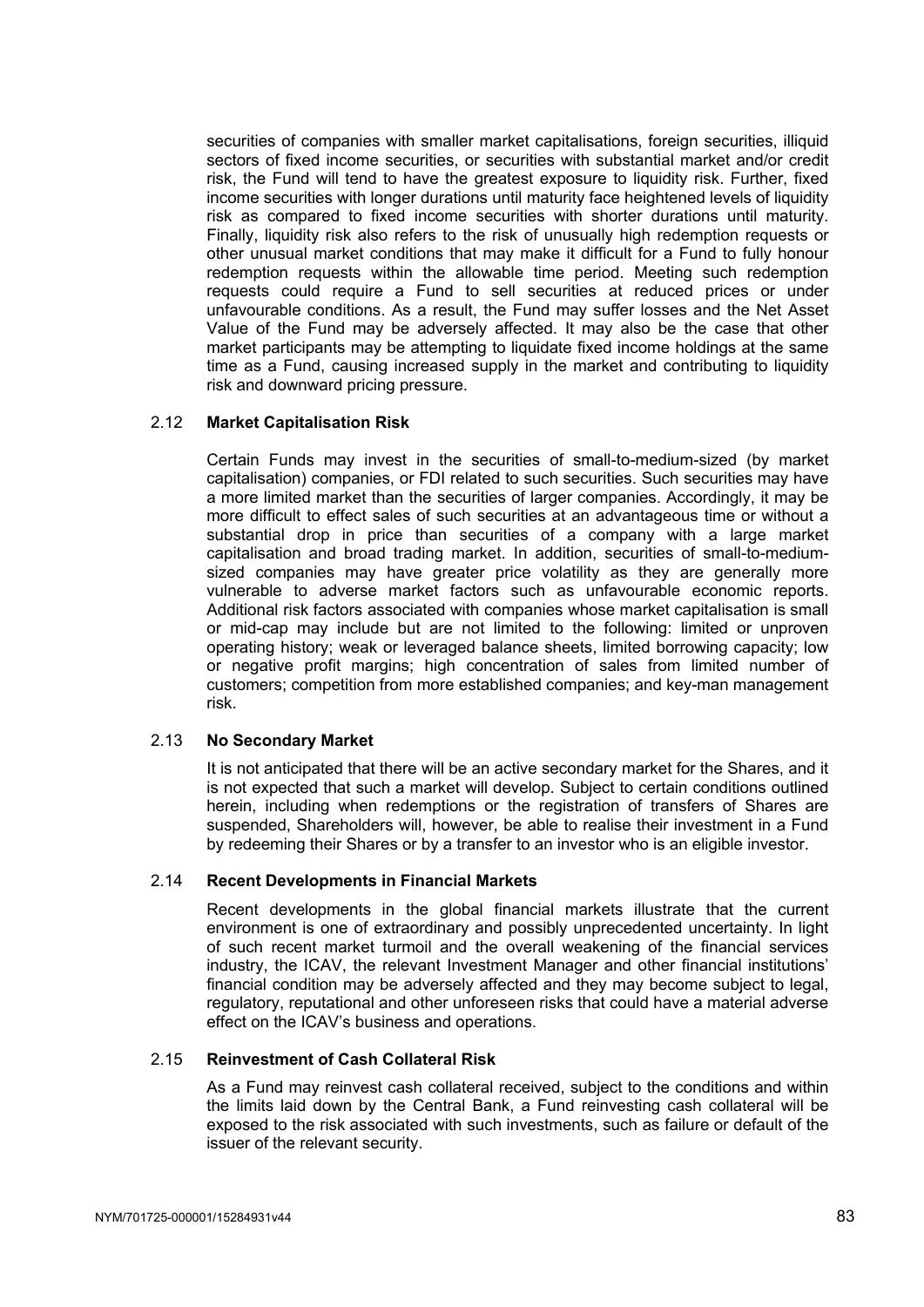#### 2.16 **Redemption Risk**

Large redemptions of Shares in a Fund might result in a Fund being forced to sell assets at a time and price at which it would normally prefer not to dispose of those assets which may be materially adverse to the Fund.

#### 2.17 **Counterparty Rating Downgrade Risk**

The ICAV will enter into OTC derivative transactions and Securities Financing Transactions only with those counterparties that it believes to be sufficiently creditworthy. In addition, the Fund may be required to refrain from entering into transactions which involve collateral arrangements with OTC counterparties who do not meet minimum credit rating criteria as set out below.

If a counterparty to an OTC derivative transaction or a Securities Financing Transaction, engaged by the ICAV, in respect of a Fund, (which is not a Relevant Institution), is subject to a credit rating downgrade, this could potentially have significant implications for the relevant Fund both from a commercial perspective. Pursuant to the Central Bank Rules, a rating downgrade for a counterparty to an OTC derivative transaction or a Securities Financing Transaction to A-2 or below (or a comparable rating) shall require the responsible person to conduct a new credit assessment of the counterparty without delay. Where the ICAV no longer believes the counterparty to be sufficiently creditworthy, the relevant Fund should refrain from entering into transactions with that counterparty.

Accordingly, the relevant Investment Manager shall endeavour to monitor the rating of all OTC counterparties, (other than Relevant Institutions), currently engaged by the ICAV, in respect of a Fund, on an ongoing basis to ensure such minimum credit ratings are maintained and that any appropriate and necessary steps are taken in the event of any OTC counterparty being subject to a credit rating downgrade. However, it is possible that such OTC counterparties could be subject to a credit rating downgrade in circumstances where this is not notified to the relevant Fund or identified by the relevant Investment Manager in which case the relevant Fund may be in technical breach of the regulatory requirements regarding eligible OTC counterparties. This regulatory risk is in addition to the commercial risk associated with continuing to engage (and possibly have exposure to) an OTC counterparty with a lower credit rating.

In addition, if the relevant Investment Manager is required to take steps to exit positions with an OTC counterparty, (which is not an Relevant Institution), subject to a credit rating downgrade, this may result in positions being terminated on unfavourable terms or in unfavourable market conditions with the consequence of the relevant Fund suffering substantial losses.

Regardless of the measures the ICAV, in respect of a Fund, may implement to reduce counterparty credit risk, however, there can be no assurance that a counterparty will not default or that the relevant Fund will not sustain losses on the transactions as a result.

## 2.18 **Investment in Collective Investment Schemes (**"**CIS**"**)**

A Fund may invest in one or more CIS including schemes managed by an Investment Manager or its affiliates. As a shareholder of another CIS, a Fund would bear, along with other shareholders, its pro rata portion of the expenses of the other CIS, including investment management and/or other fees. These fees would be in addition to the investment management fees and other expenses which a Fund bears directly in connection with its own operations.

CIS may have different settlement cycles than that of the Funds. Thus, there may be mismatch between the two settlement cycles causing the Funds to use borrowing on a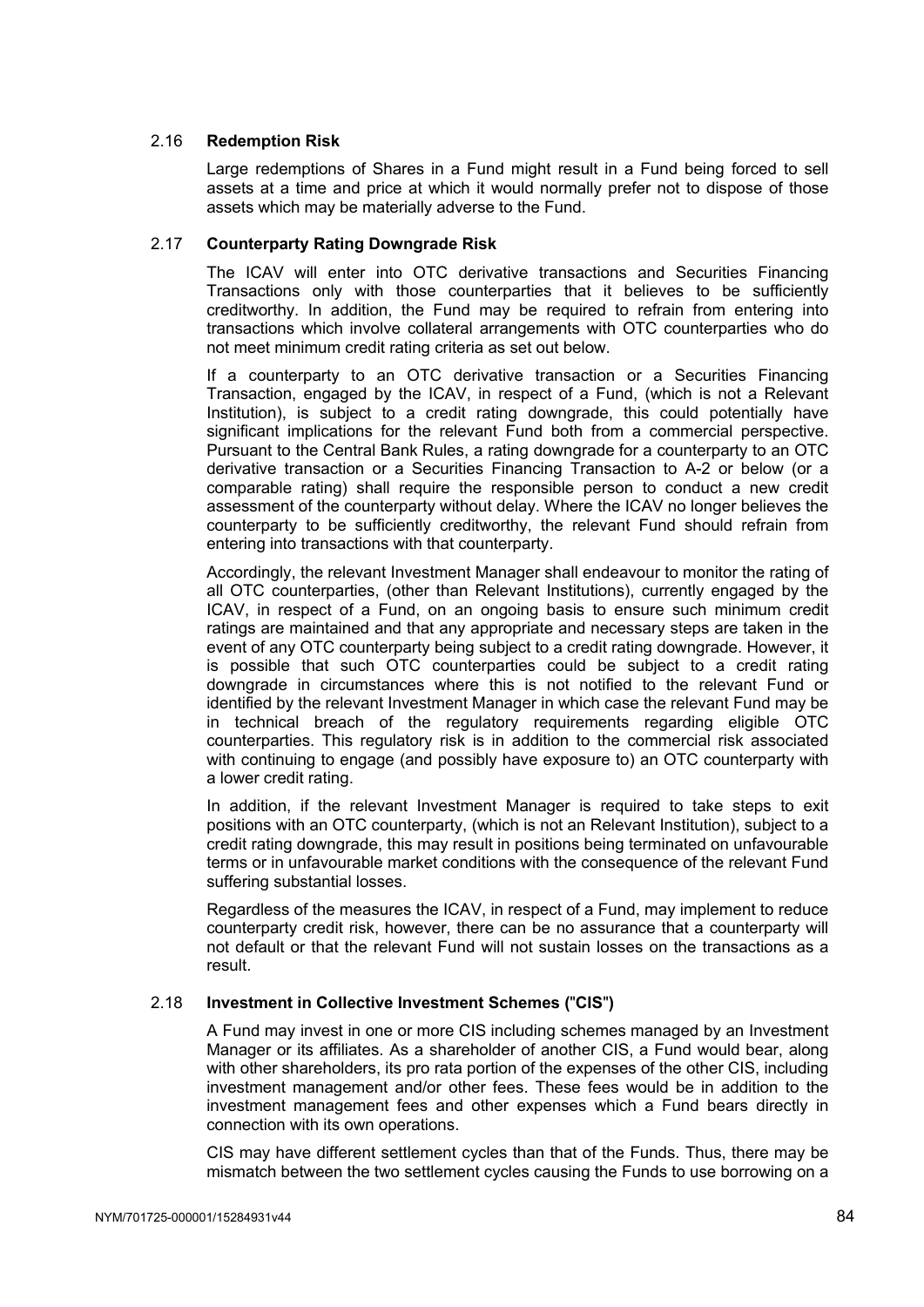temporary basis to meet such obligations. This may result in charges being incurred by the relevant Fund. Any such borrowing will comply with the Regulations. Further, each CIS may not be valued at the same time or on the same day as the relevant Fund and accordingly the net asset value of such CIS used in the calculation of the Net Asset Value of the relevant Fund will be the latest available net asset value of such CIS (further details on the calculation of the Net Asset Value are set out under the heading "**Valuation of Assets**").

CIS may be leveraged. This includes the use of borrowed funds and investments in FDI. Also, they may engage in short sales. While such strategies and techniques increase the opportunity to achieve higher returns on the amounts invested, they also increase the risk of loss. The level of interest rates generally, and the rates at which such funds may be borrowed in particular, could affect the operating results of the relevant Fund.

To the extent that the relevant Fund is invested in CIS, the success of the relevant Fund shall depend upon the ability of the CIS to develop and implement investment strategies that achieve the relevant Funds' investment objective. Subjective decisions made by the CIS may cause the relevant Fund to incur losses or to miss profit opportunities on which it could otherwise have capitalised. In addition, the overall performance of the relevant Fund will be dependent not only on the investment performance of the CIS, but also on the ability of the relevant Investment Manager to select and allocate the Funds' assets among such CIS effectively on an ongoing basis. There can be no assurance that the allocations made by the relevant Investment Manager will prove as successful as other allocations that might otherwise have been made, or as adopting a static approach in which CIS are not changed.

#### 2.19 **Depositary Risk**

If a Fund invests in assets that are financial instruments that can be held in custody ("**Custody Assets**"), the Depositary is required to perform full safekeeping functions and will be liable for any loss of such assets held in custody unless it can prove that the loss has arisen as a result of an external event beyond its reasonable control, the consequences of which would have been unavoidable despite all reasonable efforts to the contrary. In the event of such a loss (and the absence of proof of the loss being caused by such an external event), the Depositary is required to return identical assets to those lost or a corresponding amount to the Fund without undue delay.

If a Fund invests in assets that are not financial instruments that can be held in custody ("**Non-Custody Assets**"), the Depositary is only required to verify the Fund's ownership of such assets and to maintain a record of those assets which the Depositary is satisfied that the Fund holds ownership of. In the event of any loss of such assets, the Depositary will only be liable to the extent the loss has occurred due to its negligent or intentional failure to properly fulfil its obligations pursuant to the Depositary Agreement.

As it is likely that the Funds may each invest in both Custody Assets and Non-Custody Assets, it should be noted that the safekeeping functions of the Depositary in relation to the respective categories of assets and the corresponding standard of liability of the Depositary applicable to such functions differs significantly.

The Funds enjoy a strong level of protection in terms of Depositary liability for the safekeeping of Custody Assets. However, the level of protection for Non-Custody Assets is significantly lower. Accordingly, the greater the proportion of a Fund invested in categories of Non-Custody Assets, the greater the risk that any loss of such assets that may occur may not be recoverable. While it will be determined on a case-by-case whether a specific investment by the Fund is a Custody Asset or a Non-Custody Asset, generally it should be noted that derivatives traded by a Fund overthe-counter will be Non-Custody Assets. There may also be other asset types that a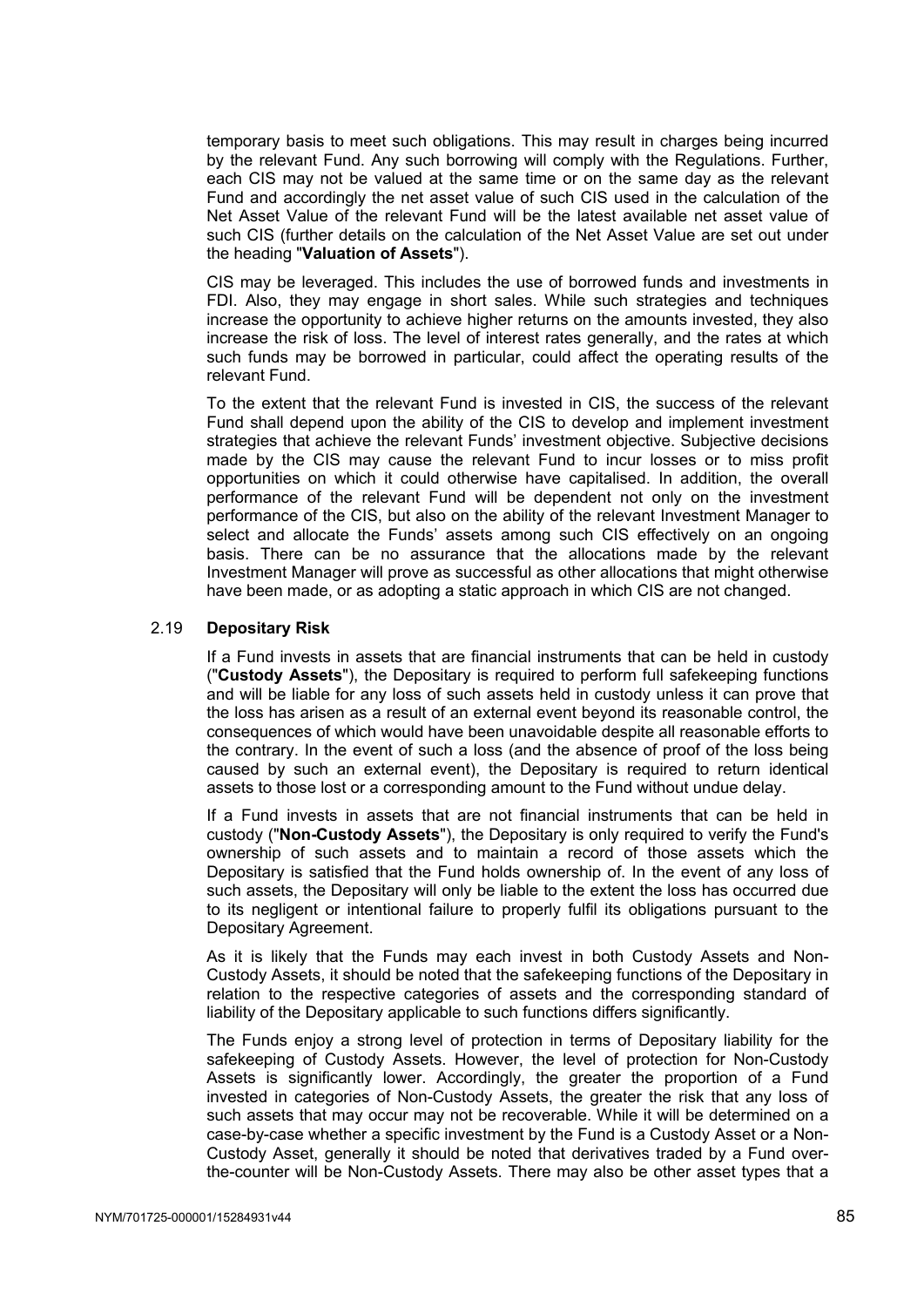Fund invests in from time to time that would be treated similarly. Given the framework of Depositary liability under UCITS V, these Non-Custody Assets, from a safekeeping perspective, expose the Fund to a greater degree of risk than Custody Assets, such as publicly traded equities and bonds.

#### 2.20 **Operational Risks (including Cyber Security and Identity Theft)**

An investment in a Fund, like any fund, can involve operational risks arising from factors such as processing errors, human errors, inadequate or failed internal or external processes, failure in systems and technology, changes in personnel, infiltration by unauthorised persons and errors caused by service providers such as the relevant Investment Manager or the Administrator. While the Funds seek to minimise such events through controls and oversight, there may still be failures that could cause losses to a Fund.

The relevant Investment Manager, Administrator and Depositary (and their respective groups) each maintain appropriate information technology systems. However, like any other system, these systems could be subject to cyber security attacks or similar threats resulting in data security breaches, theft, a disruption in the Investment Manager's, Administrator's and/or Depositary's service or ability to close out positions and the disclosure or corruption of sensitive and confidential information. Notwithstanding the existence of policies and procedures designed to detect and prevent such breaches and ensure the security, integrity and confidentiality of such information as well as the existence of business continuity and disaster recovery measures designed to mitigate any such breach or disruption at the level of the ICAV and its delegates, such security breaches may potentially also result in loss of assets and could create significant financial and or legal exposure for the ICAV.

## 2.21 **Launch Phase and Wind-down Phase**

Prospective investors should note that a Fund's investment policies may not be able to be fully implemented or complied with during the launch and wind-down phase of a Fund when initial investment positions are being established or final positions are being liquidated, as appropriate. In addition, in respect of the launch phase of a Fund, the Central Bank permits a Fund to derogate from certain of the Regulations for six (6) months from the date of its authorisation, provided that the Fund still observes the principle of risk spreading. In respect of the wind-down phase and in accordance with the terms of this Prospectus and the Instrument of Incorporation, Shareholders will be notified in advance of a Fund being wound-down. As a consequence, Shareholders may be exposed to different types of investment risk and may receive a return that is different to the return that would have been received if full compliance with the relevant investment policies and/or Regulations had been maintained (noting that there can be no assurance that any Fund will achieve its investment objective) during the launch and/or wind-down phase of a Fund.

#### 2.22 **Accounting, Auditing and Financial Reporting Standards**

The accounting, auditing and financial reporting standards of many of the countries in which a Fund may invest may be less extensive than those applicable in the European Union.

#### 2.23 **Dependence on Key Personnel**

The investment performance of the Funds will be dependent on the services of certain key employees of the relevant Investment Manager and its appointees. While contingency measures may be put in place, in the event of the death, incapacity or departure of any of these individuals, the performance of the Funds may be adversely affected.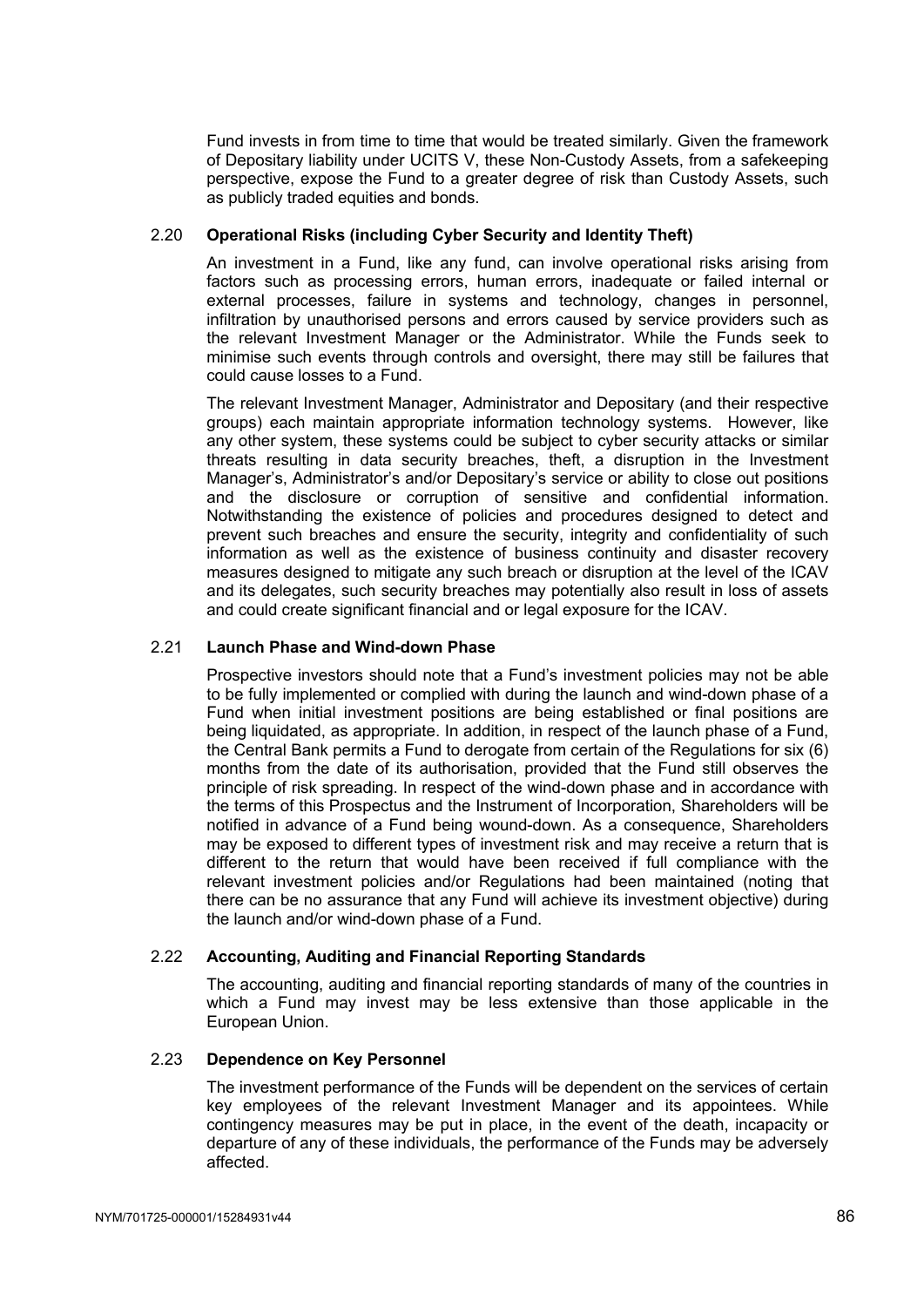## 2.24 **Financial Markets and Regulatory Change**

The laws and regulations affecting businesses continue to evolve in an unpredictable manner. Laws and regulations, particularly those involving taxation, investment and trade, applicable to the ICAV's activities can change quickly and unpredictably, and may at any time be amended, modified, repealed or replaced in a manner adverse to the interests of the ICAV. The ICAV and the relevant Investment Manager may be or may become subject to unduly burdensome and restrictive regulation. In particular, in response to significant recent events in international financial markets, governmental intervention and certain regulatory measures which have been or may be adopted in certain jurisdictions.

## 2.25 **Investment Manager Valuation Risk**

The Administrator may consult the relevant Investment Manager with respect to the valuation of certain investments. Whilst there is an inherent conflict of interest between the involvement of the relevant Investment Manager in determining the valuation price of each Fund's investments and the relevant Investment Manager's other duties and responsibilities in relation to the Funds (particularly as the relevant Investment Manager's fees may increase as the value of assets increases), the relevant Investment Manager has in place pricing procedures which follows industry standard procedures for valuing unlisted investments.

## 2.26 **Lack of Operating History**

The ICAV is a newly-formed entity and has no prior operating history. The past performance of any investments or investment funds managed by the relevant Investment Manager or any of its affiliates cannot be construed as any indication of the future results of an investment in the ICAV or any of the Funds.

## 2.27 **Paying Agent Risk**

Shareholders who choose or are obliged under local regulations to pay or receive subscription or redemption monies or dividends via an intermediate entity rather than directly to the ICAV or the relevant Fund (e.g. a Paying Agent in a local jurisdiction) bear a credit risk against that intermediate entity with respect to (a) subscription monies prior to the transmission of such monies to the ICAV or the relevant Fund and (b) redemption monies payable by such intermediate entity to the relevant Shareholder.

#### 2.28 **Subscriptions/Redemptions Account**

The ICAV operates a Subscriptions/Redemptions Account for all of the Funds. Monies in the Subscriptions/Redemptions Account are deemed assets of the respective Funds and shall not have the protection of the Investor Money Regulations. . There is a risk for investors to the extent that monies are held by the ICAV in the Subscriptions/Redemptions Account for the account of a Fund at a point where such Fund (or another Fund of the ICAV) becomes insolvent. In respect of any claim by an investor in relation to monies held in the Subscriptions/Redemptions Account, the investor shall rank as an unsecured creditor of the ICAV.

#### 2.29 **Segregated Liability**

The ICAV is an umbrella Irish collective asset-management vehicle with segregated liability between Funds. As a result, as a matter of Irish law, any liability attributable to a particular Fund may only be discharged out of the assets of that Fund and the assets of other Funds may not be used to satisfy the liability of that Fund. In addition, any contract entered into by the ICAV will by operation of law include an implied term to the effect that the counterparty to the contract may not have any recourse to assets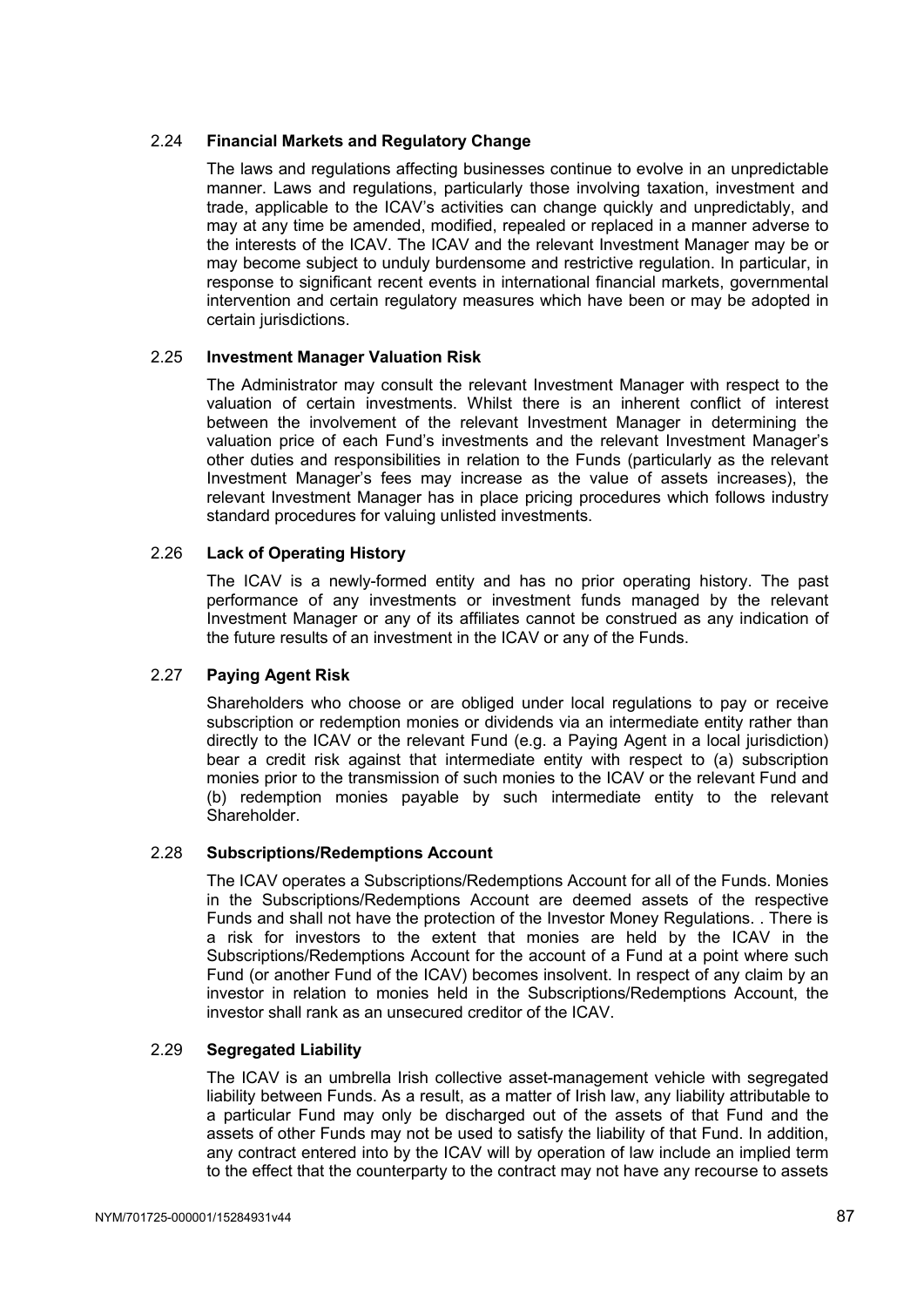of any of the Funds other than the Fund in respect of which the contract was entered into. These provisions are binding both on creditors and in any insolvency but do not prevent the application of any enactment or rule of law which would require the application of the assets of one Fund to discharge some, or all liabilities of another Fund on the grounds of fraud or misrepresentation. In addition, whilst these provisions are binding in an Irish court which would be the primary venue for an action to enforce a debt against the ICAV, these provisions have not been tested in other jurisdictions, and there remains a possibility that a creditor might seek to attach or seize assets of one Fund in satisfaction of an obligation owed in relation to another Fund in a jurisdiction which would not recognise the principle of segregation of liability between Funds.

#### 2.30 **Valuation Risk**

A Fund may invest some of its assets in unquoted securities or instruments. Such investments or instruments will be valued at their probable realisation value estimated with care and good faith by the Directors or a competent person, firm or corporation (including the relevant Investment Manager) selected by the Directors and approved for the purpose by the Depositary. Such investments are inherently difficult to value and are the subject of substantial uncertainty. There is no assurance that the estimates resulting from the valuation process will reflect the actual sales or "closeout" prices of such securities.

#### 2.31 **Tax Risks**

Where a Fund invests in assets that are not subject to withholding tax at the time of acquisition, there can be no assurance that tax may not be withheld in the future as a result of any change in applicable laws, treaties, rules or regulations or the interpretation thereof. The Fund may not be able to recover such withheld tax and so any change may have an adverse effect on the Net Asset Value of the Shares.

The attention of potential investors is drawn to the taxation risks associated with investing in the ICAV. Please refer to the section of this Prospectus entitled "**Taxation**".

#### 2.32 **FATCA**

The United States and Ireland have entered into an intergovernmental agreement to implement FATCA (the "**IGA**"). Under the IGA, an entity classified as a Foreign Financial Institution (an "**FFI**") that is treated as resident in Ireland is expected to provide the Revenue Commissioners with certain information in respect of its "account" holders (i.e. Shareholders). The IGA further provides for the automatic reporting and exchange of information between the Revenue Commissioners and the IRS in relation to accounts held in Irish FFIs by U.S. persons, and the reciprocal exchange of information regarding U.S. financial accounts held by Irish residents. Provided the ICAV complies with the requirements of the IGA and the Irish legislation, it should not be subject to FATCA withholding on any payments it receives and may not be required to withhold on payments which it makes.

Although the ICAV will attempt to satisfy any obligations imposed on it to avoid the imposition of the FATCA withholding tax, no assurance can be given that the ICAV will be able to satisfy these obligations. In order to satisfy its FATCA obligations, the ICAV will require certain information from investors in respect of their FATCA status. If the ICAV becomes subject to a withholding tax as a result of the FATCA regime, the value of the Shares held by all Shareholders may be materially affected.

All prospective investors should consult with their own tax advisors regarding the possible implications of FATCA on an investment in the ICAV.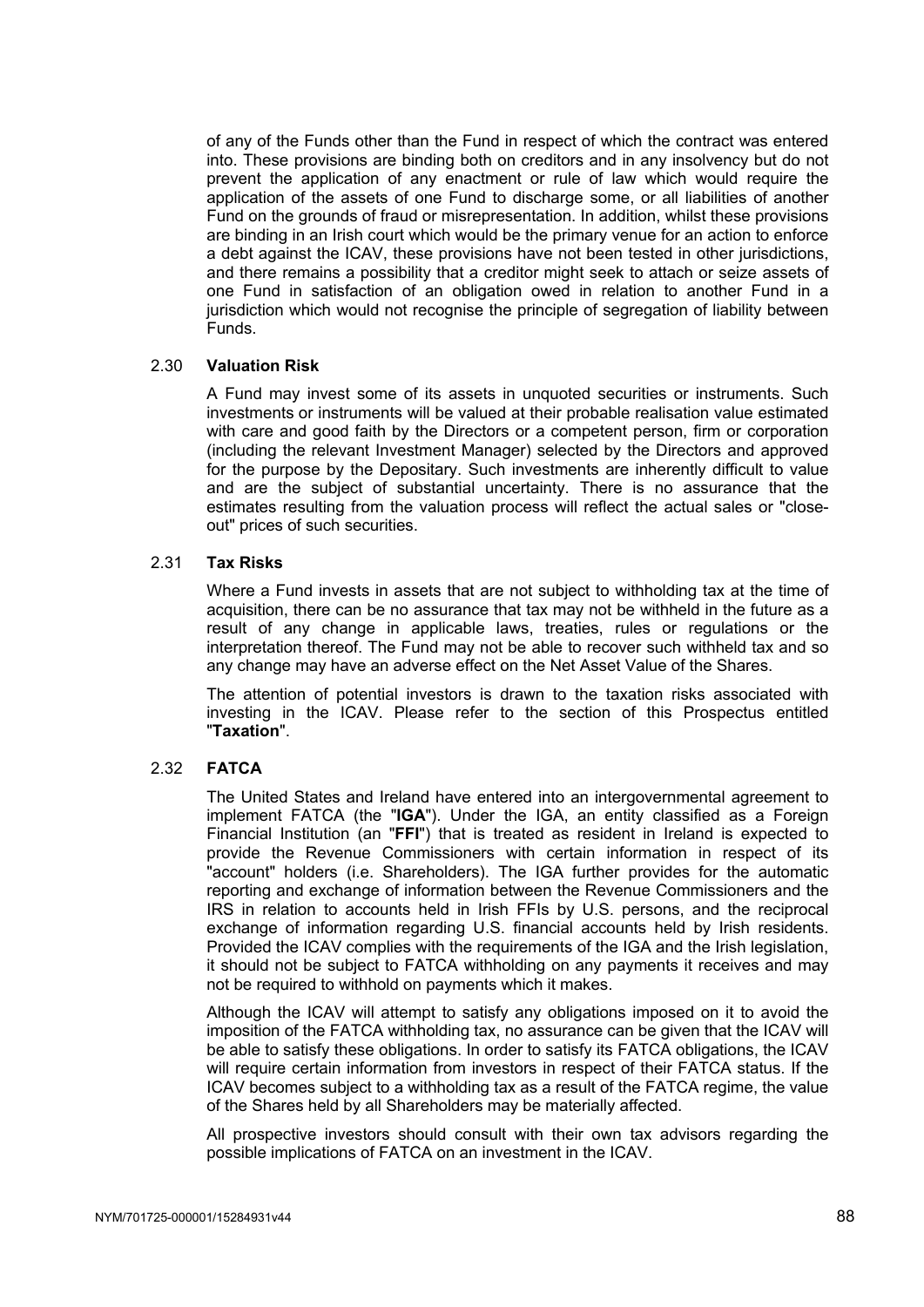## 2.33 **CRS**

Ireland has provided for the implementation of CRS through section 891F of the TCA and the enactment of the Returns of Certain Information by Reporting Financial Institutions Regulations 2015 (the "**CRS Regulations**").

The CRS, which applies in Ireland from 1 January 2016, is a global OECD tax information exchange initiative which is aimed at encouraging a coordinated approach to disclosure of income earned by individuals and organisations.

The ICAV is a Reporting Financial Institution for CRS purposes and will be required to comply with the Irish CRS obligations. In order to satisfy its CRS obligations, the ICAV will require its investors to provide certain information in respect of their tax residence and may, in some cases, require information in relation to the tax residence of the beneficial owners of the investor. The ICAV, or a person appointed by the ICAV, will report the information required to Irish Revenue by 30 June in the year following the year of assessment for which a return is due. Irish Revenue will share the appropriate information with the relevant tax authorities in participating jurisdictions.

All prospective investors / shareholders should consult with their own tax advisors regarding the possible CRS implications of an investment in the ICAV.

#### 2.34 **Investment in Russia**

#### (e) Political and Social Risks

Since 1985, Russia has been undergoing a substantial political transformation from a centrally controlled command economy under communist rule to a pluralist marketoriented democracy. A significant number of changes were undertaken during these years but there is still no assurance that the political and economic reforms necessary to complete such a transformation will continue or will be successful.

Russia is a federation composed of republics, regions, areas, cities of federal importance, autonomous districts and one autonomous region. The delineation of authority among the constituent entities of the Russian Federation and federal governmental authorities is subject to change from time to time. This process exists alongside the structure of Presidential representatives in the regions. The lack of consensus between local and regional authorities and the federal governmental authorities often result in the enactment of conflicting legislation at various levels, and may result in political instability and legal uncertainty. It may lead to negative economic effects on the Fund, which could have a material adverse effect on its business, financial conditions or ability to fulfil its investment objective.

In addition, ethnic, religious, and other social divisions periodically give rise to tensions and, in certain cases armed conflicts. In Chechnya, Russian armed forces have conducted anti-terrorist operations for a number of years, and some of them still remain there to keep law and order. Any escalation of violence may entail grave political consequences, which may adversely impact the investment climate in the Russian Federation.

(f) Economic Risks

Simultaneously with the enactment of political reforms, the Russian Government has been attempting to implement policies of economic reform and stabilisation. These policies have involved liberalising prices, reducing defence expenditures and subsidies, privatising state-owned enterprises, reforming the tax and bankruptcy systems and introducing legal structures designed to facilitate private, market-based activities, foreign trade and investment.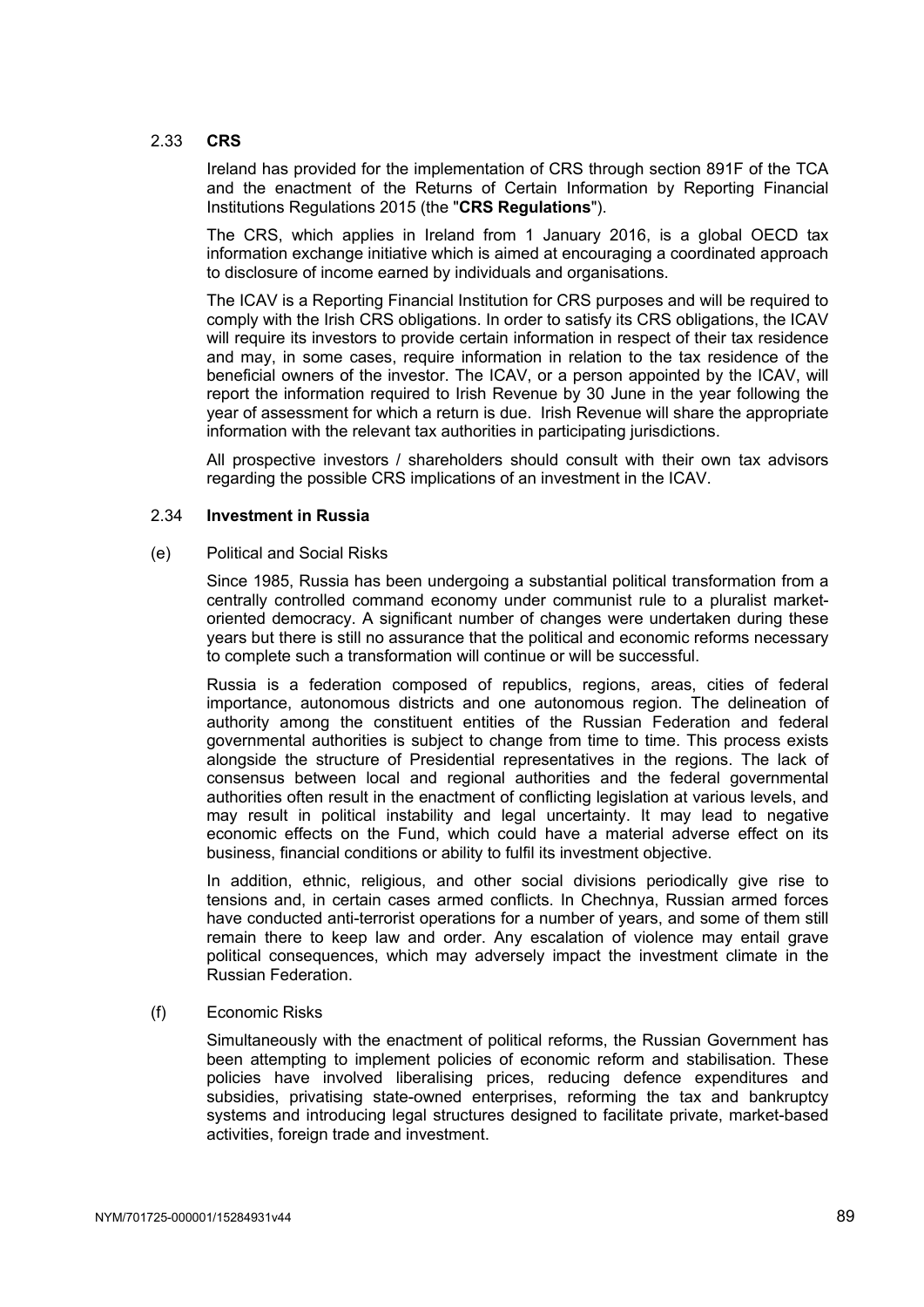The Russian economy has been subject to abrupt downturns. The events and aftermath of 17 August 1998 (the date of the Russian government's default on its short-term Rouble denominated treasury bills and other Rouble-denominated securities, the abandonment by the Central Bank of Russia of its efforts to maintain the Rouble/US dollar rate within the Rouble currency band and the temporary moratorium on certain hard-currency payments to foreign counterparties) led to a severe devaluation of the Rouble, a sharp increase in the rate of inflation, a significant decrease in the credibility of the country's banking system with Western financial institutions, significant defaults on hard currency obligations, a significant decline in the prices of Russian debt and equity securities and an inability to raise funds on international capital markets. While the condition of the Russian economy has improved in a number of respects since 1998, there can be no assurance that this improvement will continue or that it will not be reversed.

The Rouble is not convertible outside Russia. A market exists within Russia for the conversion of Roubles into other currencies, but it is limited in size and is subject to rules limiting the purposes for which conversion may be effected. There can be no assurance that such a market will continue indefinitely.

#### (g) Legal Risks

Risks associated with the Russian legal system include (i) the untested nature of the independence of the judiciary and its immunity from economic, political or nationalistic influences; (ii) inconsistencies among laws, Presidential decrees and Government and ministerial orders and resolutions; (iii) the lack of judicial and administrative guidance on interpreting applicable laws; (iv) a high degree of discretion on the part of government authorities; (v) conflicting local, regional and federal laws and regulations; (vi) the relative inexperience of judges and courts in interpreting new legal norms and (vii) the unpredictability of enforcement of foreign judgements and foreign arbitration awards.

There is no guarantee that further judicial reform aimed at balancing the rights of private and governmental authorities in courts and reducing grounds for re-litigation of decided cases will be implemented and succeed in building a reliable and independent judicial system.

Whilst fundamental reforms relating to securities investments and regulations have been initiated in recent years there may still be certain ambiguities in interpretation and inconsistencies in their application. Monitoring and enforcement of applicable regulations remains uncertain.

Equity securities in Russia are dematerialised and the only evidence of ownership is entry of the shareholder's name on the Share register of the issues. The concept of fiduciary duty is not well established and shareholders may, therefore, suffer dilution or loss of investment due to the actions of management without satisfactory legal remedy.

Rules regulating corporate governance are undeveloped and therefore may offer little protection to shareholders.

## 2.35 **Changes in the UK political environment**

Changes in the UK political environment following the UK's decision by referendum to exit from the EU may lead to political, legal, tax and economic uncertainty. This may impact general economic conditions in the UK. It is not yet clear whether and to what extent EU regulations generally will apply with respect to the Investment Manager following a UK exit from the EU or what legal or cooperation arrangements the UK may put in place with the EU, but it is possible that investors may be subject to fewer regulatory protections than would otherwise be the case. A UK exit may adversely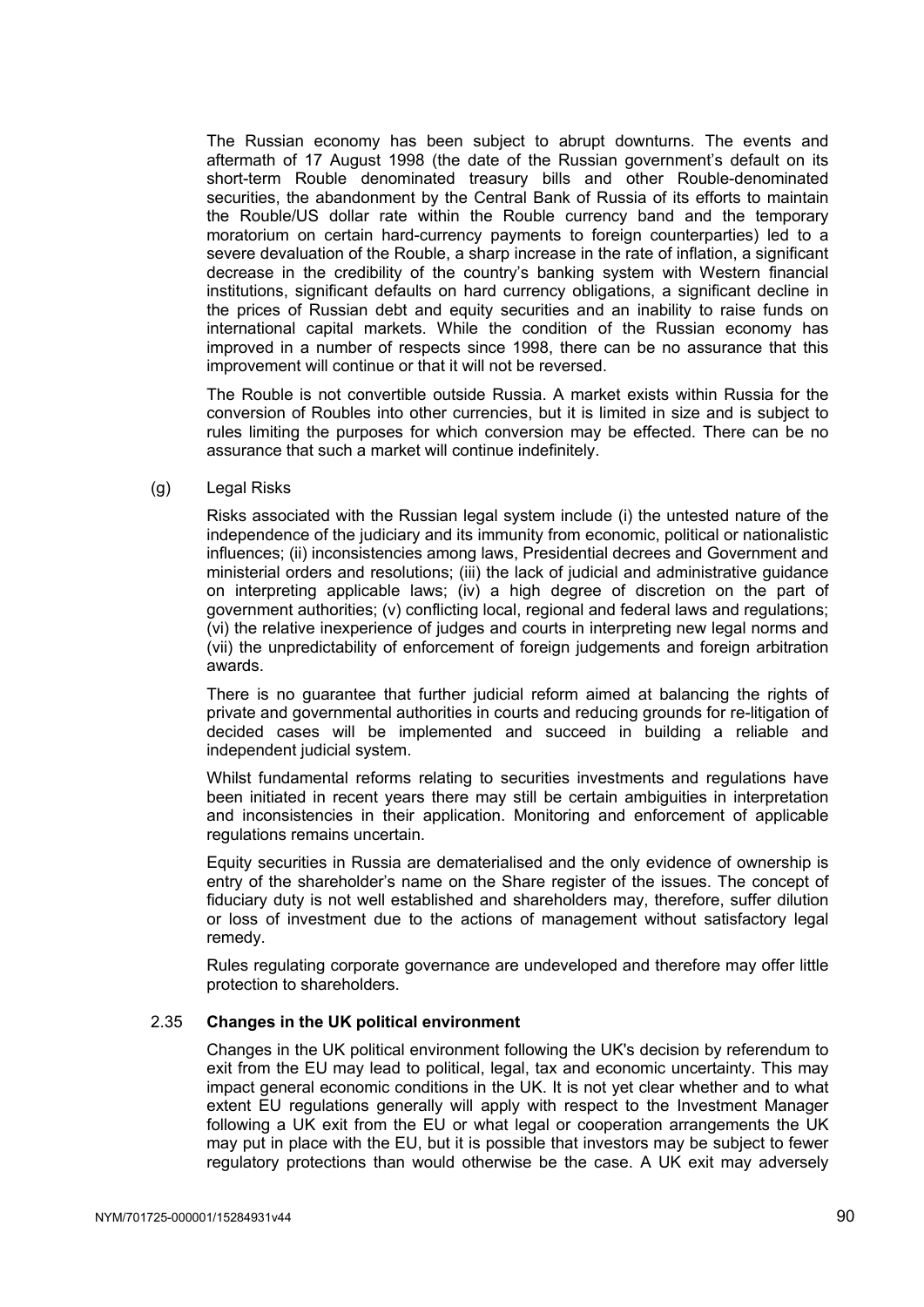affect the Investment Manager's ability to access markets, make investments, attract and retain employees or enter into agreements (on its own behalf or on behalf of the ICAV or the Funds) or continue to work with non-UK counterparties and service providers, all of which may result in increased costs to the ICAV and/or the Funds.

## 2.36 **Risk Factors Not Exhaustive**

The risks set out in this Prospectus do not purport to be exhaustive and potential investors should be aware that an investment in the ICAV or any Fund may be exposed to risks of an exceptional nature from time to time.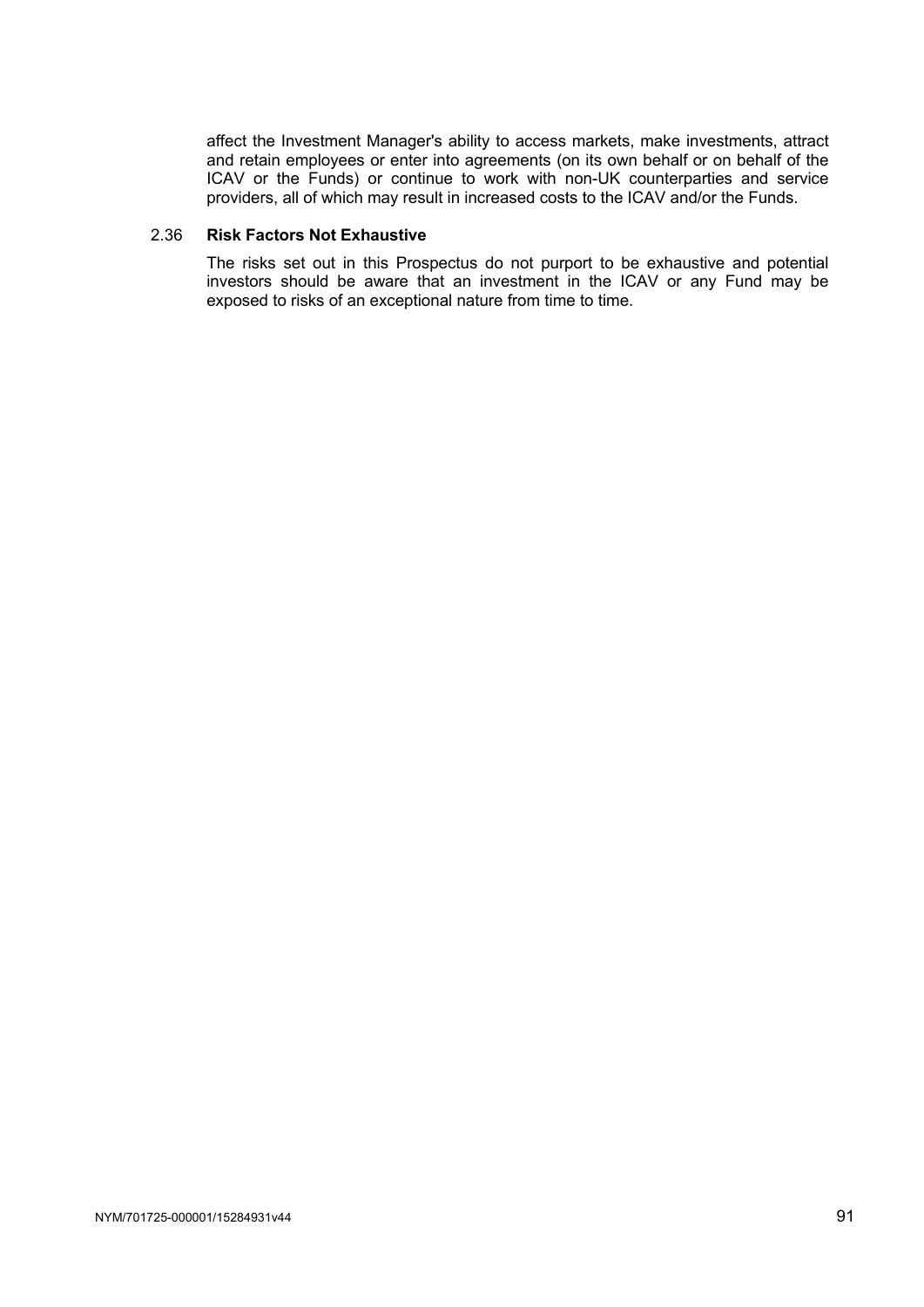## **Appendix IV List of delegates and sub-delegates of the Depositary as at the date of this Prospectus**

# AGENT AND CASH NETWORK (CUSTODY & FUND SERVICES)

| <b>MARKET</b>     |                       | <b>SUBCUSTODIAN</b>                      | <b>CASH</b><br><b>BANK</b> | <b>CORRESPONDENT</b>                 |
|-------------------|-----------------------|------------------------------------------|----------------------------|--------------------------------------|
| <b>ARGENTINA</b>  |                       | HSBC Bank Argentina S.A.                 |                            | HSBC Bank Argentina S.A.             |
|                   |                       | Bouchard 680, 9th Floor                  | <b>Buenos Aires</b>        |                                      |
|                   |                       | C1268ABN Buenos Aires                    |                            |                                      |
|                   | ARGENTINA             |                                          |                            |                                      |
| <b>AUSTRALIA</b>  |                       | JPMorgan Chase Bank, N.A.** <sup>2</sup> |                            | Australia and New Zealand Banking    |
|                   |                       | Level 31, 101 Collins Street             | Group Ltd., Melbourne      |                                      |
|                   | Melbourne 3000        |                                          |                            |                                      |
|                   | <b>AUSTRALIA</b>      |                                          |                            |                                      |
| <b>AUSTRIA</b>    |                       | UniCredit Bank Austria AG                | J.P. Morgan AG**           |                                      |
|                   |                       | Julius Tandler Platz - 3                 | Frankfurt am Main          |                                      |
|                   | A-1090 Vienna         |                                          |                            |                                      |
|                   | <b>AUSTRIA</b>        |                                          |                            |                                      |
| <b>BAHRAIN</b>    |                       | <b>HSBC Bank Middle East Limited</b>     |                            | <b>HSBC Bank Middle East Limited</b> |
|                   | Road No 2832          |                                          | Al Seef                    |                                      |
|                   | Al Seef 428           |                                          |                            |                                      |
|                   | <b>BAHRAIN</b>        |                                          |                            |                                      |
| <b>BANGLADESH</b> |                       | <b>Standard Chartered Bank</b>           |                            | <b>Standard Chartered Bank</b>       |
|                   | <b>Portlink Tower</b> |                                          | Dhaka                      |                                      |
|                   |                       | Level-6, 67 Gulshan Avenue               |                            |                                      |
|                   | Gulshan               |                                          |                            |                                      |
|                   | Dhaka - 1212          |                                          |                            |                                      |
|                   | <b>BANGLADESH</b>     |                                          |                            |                                      |

 $\frac{1}{2}$ 

**\*\* J.P. Morgan affiliate Correspondent banks are listed for information only.**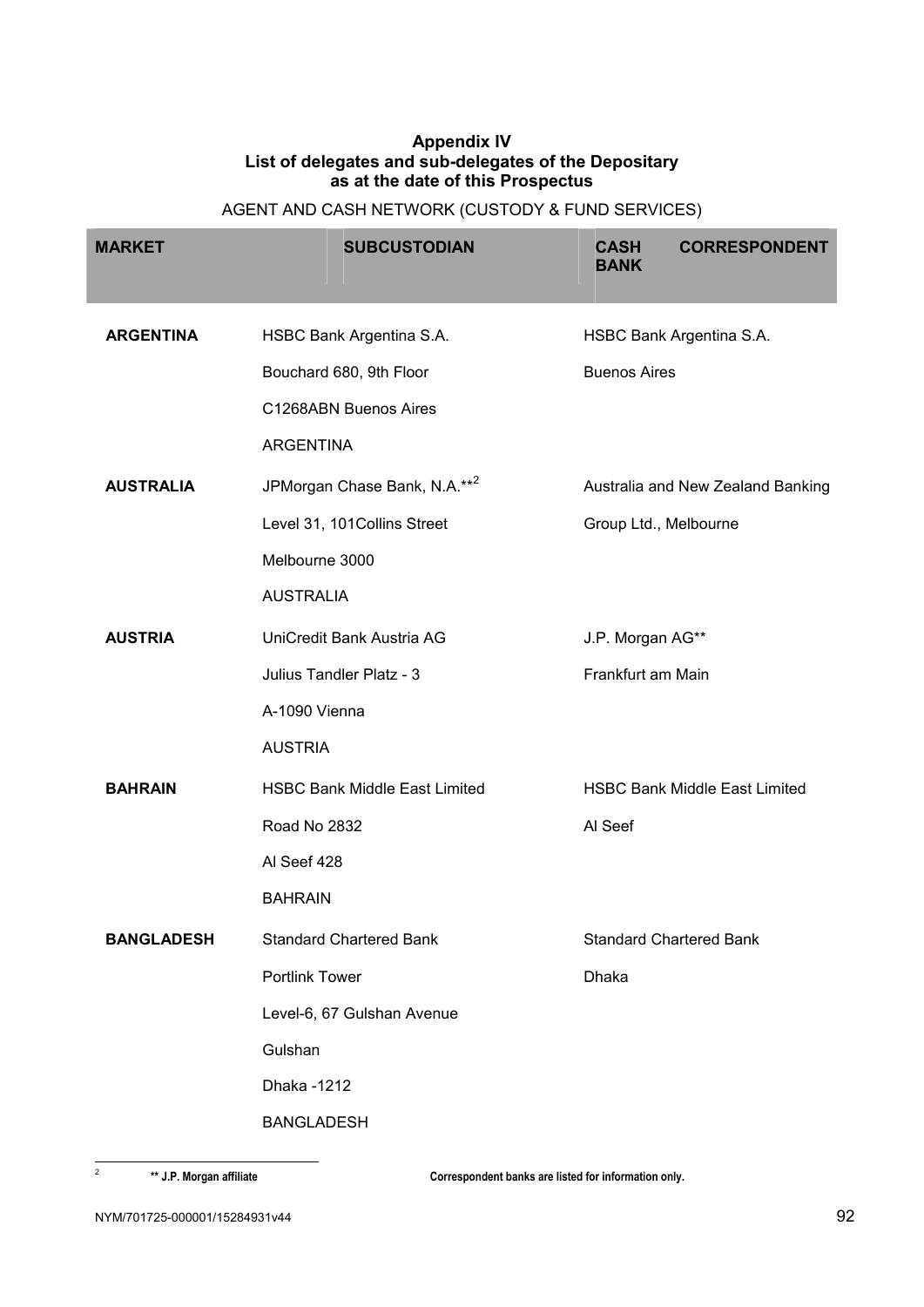| <b>BELGIUM</b>  | <b>BNP Paribas Securities Services S.C.A.</b>                             | J.P. Morgan A.G.**               |
|-----------------|---------------------------------------------------------------------------|----------------------------------|
|                 | <b>Central Plaza Building</b>                                             | Frankfurt am Main                |
|                 | Rue de Loxum, 25                                                          |                                  |
|                 | 7th Floor                                                                 |                                  |
|                 | 1000 Brussels                                                             |                                  |
|                 | <b>BELGIUM</b>                                                            |                                  |
| <b>BERMUDA</b>  | <b>HSBC Bank Bermuda Limited</b>                                          | <b>HSBC Bank Bermuda Limited</b> |
|                 | 6 Front Street                                                            | Hamilton                         |
|                 | Hamilton HM 11                                                            |                                  |
|                 | <b>BERMUDA</b>                                                            |                                  |
| <b>BOTSWANA</b> | Standard Chartered Bank Botswana Limited Standard Chartered Bank Botswana |                                  |
|                 | 5th Floor, Standard House                                                 | Limited, Gaborone                |
|                 | P.O. Box 496                                                              |                                  |
|                 | Queens Road, The Mall                                                     |                                  |
|                 | Gaborone                                                                  |                                  |
|                 | <b>BOTSWANA</b>                                                           |                                  |
| <b>BRAZIL</b>   | J.P. Morgan S.A. DTVM**                                                   | J.P. Morgan S.A. DTVM**          |
|                 | Av. Brigadeiro Faria Lima, 3729, Floor 06                                 | Sao Paulo                        |
|                 | Sao Paulo SP 04538-905                                                    |                                  |
|                 | <b>BRAZIL</b>                                                             |                                  |
| <b>BULGARIA</b> | Citibank Europe plc                                                       | ING Bank N.V.                    |
|                 | Serdika Offices                                                           | Sofia                            |
|                 | 10th Floor                                                                |                                  |
|                 | 48 Sitnyakovo Blvd                                                        |                                  |
|                 | Sofia 1505                                                                |                                  |
|                 | <b>BULGARIA</b>                                                           |                                  |
| <b>CANADA</b>   | Canadian Imperial Bank of Commerce                                        | Royal Bank of Canada             |
|                 | 320 Bay Street                                                            | Toronto                          |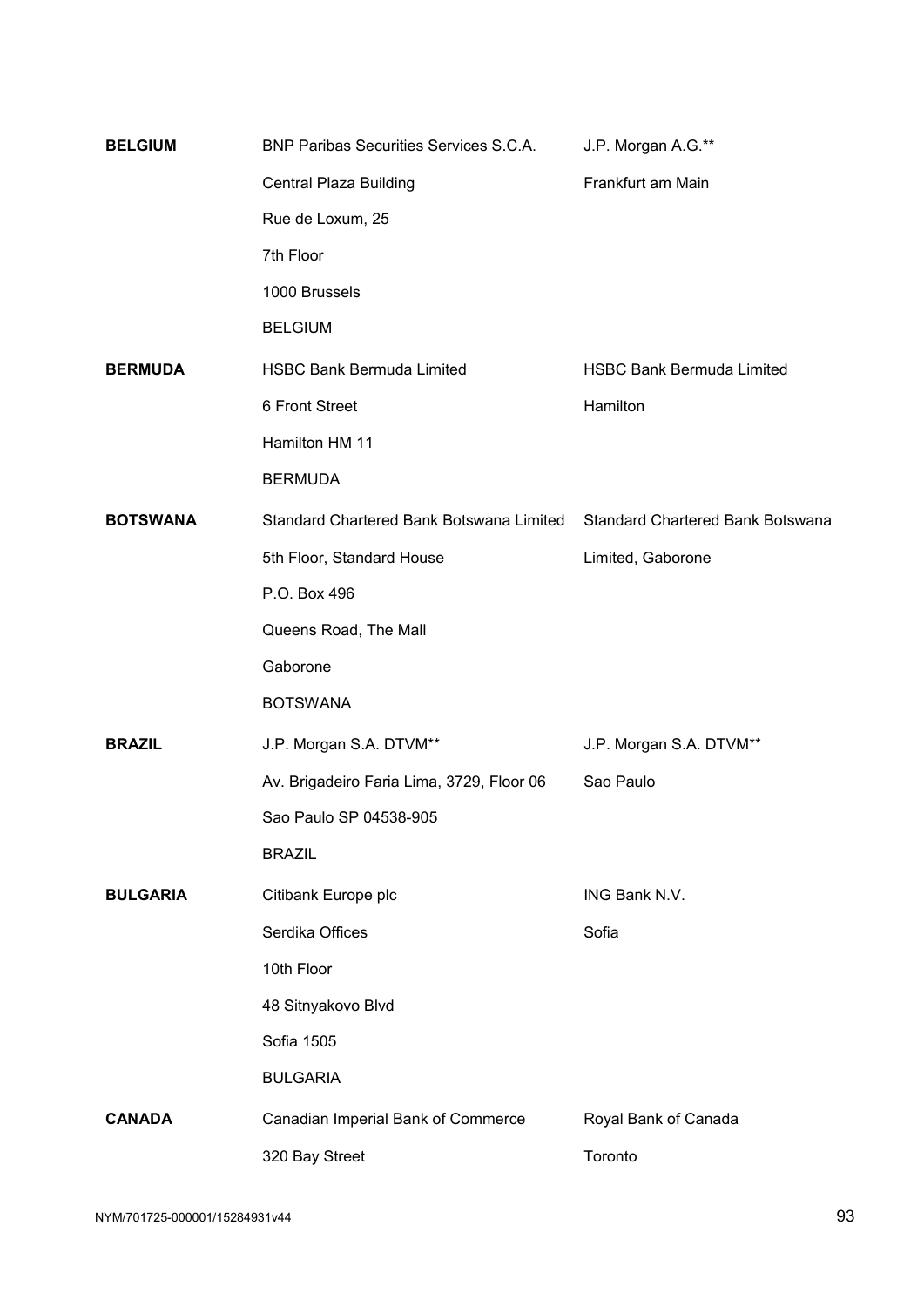|                      | Toronto Ontario M5H 4AG               |                              |
|----------------------|---------------------------------------|------------------------------|
|                      | <b>CANADA</b>                         |                              |
|                      | Royal Bank of Canada                  |                              |
|                      | 155 Wellington Street West, 2nd Floor |                              |
|                      | Toronto Ontario M5V 3L3               |                              |
|                      | <b>CANADA</b>                         |                              |
| <b>CHILE</b>         | <b>Banco Santander Chile</b>          | <b>Banco Santander Chile</b> |
|                      | Bandera 140, Piso 4                   | Santiago                     |
|                      | Santiago                              |                              |
|                      | <b>CHILE</b>                          |                              |
| <b>CHINA A-SHARE</b> | HSBC Bank (China) Company Limited     | HSBC Bank (China) Company    |
|                      | 33/F, HSBC Building, Shanghai ifc     | Limited, Shanghai            |
|                      | 8 Century Avenue, Pudong              |                              |
|                      | Shanghai 200120                       |                              |
|                      | THE PEOPLE'S REPUBLIC OF CHINA        |                              |
| <b>CHINA B-SHARE</b> | HSBC Bank (China) Company Limited     | JPMorgan Chase Bank, N.A.**  |
|                      | 33/F, HSBC Building, Shanghai ifc     | New York                     |
|                      | 8 Century Avenue, Pudong              |                              |
|                      | Shanghai 200120                       | JPMorgan Chase Bank, N.A.**  |
|                      | THE PEOPLE'S REPUBLIC OF CHINA        | Hong Kong                    |
| <b>CHINA CONNECT</b> | JPMorgan Chase Bank, N.A.**           | JPMorgan Chase Bank, N.A.**  |
|                      | 48th Floor, One Island East           | Hong Kong                    |
|                      | 18 Westlands Road, Quarry Bay         |                              |
|                      | <b>HONG KONG</b>                      |                              |
| <b>COLOMBIA</b>      | Cititrust Colombia S.A.               | Cititrust Colombia S.A.      |
|                      | Carrera 9 A # 99-02, 3rd floor        | Bogotá                       |
|                      | Bogota                                |                              |
|                      | <b>COLOMBIA</b>                       |                              |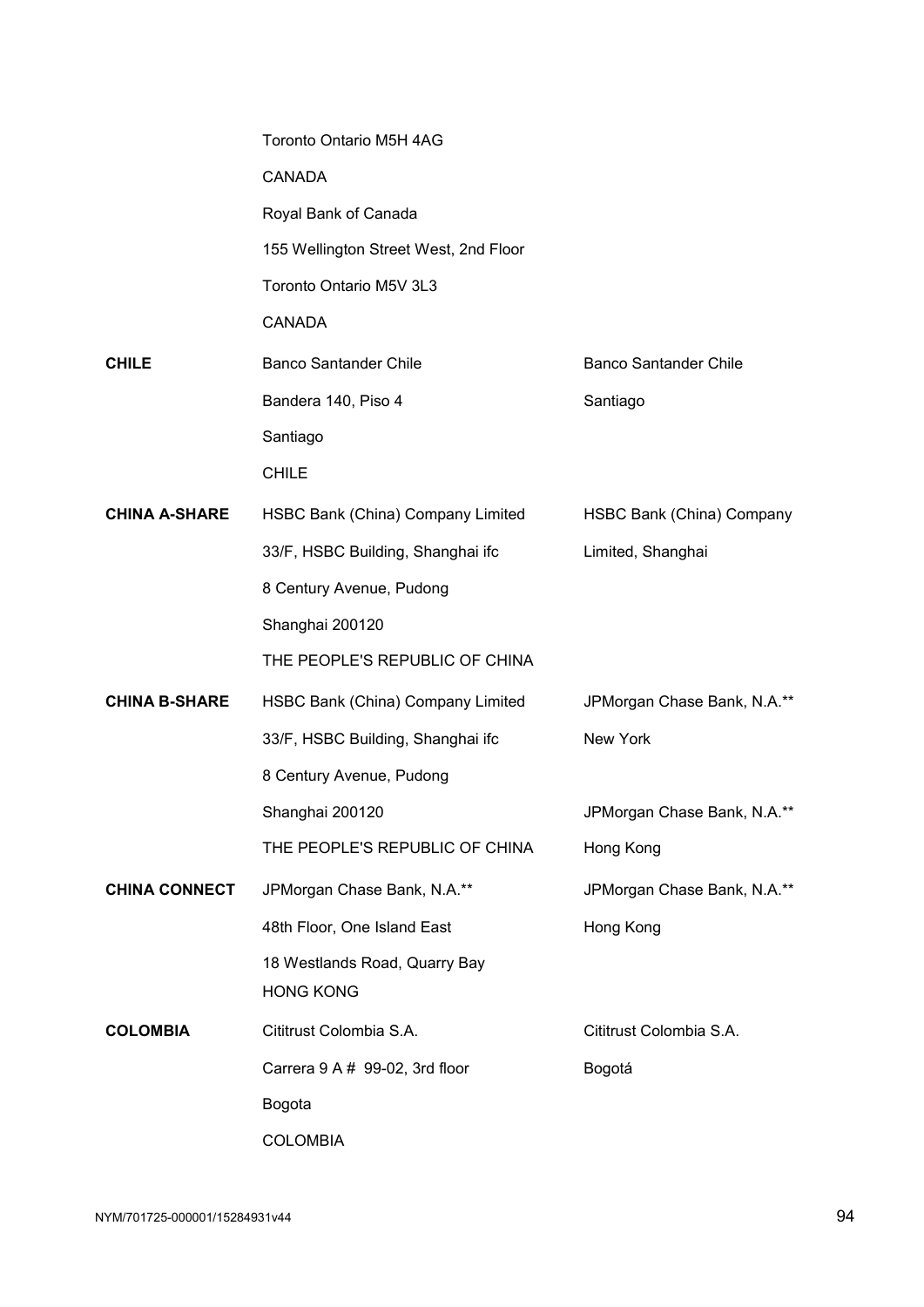| <b>COSTA RICA</b>      | Banco BCT, S.A.                                                            | Banco BCT, S.A.         |
|------------------------|----------------------------------------------------------------------------|-------------------------|
|                        | 150 Metros Norte de la Catedral Metropolitana San Jose                     |                         |
|                        | Edificio BCT                                                               |                         |
|                        | San Jose                                                                   |                         |
|                        | <b>COSTA RICA</b>                                                          |                         |
| *TEMPORARY SUSPENSION. |                                                                            |                         |
| <b>CROATIA</b>         | Privredna banka Zagreb d.d.                                                | Zagrebacka banka d.d.   |
|                        | Radnicka cesta 50                                                          | Zagreb                  |
|                        | 10000 Zagreb                                                               |                         |
|                        | <b>CROATIA</b>                                                             |                         |
| <b>CYPRUS</b>          | <b>HSBC Bank plc</b>                                                       | J.P. Morgan AG**        |
|                        | 109-111, Messogian Ave.                                                    | Frankfurt am Main       |
|                        | 115 26 Athens                                                              |                         |
|                        | <b>GREECE</b>                                                              |                         |
|                        |                                                                            |                         |
| <b>CZECH REPUBLIC</b>  | UniCredit Bank Czech Republic and Slovakia, Ceskoslovenska obchodni banka, |                         |
|                        | a.s.                                                                       | a.s., Prague            |
|                        | <b>BB Centrum - FILADELFIE</b>                                             |                         |
|                        | Zeletavska 1525-1                                                          |                         |
|                        | 140 92 Prague 1                                                            |                         |
|                        | <b>CZECH REPUBLIC</b>                                                      |                         |
| <b>DENMARK</b>         | Nordea Bank Danmark A/S                                                    | Nordea Bank Danmark A/S |
|                        | Christiansbro                                                              | Copenhagen              |
|                        | Strandgade 3                                                               |                         |
|                        | P.O. Box 850                                                               |                         |
|                        | DK-0900 Copenhagen                                                         |                         |
|                        | <b>DENMARK</b>                                                             |                         |
| <b>EGYPT</b>           | Citibank, N.A.                                                             | Citibank, N.A.          |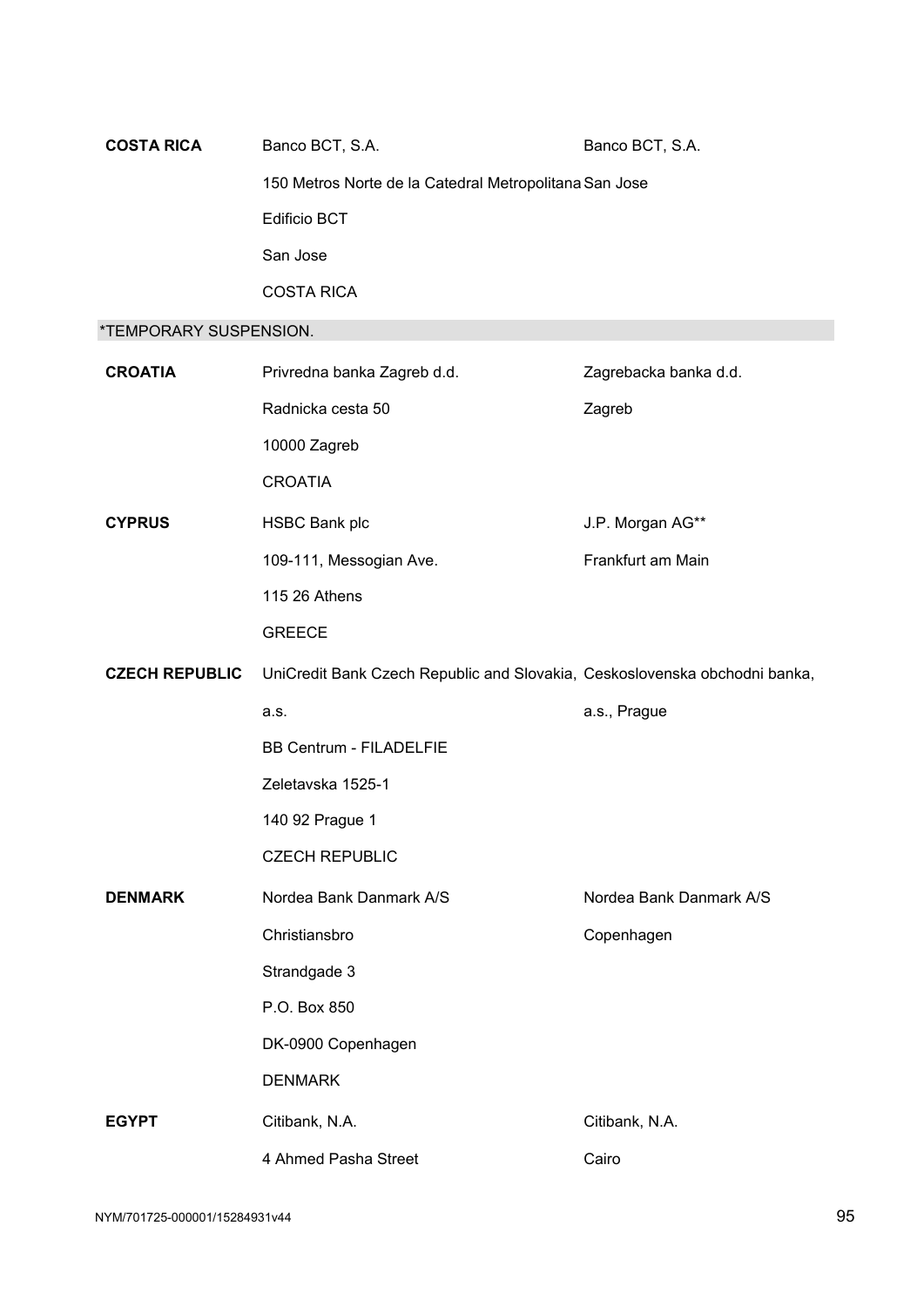|                | Garden City                                   |                                      |
|----------------|-----------------------------------------------|--------------------------------------|
|                | Cairo                                         |                                      |
|                | <b>EGYPT</b>                                  |                                      |
| <b>ESTONIA</b> | Swedbank AS                                   | J.P. Morgan AG**                     |
|                | Liivalaia 8                                   | Frankfurt am Main                    |
|                | 15040 Tallinn                                 |                                      |
|                | <b>ESTONIA</b>                                |                                      |
| <b>FINLAND</b> | Nordea Bank Finland Plc                       | J.P. Morgan AG**                     |
|                | Aleksis Kiven katu 3-5                        | Frankfurt am Main                    |
|                | FIN-00020 NORDEA Helsinki                     |                                      |
|                | <b>FINLAND</b>                                |                                      |
| <b>FRANCE</b>  | <b>BNP Paribas Securities Services S.C.A.</b> | J.P. Morgan AG**                     |
|                | 3, rue d'Antin                                | Frankfurt am Main                    |
|                | 75002 Paris                                   |                                      |
|                | <b>FRANCE</b>                                 |                                      |
| <b>GERMANY</b> | Deutsche Bank AG                              | J.P. Morgan AG**                     |
|                | Alfred-Herrhausen-Allee 16-24                 | Frankfurt am Main                    |
|                | D-65760 Eschborn                              |                                      |
|                | <b>GERMANY</b>                                |                                      |
|                | J.P. Morgan AG#**                             |                                      |
|                | Taunustor 1 (TaunusTurm)                      |                                      |
|                | 60310 Frankfurt am Main                       |                                      |
|                | <b>GERMANY</b>                                |                                      |
|                | # Custodian for local German custody clients  |                                      |
|                | only.                                         |                                      |
| <b>GHANA</b>   | Standard Chartered Bank Ghana Limited         | <b>Standard Chartered Bank Ghana</b> |
|                | Accra High Street                             | Limited, Accra                       |
|                | P.O. Box 768                                  |                                      |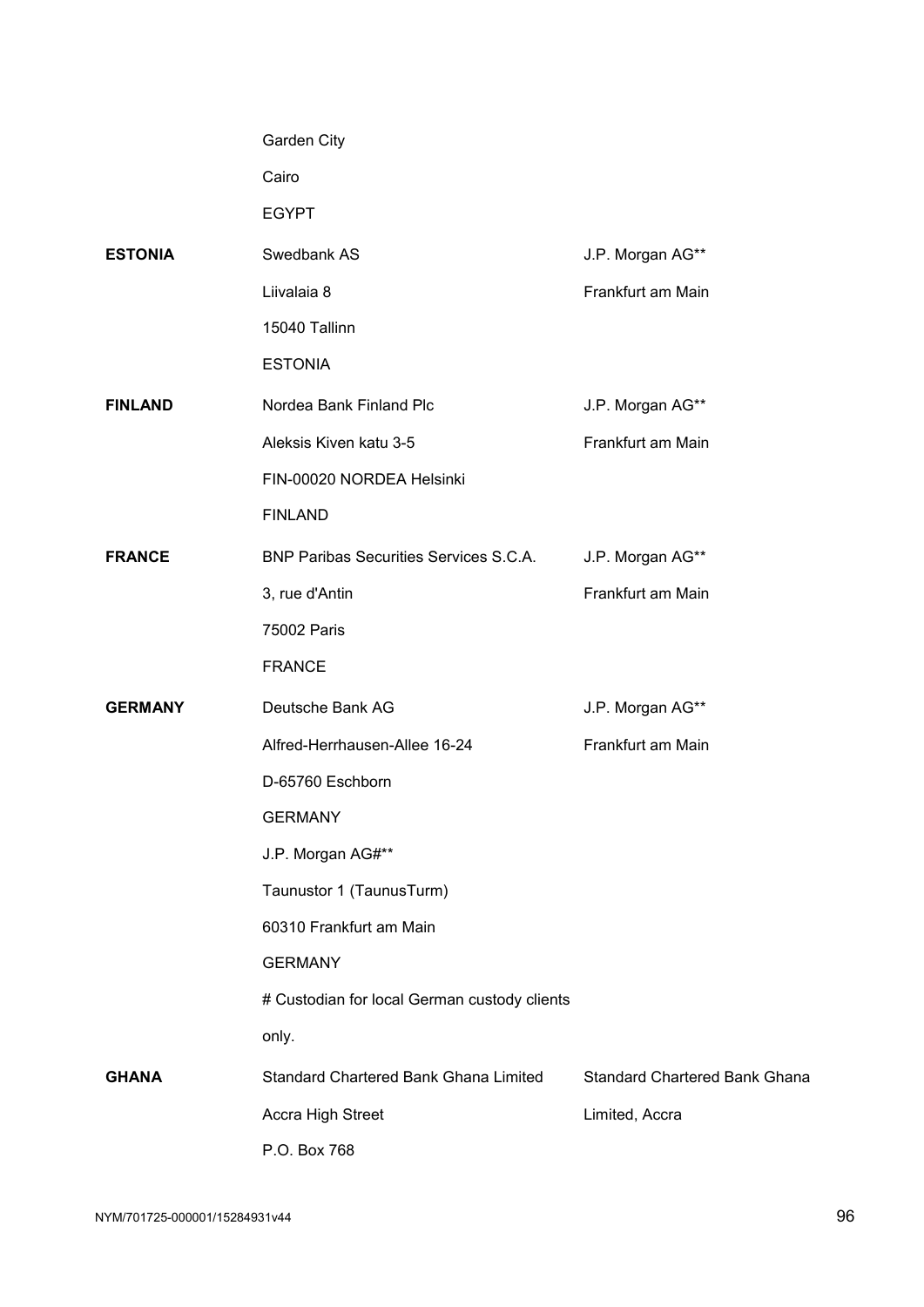|                           | Accra                                             |                             |
|---------------------------|---------------------------------------------------|-----------------------------|
|                           | <b>GHANA</b>                                      |                             |
| <b>GREECE</b>             | <b>HSBC Bank plc</b>                              | J.P. Morgan AG**            |
|                           | Messogion 109-111                                 | Frankfurt am Main           |
|                           | 11526 Athens                                      |                             |
|                           | <b>GREECE</b>                                     |                             |
| <b>HONG KONG</b>          | JPMorgan Chase Bank, N.A.**                       | JPMorgan Chase Bank, N.A.** |
|                           | 48th Floor, One Island East                       | Hong Kong                   |
|                           | 18 Westlands Road, Quarry Bay<br><b>HONG KONG</b> |                             |
| <b>HUNGARY</b>            | Deutsche Bank AG                                  | ING Bank N.V.               |
|                           | Hold utca 27                                      | <b>Budapest</b>             |
|                           | H-1054 Budapest                                   |                             |
|                           | <b>HUNGARY</b>                                    |                             |
| *ICELAND*                 | Islandsbanki hf.                                  | Islandsbanki hf.            |
|                           | Kirkjusandur 2                                    | Reykjavik                   |
|                           | IS-155 Reykjavik                                  |                             |
|                           |                                                   |                             |
|                           | <b>ICELAND</b>                                    |                             |
| *RESTRICTED SERVICE ONLY. |                                                   |                             |
| INDIA                     | JPMorgan Chase Bank, N.A.**                       | JPMorgan Chase Bank, N.A.** |
|                           | 6th Floor, Paradigm 'B' Wing                      | Mumbai                      |
|                           | Mindspace, Malad (West)                           |                             |
|                           | Mumbai 400 064                                    |                             |
|                           | <b>INDIA</b>                                      |                             |
| <b>INDONESIA</b>          | PT Bank HSBC Indonesia                            | PT Bank HSBC Indonesia      |
|                           | Menara Mulia 25th Floor                           | Jakarta                     |
|                           | Jl. Jendral Gatot Subroto Kav. 9 11               |                             |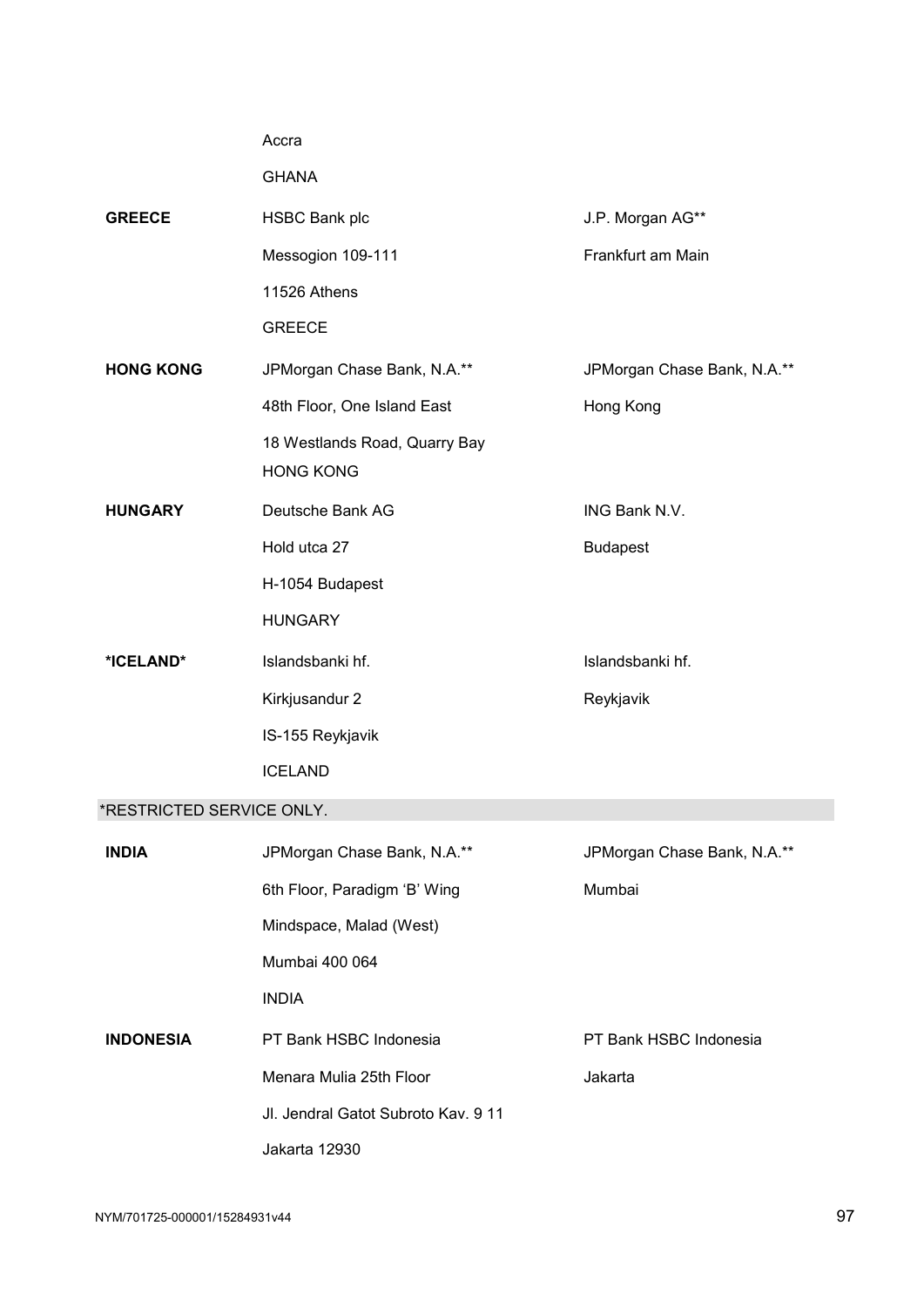INDONESIA

| <b>IRELAND</b> | JPMorgan Chase Bank, N.A.**                   | J.P. Morgan AG**               |
|----------------|-----------------------------------------------|--------------------------------|
|                | 25 Bank Street, Canary Wharf                  | Frankfurt am Main              |
|                | London E14 5JP                                |                                |
|                | <b>UNITED KINGDOM</b>                         |                                |
| <b>ISRAEL</b>  | Bank Leumi le-Israel B.M.                     | Bank Leumi le-Israel B.M.      |
|                | 35, Yehuda Halevi Street                      | <b>Tel Aviv</b>                |
|                | 65136 Tel Aviv                                |                                |
|                | <b>ISRAEL</b>                                 |                                |
| <b>ITALY</b>   | <b>BNP Paribas Securities Services S.C.A.</b> | J.P. Morgan AG**               |
|                | Via Asperto, 5                                | Frankfurt am Main              |
|                | 20123 Milan                                   |                                |
|                | <b>ITALY</b>                                  |                                |
| <b>JAPAN</b>   | Mizuho Bank, Ltd.                             | JPMorgan Chase Bank, N.A.**    |
|                | 2-15-1, Konan                                 | Tokyo                          |
|                | Minato-ku                                     |                                |
|                | Tokyo 108-6009                                |                                |
|                | <b>JAPAN</b>                                  |                                |
|                | The Bank of Tokyo-Mitsubishi UFJ, Ltd.        |                                |
|                | 1-3-2 Nihombashi Hongoku-cho                  |                                |
|                | Chuo-ku                                       |                                |
|                | Tokyo 103-0021                                |                                |
|                | <b>JAPAN</b>                                  |                                |
| <b>JORDAN</b>  | <b>Standard Chartered Bank</b>                | <b>Standard Chartered Bank</b> |
|                | Shmeissani Branch                             | Amman                          |
|                | Al-Thaqafa Street                             |                                |
|                | Building #2                                   |                                |
|                | P.O.BOX 926190                                |                                |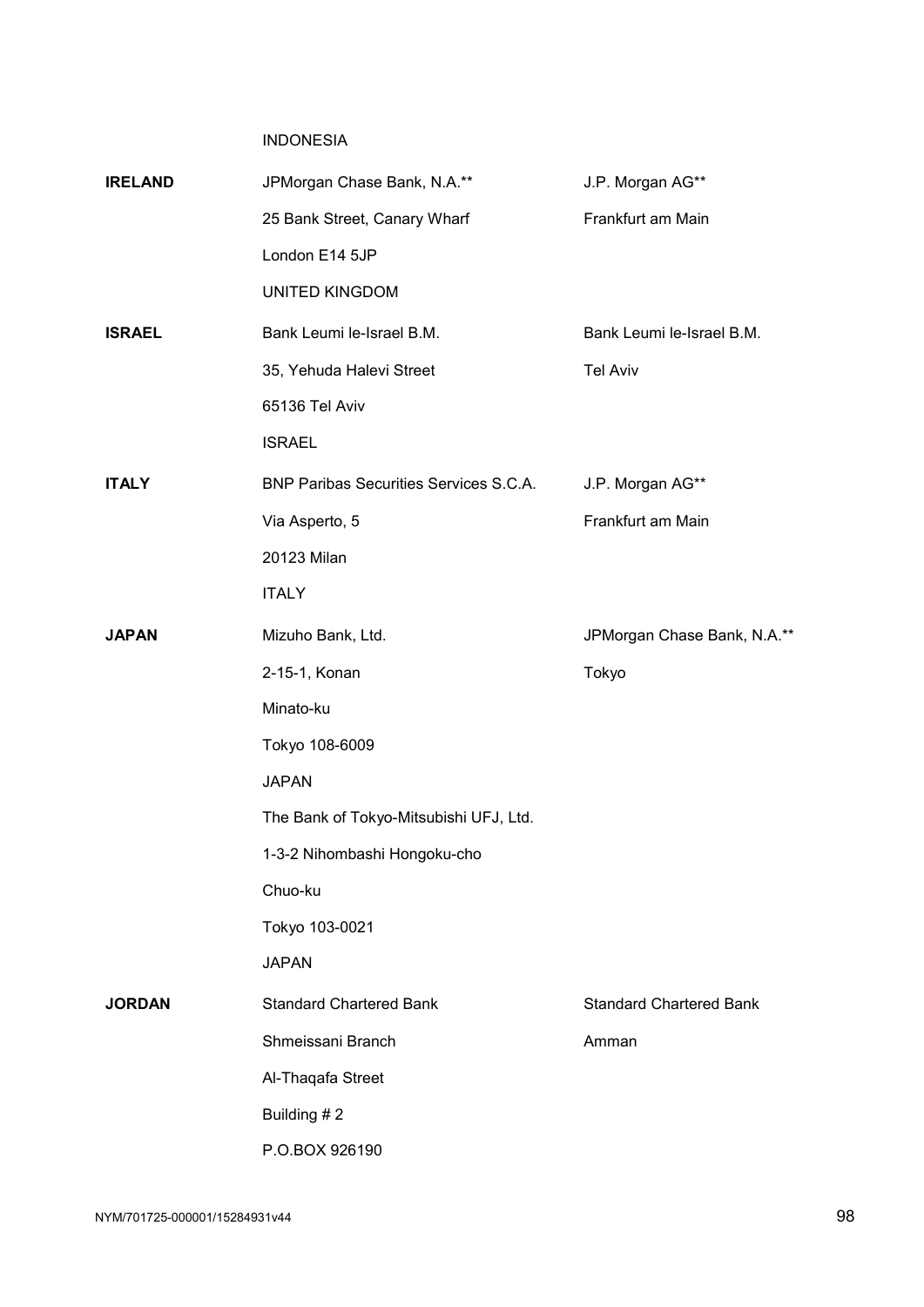Amman

JORDAN

| <b>KAZAKHSTAN</b> | <b>JSC Citibank Kazakhstan</b>                | <b>JSC Citibank Kazakhstan</b>       |
|-------------------|-----------------------------------------------|--------------------------------------|
|                   | Park Palace, Building A, Floor 2              | Almaty                               |
|                   | 41 Kazybek Bi                                 |                                      |
|                   | Almaty 050010                                 |                                      |
|                   | <b>KAZAKHSTAN</b>                             |                                      |
| <b>KENYA</b>      | Standard Chartered Bank Kenya Limited         | Standard Chartered Bank Kenya        |
|                   | Chiromo                                       | Limited, Nairobi                     |
|                   | 48 Westlands Road                             |                                      |
|                   | Nairobi 00100                                 |                                      |
|                   | <b>KENYA</b>                                  |                                      |
| <b>KUWAIT</b>     | <b>HSBC Bank Middle East Limited</b>          | <b>HSBC Bank Middle East Limited</b> |
|                   | Kuwait City, Sharq Area                       | Safat                                |
|                   | Abdulaziz Al Sager Street                     |                                      |
|                   | Al Hamra Tower, 37F                           |                                      |
|                   | Safat 13017                                   |                                      |
|                   | <b>KUWAIT</b>                                 |                                      |
| <b>LATVIA</b>     | Swedbank AS                                   | J.P. Morgan AG**                     |
|                   | Balasta dambis 1a                             | Frankfurt am Main                    |
|                   | <b>Riga LV-1048</b>                           |                                      |
|                   | LATVIA                                        |                                      |
| <b>LITHUANIA</b>  | AB SEB Bankas                                 | AB SEB Bankas                        |
|                   | 12 Gedimino pr.                               | <b>Vilnius</b>                       |
|                   | LT 2600 Vilnius                               |                                      |
|                   | <b>LITHUANIA</b>                              | J.P. Morgan AG**                     |
|                   | Frankfurt am Main                             |                                      |
| <b>LUXEMBOURG</b> | <b>BNP Paribas Securities Services S.C.A.</b> | J.P. Morgan AG**                     |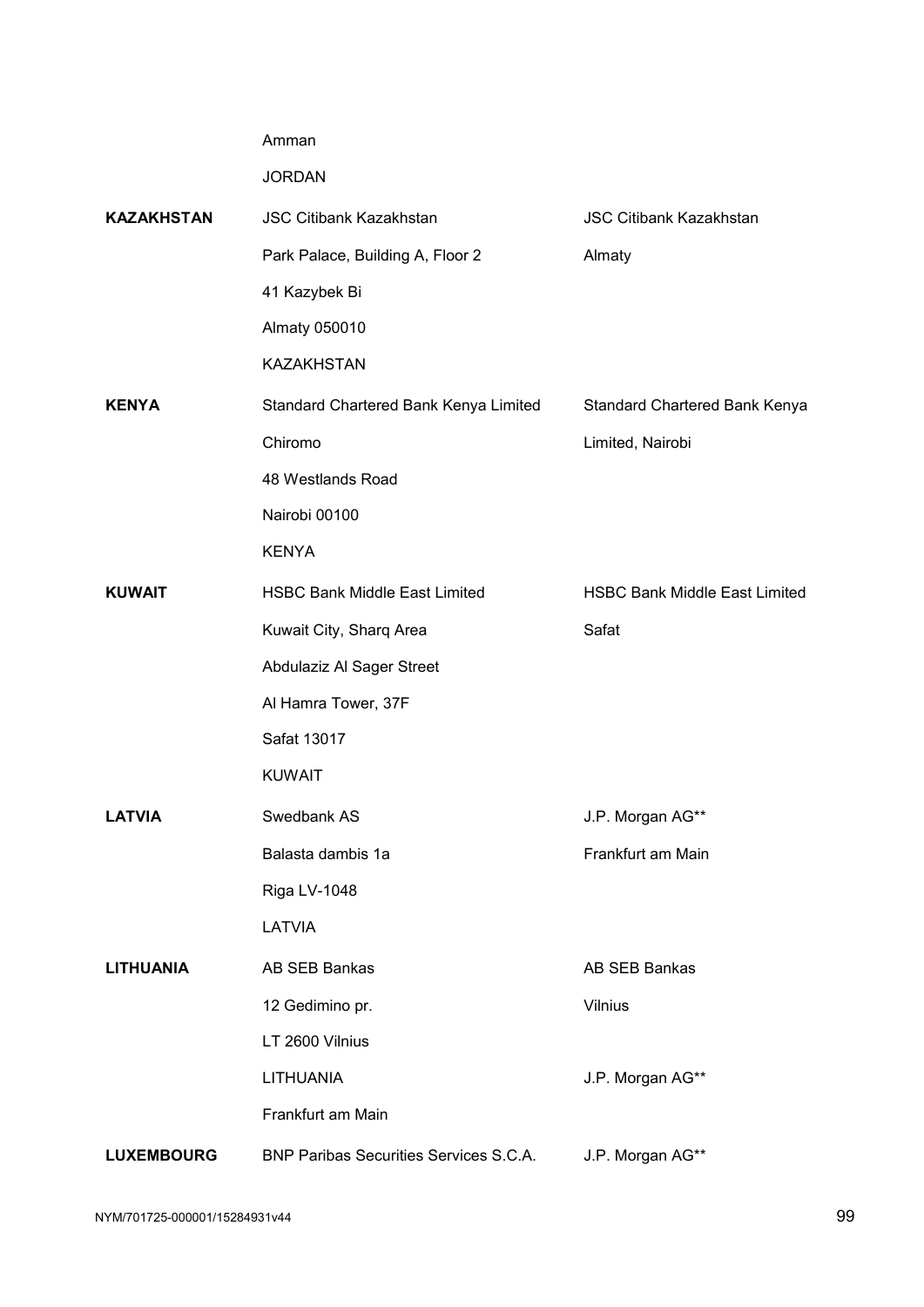|                           | 33, Rue de Gasperich                                      | Frankfurt am Main                  |
|---------------------------|-----------------------------------------------------------|------------------------------------|
|                           | L-5826 Hesperange                                         |                                    |
|                           | <b>LUXEMBOURG</b>                                         |                                    |
| *MALAWI*                  | Standard Bank Limited, Malawi                             | Standard Bank Limited, Malawi      |
|                           | 1st Floor Kaomba House                                    | <b>Blantyre</b>                    |
|                           | Cnr Glyn Jones Road & Victoria Avenue                     |                                    |
|                           | <b>Blantyre</b>                                           |                                    |
|                           | <b>MALAWI</b>                                             |                                    |
| *RESTRICTED SERVICE ONLY. |                                                           |                                    |
| <b>MALAYSIA</b>           | HSBC Bank Malaysia Berhad                                 | HSBC Bank Malaysia Berhad          |
|                           | 2 Leboh Ampang                                            | Kuala Lumpur                       |
|                           | 12th Floor, South Tower                                   |                                    |
|                           | 50100 Kuala Lumpur                                        |                                    |
|                           | <b>MALAYSIA</b>                                           |                                    |
| <b>MAURITIUS</b>          | The Hongkong and Shanghai Banking                         | The Hongkong and Shanghai          |
|                           | <b>Corporation Limited</b>                                | <b>Banking Corporation Limited</b> |
|                           | <b>HSBC Centre</b>                                        | Ebene                              |
|                           | 18 Cybercity                                              |                                    |
|                           | Ebene                                                     |                                    |
|                           | <b>MAURITIUS</b>                                          |                                    |
| <b>MEXICO</b>             | Banco Nacional de Mexico, S.A.                            | Banco Santander (Mexico), S.A.     |
|                           | Act. Roberto Medellin No. 800 3er Piso Norte Mexico, D.F. |                                    |
|                           | Colonia Santa Fe                                          |                                    |
|                           | 01210 Mexico, D.F.                                        |                                    |
|                           | <b>MEXICO</b>                                             |                                    |
| <b>MOROCCO</b>            | Société Générale Marocaine de Banques                     | Attijariwafa Bank S.A.             |
|                           | 55 Boulevard Abdelmoumen                                  | Casablanca                         |
|                           | Casablanca 20100                                          |                                    |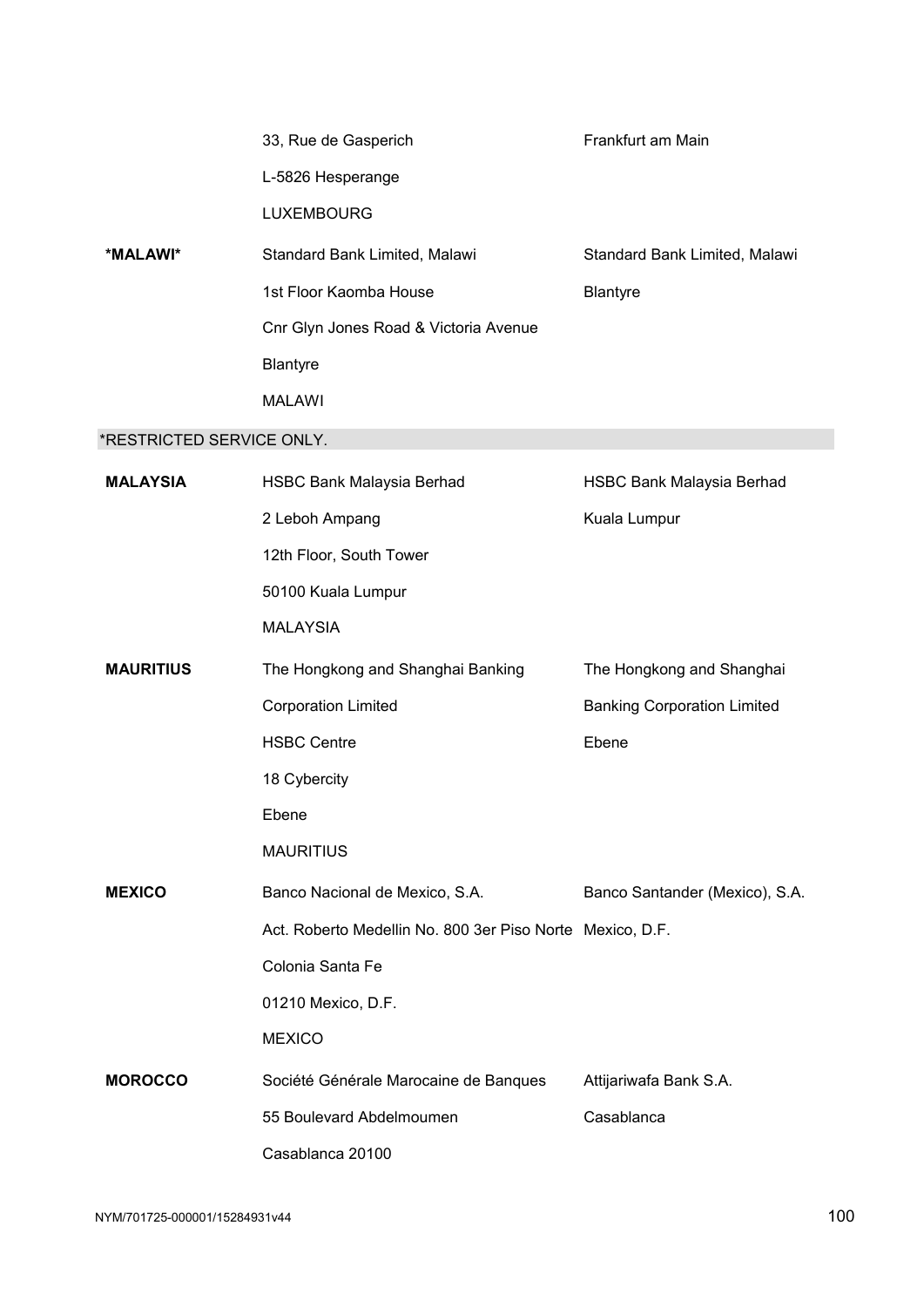MOROCCO

| <b>NAMIBIA</b>     | Standard Bank Namibia Limited                 | The Standard Bank of South Africa  |
|--------------------|-----------------------------------------------|------------------------------------|
|                    | 2nd Floor, Town Square Building               | Limited, Johannesburg              |
|                    | Cnr. Werner List and Post Street Mall         |                                    |
|                    | P.O.Box 3327                                  |                                    |
|                    | Windhoek                                      |                                    |
|                    | <b>NAMIBIA</b>                                |                                    |
| <b>NETHERLANDS</b> | <b>BNP Paribas Securities Services S.C.A.</b> | J.P. Morgan AG**                   |
|                    | Herengracht 595                               | Frankfurt am Main                  |
|                    | 1017 CE Amsterdam                             |                                    |
|                    | <b>NETHERLANDS</b>                            |                                    |
| <b>NEW ZEALAND</b> | JPMorgan Chase Bank, N.A.**                   | <b>Westpac Banking Corporation</b> |
|                    | Level 13, 2 Hunter Street                     | Wellington                         |
|                    | Wellington 6011                               |                                    |
|                    | <b>NEW ZEALAND</b>                            |                                    |
| <b>NIGERIA</b>     | <b>Stanbic IBTC Bank Plc</b>                  | Stanbic IBTC Bank Plc              |
|                    | <b>Plot 1712</b>                              | Lagos                              |
|                    | Idejo Street                                  |                                    |
|                    | Victoria Island                               |                                    |
|                    | Lagos                                         |                                    |
|                    | <b>NIGERIA</b>                                |                                    |
| <b>NORWAY</b>      | Nordea Bank Norge ASA                         | Nordea Bank Norge ASA              |
|                    | Essendropsgate 7                              | Oslo                               |
|                    | PO Box 1166                                   |                                    |
|                    | NO-0107 Oslo                                  |                                    |
|                    | <b>NORWAY</b>                                 |                                    |
| <b>OMAN</b>        | HSBC Bank Oman S.A.O.G.                       | HSBC Bank Oman S.A.O.G.            |
|                    | 2nd Floor Al Khuwair                          | Seeb                               |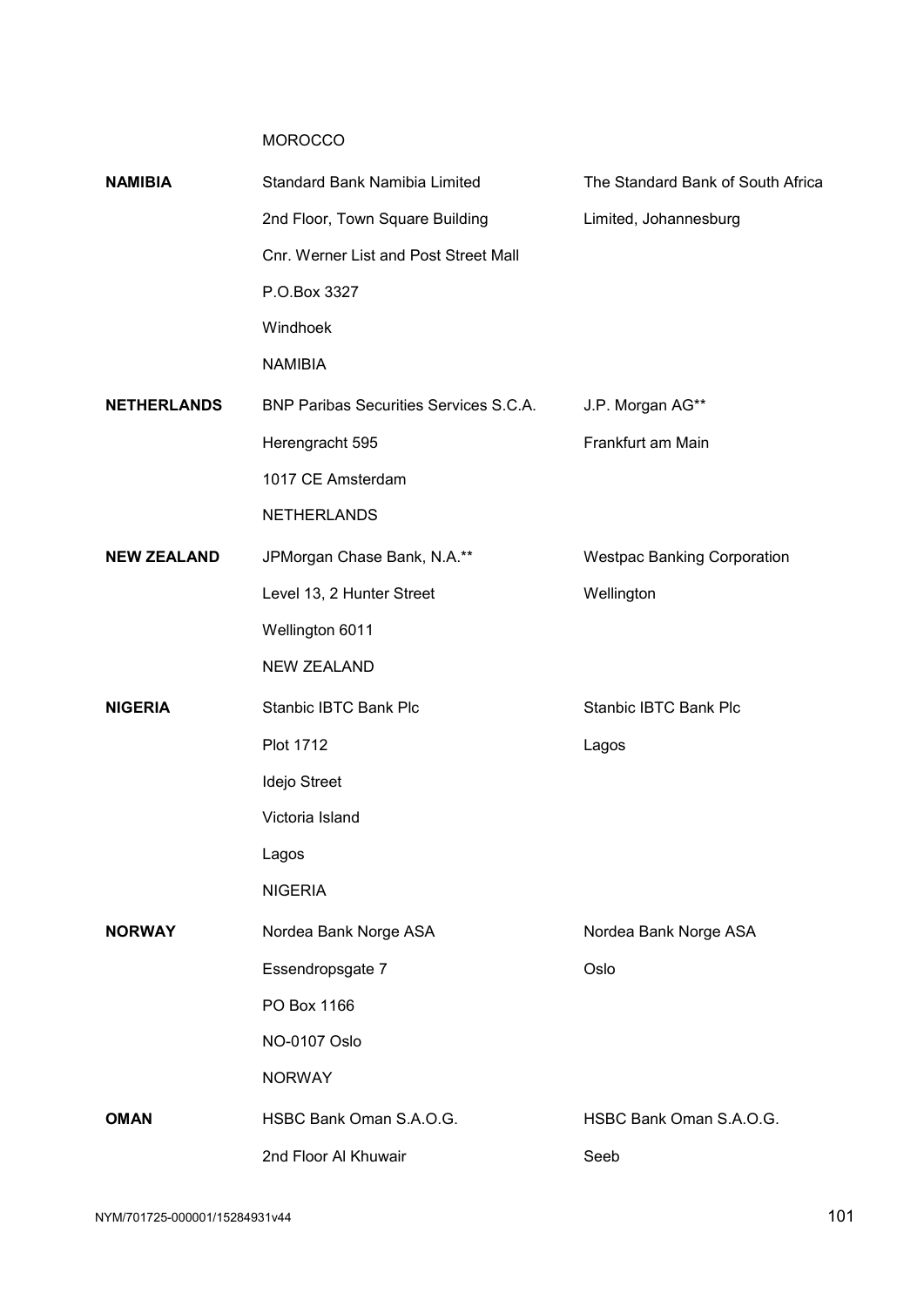|                    | PO Box 1727 PC 111                                                            |                                    |
|--------------------|-------------------------------------------------------------------------------|------------------------------------|
|                    | Seeb                                                                          |                                    |
|                    | <b>OMAN</b>                                                                   |                                    |
| <b>PAKISTAN</b>    | Standard Chartered Bank (Pakistan) Limited Standard Chartered Bank (Pakistan) |                                    |
|                    | P.O. Box 4896                                                                 | Limited, Karachi                   |
|                    | Ismail Ibrahim Chundrigar Road                                                |                                    |
|                    | Karachi 74000                                                                 |                                    |
|                    | <b>PAKISTAN</b>                                                               |                                    |
| <b>PERU</b>        | Citibank del Perú S.A.                                                        | Citibank del Perú S.A.             |
|                    | Av. Canaval y Moreryra 480 Piso 3                                             | Lima                               |
|                    | San Isidro                                                                    |                                    |
|                    | Lima 27                                                                       |                                    |
|                    | PERU                                                                          |                                    |
| <b>PHILIPPINES</b> | The Hongkong and Shanghai Banking                                             | The Hongkong and Shanghai          |
|                    | <b>Corporation Limited</b>                                                    | <b>Banking Corporation Limited</b> |
|                    | 7/F HSBC Centre                                                               | <b>Taguig City</b>                 |
|                    | 3058 Fifth Avenue West                                                        |                                    |
|                    | <b>Bonifacio Global City</b>                                                  |                                    |
|                    | 1634 Taguig City                                                              |                                    |
|                    | <b>PHILIPPINES</b>                                                            |                                    |
| <b>POLAND</b>      | Bank Handlowy w. Warszawie S.A.                                               | mBank S.A.                         |
|                    | ul. Senatorska 16                                                             | Warsaw                             |
|                    | 00-923 Warsaw                                                                 |                                    |
|                    | <b>POLAND</b>                                                                 |                                    |
| <b>PORTUGAL</b>    | <b>BNP Paribas Securities Services S.C.A.</b>                                 | J.P. Morgan AG**                   |
|                    | Avenida D.João II, Lote 1.18.01, Bloco B,                                     | Frankfurt am Main                  |
|                    | 7º andar                                                                      |                                    |
|                    | 1998-028 Lisbon                                                               |                                    |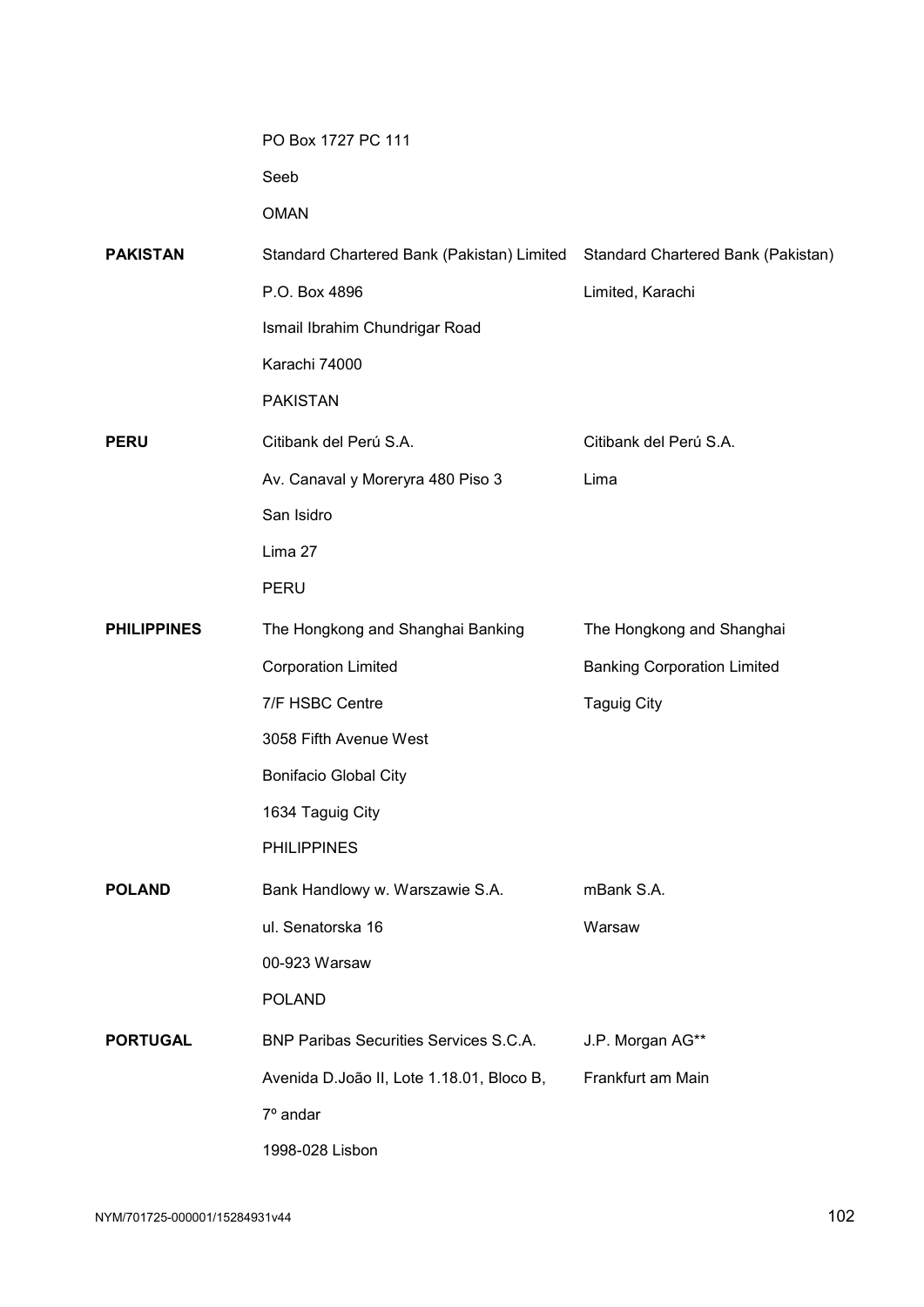PORTUGAL

| QATAR               | <b>HSBC Bank Middle East Limited</b>              | <b>HSBC Bank Middle East Limited</b> |  |
|---------------------|---------------------------------------------------|--------------------------------------|--|
|                     | 2nd Floor, Ali Bin Ali Tower                      | Doha                                 |  |
|                     | Building 150 (Airport Road)                       |                                      |  |
|                     | PO Box 57                                         |                                      |  |
|                     | Doha                                              |                                      |  |
|                     | QATAR                                             |                                      |  |
| <b>ROMANIA</b>      | Citibank Europe plc                               | ING Bank N.V.                        |  |
|                     | 145 Calea Victoriei                               | <b>Bucharest</b>                     |  |
|                     | 1st District                                      |                                      |  |
|                     | 010072 Bucharest                                  |                                      |  |
|                     | <b>ROMANIA</b>                                    |                                      |  |
| <b>RUSSIA</b>       | J.P. Morgan Bank International (Limited Liability | JPMorgan Chase Bank, N.A.**          |  |
|                     | Company)**                                        | New York                             |  |
|                     | 10, Butyrsky Val                                  |                                      |  |
|                     | White Square Business Centre                      |                                      |  |
|                     | Floor 12                                          |                                      |  |
|                     | Moscow 125047                                     |                                      |  |
|                     | <b>RUSSIA</b>                                     |                                      |  |
| <b>SAUDI ARABIA</b> | <b>HSBC Saudi Arabia Limited</b>                  | <b>HSBC Saudi Arabia Limited</b>     |  |
|                     | 2/F HSBC Building                                 | Riyadh                               |  |
|                     | Olaya Road, Al-Murooj                             |                                      |  |
|                     | Riyadh 11413                                      |                                      |  |
|                     | SAUDI ARABIA                                      |                                      |  |
| <b>SERBIA</b>       | Unicredit Bank Srbija a.d.                        | Unicredit Bank Srbija a.d.           |  |
|                     | Rajiceva 27-29                                    | Belgrade                             |  |
|                     | 11000 Belgrade                                    |                                      |  |
|                     | <b>SERBIA</b>                                     |                                      |  |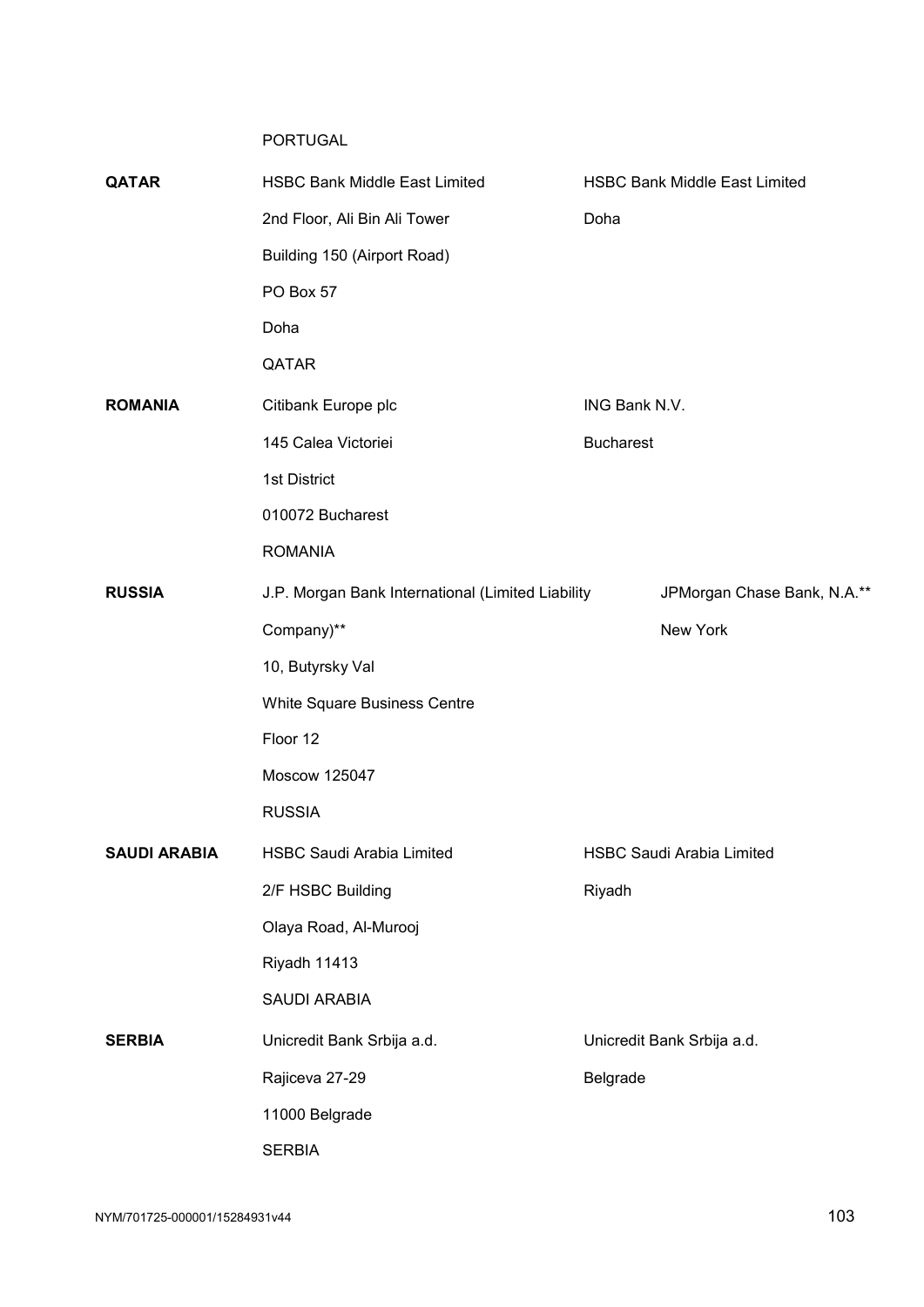| <b>SINGAPORE</b>    | <b>DBS Bank Ltd</b>                                                          | Oversea-Chinese Banking              |
|---------------------|------------------------------------------------------------------------------|--------------------------------------|
|                     | 10 Toh Guan Road                                                             | Corporation, Singapore               |
|                     | DBS Asia Gateway, Level 04-11 (4B)                                           |                                      |
|                     | 608838                                                                       |                                      |
|                     | <b>SINGAPORE</b>                                                             |                                      |
|                     | SLOVAK REPUBLIC UniCredit Bank Czech Republic and Slovakia, J.P. Morgan AG** |                                      |
|                     | a.s.                                                                         | Frankfurt am Main                    |
|                     | Sancova 1/A                                                                  |                                      |
|                     | SK-813 33 Bratislava                                                         |                                      |
|                     | <b>SLOVAK REPUBLIC</b>                                                       |                                      |
| <b>SLOVENIA</b>     | UniCredit Banka Slovenija d.d.                                               | J.P. Morgan AG**                     |
|                     | Smartinska 140                                                               | Frankfurt am Main                    |
|                     | SI-1000 Ljubljana                                                            |                                      |
|                     | <b>SLOVENIA</b>                                                              |                                      |
| <b>SOUTH AFRICA</b> | <b>FirstRand Bank Limited</b>                                                | The Standard Bank of South Africa    |
|                     | 1 Mezzanine Floor, 3 First Place, Bank City                                  | Limited, Johannesburg                |
|                     | <b>Cnr Simmonds and Jeppe Streets</b>                                        |                                      |
|                     | Johannesburg 2001                                                            |                                      |
|                     | <b>SOUTH AFRICA</b>                                                          |                                      |
| <b>SOUTH KOREA</b>  | Standard Chartered Bank Korea Limited                                        | <b>Standard Chartered Bank Korea</b> |
|                     | 47 Jongro, Jongro-Gu                                                         | Limited, Seoul                       |
|                     | Seoul 03160                                                                  |                                      |
|                     | <b>SOUTH KOREA</b>                                                           | Kookmin Bank Co., Ltd.               |
|                     | Seoul                                                                        |                                      |
|                     | Kookmin Bank Co., Ltd.                                                       |                                      |
|                     | 84, Namdaemun-ro, Jung-gu                                                    |                                      |
|                     | Seoul 100-845                                                                |                                      |
|                     | SOUTH KOREA                                                                  |                                      |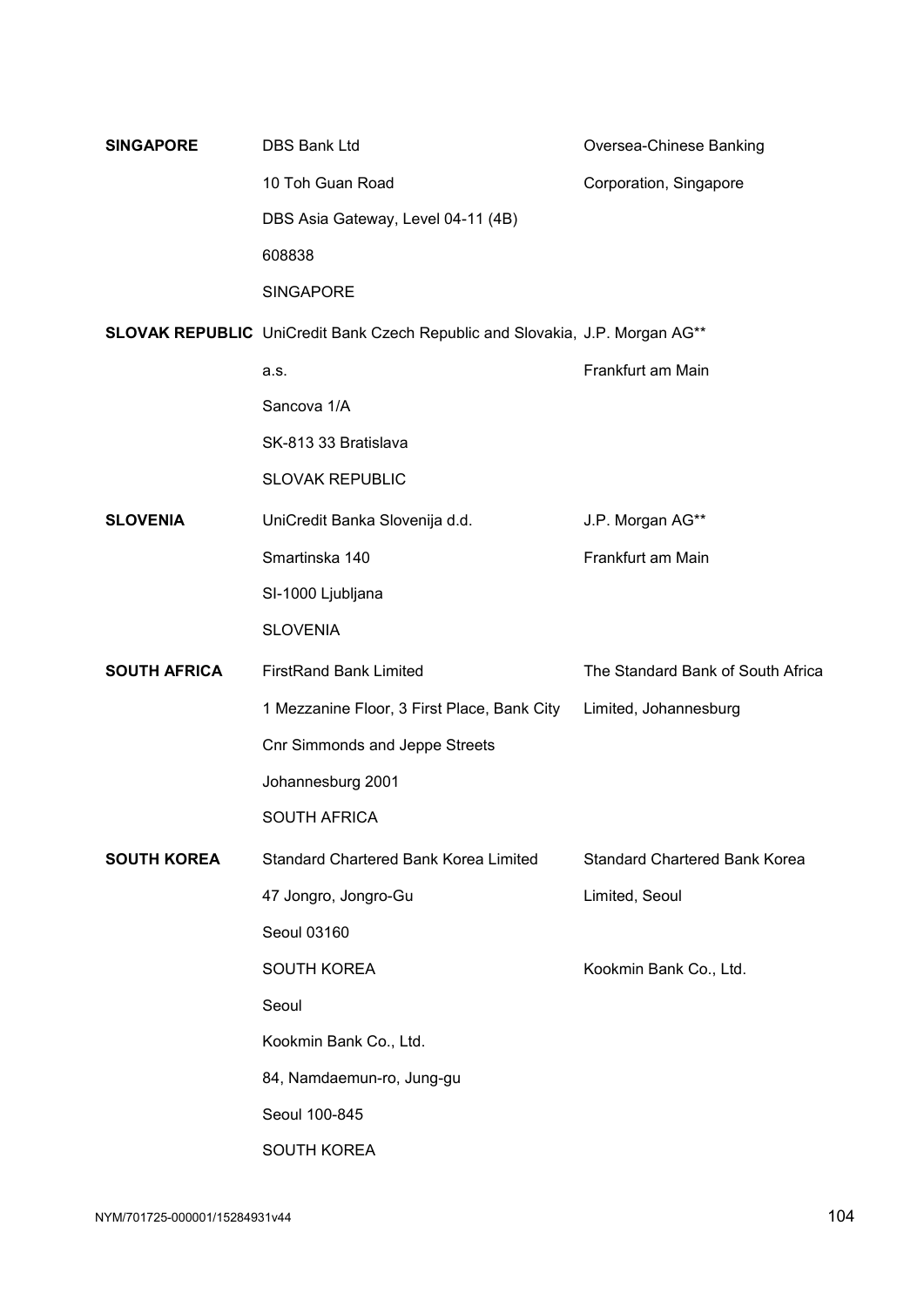| <b>SPAIN</b>       | Santander Securities Services, S.A.       | J.P. Morgan AG**                   |
|--------------------|-------------------------------------------|------------------------------------|
|                    | Ciudad Grupo Santander                    | Frankfurt am Main                  |
|                    | Avenida de Cantabria, s/n                 |                                    |
|                    | Edificio Ecinar, planta baja              |                                    |
|                    | Boadilla del Monte                        |                                    |
|                    | 28660 Madrid                              |                                    |
|                    | <b>SPAIN</b>                              |                                    |
| <b>SRI LANKA</b>   | The Hongkong and Shanghai Banking         | The Hongkong and Shanghai          |
|                    | <b>Corporation Limited</b>                | <b>Banking Corporation Limited</b> |
|                    | 24 Sir Baron Jayatillaka Mawatha          | Colombo                            |
|                    | Colombo 1                                 |                                    |
|                    | <b>SRI LANKA</b>                          |                                    |
| <b>SWEDEN</b>      | Nordea Bank AB (publ)                     | Svenska Handelsbanken              |
|                    | Hamngatan 10                              | Stockholm                          |
|                    | SE-105 71 Stockholm                       |                                    |
|                    | <b>SWEDEN</b>                             |                                    |
| <b>SWITZERLAND</b> | <b>UBS Switzerland AG</b>                 | <b>UBS Switzerland AG</b>          |
|                    | 45 Bahnhofstrasse                         | Zurich                             |
|                    | 8021 Zurich                               |                                    |
|                    | <b>SWITZERLAND</b>                        |                                    |
| <b>TAIWAN</b>      | JPMorgan Chase Bank, N.A.**               | JPMorgan Chase Bank, N.A.**        |
|                    | 8th Floor, Cathay Xin Yi Trading Building | Taipei                             |
|                    | No. 108, Section 5, Xin Yi Road           |                                    |
|                    | Taipei 11047                              |                                    |
|                    | <b>TAIWAN</b>                             |                                    |
| *TANZANIA*         | Stanbic Bank Tanzania Limited             | Stanbic Bank Tanzania Limited      |
|                    | <b>Stanbic Centre</b>                     | Dar es Salaam                      |
|                    | Corner Kinondoni and A.H.Mwinyi Roads     |                                    |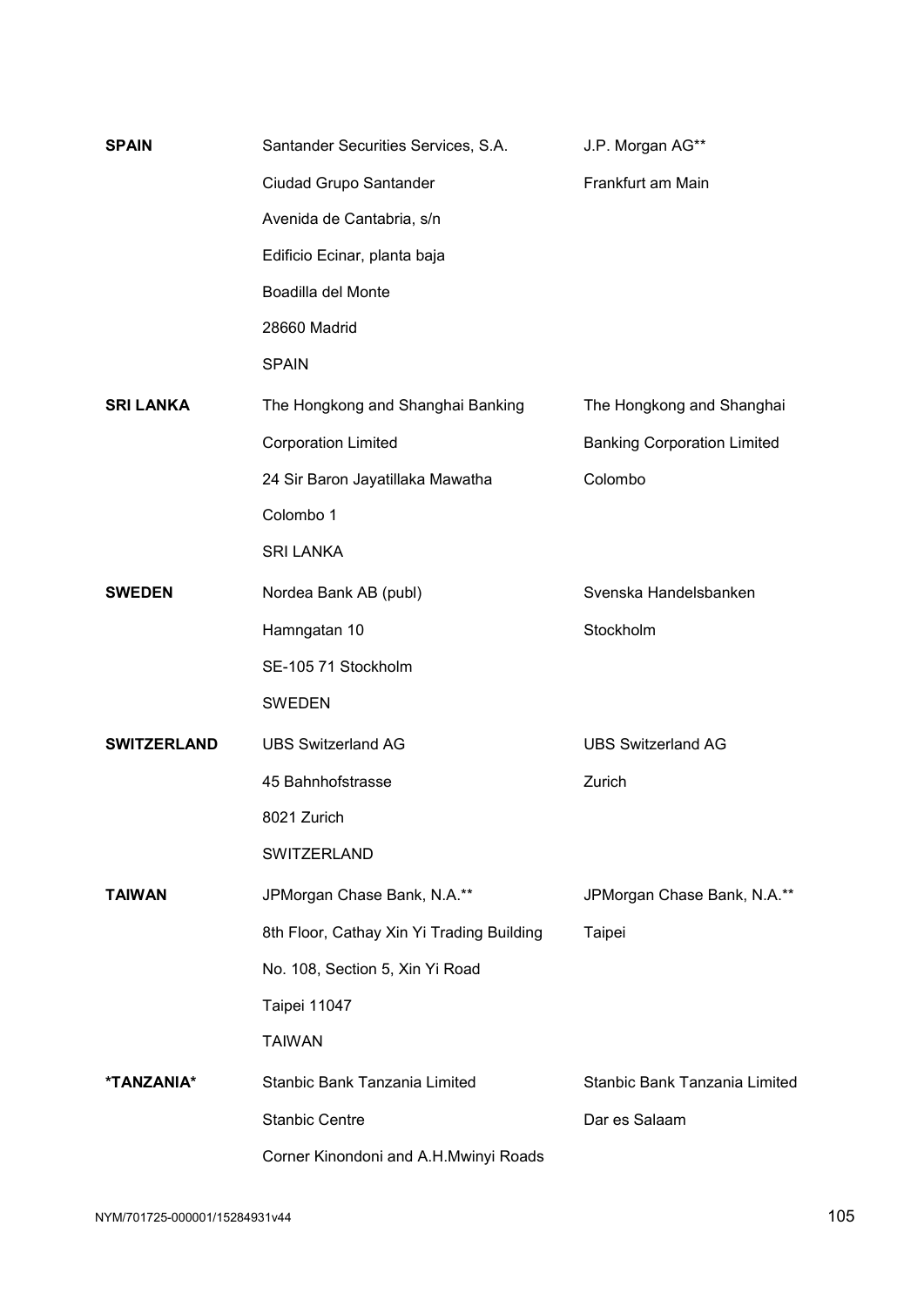P.O. Box 72648

Dar es Salaam

TANZANIA

# \*RESTRICTED SERVICE ONLY.

| <b>THAILAND</b>     | Standard Chartered Bank (Thai) Public                                       | Standard Chartered Bank (Thai) |
|---------------------|-----------------------------------------------------------------------------|--------------------------------|
|                     | <b>Company Limited</b>                                                      | <b>Public Company Limited</b>  |
|                     | 14th Floor, Zone B                                                          | Bangkok                        |
|                     | Sathorn Nakorn Tower                                                        |                                |
|                     | 90 North Sathorn Road Bangrak                                               |                                |
|                     | Silom, Bangrak                                                              |                                |
|                     | Bangkok 10500                                                               |                                |
|                     | <b>THAILAND</b>                                                             |                                |
| <b>TRINIDAD AND</b> | Republic Bank Limited                                                       | Republic Bank Limited          |
| <b>TOBAGO</b>       | 9-17 Park Street                                                            | Port of Spain                  |
|                     | Port of Spain                                                               |                                |
|                     | TRINIDAD AND TOBAGO                                                         |                                |
| <b>TUNISIA</b>      | Banque Internationale Arabe de Tunisie, S.A. Banque Internationale Arabe de |                                |
|                     | 70-72 Avenue Habib Bourguiba                                                | Tunisie, S.A., Tunis           |
|                     | P.O. Box 520                                                                |                                |
|                     | <b>Tunis 1000</b>                                                           |                                |
|                     | <b>TUNISIA</b>                                                              |                                |
| <b>TURKEY</b>       | Citibank A.S.                                                               | JPMorgan Chase Bank, N.A.**    |
|                     | Inkilap Mah., Yilmaz Plaza                                                  | Istanbul                       |
|                     | O. Faik Atakan Caddesi No: 3                                                |                                |
|                     | 34768 Umraniye- Istanbul                                                    |                                |
|                     | <b>TURKEY</b>                                                               |                                |
| <b>UGANDA</b>       | Standard Chartered Bank Uganda Limited                                      | Standard Chartered Bank Uganda |
|                     | 5 Speke Road                                                                | Limited, Kampala               |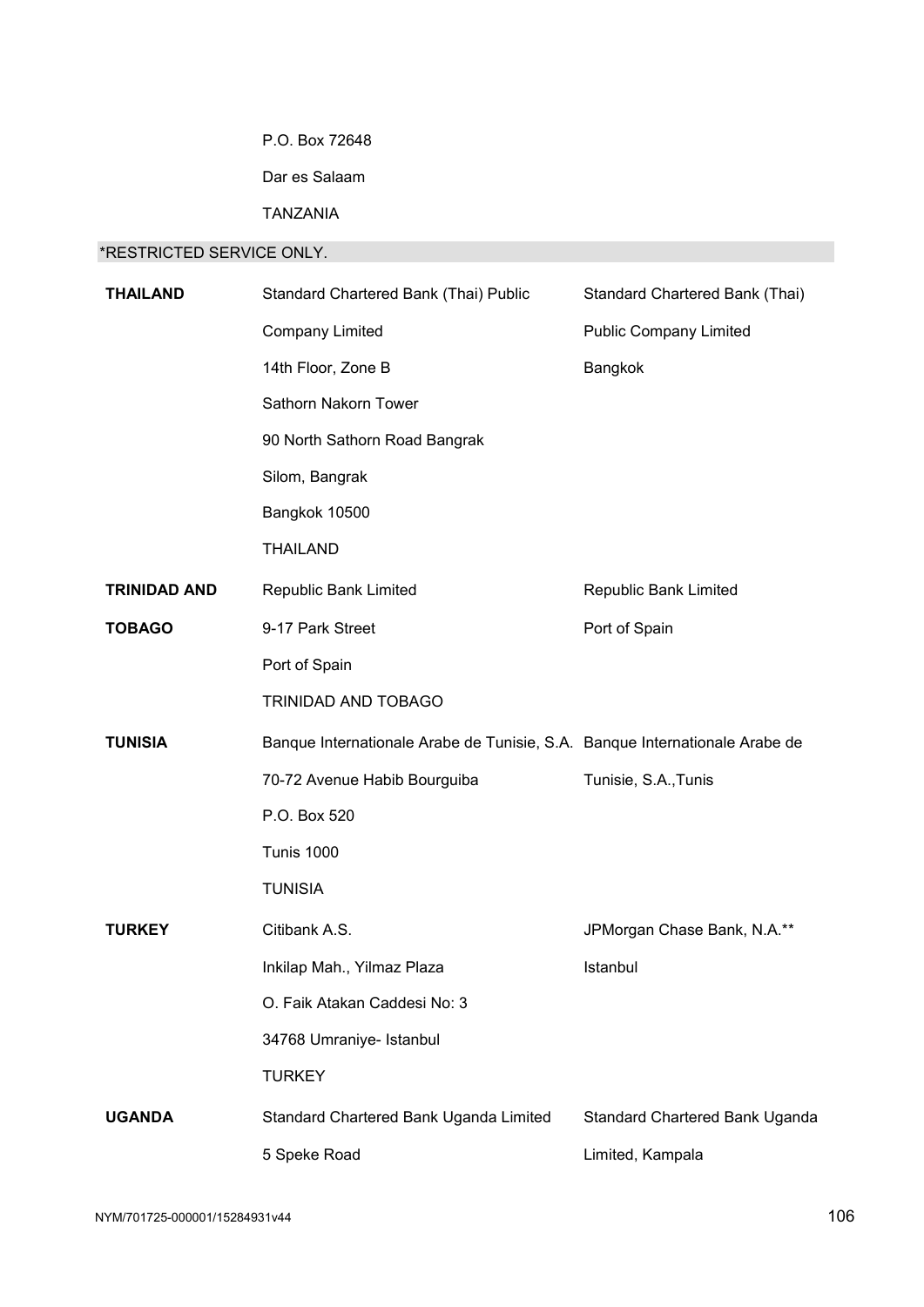P.O. Box 7111 Kampala UGANDA **\*UKRAINE\*** PJSC Citibank PJSC Citibank 16-G Dilova Street Kiev 03150 Kiev UKRAINE UKRAINE JPMorgan Chase Bank, N.A.\*\* New York

\*RESTRICTED SERVICE ONLY. PLEASE CONTACT YOUR RELATIONSHIP MANAGER FOR FURTHER INFORMATION\*

| <b>UNITED ARAB</b>    | <b>HSBC Bank Middle East Limited</b>  | The National Bank of Abu Dhabi |
|-----------------------|---------------------------------------|--------------------------------|
| <b>EMIRATES - ADX</b> | Emaar Square, Level 4, Building No. 5 | Abu Dhabi                      |
|                       | P.O. Box 502601                       |                                |
|                       | Dubai                                 |                                |
|                       | UNITED ARAB EMIRATES                  |                                |
| <b>UNITED ARAB</b>    | HSBC Bank Middle East Limited         | The National Bank of Abu Dhabi |
|                       |                                       |                                |
| <b>EMIRATES - DFM</b> | Emaar Square, Level 4, Building No. 5 | Abu Dhabi                      |
|                       | P.O. Box 502601                       |                                |
|                       | Dubai                                 |                                |
|                       | UNITED ARAB EMIRATES                  |                                |
| <b>UNITED ARAB</b>    | <b>HSBC Bank Middle East Limited</b>  | JPMorgan Chase Bank, N.A. **   |
| <b>EMIRATES -</b>     |                                       |                                |
| <b>NASDAQ</b>         | Emaar Square, Level 4, Building No. 5 |                                |
| <b>DUBAI</b>          | P.O. Box 502601                       |                                |
|                       | Dubai                                 |                                |
|                       | UNITED ARAB EMIRATES                  |                                |
| <b>UNITED KINGDOM</b> | JPMorgan Chase Bank, N.A.**           | JPMorgan Chase Bank, N.A.**    |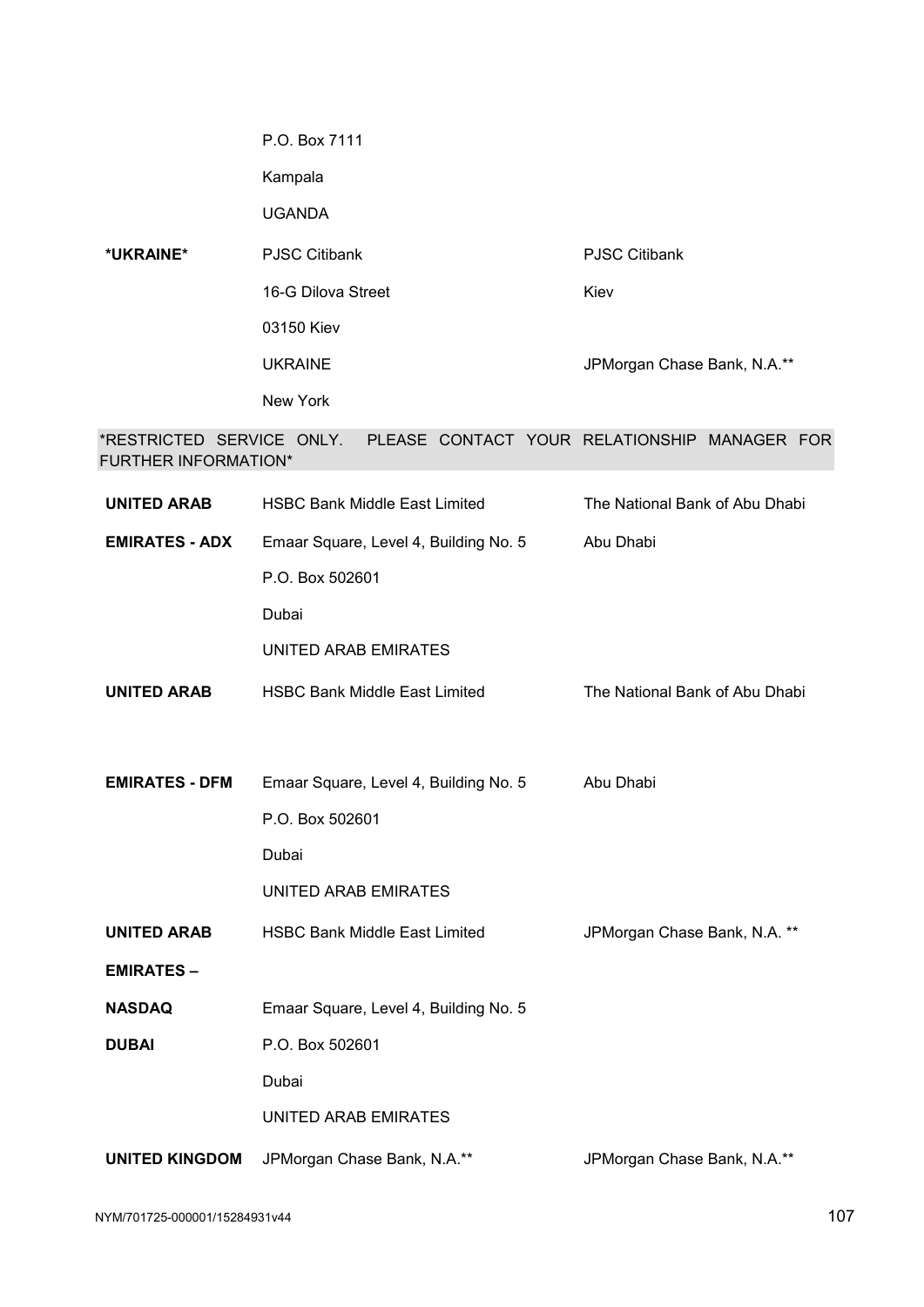|                      | 25 Bank Street, Canary Wharf                                | London                      |
|----------------------|-------------------------------------------------------------|-----------------------------|
|                      | London E14 5JP                                              |                             |
|                      | <b>UNITED KINGDOM</b>                                       |                             |
|                      | Deutsche Bank AG Depository and Clearing Varies by currency |                             |
|                      | Centre                                                      |                             |
|                      | 10 Bishops Square                                           |                             |
|                      | London E1 6EG                                               |                             |
|                      | <b>UNITED KINGDOM</b>                                       |                             |
| <b>UNITED STATES</b> | JPMorgan Chase Bank, N.A.**                                 | JPMorgan Chase Bank, N.A.** |
|                      | 4 New York Plaza                                            | New York                    |
|                      | New York NY 10004                                           |                             |
|                      | <b>UNITED STATES</b>                                        |                             |
| <b>URUGUAY</b>       | Banco Itaú Uruguay S.A.                                     | Banco Itaú Uruguay S.A.     |
|                      | Zabala 1463                                                 | Montevideo                  |
|                      | 11000 Montevideo                                            |                             |
|                      | <b>URUGUAY</b>                                              |                             |
| <b>VENEZUELA</b>     | Citibank, N.A.                                              | Citibank, N.A.              |
|                      | Avenida Casanova                                            | Caracas                     |
|                      | Centro Comercial El Recreo                                  |                             |
|                      | Torre Norte, Piso 19                                        |                             |
|                      | Caracas 1050                                                |                             |
|                      | <b>VENEZUELA</b>                                            |                             |
| <b>VIETNAM</b>       | HSBC Bank (Vietnam) Ltd.                                    | HSBC Bank (Vietnam) Ltd.    |
|                      | <b>Centre Point</b>                                         | Ho Chi Minh City            |
|                      | 106 Nguyen Van Troi Street                                  |                             |
|                      | Phu Nhuan District                                          |                             |
|                      | Ho Chi Minh City                                            |                             |
|                      | <b>VIETNAM</b>                                              |                             |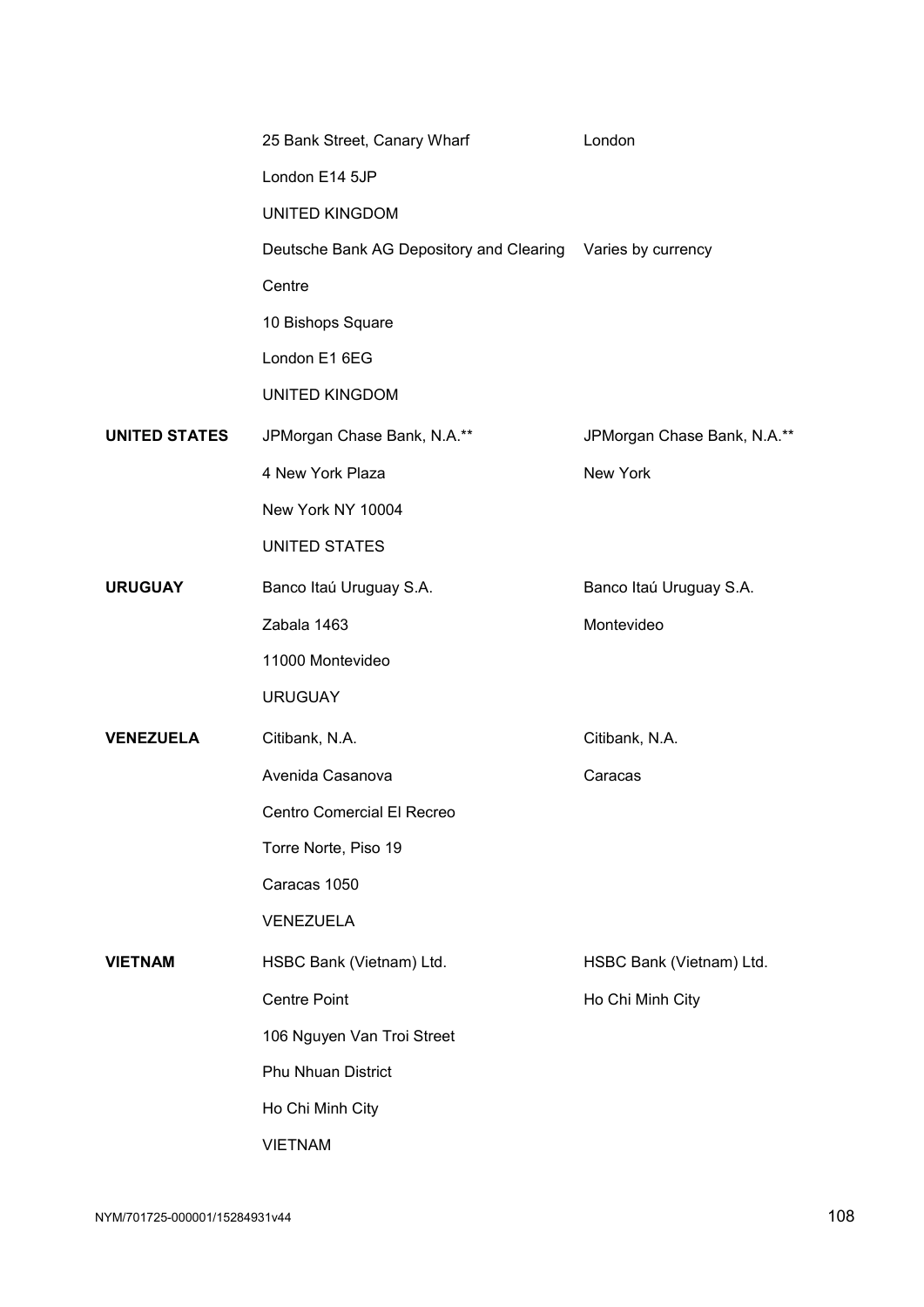| *WAEMU - BENIN,           | Standard Chartered Bank Côte d'Ivoire SA | Standard Chartered Bank Côte d'Ivoire SA |  |  |
|---------------------------|------------------------------------------|------------------------------------------|--|--|
| <b>BURKINA FASO,</b>      | 23 Boulevard de la Republique 1          | Abidjan                                  |  |  |
| GUINEA-BISSAU,            | 01 B.P. 1141                             |                                          |  |  |
| <b>IVORY COAST, MALI,</b> |                                          | Abidjan 17                               |  |  |
| NIGER, SENEGAL,           | <b>IVORY COAST</b>                       |                                          |  |  |
| TOGO*                     |                                          |                                          |  |  |
| *RESTRICTED SERVICE ONLY. |                                          |                                          |  |  |
| <b>ZAMBIA</b>             | Standard Chartered Bank Zambia Plc       | <b>Standard Chartered Bank Zambia</b>    |  |  |
|                           | <b>Standard Chartered House</b>          | Plc, Lusaka                              |  |  |
|                           | Cairo Road                               |                                          |  |  |
|                           | P.O. Box 32238                           |                                          |  |  |
|                           | Lusaka 10101                             |                                          |  |  |
|                           | <b>ZAMBIA</b>                            |                                          |  |  |
| *ZIMBABWE*                | Stanbic Bank Zimbabwe Limited            | Stanbic Bank Zimbabwe Limited            |  |  |
|                           | Stanbic Centre, 3rd Floor                | Harare                                   |  |  |
|                           | 59 Samora Machel Avenue                  |                                          |  |  |
|                           | Harare                                   |                                          |  |  |
|                           | ZIMBABWE                                 |                                          |  |  |
| *RESTRICTED SERVICE ONLY. |                                          |                                          |  |  |